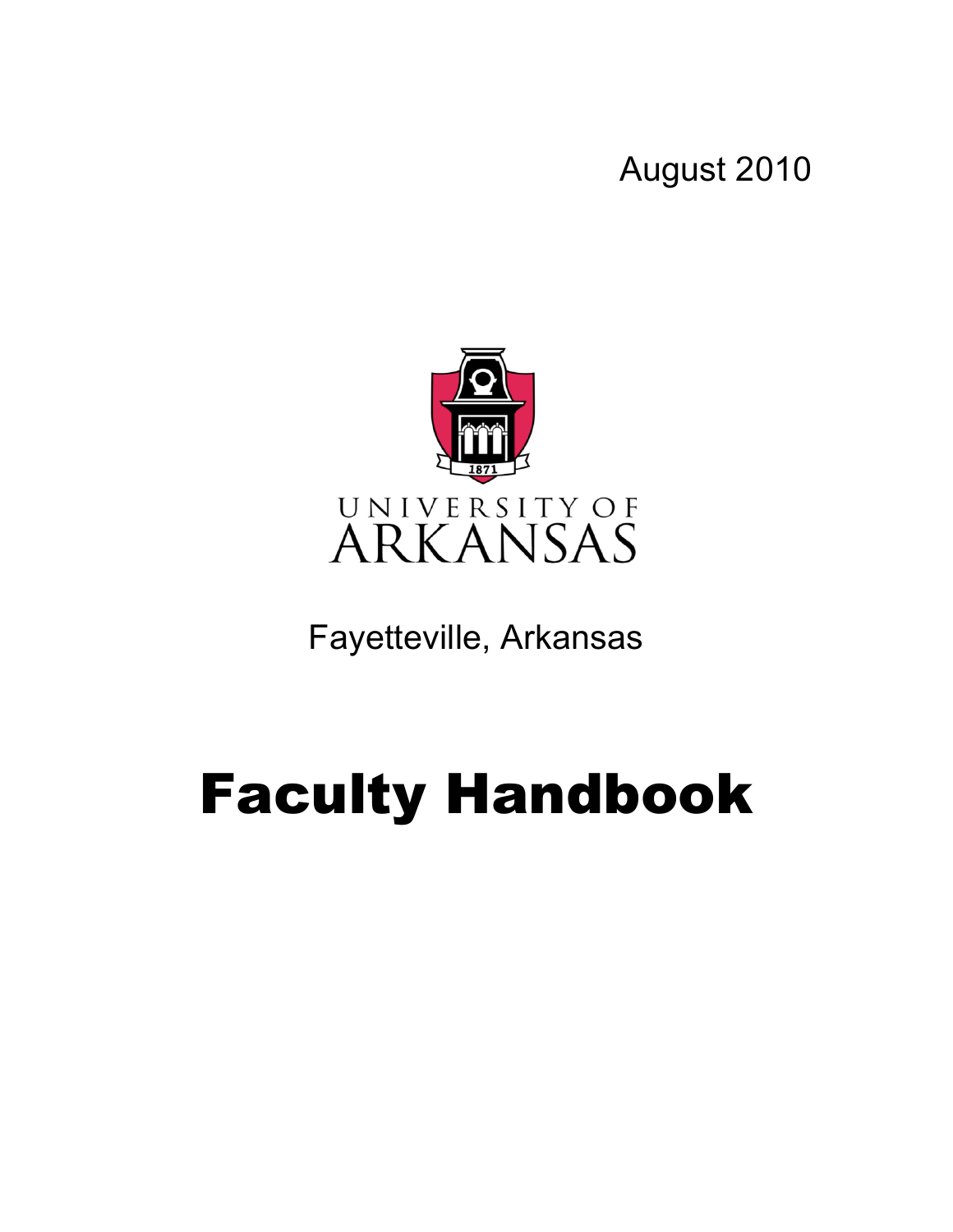## **Message from the Chancellor**

Dear Faculty:

Thank you for being part of the University of Arkansas. While the focus of any great university is its students, the foundation is its faculty. Very little is accomplished without your character, intellect, and commitment to teaching, research, and outreach. Please know I value all you do, and everything you bring to our campus.

The policies and procedures set forth in the Faculty Handbook will acquaint you with the administration and governance of the University of Arkansas. As you familiarize yourself with the university, I encourage you to pursue academic excellence and preserve academic freedom through participation in university governance. Faculty leadership is indispensible to maintaining and improving the quality of this institution, and I hope you will share in that responsibility. We depend on your informed input and look forward to hearing from you.

Thank you for all you do.

Sincerely,

Le fai Amport

G. David Gearhart **Chancellor**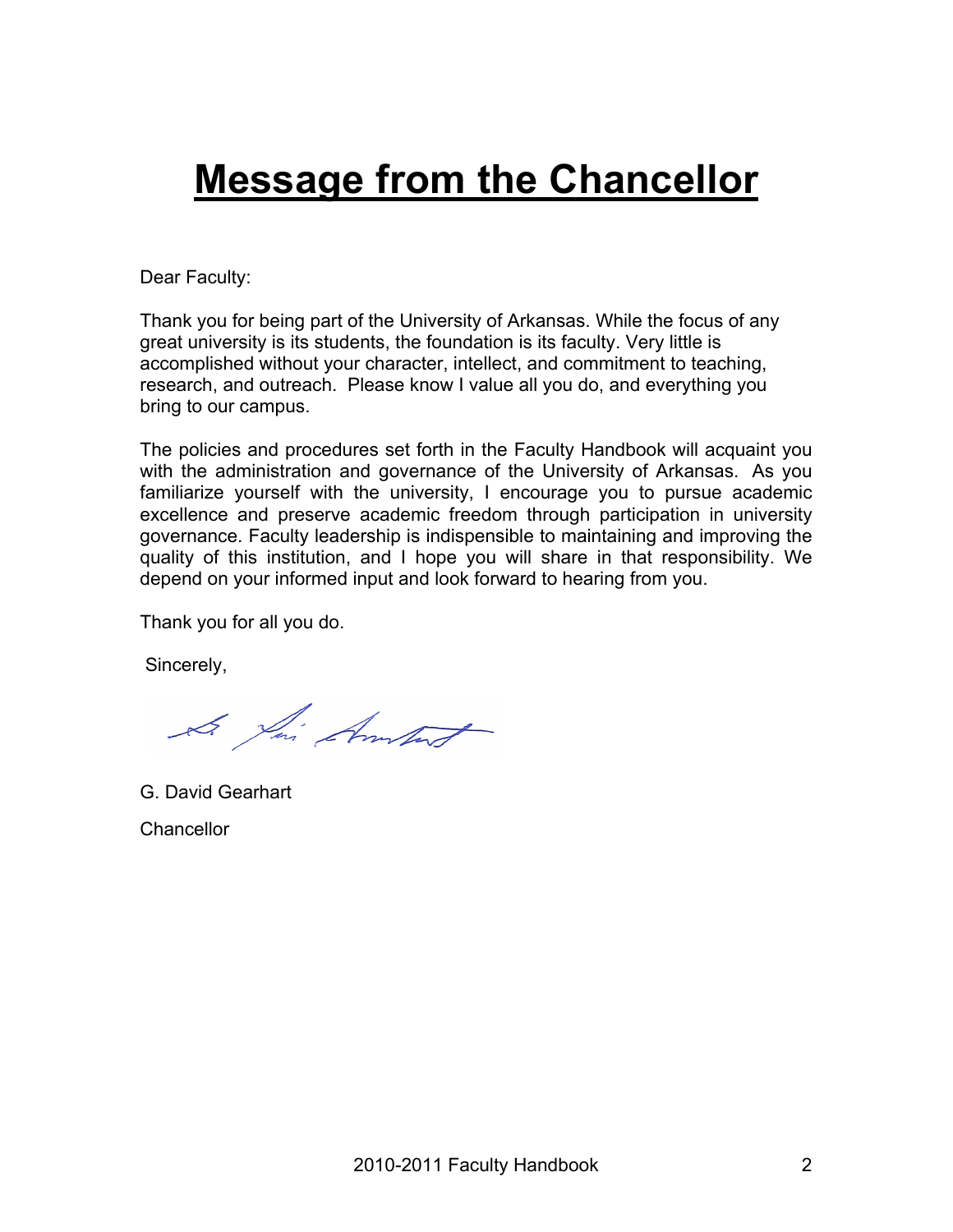#### **UNIVERSITY VISION AND GOALS**

#### **Vision**

The University of Arkansas is a flagship university for the integration of student engagement, scholarship and research, and innovation that collectively transforms lives and inspires leadership for a global society.

#### **Institutional Goals**

As Arkansas's flagship public research university, the University of Arkansas will:

- Put students first by enhancing academic programs, creating an engaging campus life, keeping costs as low as possible and reducing obstacles to student success.
- Be transparent and accountable to the people of Arkansas in all decision-making.
- Increase overall enrollment while remaining the school of choice for the state's most gifted students; provide a concomitant increase in faculty and staff.
- Enhance diversity by attracting more students, faculty and staff from underrepresented groups and by nurturing intercultural understanding inside and outside the classroom.
- Improve graduation rates and degree-completion times.
- Provide highly competitive compensation packages for the purpose of recruiting and retaining the very best faculty, staff and graduate students.
- Increase funding in both research awards and federal research expenditures.
- Marshal the university's expertise, programs, faculty, staff and students to grow the state's knowledge-based economy and to address major issues confronting Arkansas and the world.
- Provide a superior campus landscape and environment by planning for and carrying out the continuous renewal and renovation of existing facilities and the designing and building of new world-class facilities.
- Pursue a consistent and aggressive program for the maintenance and improvement of the institution's libraries and technology resources.
- Promote environmental sustainability.
- Establish and market a quality brand reputation for the university statewide, nationally and internationally.
- Foster the arts on campus and throughout the region.
- Expand outreach through distance education and partnerships with other institutions.
- Grow public support and the endowment through enhanced relationships with constituents and sound investment strategies.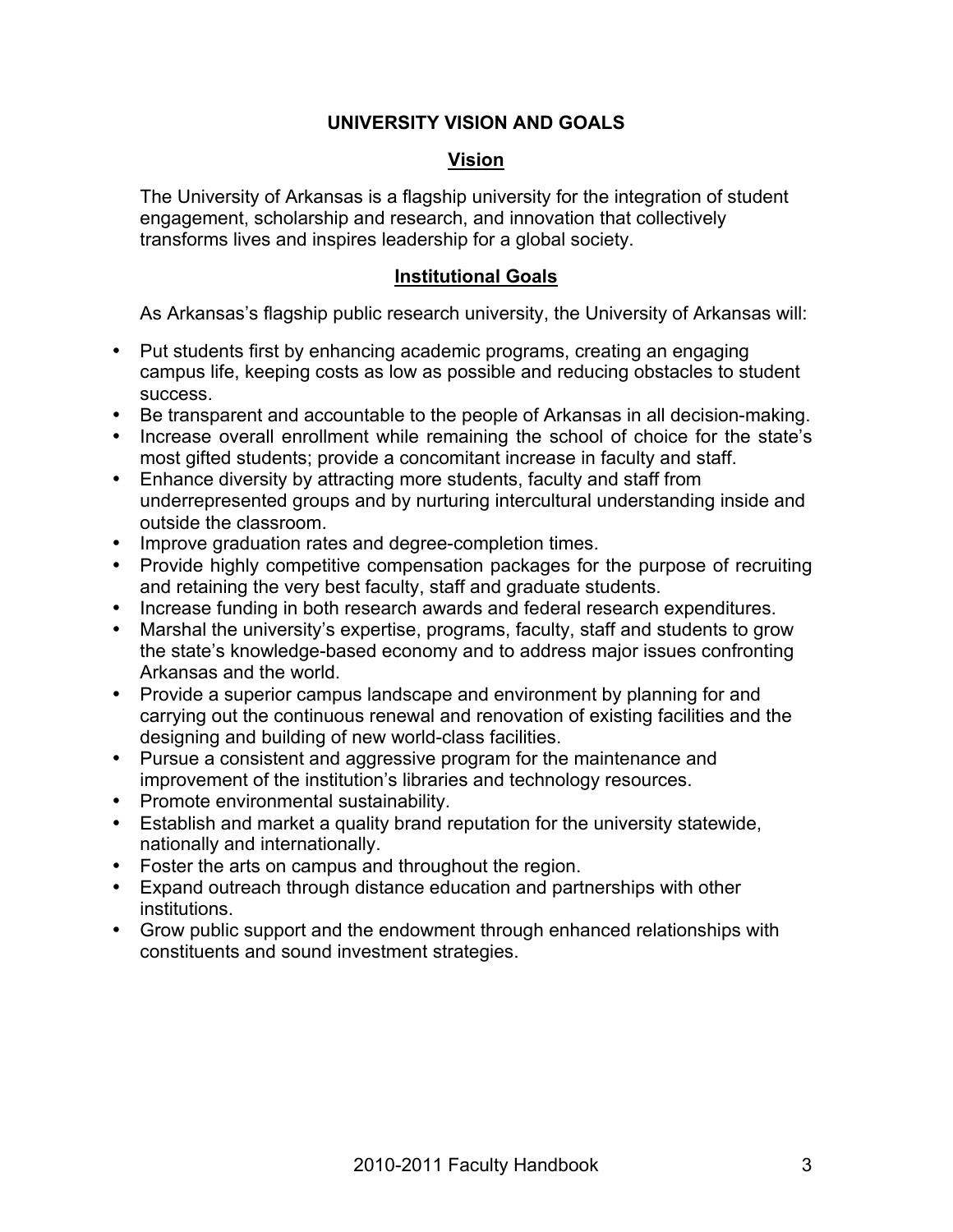The University of Arkansas *Faculty Handbook* is maintained on-line. The Handbook is a collection of information about the university from many sources including Board of Trustees policy statements, Fayetteville Policies and Procedures, and Academic Policies, among others. Material unique to the Handbook is contained primarily in section II, Academic Responsibilities of Faculty. The Faculty Handbook is reviewed annually to update unique material and connect to their primary web-based sources all major policy statements duplicated in the Handbook, summarized there, or identified there. The University of Arkansas reserves the right to revise, modify, or repeal any of its policies or procedures at any time.

Questions or comments about the *Faculty Handbook*

may be sent to **Linda Dizney**, Executive Assistant to the Provost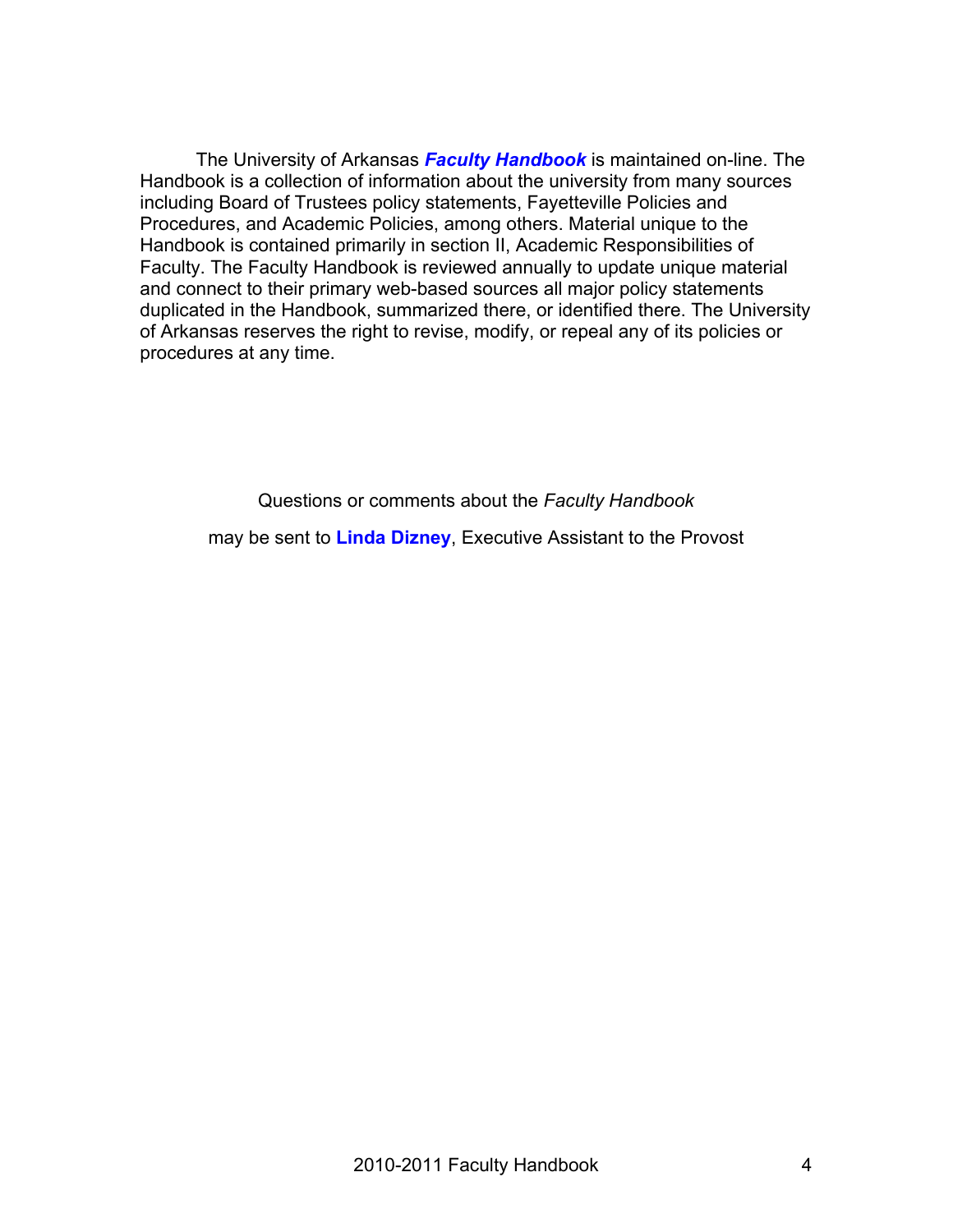## **Contents**

I University of Arkansas: Administration And Governance

**Overview** Role and Scope Designation Other Governance Web Sites Appendix: Rules of Procedure of the Faculty Senate

II Academic Responsibilities of Faculty

**Workload** 

Teaching

- Attendance Policy
- Grades and Exams
- Posting Grades
- Office Hours
- Records
- Students' Religious Observances
- Textbook and Course Materials Policy
- Teacher and Course Evaluation
- Teaching and Faculty Support Center (TFSC)
- Teaching Academy

Student Conduct Policies

- Academic Integrity Term Paper Assistance
- Academic Honesty

Academic Support and Related Services for Students

- Advising
- Academic Advising of Undergraduate Students
- Career Development Center
- Enhanced Learning Center
- The Language Learning Center LLC
- Math Resource and Tutoring Center
- Quality Writing Center

Research, Scholarship, and Creative Activity

- Financial Disclosure for Sponsored Programs
- Institutional Animal Care and Use
- Human participants
- Radioactive Substances, Biohazardous Materials and Toxic **Substances**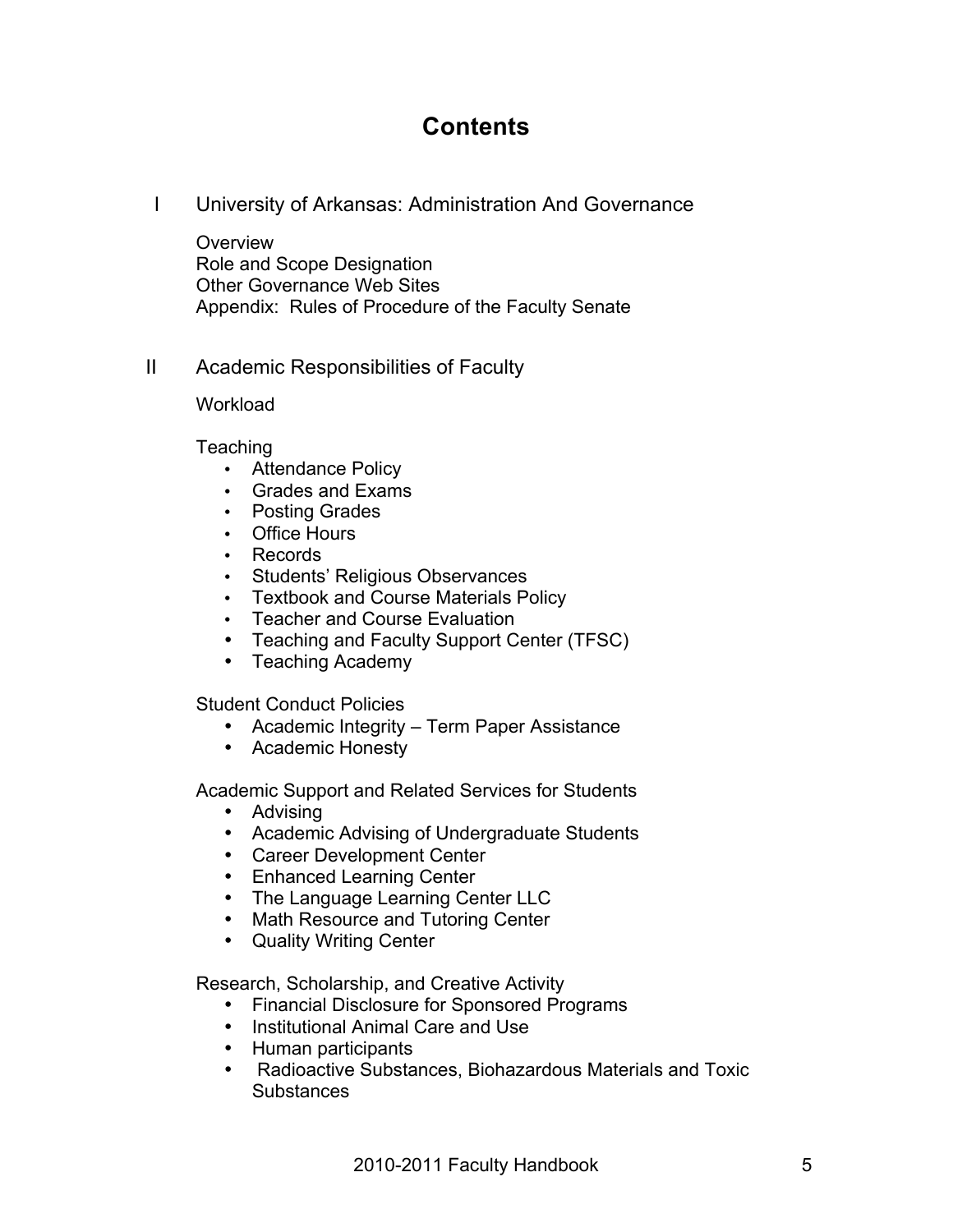- Export Control
- University Libraries
- Research and Sponsored Programs, Office of
- Research and Scholarly Misconduct Policies and Procedures

Other Faculty Responsibilities

- Attendance at Commencement
- Children, Family Member's or Friends in the Workplace
- Code of Computing Practice
- Conflicts of Interest and Commitment
- Criminal Arrests, Charges or Convictions
- Outside Employment
- Professionally Related Public Service
- Policy and Regulations
- III Policies Governing Faculty Service

Employment and Compensation

• Employment Periods Administrative Employees Faculty Employees Staff Employees Student and Hourly Employees

Extra Compensation and Overload

Off-Campus Duty Assignment

Attendance at Professional Meetings

Proposal Submission and Contracting Authority

Patent and Copyright Policy

Political Activity

Relations with Legislators and Members of Congress

Holidays

Leave Policies for Academic and Other Non-Classified Personnel

- Sick Leave Policy
- Annual Leave
- Military Leave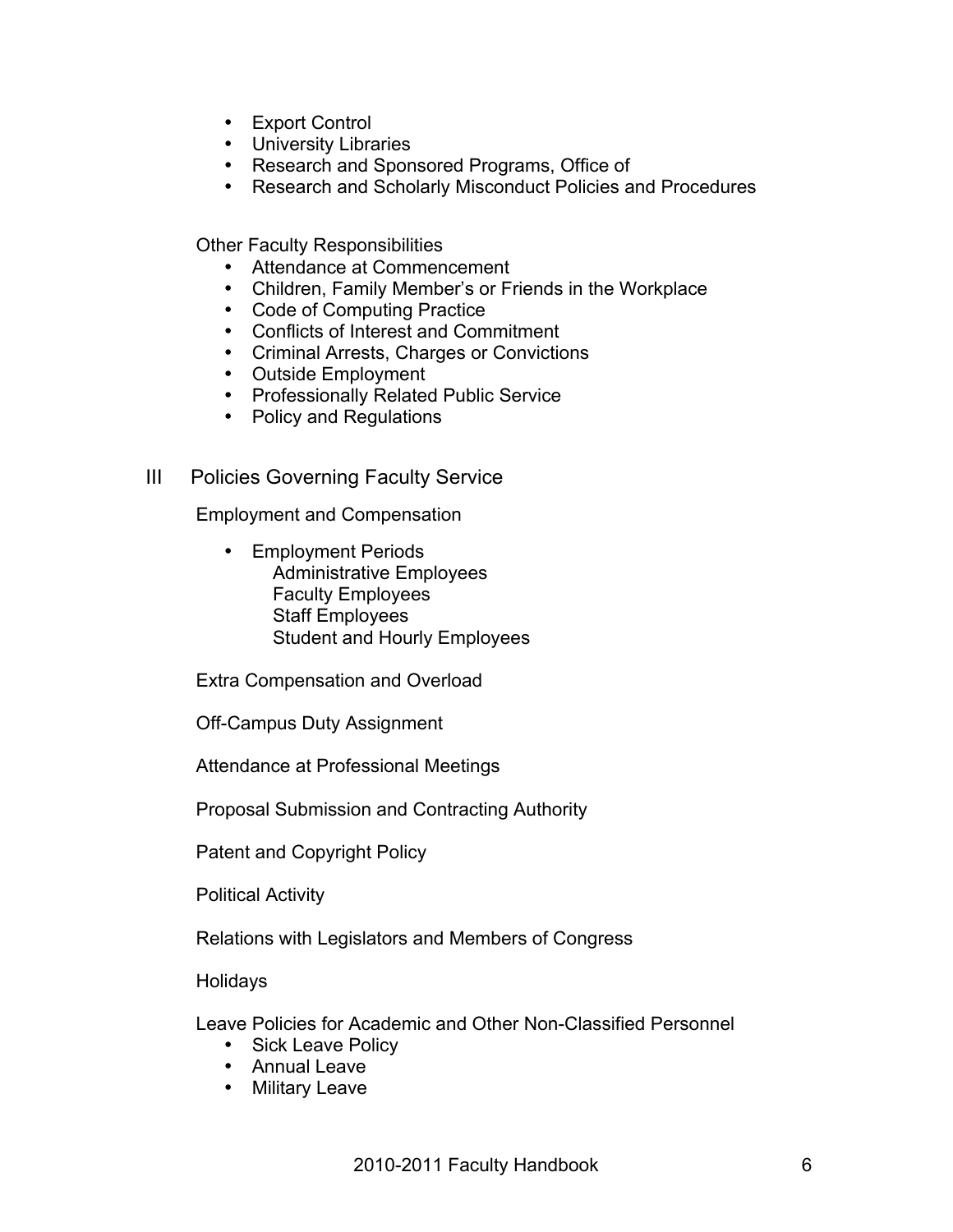- Court and Jury Leave
- Leave of Absence Without Pay
- Vacation Leave for Graduate Study

Family and Medical Leave

Resignation and Retirement

Retirement

Lump Sum Terminal Pay

Emeritus Status

Nepotism

Administrator Grievance Procedure

#### IV General Policies, Procedures, and Services

Benefits and Employment

- Fringe Benefits
- Athletic Event Tickets
- Tuition Waiver for Employees
- Resident Status of University Employees
- Bookstore Discount
- Direct Deposit of Pay
- UARK Federal Credit Union
- Garnishment and Salary Liens
- Authorization to Offset Amounts due University by an Employee against Amounts Owed by the University to that Employee
- Moving Expenses

Business Affairs Regulations

- Purchasing
- Contract Signature Authority
- Conflict of Interest
- Sale or Disposal of University Property
- Sale of Books
- Textbook Adoption Policy
- Travel Regulations
- Use of the University of Arkansas Name
- Use of the Official University Logo and Other Trademarks
- University Publications and Stationery Guidelines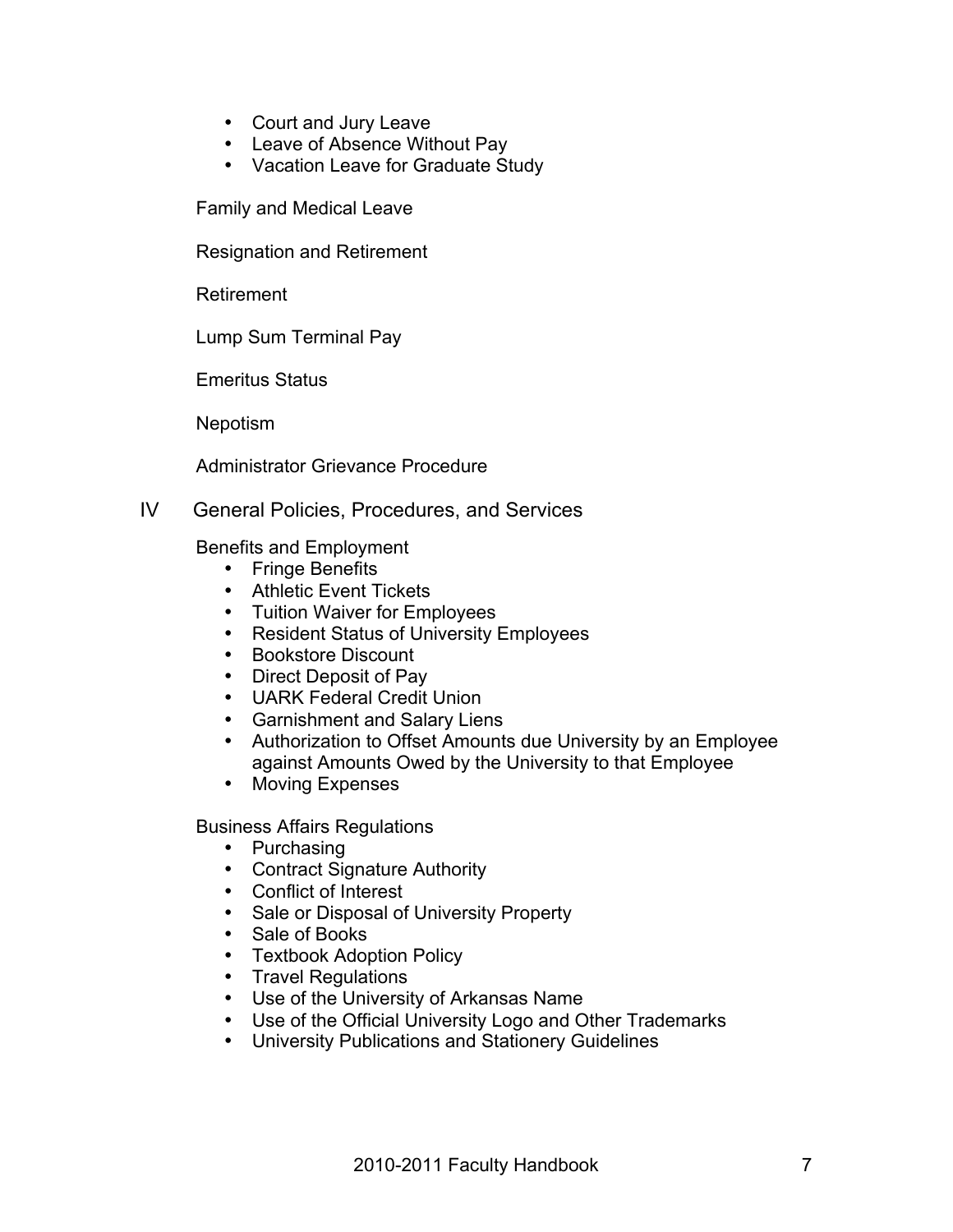**Facilities** 

- Use of University Facilities
- Building Executives
- Use of Building Exteriors and Roofs
- Keys: Authorization, Issue, Return, Replacement

Workplace Policies

- Inclement Weather Policy and Emergency Procedures
- Environmental Health and Safety
- On-the-Job Injury
- Disturbances and Demonstrations
- Alcohol Policy
- Smoking Policy/Tobacco Use Policy
- Drug Free Workplace Policy
- Workforce Violence Policy

Campus Services

- Bookstore
- Computer Store
- Razorback Shops
- Print, Mail, Copy Solutions (PMC Solutions)
- Transit System
- Parking on Campus
- University Identification Cards
- Lost and Found Operating Procedures

Links to Other UA Policies

V Policies on Employment, Student Records, and Sexual Harassment and Assault

Federal Laws and Executive Orders

Non Discrimination

Personally Identifiable Student Records

Sexual Assault Policy

- Policy Statement
- Definitions
- Responsibility to Report
- Preserving Evidence
- Availability of Counseling
- Education and Awareness Programs
- University Judicial System
- Disciplinary Action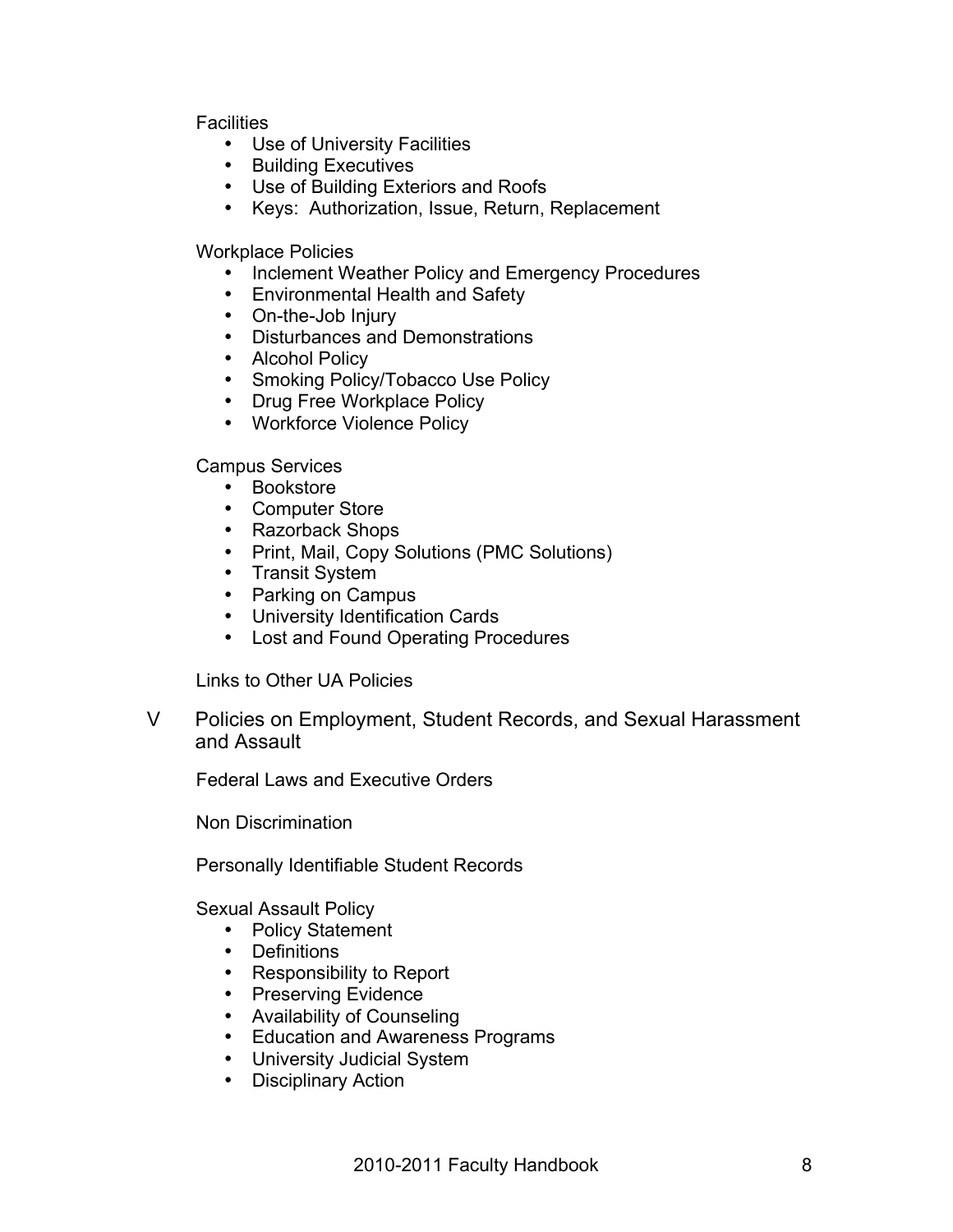Sexual Harassment Policy

- Policy Statement
- Definitions
- Academic Freedom
- Consensual Relationships
- Responsibility to Report
- Timeframe for Reporting
- Retaliation Prohibited
- False Reports of Sexual Harassment
- Reporting System
- Investigation of Complaints
- Resolution and Grievance Procedures<br>• Direct. Informal Action
- Direct, Informal Action<br>• Informal Resolution Pro
- Informal Resolution Process<br>• Formal Grievance Procedure
- Formal Grievance Procedure
- 
- Disclosure<br>• Disciplinary • Disciplinary Action
- Record Keeping
- Statistical Review
- Appendix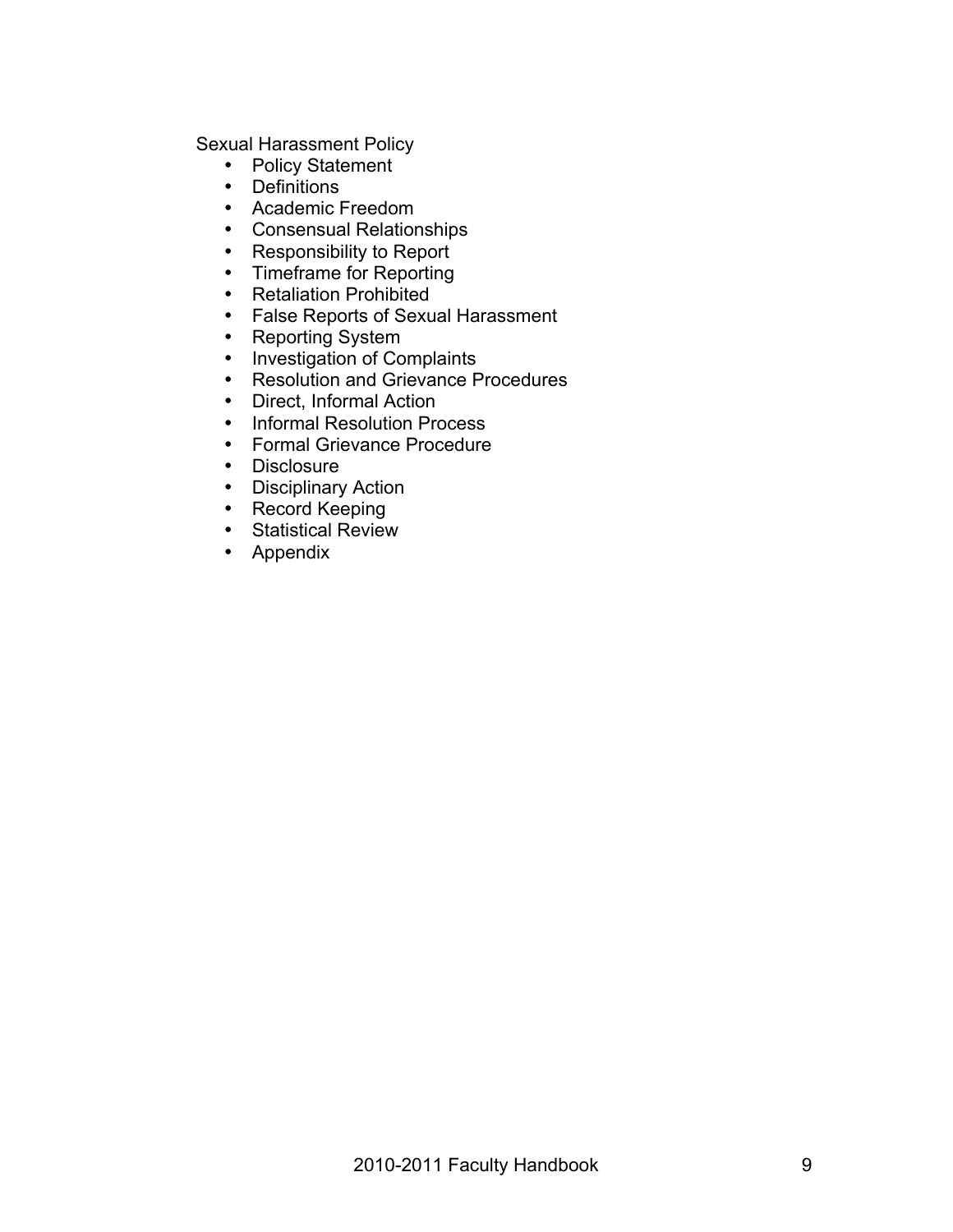## **Faculty Handbook**

## **I. University of Arkansas: Administration and Governance**

#### **Overview**

The University of Arkansas is the original campus and flagship institution of the University of Arkansas System. A 10-member Board of Trustees, each member appointed by the governor to a 10 year term, makes policy for the 18 principal campus units, divisions, and administrative units of the system.

Board of Trustees Policy 100.4 specifies general governance and administrative rules and regulations for the Board of Trustees, its committees, and campuses and units of the system. Excerpts from Chapter III, Administration, are provided below. Board of Trustees policy 810.1, Articles of Local Campus Government for the University of Arkansas, Fayetteville contains information on the Faculty, Faculty Senate, College and School at-Large Faculties, the Students, the Student Senate, the Staff, the Staff Senate, and the Campus Council. The complete texts of the policies are available at the web sites provided below:

Board of Trustees Policy 100.4 Rules and Regulations of the Board of Trustees of the University of Arkansas for the Governance and Administration of the University of Arkansas - **http://vcfa.uark.edu/Documents/0100\_4.PDF**

Board of Trustees Policy 810.1 Articles of Local Campus Government for the University of Arkansas, Fayetteville (Effective July 1, 1995; Revised June 6, 2003) - **http://vcfa.uark.edu/Documents/BOTPol\_0810\_1.PDF**

Board of Trustees Policy 100.4, Chapter III, Administration (excerpt):

*1. General Provisions*

*The administration of the University of Arkansas, under the authority of the Board of Trustees, is unified in the office of the President.* 

#### *2. The President*

*The President shall be the Chief Executive Officer of the University of Arkansas and shall be appointed by and responsible to the Board of Trustees. The President shall have a discussion annually with the Board of Trustees concerning an evaluation of his or her performance. Subject to the direction and control of the Board of Trustees and the laws applicable to the University of Arkansas, the President shall be responsible for the management of the affairs and execution of the policies of the University of Arkansas and all of its campuses, divisions, and units of administration. The President shall have broad discretionary authority to*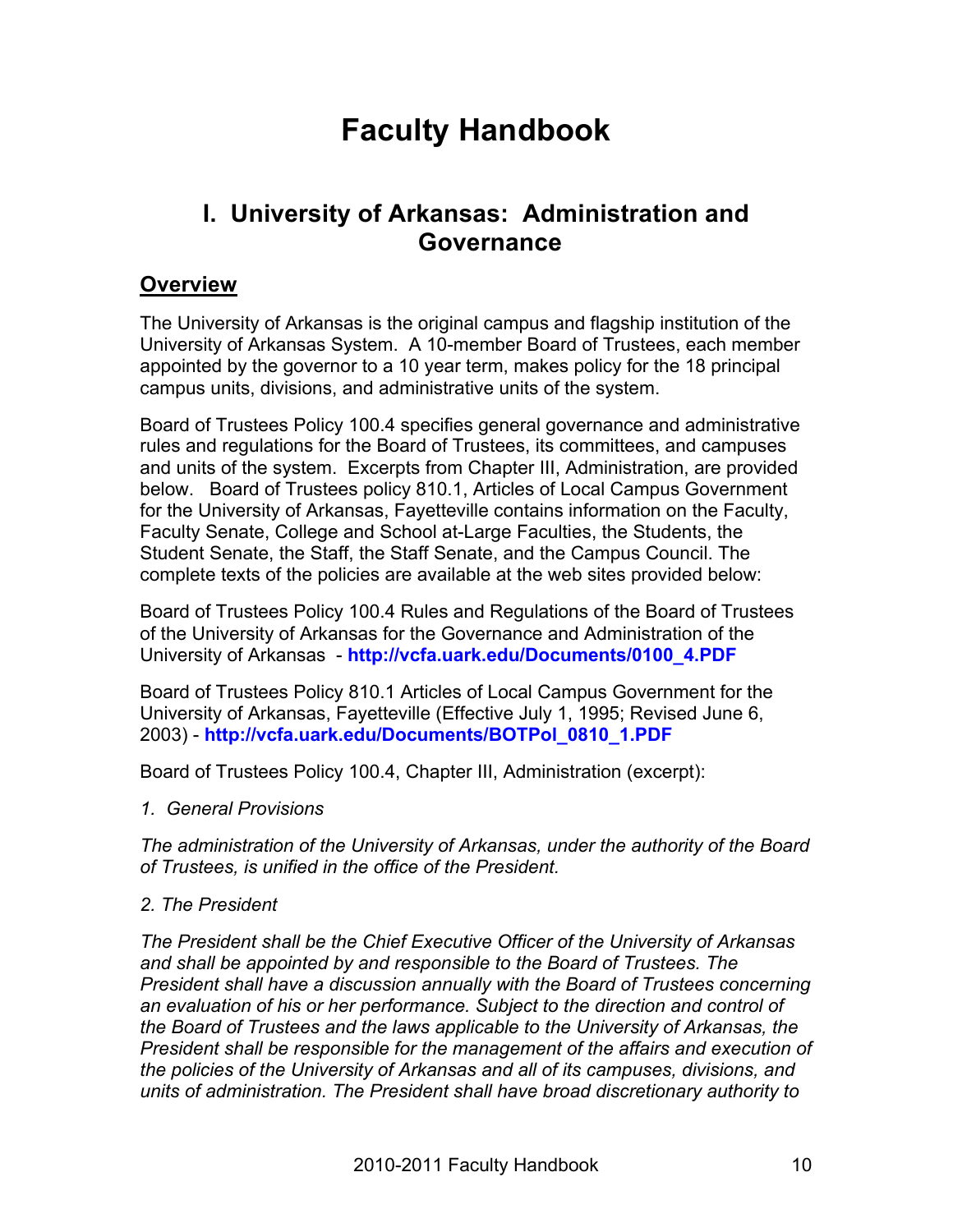*effect these functions and meet these responsibilities of the office. The President shall attend and shall participate in, without the privilege of voting, all of the meetings of the Board of Trustees and of its committees, except as excused by the Board.* 

*The President and the Chief Fiscal Officer, as provided in Board Policy 300.1, shall have the authority to contract on behalf of the Board of Trustees and the University of Arkansas. As chief executive, the President shall be the official administrative spokesperson for the University of Arkansas and the officer responsible for liaison with the General Assembly, the Governor, state offices and governmental bodies, and the federal government. The President shall be responsible to the Board of Trustees for the prompt and effective enforcement of all laws relating to the University and of all resolutions, policies and procedures, budgets, and rules and regulations adopted by the Board for the operation of the University and all of its campuses, divisions and units of administration. It shall be the President's duty to bring to the attention of the Board all matters which, in his or her opinion, affect the University and require consideration by the Board. There shall be appropriate materials provided to the Board members and sufficient time for thoughtful discussion before decisions are required. The President shall make recommendations to the Board for securing the necessary personnel and the fiscal resources required for the operation of the University and shall make recommendations with respect to the adoption, modification or rescission of policies, budgets, and regulations applicable to the University and all of its campuses, divisions, and units of administration.* 

*The President shall prepare and submit to the Board of Trustees an annual report to correspond with the fiscal year of the University and, in addition, any other reports he or she may deem wise or as the Board may require.* 

*The President shall coordinate the activities of the University and all of its constituent campuses and units in accordance with the principles prescribed by the Board of Trustees. The President shall adjudicate all issues of jurisdiction and all issues in dispute between or among the constituent campuses and*  administrative units of the University. The President shall be a member of all *faculties on all campuses of the University and shall have the responsibilities of facilitating the promotion of goals, programs, and needs of each campus after consultation with the Chancellor. The President shall establish administrative organizations to assist in the execution of the policies of the University of Arkansas. The President shall be assisted by Vice Presidents and other staff officers and by Chancellors of the several campuses of the University. The President shall prescribe the duties and assignments of the Vice Presidents and other staff officers. Furthermore, the President shall, in consultation with the Chancellors, establish and define the duties of universitywide councils, committees, or other bodies organized to advise and assist him or her. All official communications from faculty, staff, and students on a particular campus or unit shall emanate through the appropriate Chancellor or Director to the President.*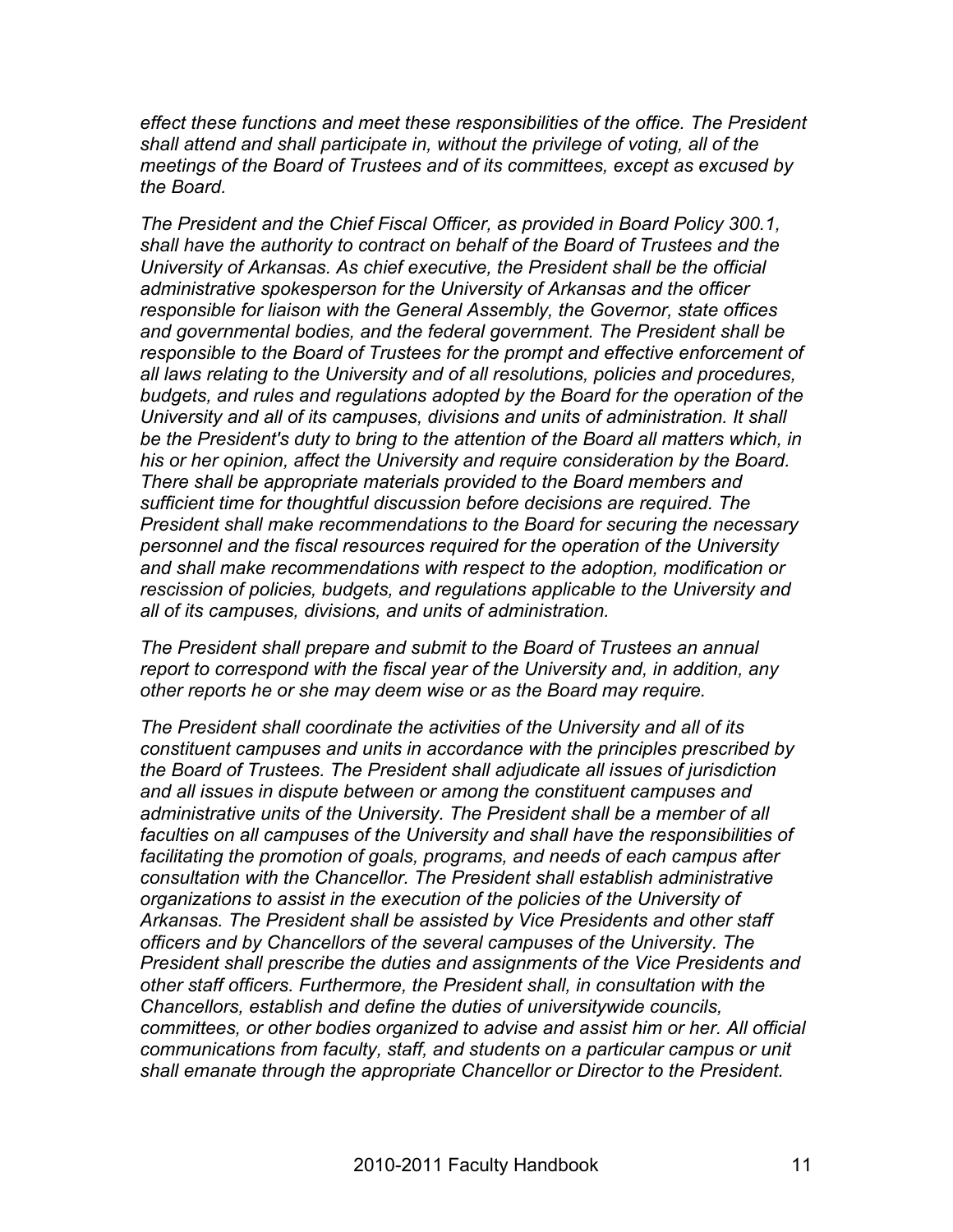*The President's duties and responsibilities as defined herein expressly exclude any duties on behalf of or in connection with The University of Arkansas Foundation, Inc. ("Foundation"). It is expressly contemplated by the Board that the President may, if he or she so desires, and with the advice and consent of the Board of Trustees, enter into a consulting contract or other arrangement with the Foundation in regard to fund raising and other activities for the Foundation. Such consulting agreement shall not include any of the duties defined above.* 

#### 4. *The Chancellors*

*The Board of Trustees shall appoint the Chancellor of any campus upon recommendation of the President. The Chancellor of a campus shall exercise complete executive authority thereon, subject to the policies established by the Board of Trustees and the President. The Chancellor shall be the leader of and the official spokesperson for the campus and shall promote the educational excellence and general development and welfare of the campus. The Chancellor shall define the authority of administrative committees and officers of that campus, and all projects, programs, and institutional reports to be undertaken on behalf of that campus shall be subject to authorization and approval of the Chancellor.*

*The Chancellor shall be responsible to the President for enforcement of the policies and procedures, budgets, regulations, and decisions of the Board of Trustees concerning that campus. It shall be his or her duty to keep the President, and through the President, the Board of Trustees fully informed concerning the operations and needs of that campus. The Chancellor shall make an annual report to the President corresponding to the fiscal year of the University of Arkansas, which report shall also be provided to the Board of Trustees. The Chancellor shall further provide any other reports that may be required.*

*At the meeting of the Board a designated Chancellor or Director shall give a report on the state of the campus or unit. Further, each Chancellor and Director shall be prepared to report to the Board on the status of his or her campus at any meeting upon request of the President or any member of the Board.*

*The Chancellor shall make recommendations for the development of the educational programs of the campus and shall serve as the general advisor to the President, and through the President, the Board of Trustees with respect to all programs and activities of the campus. The Chancellor shall present to the President all matters concerning the campus which are to be considered by the Board of Trustees or any of its committees. The Chancellor shall be expected to attend all meetings of the Board of Trustees when an agenda item for the campus is to be presented unless excused by the President.*

*Subject to the policies prescribed by the Board of Trustees and the President, the Chancellor shall make recommendations to the President with respect to the budget and the appointment of full-time academic personnel.*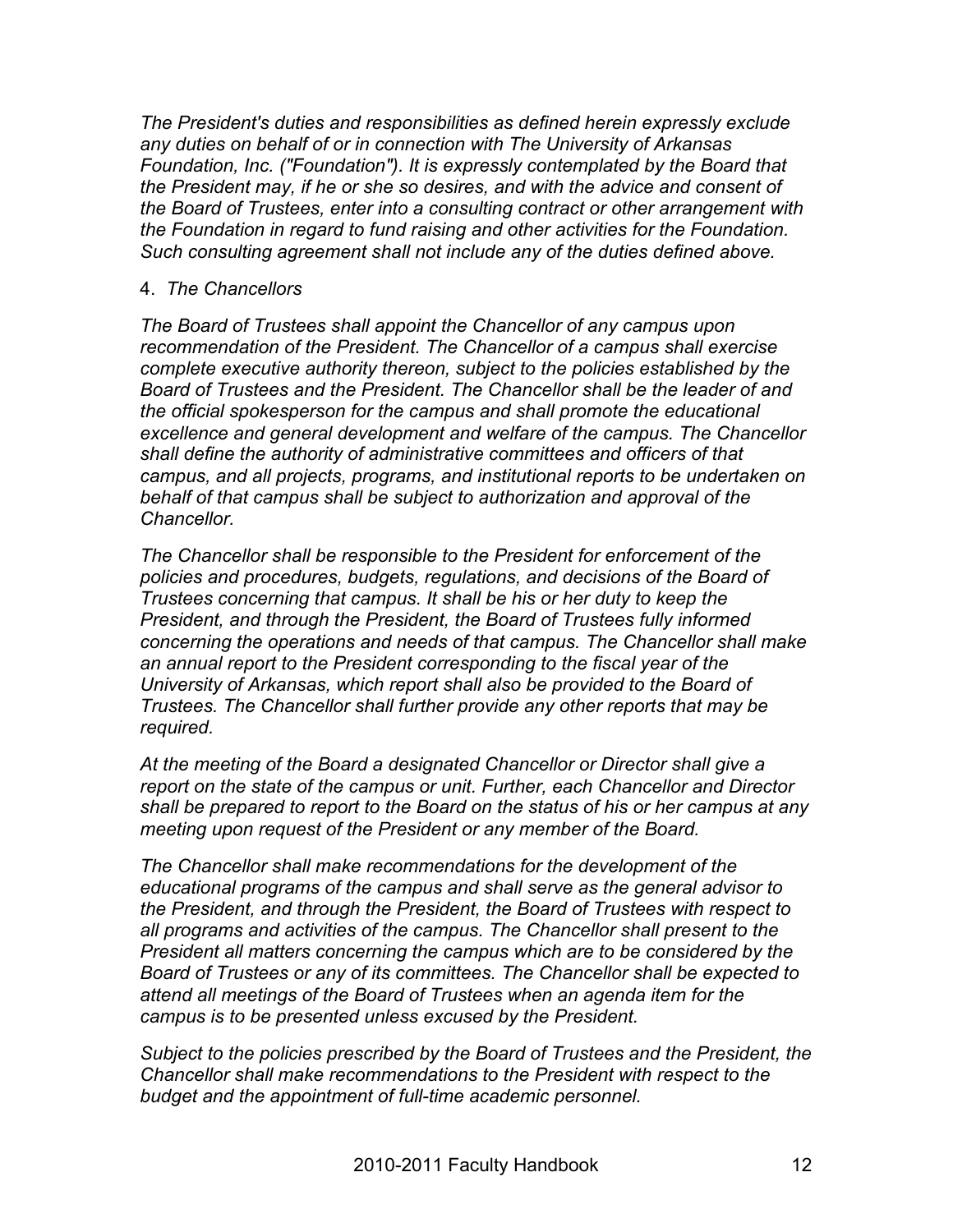*The Chancellor shall be the official medium of communication between the President and all deans, heads of departments and department chairs and all other administrative officers, faculty, staff, and students of the campus*

*The Chancellor shall be a member of all faculties and other academic bodies of the campus and shall be a member of the campus governing body*. [end of excerpt].

#### **Fayetteville Campus Administration**

Directly responsible to the Chancellor of the University of Arkansas, Fayetteville, are the Provost and Vice Chancellor for Academic Affairs, the Vice Chancellor for Finance and Administration, the Vice Chancellor for University Advancement, the Vice Chancellor for Government and Community Relations, and the Vice Chancellor for Intercollegiate Athletics and Director of Athletics. Other members of the Chancellor's Executive Committee are the Vice Provost for Research and Economic Development, the Vice Provost for Student Affairs and Dean of Students, the Vice Provost for Diversity and the Associate Vice Chancellor.

Deans are the chief administrative officials of the colleges and schools. Deans, directors, and other administrative officials or units are responsible to the Provost/vice chancellors to whom they report, or, under certain circumstances, directly to the Chancellor, for the discharge of the duties and responsibilities placed upon them.

The general areas of administrative or academic responsibilities of each of these officials are indicated by the official titles that the individuals bear. Written charges, or memoranda of understanding, pertaining to specific areas of responsibility are prepared whenever such actions are considered necessary or appropriate.

The Academic Affairs Executive Group includes deans, vice provosts, and directors who report to the provost (and other officials as may be designated) and advises the Provost and Vice Chancellor for Academic Affairs. The dean or director of each college, school, or other division is the executive head of the division. Such offices are responsible for and are empowered to execute university policies applicable to the school or college. They may require such reports from members of their faculty and staff as may be needed in the administrative work of their unit. They are responsible for recommending appointments, promotions, and other personnel changes to the provost and vice chancellor for academic affairs after consultation with appropriate members of the department concerned, other related department heads, and the deans of other areas which may be affected. Deans and directors are authorized to determine the workload and assignments of the individual members of their faculty and staff.

The chairperson (or head) of a department is responsible for the general conduct of the affairs of the department. At least once in each semester he or she shall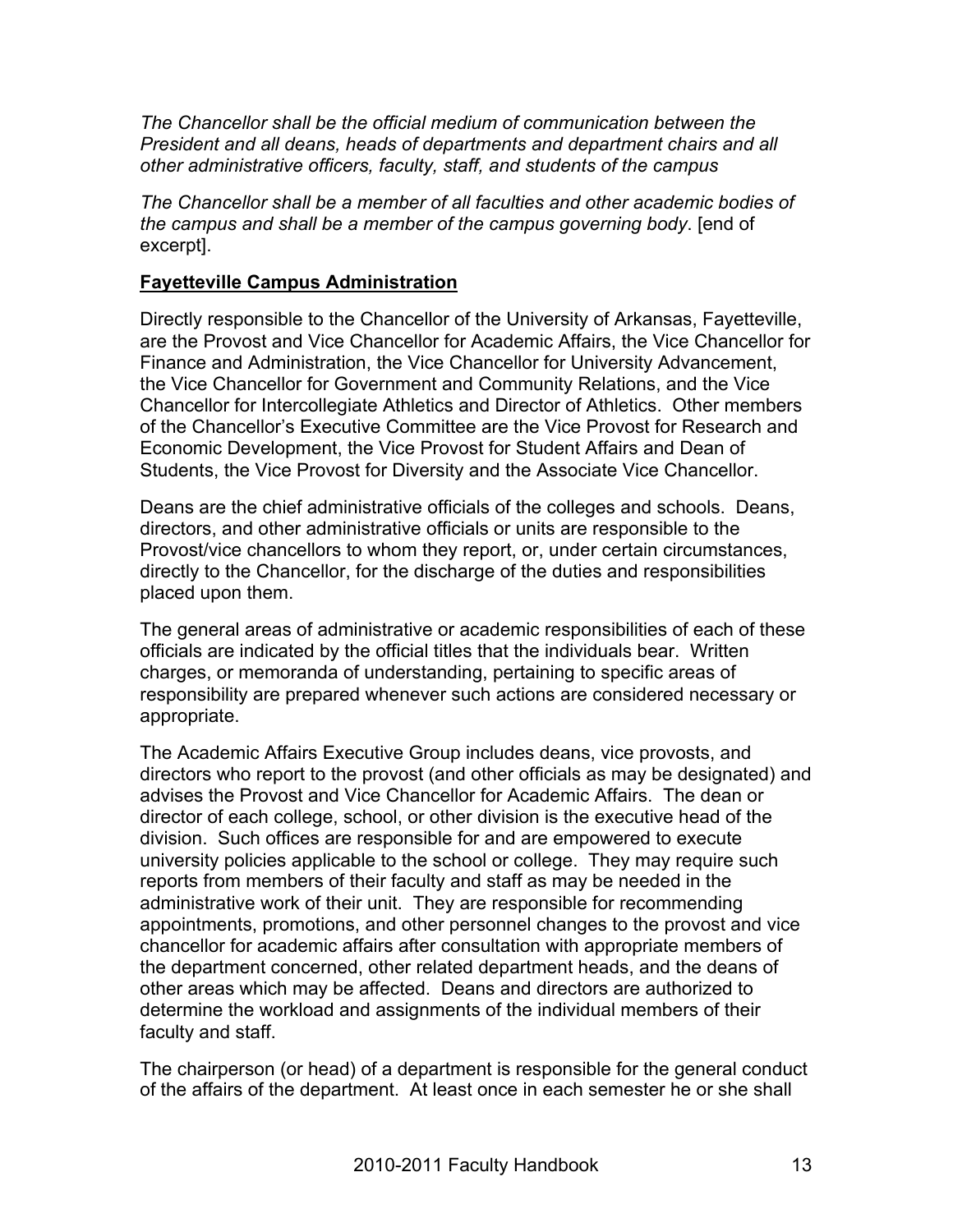call a meeting of the departmental faculty for the purpose of discussing departmental affairs. The Chancellor appoints the head of a department on recommendation of the dean. On recommendation of the dean, following his consultation with all members of the departmental faculty and such departmental faculty concurrence as is appropriate, the Chancellor may appoint a departmental chairperson, in lieu of a head of a department, for a specified time.

#### **Role and Scope Designation**

(Approved by the Arkansas Higher Education Coordinating Board in July, 2008)

#### **University of Arkansas, Fayetteville**

1. Audiences

The University of Arkansas, Fayetteville (UAF) has a statewide mission. As such, its audiences are:

- Residents from throughout Arkansas who have excelled in high school studies and are seeking to complete baccalaureate degrees.
- Individuals seeking graduate and professional degrees.
- Employers, both public and private, seeking not only well-educated employees but technical assistance and applied research.
- Economic development interests and entrepreneurs throughout the state.
- Academic disciplines and the research community.
- The community and area by providing a broad range of academic and cultural activities and public events.
- Two-year college transfer students.
- 2. Array of Programs and Services
	- UAF offers:
		- A broad range of baccalaureate, masters, doctoral and professional programs that include core arts and sciences, agriculture, architecture, journalism, information sciences, education, engineering, law, public administration, nursing, allied health, and business.
		- Basic and applied research
		- Services specifically designed to meet the needs of statewide economic development—continuing professional education, technical and professional services, support of small businesses and entrepreneurs, and technology transfer.
- 3. Special Features
	- UAF is the state's 1862 land-grant institution and is classified as a Carnegie high research activity university.
	- Nationally competitive research and economic development activity in emerging areas such as nanotechnology, laser technology, biotechnology, and sustainability.
	- Library resources and special holdings such as the Fulbright papers made available through on-site and electronic access to student and faculty scholars and citizens throughout the state.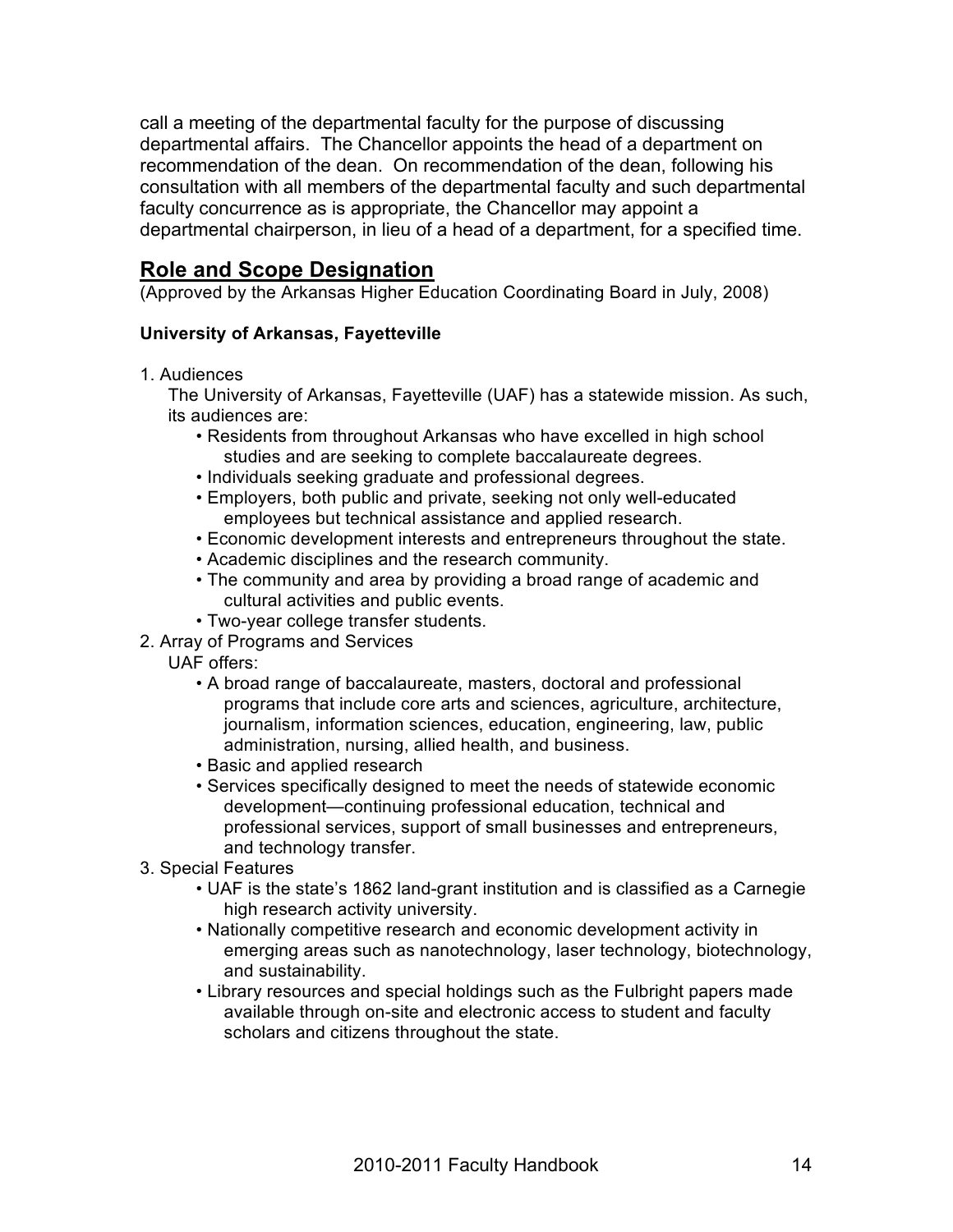#### **Other Governance Web Sites**

The Rules of Procedure of the Faculty Senate document is provided below as Appendix A.

For current information regarding campus governance groups, including agendas, minutes, committees, membership, and annual reports, consult the Governance website maintained by the secretary of the Faculty Senate at **http://provost.uark.edu/59.php**

For current information regarding the Graduate Council, the governance body of the Graduate School, see the website **http://www.uark.edu/depts/gradinfo/dean/gradcouncil/index.html**

For the UA organizational structure, see **http://www.uark.edu/home/12155.php**

For brief descriptions of University Centers and Research Units, see the listing maintained in the Catalog of Studies, **http://catalogofstudies.uark.edu**

For more information about University of Arkansas campus, see

#### **http://campusmaps.uark.edu/index.php**

For memorable moments in the history of the institution, see the Historic Markers information at the Alumni website, **http://campusmaps.uark.edu/352.php**

### **Appendix: Rules of Procedure of The Faculty Senate**

(Faculty Senate, adopted April 3, 1997; revised April 17, 2002; most recently revised February 15, 2006)

The Faculty Senate has adopted its own rules of procedure to supplement the Board of Trustees policy 810.1 which establishes the Senate and its authority and organizational structure. The text is provided below.

- I. Parliamentary procedure: The Faculty Senate shall be governed by the current edition of The Standard Code of Parliamentary Procedure by Alice Sturgis.
- II. Campus-wide elections:

A. During the spring semester of each year, the Faculty Chair, Faculty Vice Chair, and the campus-wide representatives on the Faculty Senate shall be elected by the following members of the faculty: those holding a halftime (or greater) faculty appointment who are tenured or on the tenure track or have been declared eligible to vote by the Faculty Senate, and those in their third (or greater) consecutive year of full-time appointment who are instructors or lecturers.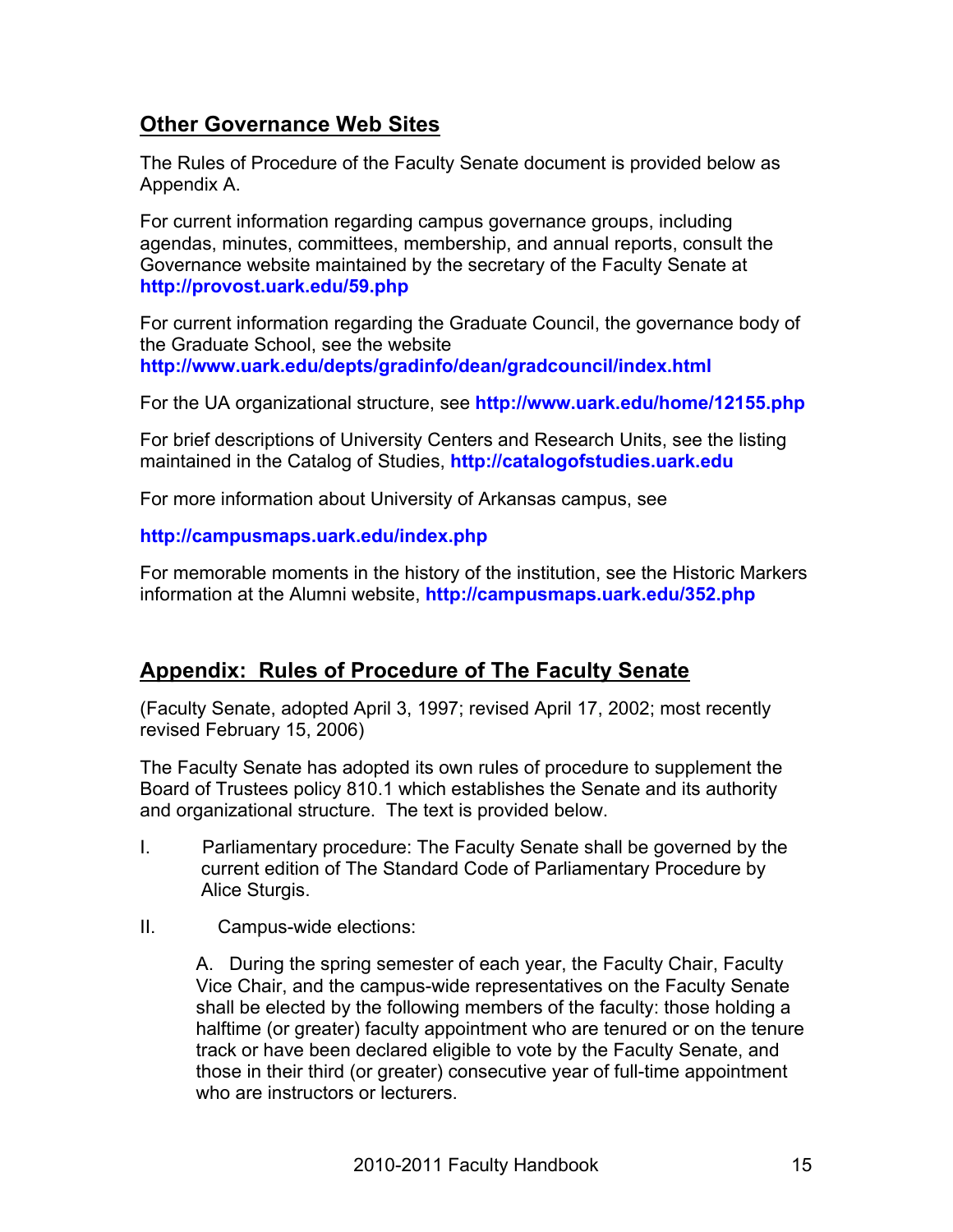B. During the spring semester of each year, the members of the Committee on Appointment, Promotion and Tenure shall be elected by tenured and tenure-track members of the faculty.

C. The elections described in Sections A and B hereof shall be conducted by the Nominating and Election Coordinating Committee ("The Committee" herein) pursuant to these rules and any additional rules adopted by the Committee that are consistent with these rules. The Committee is hereby given the authority to resolve any questions concerning the elections or elective procedures. By the end of the first week of classes in the spring term, the Committee shall distribute a call for nominations for the following offices: Faculty Chair, Campus-wide representatives to the Faculty Senate, and members of the Committee on appointment, Promotion, and Tenure.

D. On or before the end of the first week of classes in the Spring semester, the Committee shall issue a call for nominations for Faculty Chair, At-Large Faculty Senator, and Committee on Appointment, Promotion, and Tenure to be elected. The committee shall accept additional nominees for any of the offices if each such nomination is (a) made by a petition signed by ten or more members of the faculty eligible to vote in the election for the office in question, (b) submitted to the Committee within one week after the call is given, and (c) accompanied by a brief biographical sketch for the nominee.

E. The nomination of any one person to more than one of the positions described in Section D hereof is not precluded.

F. On or before March 1 of each year, the Committee shall distribute the following to all eligible voters:

1. A ballot shall list the nominees for the primary election of each of the following:

> (a) a list of at least three nominees for the position of Faculty Chair;

(b) a list of nominees for the position of campus-wide representatives on the Faculty Senate. The number of individuals on the list shall be at least 25% more than the number of vacancies;

(c) a list of nominees for the Committee on Appointment, Promotion and Tenure. The number of individuals on the list shall be at least twice the number of members of the Committee on Tenure to be elected. Each list shall include all nominees nominated either by the Committee or by valid petition.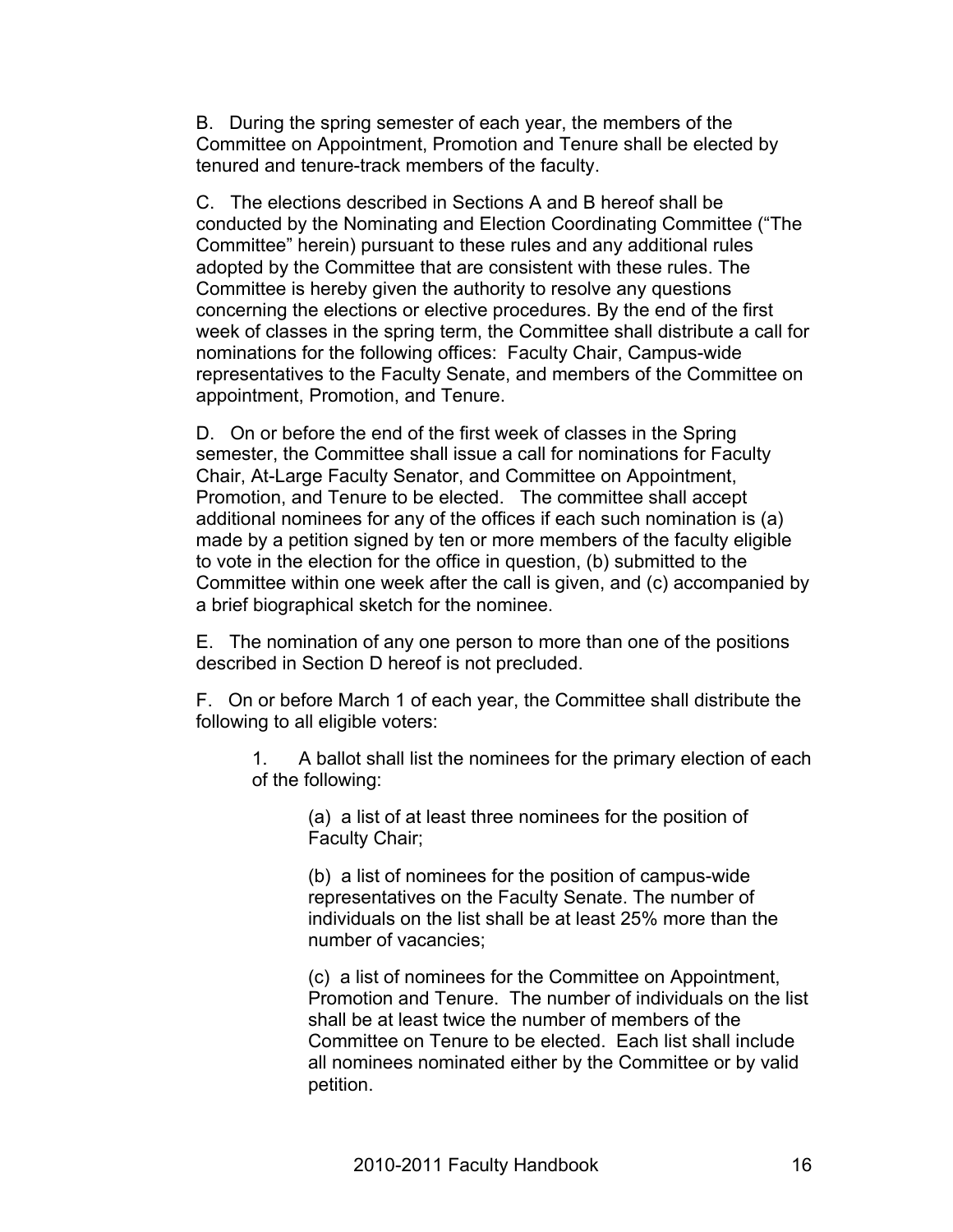2. A brief biographical sketch for each nominee.

3. A call for the return of the completed ballots, specifying that valid ballots must be received by the Secretary of the Committee within 12 days after the call is mailed. The call shall be accompanied by appropriate instructions regarding proper voting procedures under the provisions of Sections I, J, and K hereof.

G. On or before March 15 of each year, having counted the primary ballots in accordance with the provisions of sections I, J, and K hereof, the Committee shall announce the results of the primary elections.

H. By April 1 of each year, the Committee shall have completed any runoff elections required under the provisions of sections I, J, and K hereof, and shall announce the results of such run-off elections. Except for the reduction in the number of candidates as provided therein, the procedures set forth in sections F and G hereof shall apply to any such run-off election. If there are more than three nominees, then the following actions shall be placed into action.

I. The Faculty Chair and Faculty Vice Chair shall be elected from a common list of nominees for the office of Faculty Chair.

1. In the primary election, each eligible voter shall be entitled to vote for two of the nominees.

2. The candidates receiving the most number of votes equal to a majority of the ballots cast shall be elected Faculty Chair. The candidate receiving the second highest number of votes will be elected Faculty Vice-Chair. If not candidate receives a majority of votes, then the three candidates receiving the most votes shall stand for a run-off election where each voter shall be entitled to vote for two of the three candidates. The winner of the run-off election shall be elected Faculty Chair and the runner-up shall be elected Faculty Vice chair.

3. In the event that only three candidates are nominated, the candidate receiving the most votes will be elected Chair and the candidate receiving the second highest number of votes will be elected Vice Chair.

J. Campus-wide representatives on the Faculty Senate shall be elected as follows:

1. In both the primary election and any run-off election, each eligible voter shall be entitled to cast as many unit votes as there are campus-wide representatives to be elected, and to distribute these votes among the several nominees in any way, except that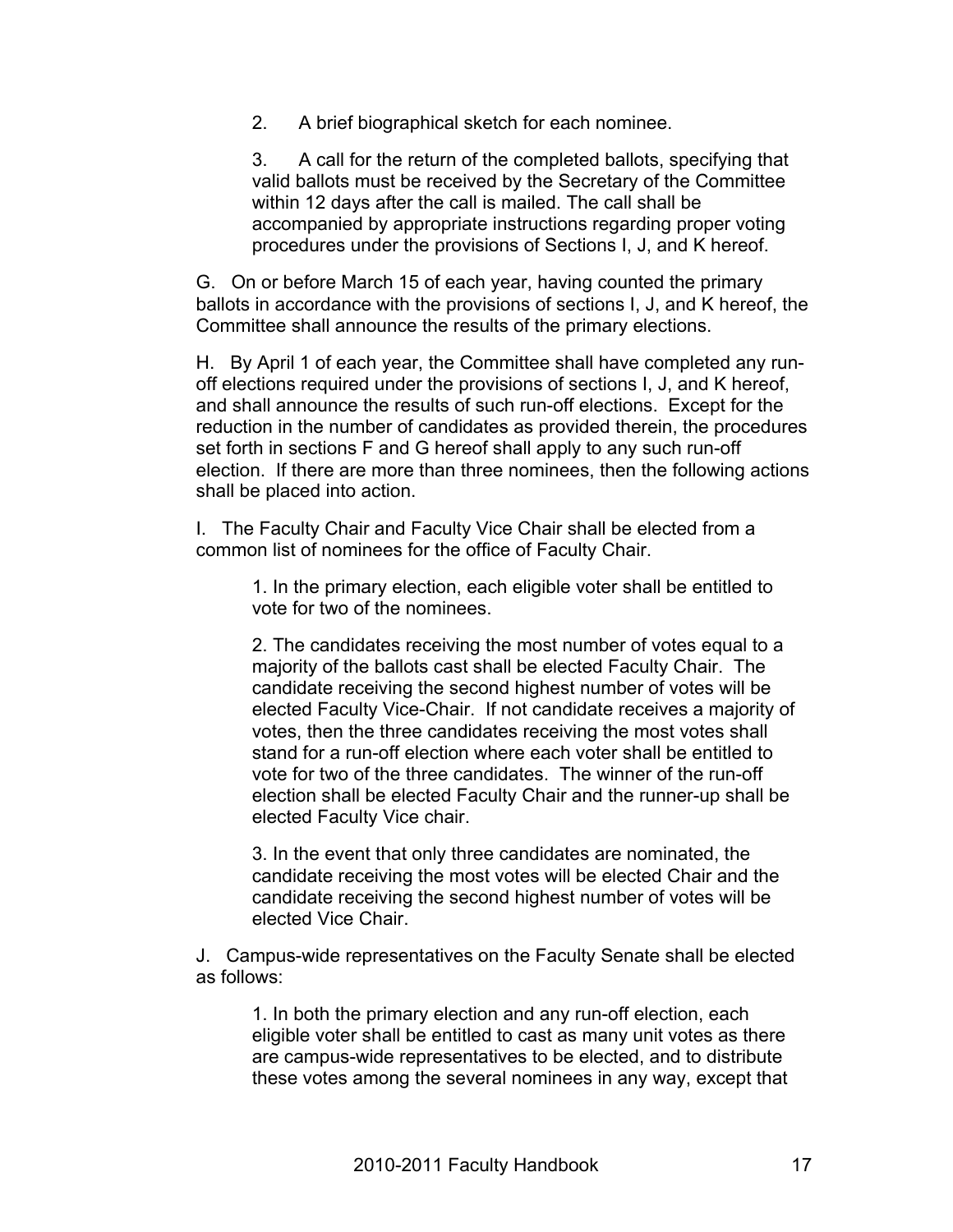no more than half of these votes may be cast for any single nominee.

2. The nominee shall be declared elected in order of decreasing number of votes received until all positions have been filled. ion shall be declared elected.

3. Should a campus wide representative elected to the Faculty Senate be unable to complete his or her term of office, the vacancy shall be filled referring to the results of the same election in which that representative was elected. Among the remaining candidates, the individual who received the most votes and who is able to fill the vacancy shall be a campus-wide representative in the Faculty Senate for the remainder of the unexpired term.

K. Members of the Committee on Appointment, Promotion and Tenure shall be elected as follows:

1. Each eligible voter shall be entitled to cast as many unit votes as there are members of the Committee on Appointment, Promotion and Tenure to be elected, and to distribute these votes among the several nominees in any way, except that no more than half of these votes may be cast for any single nominee.

2. In the primary election, each nominee shall be declared elected in order of decreasing number of votes received until all positions have been filled.

#### III. Vacancy in the office of Faculty Vice Chair

Should the office of Faculty Vice Chair become vacant during the term of office, a new Faculty Vice Chair shall be elected for the unexpired term by the Faculty Senate. In such election, no one shall be declared elected until he or she has received at least twenty-four votes.

IV. Election of faculty representatives on the Campus Council

At the Faculty Senate's first meeting of each academic year, the Senate shall elect 16 senators from among its voting members (other than its Chair and Vice Chair to be faculty representatives on the Campus Council. The Senate shall be governed by the following procedures for the election of these senators:

A. Before any voting occurs, nominations for filling all of the representative positions shall be made from the floor.

B. In case there are more nominations than positions to be filled, voting shall be each senator shall be entitled to cast as many unit votes as there are positions to be filled, and to distribute these votes among the several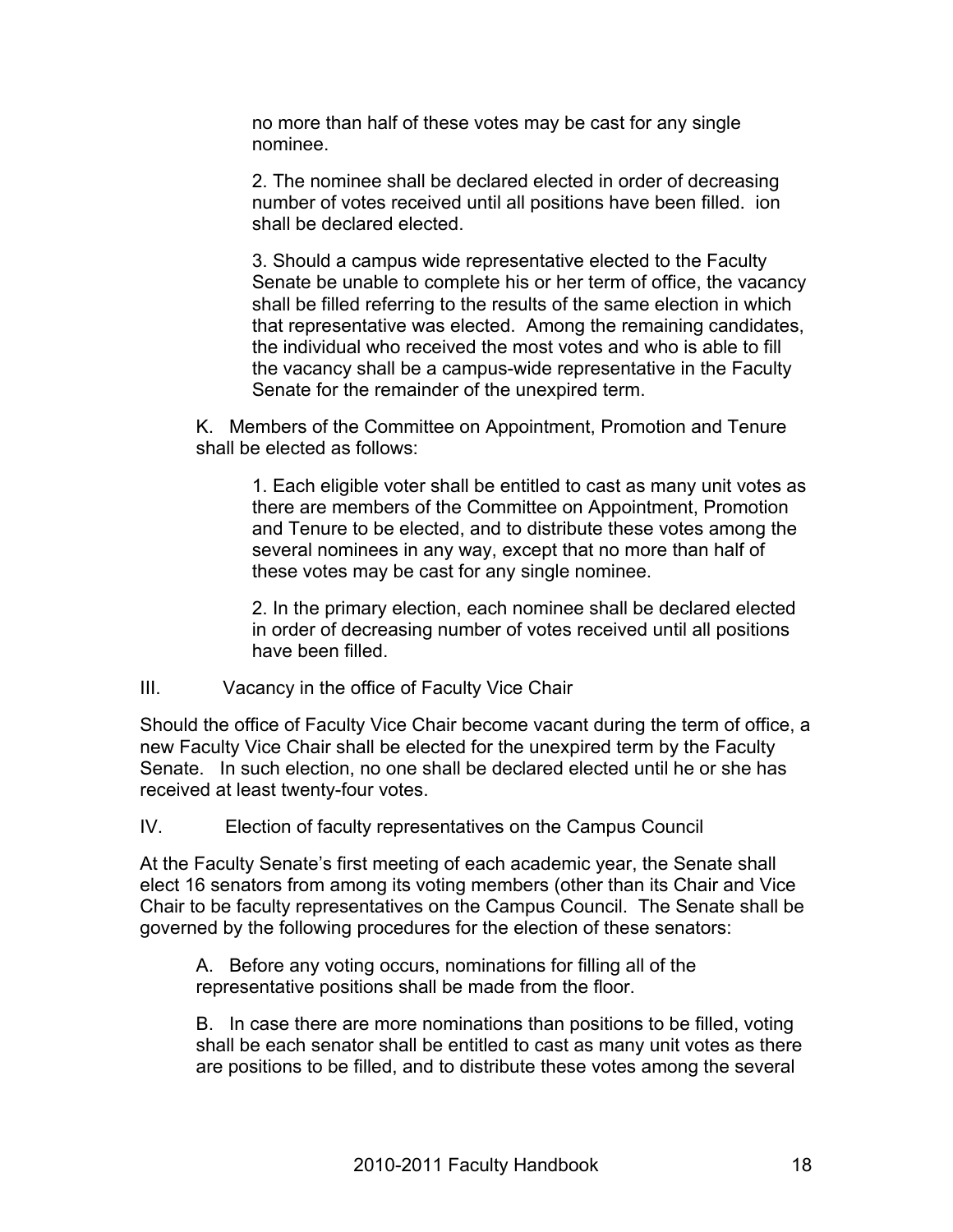nominees for the positions in any way, except that no more than half of these votes may be cast for any single candidate.

C. In the first round of voting, each nominee shall be declared elected upon receiving a number of votes equal to a majority of the valid ballots cast, unless the number In the latter event, the nominees shall be declared elected in order of decreasing number of votes received, until all positions have been filled.

D. Should the number of nominees elected in the first round of voting be less than the number of positions to be filled, there shall be a run-off election among the runner-up nominees who received the greatest number of votes, the number of such candidates in the run-off election to be equal to the number of positions to be filled, plus three (or the number of remaining candidates, if fewer than three). The candidates receiving the most votes in the run-off election shall be declared elected.

E. Should a faculty representative elected to the Campus Council be unable to complete his or her term of office, the vacancy shall be filled by referring to the results of the Senate's election in which that representative was elected. Among the candidates who were eliminated in that election, the senator who received the most votes and who is able to fill the vacancy shall be a faculty representative on the Campus Council for the remainder of the unexpired term.

V. Campus representative on the Arkansas Higher Education Faculty Council

The Faculty Chair shall serve as the representative-elect to the Arkansas Higher Education Faculty Council, and the Chair of the Faculty Senate shall serve as the representative on the Council.

VI. Action on legislation of a separate faculty or the Graduate School **Faculty** 

When the Faculty Senate receives legislation from a separate faculty or the Graduate School Faculty concerning its own academic affairs ("the legislation" herein), the Senate's action on the legislation shall be governed by the following procedures:

A. The presiding officer shall first call for a motion to approve the legislation.

> 1. If a motion to approve is made and is passed, the Senate shall take no other action on the legislation (unless, of course, it reconsiders or rescinds the motion). After approval of the legislation, if the Senate has sole legislative jurisdiction over the legislation, the Chair of the Senate shall advise the Chancellor of the Senate's approval of the legislation; if the Senate does not have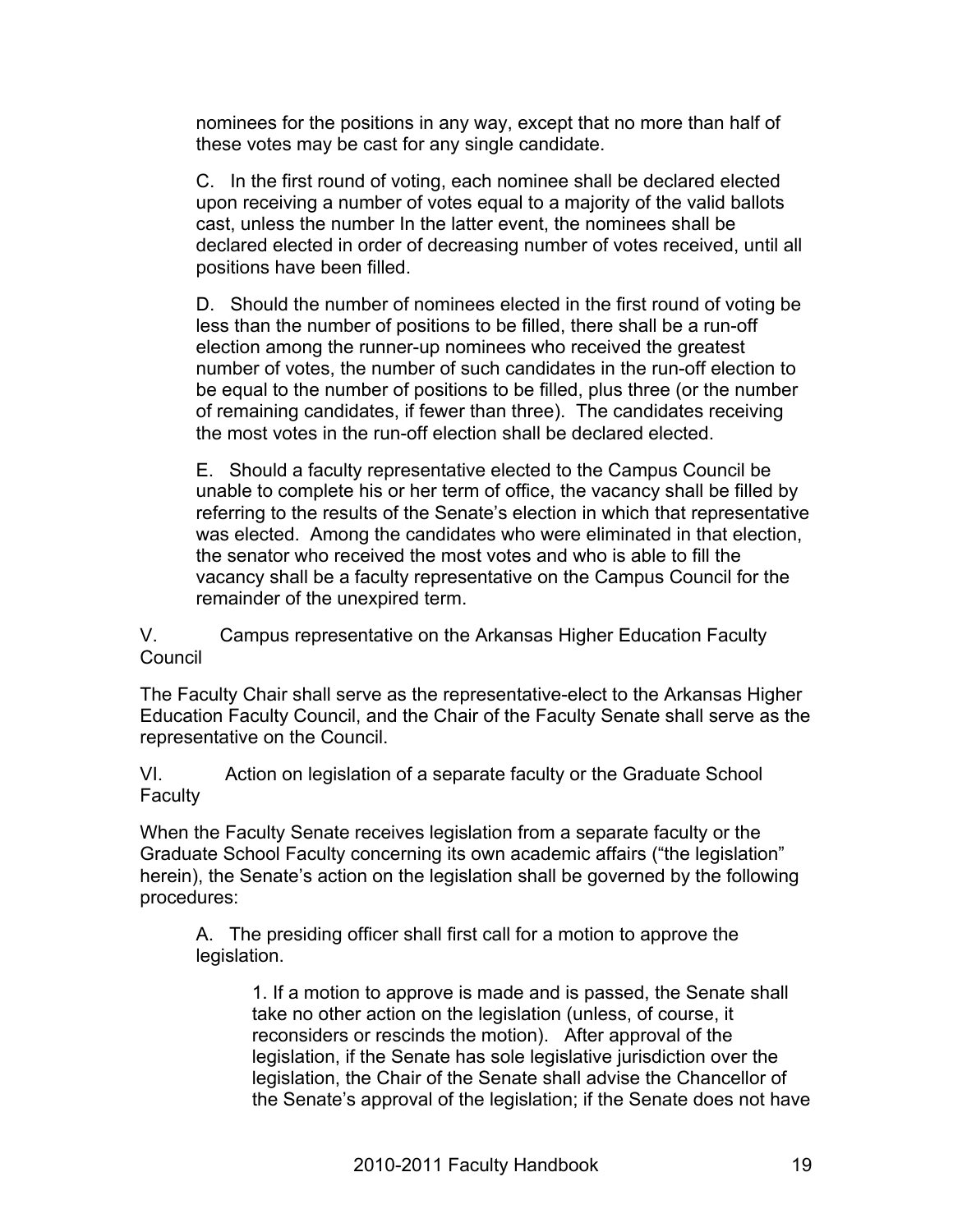sole legislative jurisdiction over the legislation and it directly affects students or staff, it shall be referred to the Campus Council for final action.

2. If a motion to approve is not made or if a motion to approve is made and is defeated, the presiding officer shall call for a motion to negate the legislation.

3. If a motion to negate is made and is passed, the Senate shall take no other action on the legislation (unless, of course, it reconsiders or rescinds the motion). After approval of the legislation, if the Senate has sole legislative jurisdiction over the legislation, the Chair of the Senate shall advise the Chancellor of the Senate's negation of the legislation; if the Senate does not have sole legislative jurisdiction over the legislation and it directly affects students or staff, it shall be referred to the Campus Council for final action.

4. If a motion to negate is not made or if a motion to negate is made and is defeated, the presiding officer shall announce that, in the absence of an objection from the floor, the legislation will be filed. After filing of the legislation, if the Senate has sole legislative jurisdiction over the legislation, the Chair of the Senate shall advise the Chancellor of the Senate's filing of the legislation; if the Senate does not have sole jurisdiction over the legislation and it directly affects students or staff, it shall be referred to the Campus Council for final action. If a senator objects to filing the legislation, the presiding officer shall entertain a motion to file the legislation. When a motion to file is made, if the Senate has sole legislative jurisdiction over the legislation, the Chair of the Senate shall advise the Chancellor of the Senate's action on the motion to file the legislation; if the Senate does not have sole legislative jurisdiction over the legislation and it directly affects students or staff, it shall be referred to the Campus Council for final action.

#### VII. Notices and minutes

A. In any year, the distributions to faculty members required by Subsection D.2 and D.4 of Article II of Board Policy 810.1 may be complied with by (a) sending the required information by e-mail to all faculty members who receive e-mail, and (b) placing the required information on a website dedicated to faculty governance, provided however that early in the fall semester all faculty members are notified by campus mail of the Web site's address and of the times tentatively scheduled for the six regular meetings of the Faculty Senate that year.

B. Even if minutes of Faculty Senate meetings are distributed to them by e-mail, hard copies shall be distributed to the chairpersons of the Student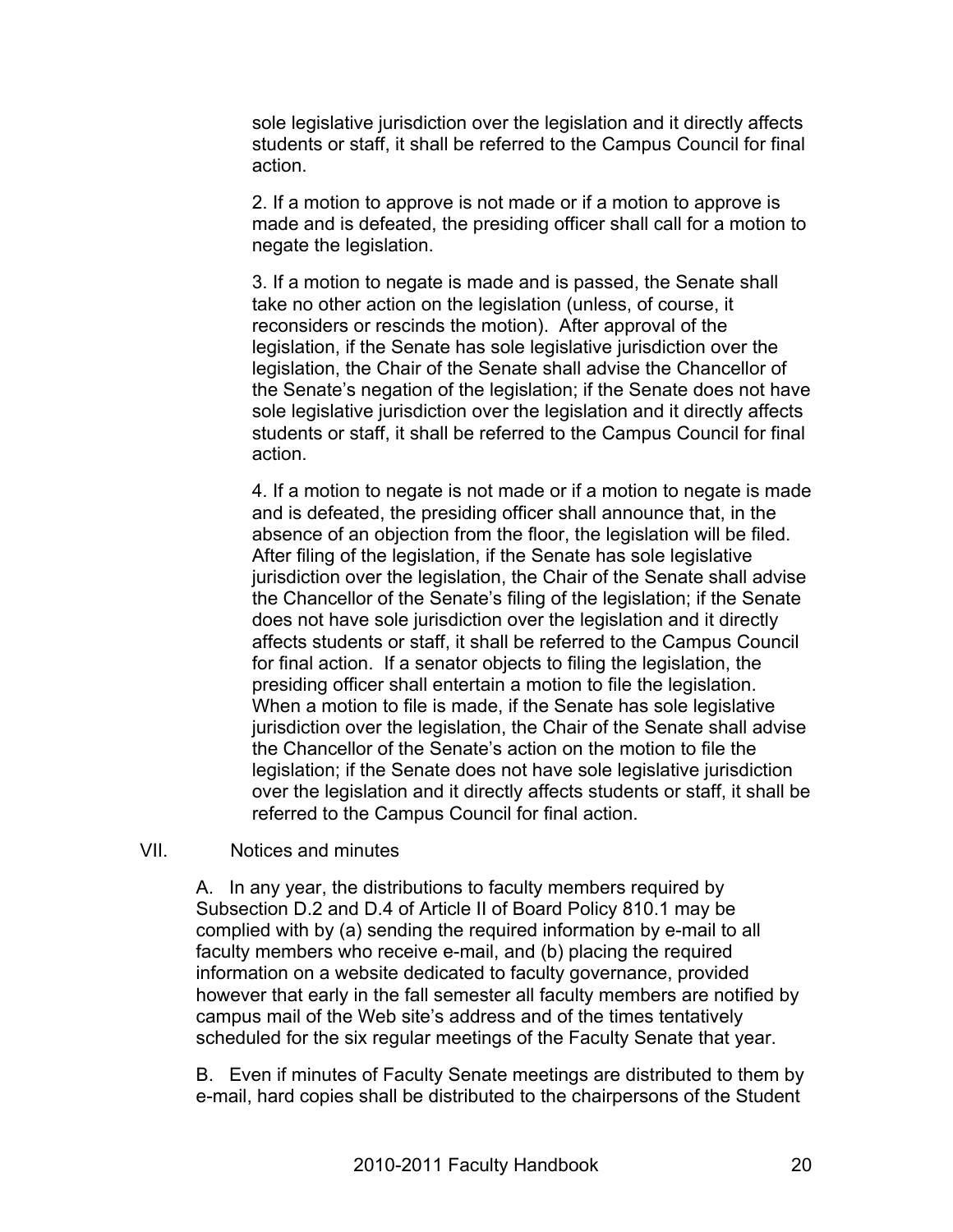Senate and the Staff Senate, to the Chair of the Campus Council, to the Chair of the Agenda Committee of the Campus Council, to all chairs of academic departments, to all directors of units, to all vice chancellors and deans, and to the Chancellor. The office of the Provost and Vice Chancellor for Academic Affairs shall send to the President and to the Board of Trustees all actions involving approval by, or notification to, the Board of Trustees. These postings, which shall be done in a timely manner, will be accompanied with explicit information in the required format.

C. Although supporting information shall be distributed with each tentative agenda when it is feasible to do so, Subsection D.2 or Article II of Board Policy 810.1 shall be complied with whenever the agenda lists by item all of the business known by the one preparing the agenda to be scheduled for the meeting in question.

#### VIII. "Prefiling" of motions

When any main motion (except to reconsider, rescind, or resume consideration) is made at a meeting, it shall not be voted upon at that meeting unless its language has been distributed to all members of the Faculty Senate at least 24 hours before the meeting; such distribution may be made by e-mail to all Senators who receive e-mail.

#### IX. Committee reports

When the Faculty Senate asks a committee to act, the committee's report shall be addressed to the Faculty Senate. The original of the report shall be filed with the Chair of the Faculty Senate, and a copy of the report shall also be sent to the Faculty Chair. When a committee addresses a report to the Campus Faculty, a copy shall also be sent to the Chair of the Faculty Senate. All committee reports received by the Chair of the Senate shall be distributed to members of the Senate; such distribution may be made by e-mail to all senators who receive email.

#### X. Faculty Senate Curriculum Review (Faculty Senate 11-14-96)

Curriculum review is the responsibility of the Faculty Senate and is exercised as described herein. The University Committee on Courses and Programs and the University Committee on Program Review are committees jointly of the Graduate Council and the Faculty Senate.

#### A. University Committee on Courses and Programs

1. The University Committee on Courses and Programs reviews and makes recommendations to the Graduate Council and Faculty Senate for actions on proposals approved by a college or school for the following: 1) new courses; 2) changes in title, description, number, prerequisites, etc. of courses; 3) new undergraduate and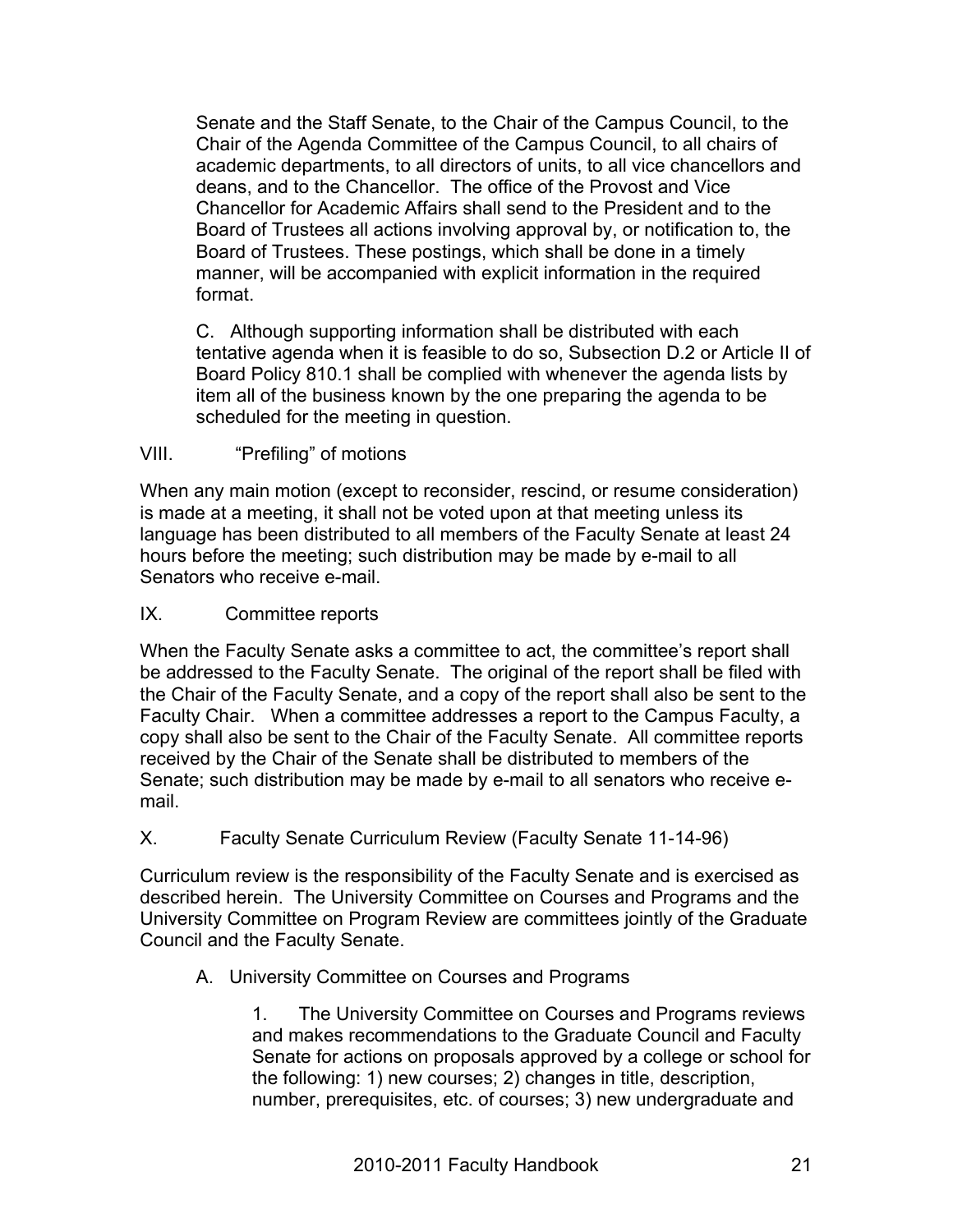graduate degree programs; and 4) modifications to degree programs. The committee is responsible for resolving questions concerning course numbering, course or program duplication, completeness of course or program revision forms, and other questions pertaining to course and program changes, including compliance with administrative guidelines implementing Board Policy.

2. Proposals made to this Committee will be collected by the Graduate School and distributed to the members prior to each meeting. A summary sheet listing all recommendations from the committee is distributed with the agenda to the Graduate Council and the Faculty Senate prior to the meetings at which they are reported. Proposals which affect graduate courses or programs will be approved by the Graduate Council prior to consideration by the Faculty Senate.

3. Voting committee membership consists of a representative with graduate faculty rank to be appointed by the dean of each undergraduate college or school, a representative with graduate faculty rank from each undergraduate college and school to be chosen from the voting membership of the Faculty Senate, a representative of the Graduate Council, a representative of the university libraries appointed by the Dean of Libraries, a representative of the School of Law chosen by the Dean of Law, a student member selected by the ASG and a student member selected by the Graduate Dean's Student Advisory Board, the chair of the Campus Faculty, the Vice Chair of the Faculty Senate, and the chair of the Graduate Council. In addition, one non-voting representative appointed by the Dean of the Division of Continuing Education will serve on the committee, and a representative from the Registrar's Office will meet with the committee to provide technical support. The committee elects its own chair.

B. The University Committee on Program Review. The University Committee on Program Review has the responsibility for initiating, participating in, or evaluating the results of undergraduate and graduate program reviews consistent with University guidelines and the review schedule as set forth in Academic Policy 1620.10 and 1620.11 requiring that each program be reviewed at least once every 10 years by this process or external reviewers. Revisions to the guidelines and the schedule for reviews may be developed by the committee and recommended by the Faculty Senate, consistent with Board of Trustees policy 620.1, Arkansas code 6-61-214, and policy of the Arkansas Higher Education Coordinating Board including the provision that changes to program review guidelines and schedule must be approved by the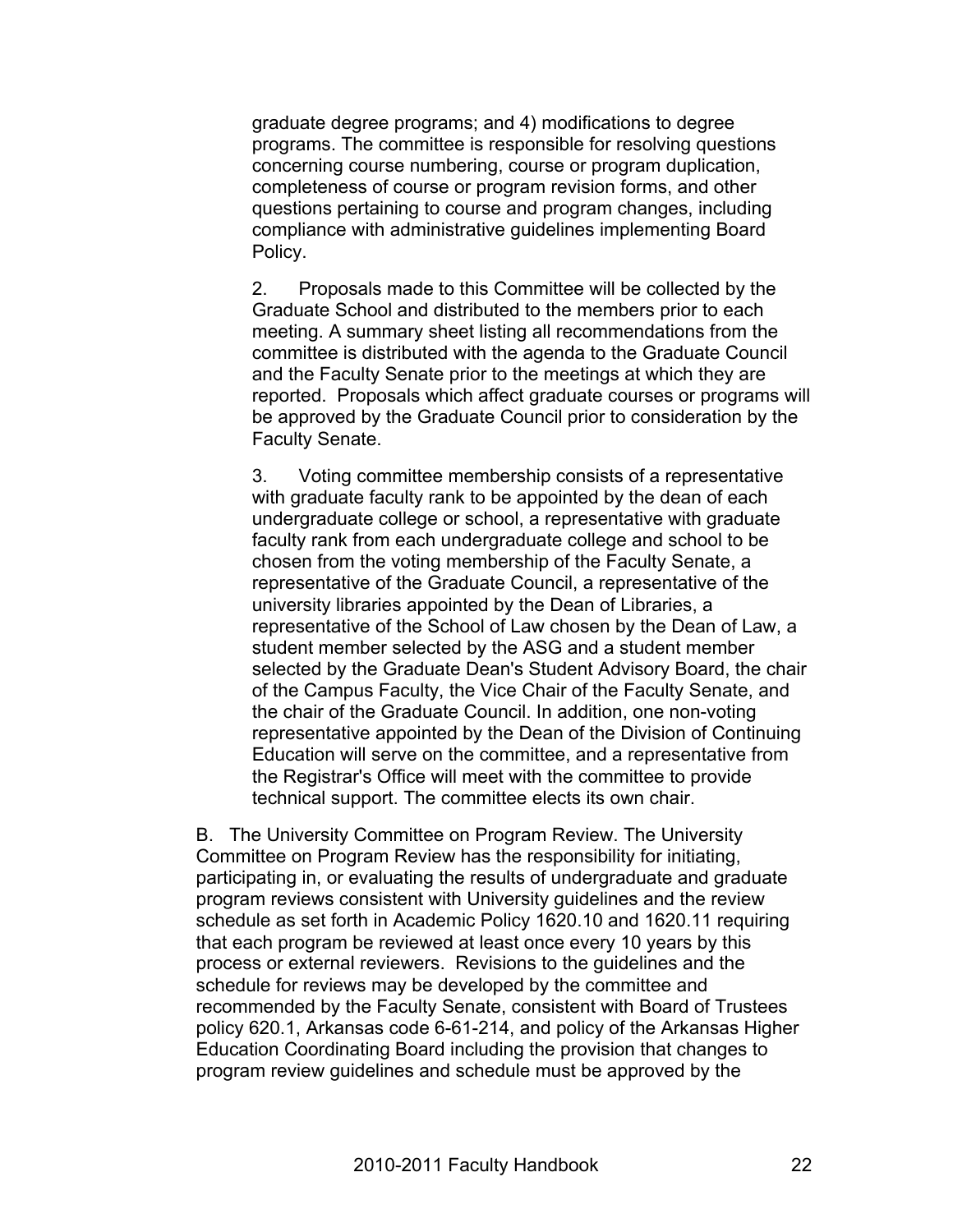AHECB. Reviews of graduate programs will be presented to the Graduate Council before being presented to the Faculty Senate.

Voting committee membership consists of a voting member of the Faculty Senate and a voting member of the Graduate Council from each academic college, the chair of the Graduate Council, and the Vice Chair of the Faculty Senate or his/her representative. The committee elects its own chair.

\* \* \*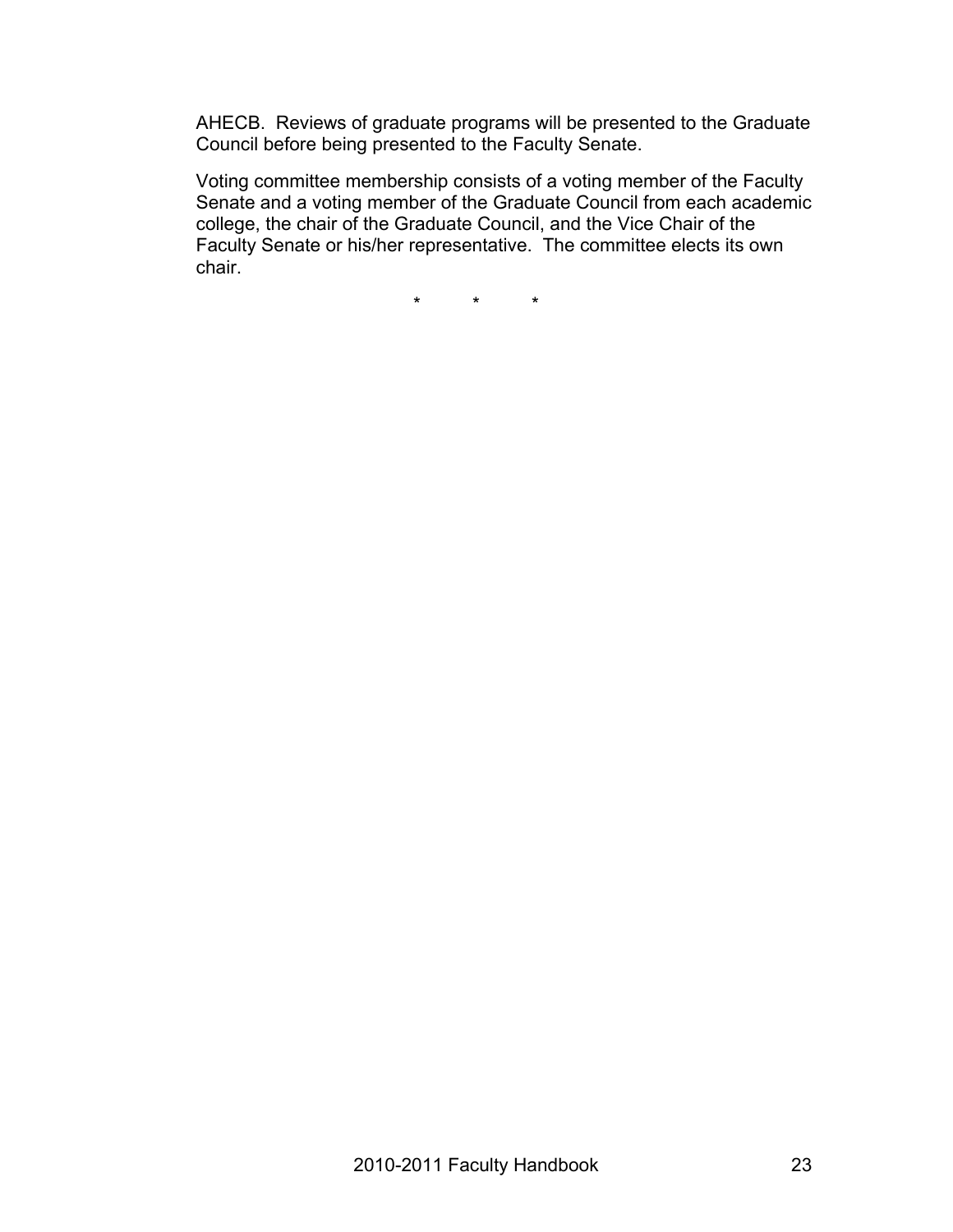## **II. Academic Responsibilities of Faculty**

The orderly conduct of academic affairs in an educational institution requires that faculty members accept and discharge responsibilities related to their workload assignment and carry out the traditional duties associated with their positions consistent with professional good practice. Policy statements on specific activities and areas of responsibility are provided below.

#### **Workload**

The work of the university faculty in teaching, research and creative activity, administration, and service is professional in character and does not, therefore, conform to an exact pattern such as the eight-hour day or the forty-hour week. However, so that there may be consistency, equity, and some basis for judgment of workloads and assignments and for comparison with other institutions and state agencies, the standards summarized here will be used. The basic element of faculty work assignments is a work unit, which is based on the contact and preparation time for one class hour (50 minutes) per week for a semester or an equivalent amount of time for other kinds of scheduled activity. Included for each of these work units is the classroom contact time, the time for class preparation, grading, office hours and other work with students outside class. A minimum of twelve work units per semester constitutes the typical work assignment of a fulltime faculty member. However, individual work units will vary considerably in nature (if not, theoretically, in number). Work assignments typically include assigned teaching and advising, research/scholarly/creative activities, and service or administration, in varying proportions.

Faculty members are typically expected, as part of their university service as fulltime faculty members, not only to teach, to take part in research/scholarly and/or creative endeavors, and to perform academically related and public service, but also to take part in advising students and prospective students, serving on committees, and maintaining currency in their teaching and research disciplines through professional development activities. Faculty are also responsible for maintaining program currency, viability, and quality. Such activities are considered a normal part of the duties of full-time faculty, along with those activities directly linked to a particular class, and constitute a necessary part of such a work assignment. However, work units may be earned for work done beyond the minimum in any of these areas, as well as for instruction and administration. Work units are only earned for assigned responsibilities, not for work and activities undertaken at the initiative of the faculty member. A position on the staff of the university is considered to be a full-time undertaking unless it is specifically designated as part-time, and each person is expected to perform adequately the duties assigned to him or her. Any departure from a work schedule normal for the tasks assigned should receive approval from the appropriate department head and dean in advance.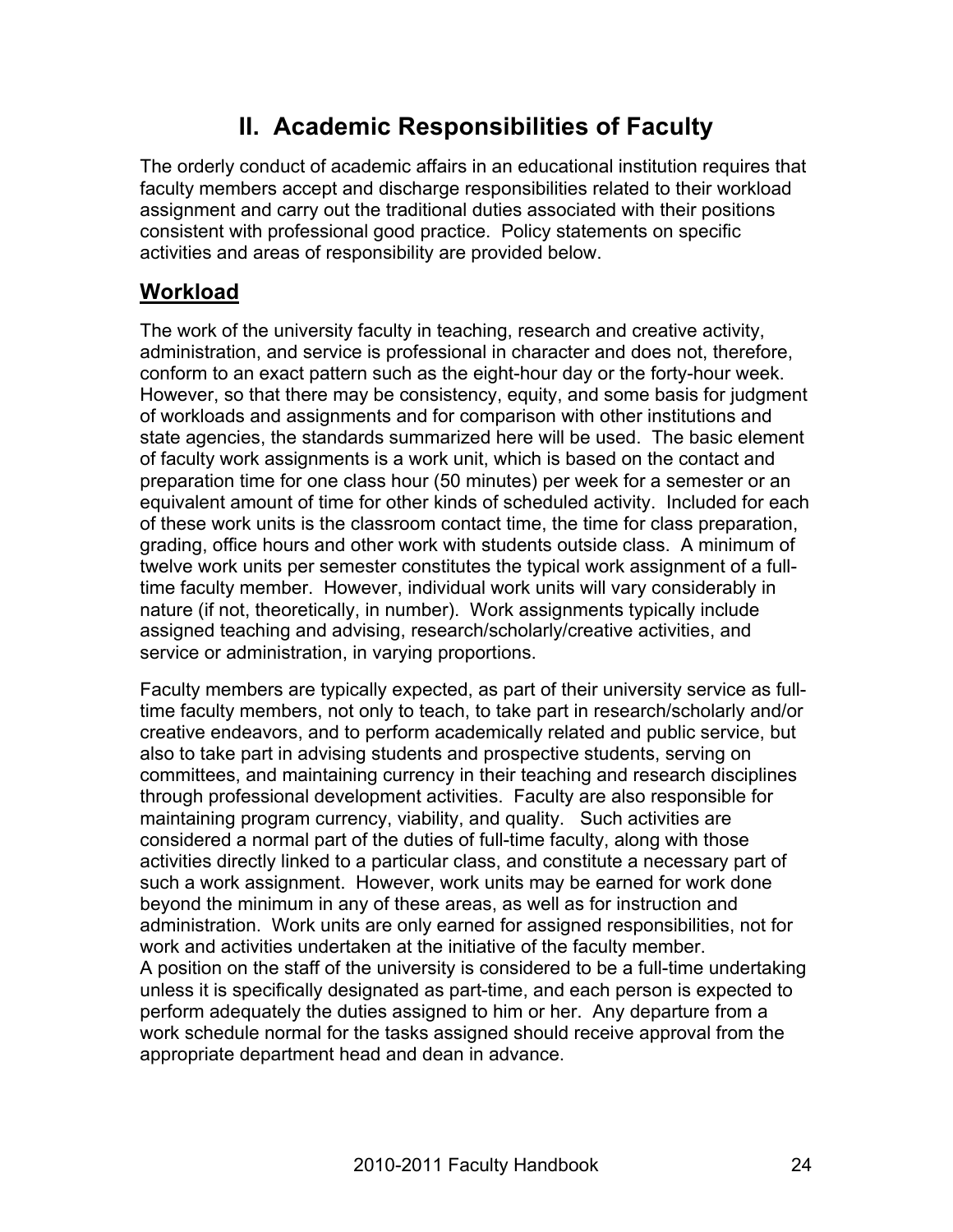## **Teaching**

Faculty members assigned to teach classes are responsible for determining that the content of their classes is appropriate to each course, as officially described in the catalog (or proposing changes to the description through the campus process), and achieves the coverage indicated by that description. Faculty members are responsible for confining classroom discussion to subjects related to the topics of concern in the course and for conducting the class so as to facilitate learning for all students, consistent with good teaching practices. They are also responsible for choosing appropriate texts and other teaching materials in a timely way. They are responsible for holding the classes and giving final exams at the times and places approved for them, except as changes are authorized by the appropriate department head and dean. They are responsible for providing reasonable accommodation to students with documented disabilities, consistent with policies and procedures of the Center for Educational Access (CEA, telephone 5-3104; **http://www.uark.edu/ua/csd/** ). Faculty members are expected to provide a syllabus for each course they teach to inform students of the learning objectives for the course, the course coverage/topics, the required texts and materials, how the final grade will be determined, the policy on making up work, and how the students may contact the teacher. It is also the responsibility of the faculty member to include in the course syllabus and class web site instructions on how students can learn prior to class time whether a class is cancelled because of weather conditions or for other reasons. See **http://provost.uark.edu/62.php**.

Faculty members who develop or teach courses off campus through distance education, online instruction and/or courses with some or all of the course activity conducted outside the U.S.A. are required to comply with all the university policies applying to such activity. Sources of information for regulation and policy include the Academic Policy Series, the Office of Study Abroad, and the School of Continuing Education and Academic Outreach.

Faculty members are responsible for maintaining in the classroom and laboratory an environment appropriate to academic endeavor and complying with the university statement on discrimination, adopted in 1983 and amended in the Fall of 1991: The University of Arkansas, Fayetteville, does not condone discriminatory treatment of students or staff on the basis of age, disability, ethnic origin, marital or parental status, race, religious commitment, sex, sexual orientation or veteran's status in any of the activities conducted upon this campus. Members of the faculty are requested to be sensitive to this issue when, for example, presenting lecture material, assigning seating within the classroom, selecting groups for laboratory experiments, and assigning student work. The university faculty, administration, and staff are committed to providing an equal educational opportunity to all students.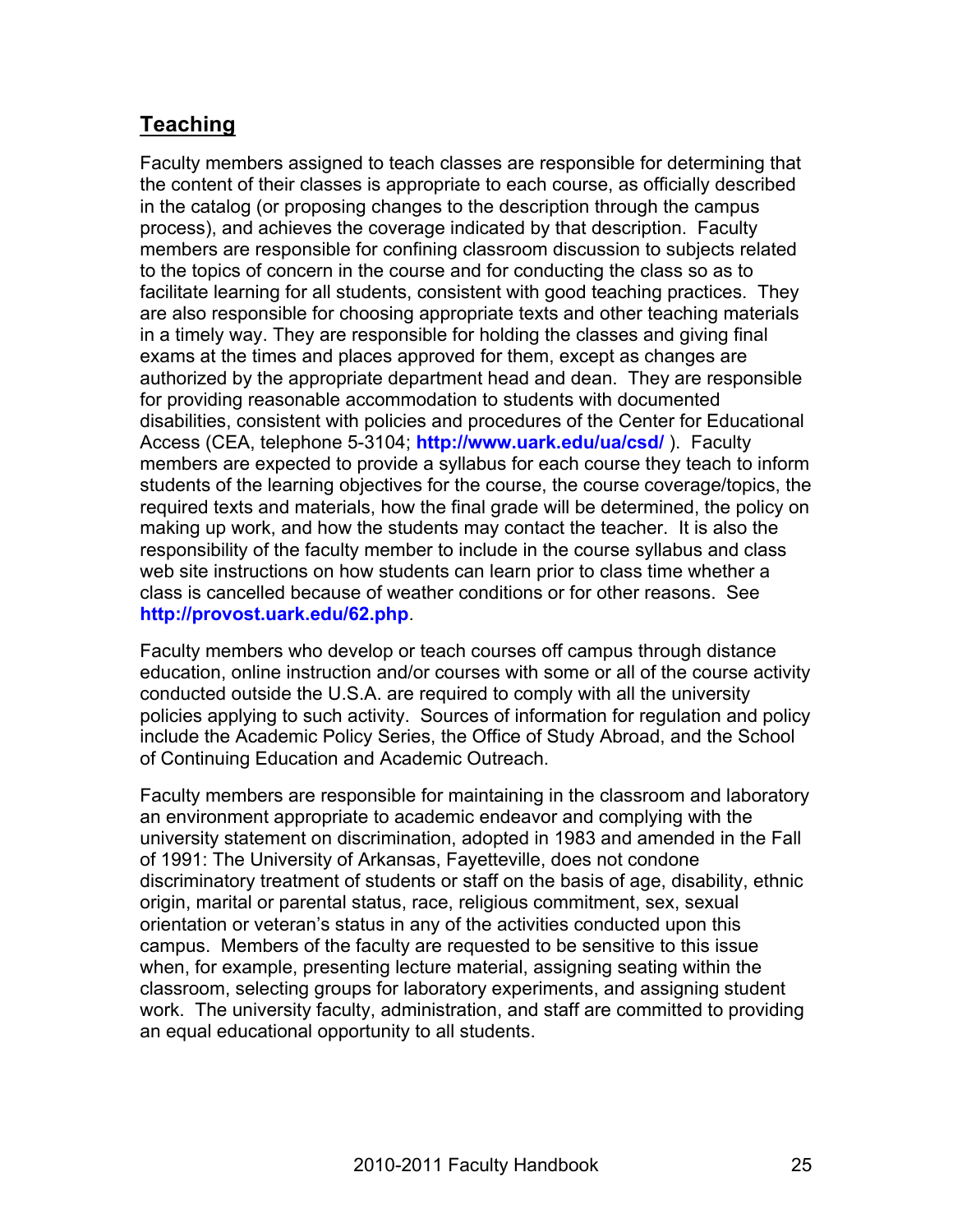#### **Attendance Policy for students**

(Faculty Senate, May 26, 1999)

Education at the university level requires active involvement in the learning process. Therefore students have the responsibility to attend classes and to actively engage in all learning assignments or opportunities provided in their classes. Instructors have the responsibility to provide a written policy on student attendance that is tied to course objectives and included in a course syllabus. There may be times, however, when illness, family crisis, or university-sponsored activities make full attendance or participation impossible. In these situations students are responsible for making timely arrangements with the instructor to make up work missed. Such arrangements should be made in writing and prior to the absence when possible.

Examples of absences that should be considered excusable include those resulting from the following: 1) illness of the student, 2) serious illness or death of a member of the student's immediate family or other family crisis, 3) Universitysponsored activities for which the student's attendance is required by virtue of scholarship or leadership/participation responsibilities, 4) religious observances (see Students' Religious Observances policy below), 5) jury duty or subpoena for court appearance, and 6) military duty. The instructor has the right to require that the student provide appropriate documentation for any absence for which the student wishes to be excused.

#### **Grades and Exams**

The grading system in general use at the university is stated in the current catalog under the heading **Grades and Marks**, at

**http://catalogofstudies.uark.edu/1011-Catalog\_of\_Studies-4.pdf**, p. 38-39. The E. Fay Jones School of Architecture and the Dale M. Bumpers College of Agricultural, Food and Life Sciences use plus and minus grading systems.

The Campus Council has gone on record as "affirming the fundamental responsibility of instructors to inform students of their progress in courses as accurately and completely as possible." In meeting this responsibility, early progress grades are entered into the web-based facility by faculty at the end of six weeks for students in 1000- and 2000-level courses. Early progress grade reports are issued to students in the seventh week, as soon as possible following submission by instructors, with the reports made available to deans' offices for advisors.

Each faculty member is expected to select appropriate times for the periodic examinations that are necessary or desirable during the course of the semester, but if examinations are to be given at times other than the regular class period, these times must be published in the Schedule of Classes, included in the syllabus, and announced at the first class meeting.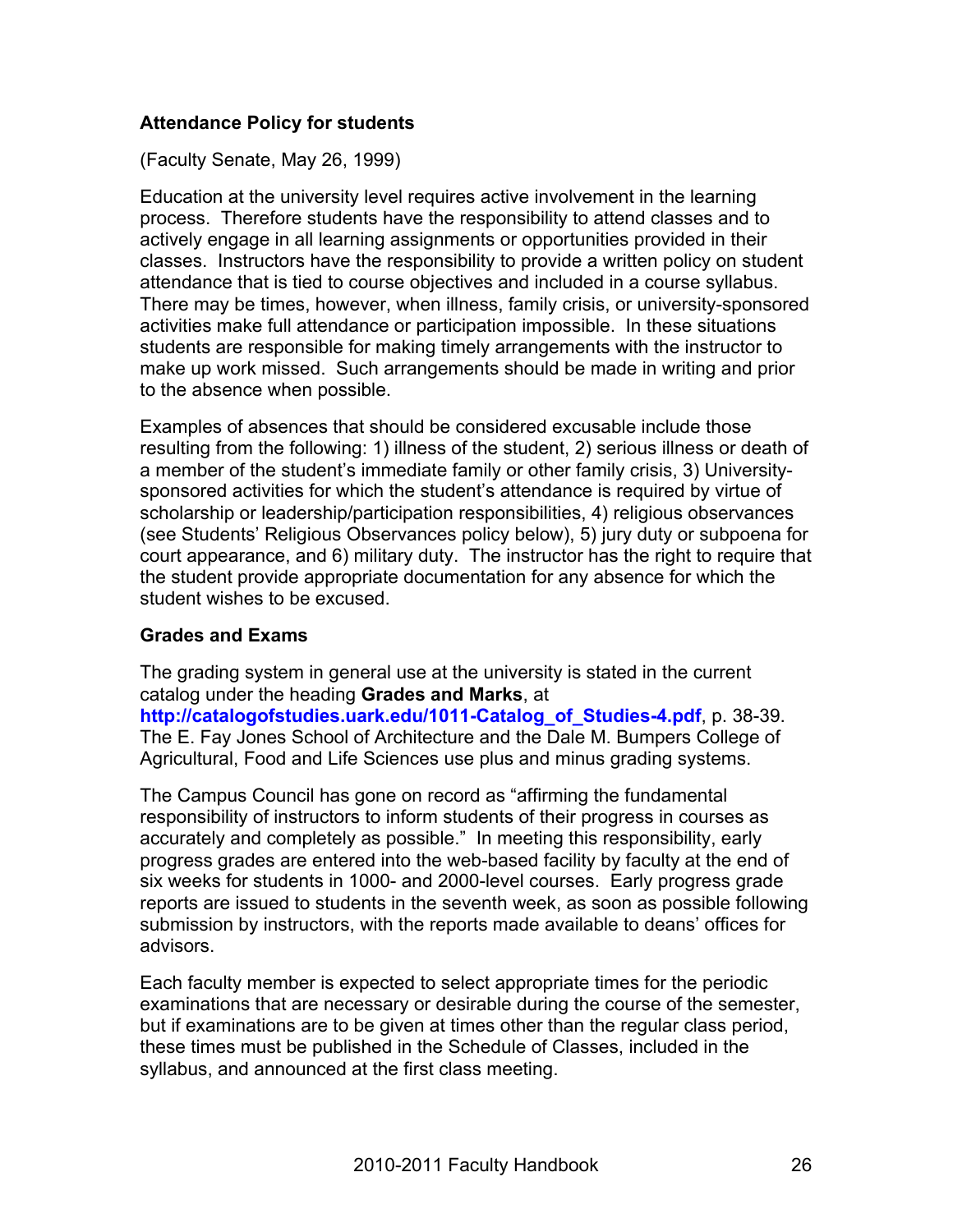Faculty members are advised to note the terms of the "Grade Appeal Structure for Undergraduate Students" in which is implicit the assumption that instructors will include grading and make-up policies in the syllabus for the course or at the course web site, and/or announce such policies at the beginning of class meetings for each course. Student appeal and complaint policy and procedures are available at **http://catalogofstudies.uark.edu/1011-Catalog\_of\_Studies-4.pdf**, p. 46-47. See the current Graduate Catalog for graduate student procedures. **http://catalogofstudies.uark.edu/2691.php**, p. 24-28.

A copy of the final examination schedule is included in the Schedule of Classes. All final examinations must be given at times specified in the schedule with the exception that faculty members must reschedule a final exam when a student scheduled for three exams or more on the same day so requests. Typically, the class with the smallest enrollment is the one rescheduled for the student. A student will apply to have an exam rescheduled on the form provided by the Registrar's Office for that purpose. Whenever extreme circumstances make necessary a deviation from the announced schedule for final examinations, clearance for such deviation must be obtained in advance from the appropriate college dean and the Provost and Vice Chancellor for Academic Affairs. Consistent with Campus Council policy of 1989, it is the policy of the university to minimize student participation in extracurricular activities during the final examination period. No meetings, social activities, athletic events, or other extracurricular activities which require student participation will be scheduled on Dead Day or during the final examination period. Any exceptions to this policy must receive prior approval from the Provost and Vice Chancellor for Academic Affairs.

Final examinations in the summer term courses are to be given at the final scheduled class session.

Faculty members are responsible for entering final grades into a web-based facility consistent with procedures established by the Registrar's Office. A paperbased process is still in place for grade changes, with policy established by the Registrar's Office. See the grading system statement at **http://catalogofstudies.uark.edu/1011-Catalog\_of\_Studies-4.pdf**, p. 38.

Campus Council policy (1978) provides that instructors for on-campus courses are to report final grades as soon as possible and no later than two working days following the end of the final exam period. Grades for off-campus courses are to be reported within four days following the exam.

#### **Posting Grades**

The Family Rights and Privacy Act of 1974, as amended, prohibits disclosure of personally identifiable education records to a third party without prior written consent. Accordingly, faculty should ensure that grade information posted or made available through graded papers left for collection in public places (such as offices or hallways) is not "personally identifiable." The Department of Education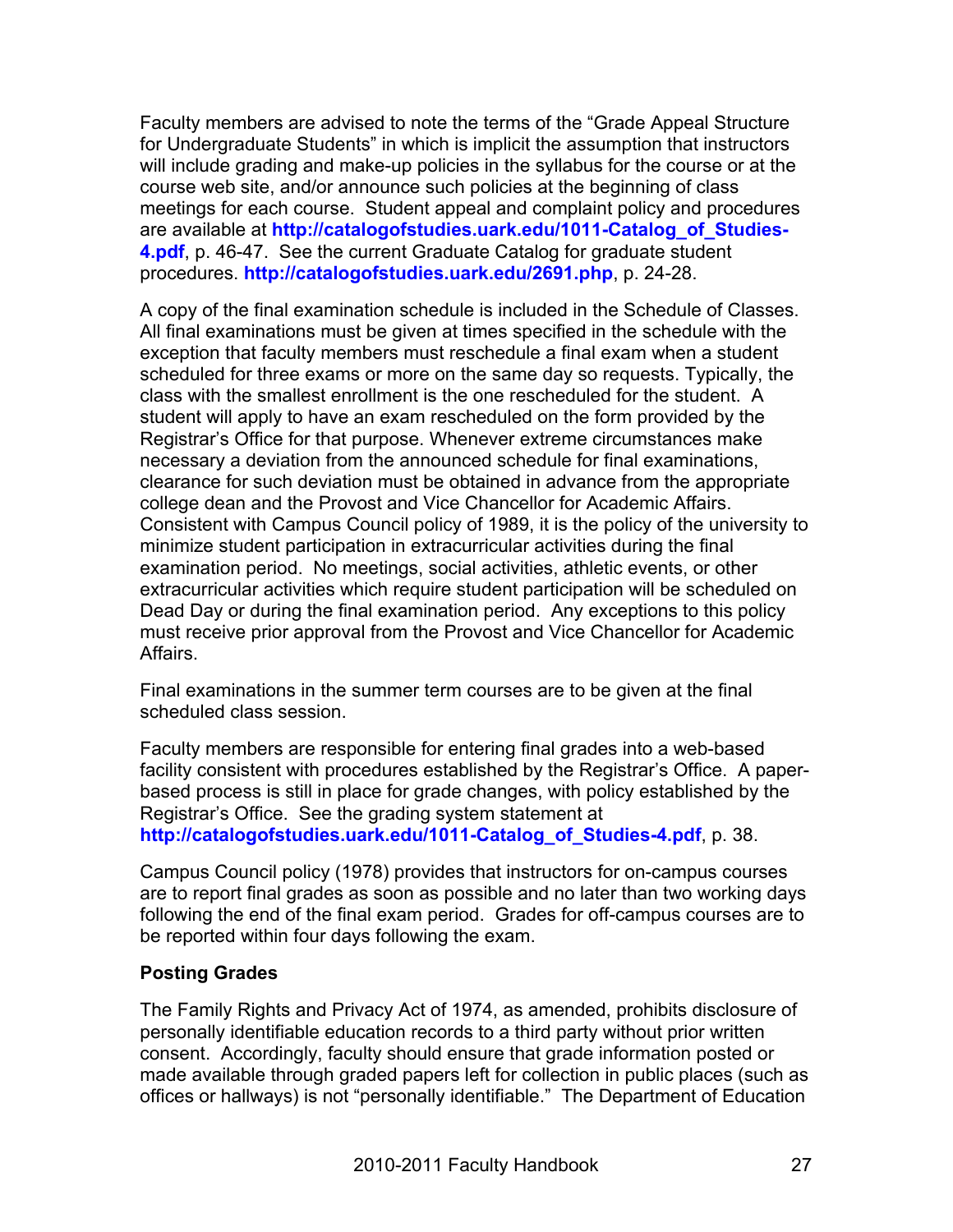Regulations for the Act define "personally identifiable" information as that data or information which includes (1) the name of the student, the student's parent, or other family members; (2) the student's address; (3) a personal identifier (such as a social security number or student number); or (4) a list of personal characteristics, or other information which would make the student's identity easily traceable.

#### **Office Hours**

Faculty members are expected to keep regularly-scheduled office (or laboratory) hours each week during which time students may confer with them. The number of hours scheduled should reflect the teaching load and class enrollment of the faculty member. Office hours should be flexible enough to provide reasonable access to students who may have class conflicts. For example, office hours scheduled only for M-W-F, 9:30 to 10:20 a.m. eliminates access for those students who have class during that hour.

#### **Records**

Consistent with Academic Policy 1480.10, records and materials made and collected by faculty as evidence of student performance and learning are the primary source of data for the evaluation of students for grades. Members of the faculty are responsible for maintaining such records as part of their teaching responsibilities. Such records should be retained for two years following the assignment of final grades for all coursework, either by the faculty member or by the department in which the faculty member is appointed, in the event of the faculty member's leaving the employment of the institution.

#### **Students' Religious Observances**

(Campus Faculty, revised November 15, 1995)

Although Christian religious holidays are reflected to some extent in the academic calendar of the university, holidays of other religious groups are not. When members of other religions seek to be excused from class for religious reasons, they are expected to provide their instructors with a schedule of religious holidays that they intend to observe, in writing, before the completion of the first week of classes. The Schedule of Classes should inform students of the university calendar of events, including class meeting and final examination dates, so that before they enroll they can take into account their calendar of religious observances. Scheduling should be done with recognition of religious observances where possible. However, faculty members are expected to allow students to make up work scheduled for dates during which the student's religious observances are scheduled, to the extent possible.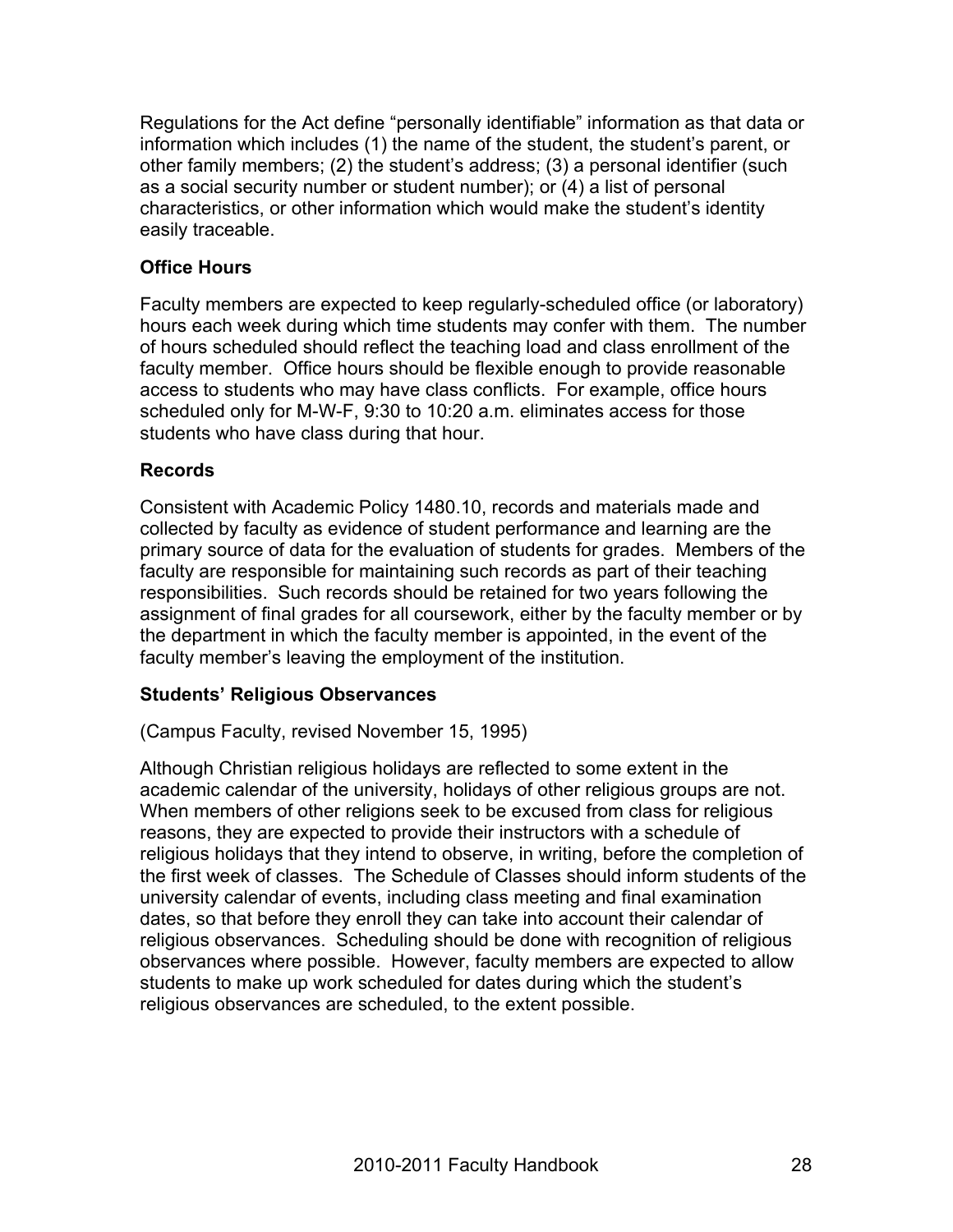#### **Textbook and Course Materials Policy**

*Each year with the beginning of a new appointment period, deans and chairpersons should notify or remind faculty members of the policies and procedures for compliance with Arkansas legislation relating to textbooks and course materials (Acts 105, 106, 175, and 277 of 2007).* 

#### *1) Inducements (Act 105)*

*Acceptance of inducements (such as a gift, payment, loan, subscription, advance, deposit of money, or services) to require specific textbooks is prohibited by this legislation. Not included as inducements are the following: sample copies, instructor's copies, or instructional materials for a textbook or royalties or other compensation from the sale or publication of a textbook that includes the employee's own writing or work.* 

*A violation of this policy shall be reported within ten business days of discovery to the chief academic officer and the chief legal counsel of the University and to the Legislative Council. A violation may be reported to these same parties by any business or consumer.*

#### *2) Deadlines for Textbook and Course Material (Undergraduate) Adoption (Act 175)*

*This legislation requires that for each full semester and collectively for summer sessions, the University shall distribute a list of all textbooks and course materials required or assigned for an undergraduate course by publication on its website and posting at its bookstore. The University of Arkansas Bookstore located in the Arkansas Union will be the central repository for all textbook and course material adoption information and for compliance with the legislation. This information will be shared with competing local bookstores and placed on the University website. Faculty members are required by this legislation to choose and report their choices of textbooks and course materials to the Bookstore no later than noon on April 1 for summer and fall semester courses and no later than noon on November 1 for spring semester courses. For each textbook or course material on the list provided to the bookstore, the faculty member shall include the*  following: a brief description of the textbook or course material; the author or authors; the title *and edition; and any special instructions or circumstances for the purchase or use of the textbook or course material.* 

*A textbook or course material for an undergraduate course may be adopted after the time specified above if the adoption is approved by the department chair and the dean or division head of the affected college; and the dean or division head of the college forwards to the chief academic officer of the institution the following information: a list of late adoptions; the names of the person or persons responsible for each late adoption; and a written statement explaining why each adoption was late. The late adoption form should be used for transmitting and routing the necessary information. This form is available at http://bookstore.uark.edu/adoption/ under the Late Adoption Approval Form link.*

#### *3) Prohibition of Referrals (Act 277)*

*Consistent with this legislation, the University may not place or permit to be placed on its website or its bookstore's website a link to the website of a retailer of textbooks or other educational materials if the retailer of textbooks or other educational materials is not required to report and pay Arkansas sales and use taxes and does not obtain a use tax permit from the Department of Finance and Administration and report and pay Arkansas sales and use taxes on sales of textbooks and other educational materials to residents of this state. Nothing in this section prevents a faculty member from referring students to any source for required or suggested textbooks or course materials.*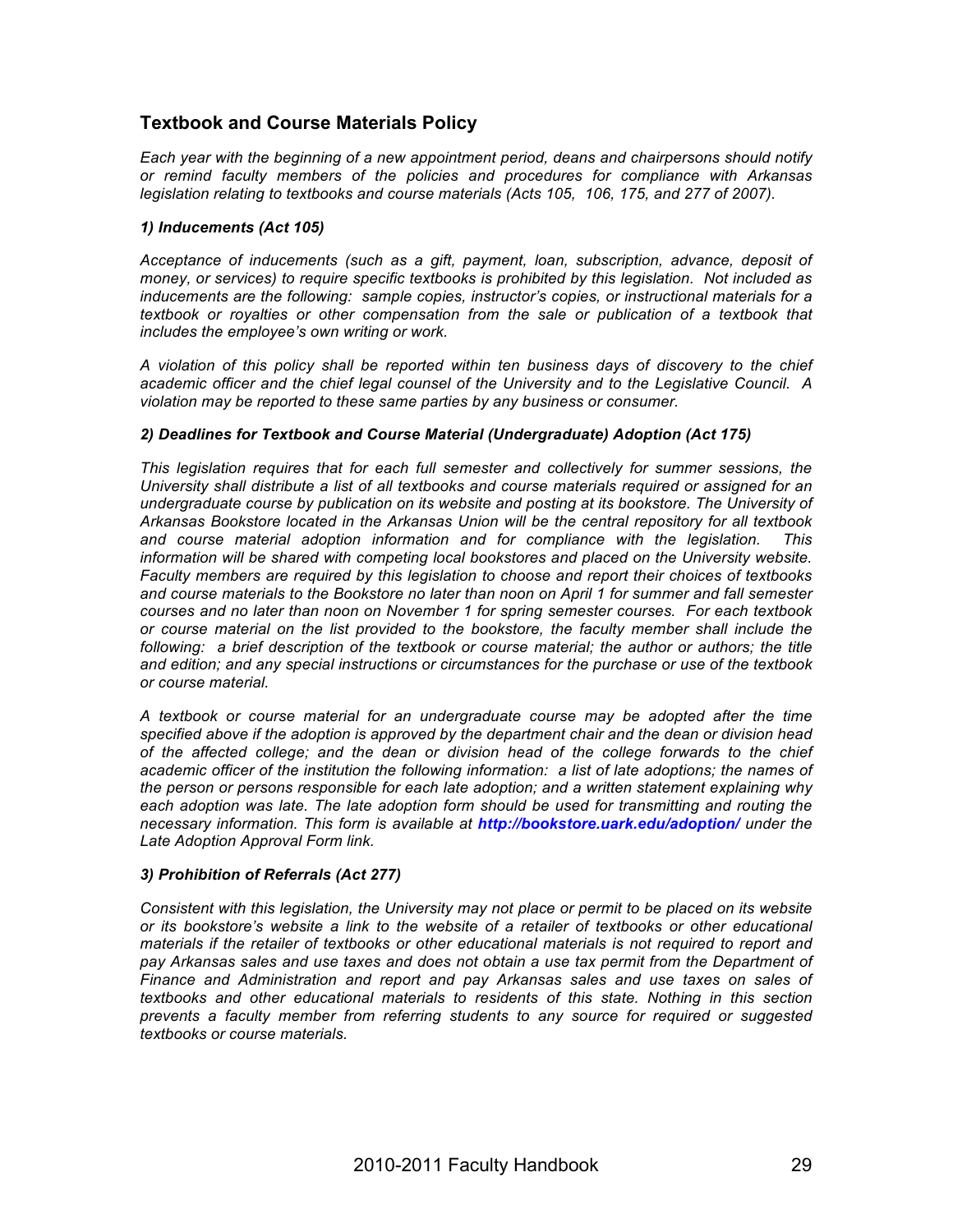#### *4) Regulation of the Use of Royalties from the Sale of Textbooks and Educational Materials (Act 106)*

#### *Financial Benefit to Instructor from Student Materials: Conflict of Interest Resolution*

*Consistent with University of Arkansas Board of Trustees policy 450.1, full-time faculty and nonclassified administrative staff members may engage in limited and specifically approved outside employment for compensation provided this employment does not interfere with the employee's duties (such as by creating a conflict of interest or commitment) and provided that the employee receives written approval from his or her department head and/or dean in advance of the employment. Similarly, employees planning to engage in outside employment must disclose by means of the appropriate form any relationships or activities which might give rise to conflicts, or the appearance thereof, with their duties, responsibilities or obligations to the University of Arkansas.*

*Faculty members who derive direct or indirect financial benefit from materials required to be used by their students are engaged in outside employment for compensation that constitutes a conflict of interest. Procedures required to address that conflict of interest are as follows.*

#### *Required Compliance Procedures*

- *Faculty members must disclose the conflict of interest in writing and obtain prior written approval from department chair and dean to require the purchase of their own proprietary materials by their students or to require the purchase of any other materials for which the*  faculty member receives compensation (including, but not limited to publishers' incentive *payments).*
- *The request for approval must include a description of the material(s) and a justification for their use.*
- *The request must state the provision made for disposition of payments, revenues and*  royalties from the sales of the material(s). These revenues must be paid to a unit not *directly related to or associated with the faculty member, but one (e.g., college or school) that will benefit students academically at the University of Arkansas, Fayetteville.*
- *Consistent with the deadline for reporting Outside Employment (report to dean before September 15), faculty members must provide a satisfactory accounting of remuneration and disposition of payments, revenues and royalties acceptable to their Dean relative to materials required for student purchase during the preceding year.*

*NOTE: The required compliance procedures do not apply to faculty members teaching only in non-credit courses and programs.*

*Texts of the legislation of the Arkansas 86th General Assembly to which reference is made here are available at http://www.arkleg.state.ar.us/SearchCenter/Pages/historicalact.aspx where you should deselect 87th General Assembly, select 86th General Assembly, and enter the Act Number of interest in the dialog box.*

*08/14/09*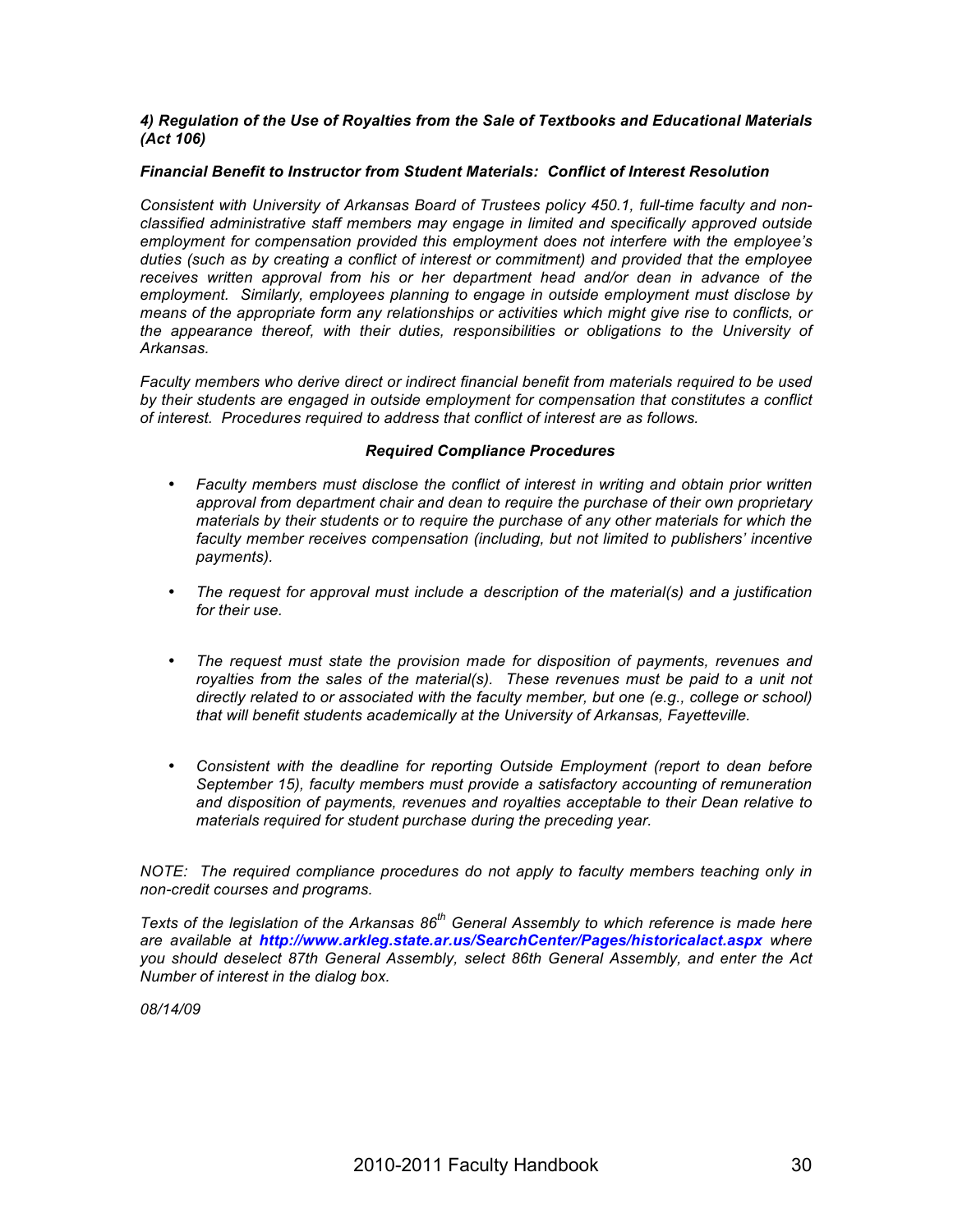#### **Teacher and Course Evaluation**

The following procedures are developed in response to the Teaching Council's recommendations offered to and adopted by the Faculty Senate on March 11, 2009. These procedures are meant to supplement Academic Policy 1405.15.

A standardized university-wide procedure for administration:

1) A departmental administrative assistant for each unit should be charged with responsibility for

coordinating a specific day and time for evaluation distribution, for each faculty member's

courses. (Consultation will need to be made with faculty to ensure that tests, guest speakers, etc.,

are not scheduled for the same day.)

2) The course/ teaching evaluation instrument will be administered during the 12th week of the

semester.

3) The departmental administrative assistant will provide the students with instructions (verbally)

regarding completion of the teacher/ course evaluation.

4) The administrative assistant may select a willing student in the course to collect the evaluation

instruments and return them to the assistant's office. The assistant's name and office address

information should be provided to the student.

5) Faculty may not be present during distribution or collection of evaluation instrument.

6) Based on feedback from course evaluations, faculty may not retaliate against students or may

face negative repercussions.

(Campus Council, Adopted March 14, 1985)

The Campus Council in 1985 reaffirmed the value of teacher and course evaluation by students, but significantly modified its implementation by recognizing that student evaluation of teaching effectiveness serves two related but distinctly separate objectives. The first relates directly to the instructor's own effort to teach effectively. The second pertains to administrative decisions regarding salary, promotion, and tenure. While evaluations by others—such as peers and recent alumni—are valuable, and their use is encouraged as a means of broadening the basis for judgment, the perceptions of current students are an essential consideration in any administrative review of teaching effectiveness.

The new policy also makes clear that no one form [such as the Purdue form] or procedure is suitable for all classes, and one form may not be equally appropriate for realizing both objectives. The policy adopted by the Campus Council specifies the following:

1. That each department faculty adopt a formal procedure whereby each student in each class has the opportunity to submit a written critique to the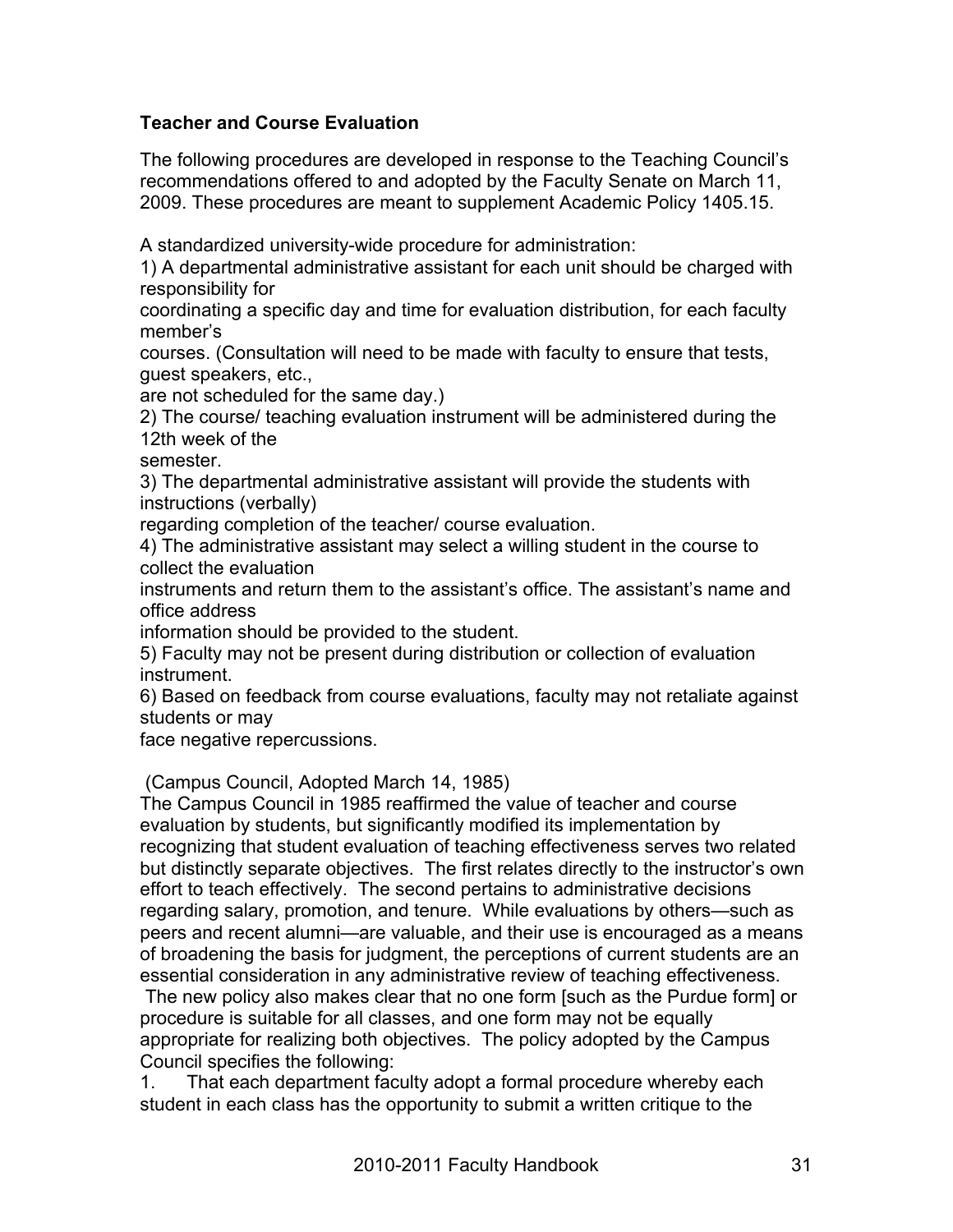instructor for the instructor's self-evaluation. If maximum benefit is to be realized, students must be assured that their comments are for the instructor, alone, and will be reviewed by others only if the instructor releases them for such review; 2. That each department faculty adopt a formal procedure or procedures

which will ensure that the perceptions of current students are duly considered when teaching effectiveness is evaluated in making decisions regarding salary, promotion, and tenure. [The Purdue evaluation form is used for this purpose at the university.] Perceptions may be obtained from student comments released by the instructor, from the Purdue results, from narrative statements, from exit interviews conducted by someone other than the instructor, or from some combination of these alternatives. All evaluations for administrative purposes, including those released by the instructor as in (1) above, must be administered by a person or persons designated by the department in which the course is offered (rather than by the instructor), and in accordance with procedures which ensure the integrity of the process.

3. That the dean of each college or school shall be responsible for the adoption and implementation no later than Spring, 1986, of the forms and procedures described in (1) and (2) above. The forms and procedures adopted by each department will be made available to instructors and students. Note: Most colleges and schools at the University of Arkansas use the Purdue Teaching and Course Evaluation System. Forms are provided early in each semester to allow faculty to select additional evaluation items for each class. Some core items are identified by the university and by each school and college. Early in the semester, evaluation forms are generated for each class. In the 11th - 13th week evaluation forms are distributed to and collected from classes by someone other than the instructor (see above) and collected for processing by Computing Services. Following processing, a computerized summary of responses is provided to faculty along with the original evaluation forms. Computerized summary is also provided to department chairs and deans. Faculty teaching in summer terms make their selection of items during the spring semester for forms delivered in the summer. See Academic Policy 1405.15 at the web site.

#### **Teaching and Faculty Support Center (TFSC)**

The TFSC at the University of Arkansas was established in 1992. Representing one part of the university's commitment to excellence in teaching, the center provides a central facility to assist faculty, teaching assistants, and departments in the continued improvement of learning and teaching. It functions as a resource clearinghouse for addressing instructional issues. The address of the center is 146 N. Harmon, Harmon Avenue Parking Facility, HAPF-703, and telephone 479-575-3222. For more information, visit the web site at: **http://www.uark.edu/misc/tfscinfo/index.html**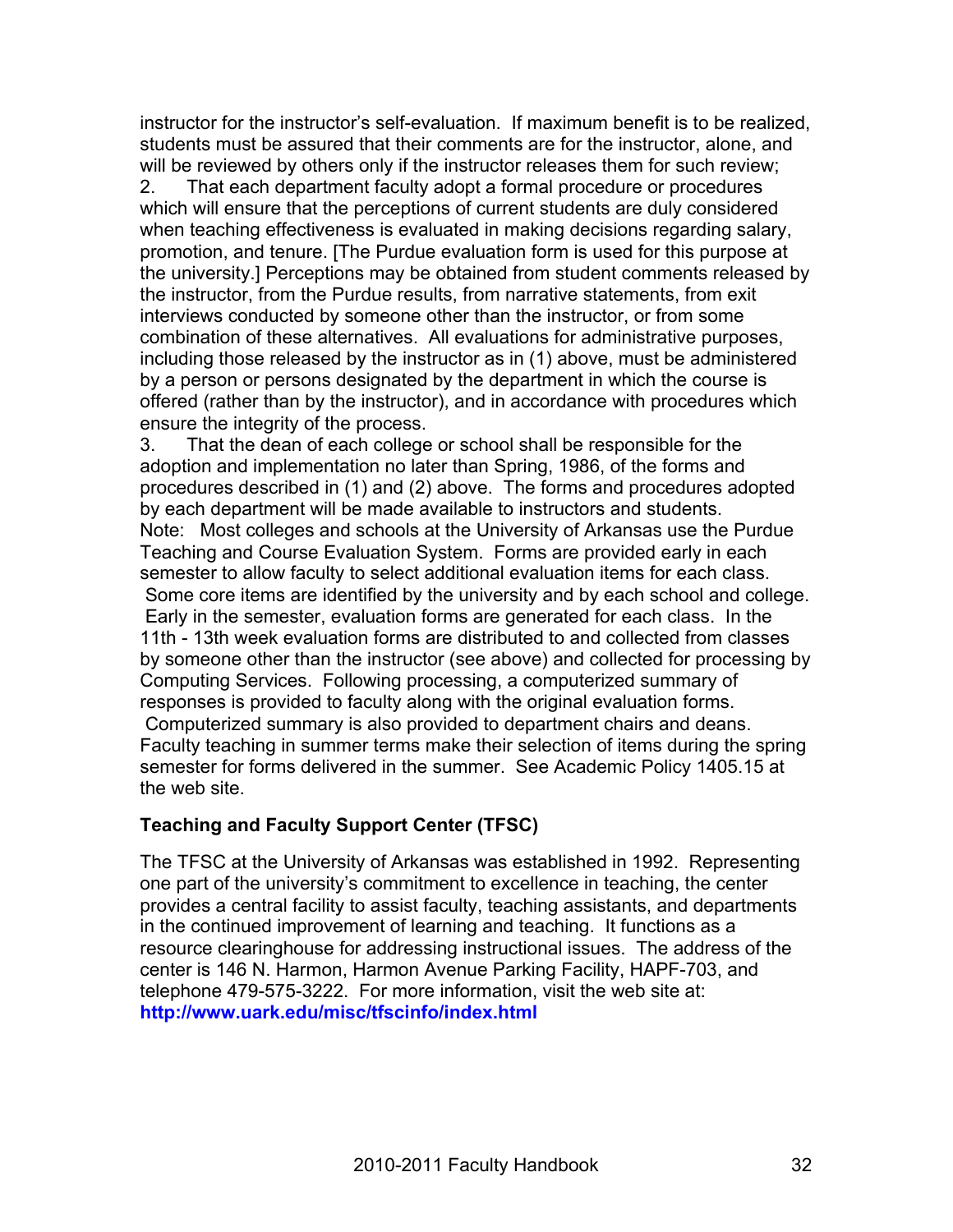#### **Teaching Academy**

The Teaching Academy is an honorary society of the University of Arkansas for outstanding teachers that advocates and represents teaching interests as well as sponsoring events such as an annual workshop on teaching. For more information, consult the web site at **http://www.uark.edu/studorg/uateach/**.

#### **Student Conduct Policies**

#### **Academic Integrity – Term Paper Assistance**

(From Campus Council action of March 26, 1987)

The use of the services of "term paper assistance" companies and websites is a violation of university policies on academic integrity. Student submission of such research or term papers to meet requirements of any class or degree program is expressly prohibited and constitutes academic dishonesty. Any violation of this prohibition will automatically result in both punitive action by the instructor (e.g., the award of a grade of "F" for the course) and a referral of each violation to the All-University Judiciary Committee for its consideration.

#### **Academic Honesty**

The University of Arkansas, Fayetteville, presents this policy as part of its effort to maintain the integrity of its academic processes. Academic honesty should be a concern of the entire university community, and a commitment to it must involve students, faculty members, and University administrators.

Students must understand what academic integrity is and what the most common violations are. With that understanding, they must commit academic behavior.

Public support and encouragement of the faculty is a second critical component necessary to strengthen academic integrity on campus. Faculty members must be continually vigilant in the management of their classes, their assignments, and their tests. To see the entire policy text and provisions, please visit the web site at **http://catalogofstudies.uark.edu/**

#### **Academic Support and Related Services for Students**

#### **Advising**

Faculty members typically have shared responsibility for advising undergraduate and graduate students at all levels of study including the preparation of honors and graduate theses. Assignments differ among programs and levels of study, but the number and kinds of advising duties assigned to faculty members and staff are reflected in their workload assignments, and their accomplishments and those of their students reflected in their merit evaluations. Training and developmental opportunities are made available to faculty and staff assigned to advising duties. Awards for outstanding advising are made each year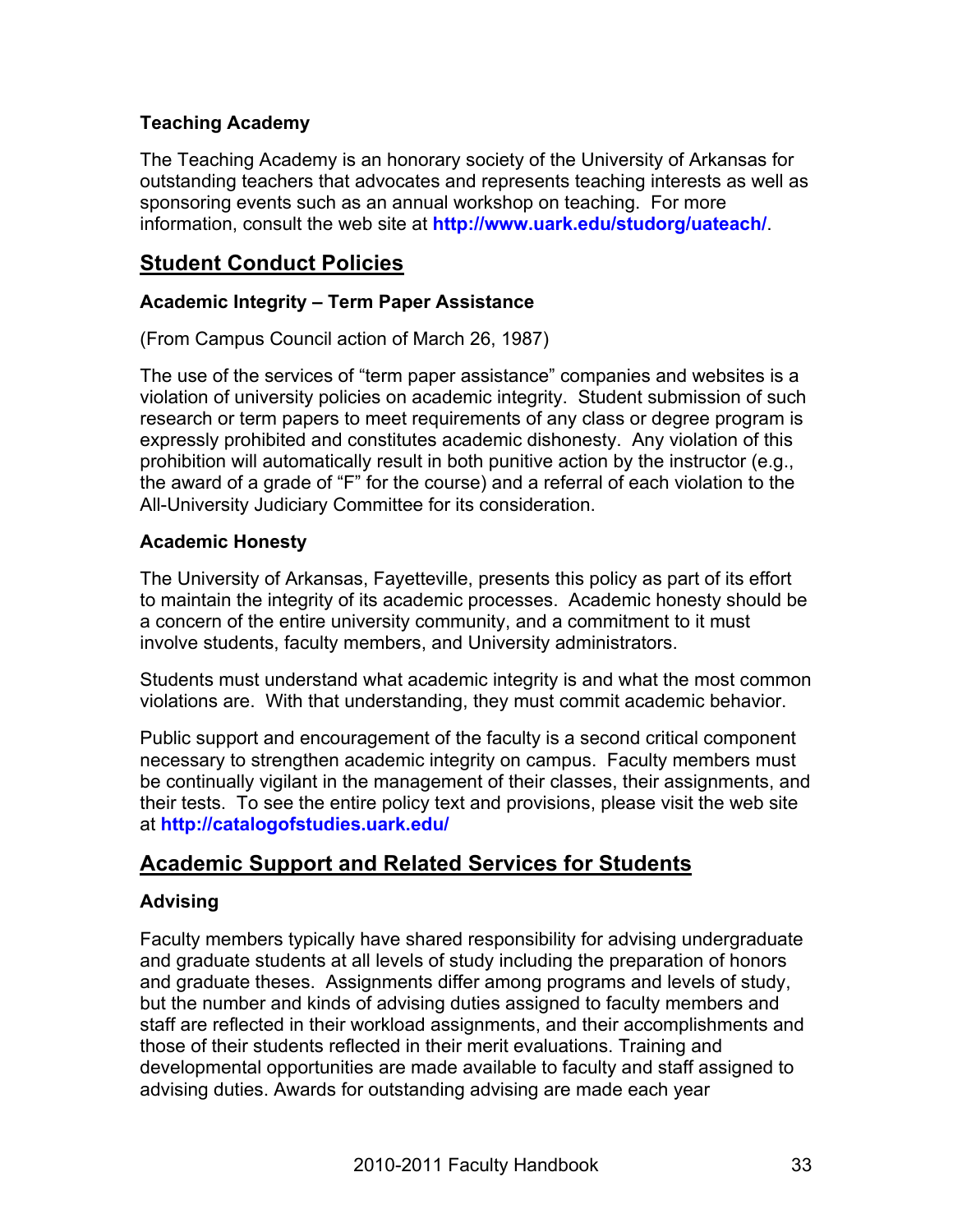commensurate with those for teaching, research and other service assignments. The institution has established a continuing process for the monitoring and identification of issues related to advising and the design of solutions. Those involved in the everyday practice of advising students have a key role in this process through the Academic Advising Council, and a specific university policy addresses academic advising of undergraduate students, Academic Policy 1550.20. An excerpt is provided below. Two pieces of recent legislation also address faculty and institutional responsibilities toward students, and faculty members should be familiar with these responsibilities.

Consistent with Act 1014 of the Arkansas General Assembly of 2005, qualified degree-seeking freshman must be given the opportunity during their first registration to enter an eight-semester degree completion program or to decline to do so. Such programs exist for the great majority of areas of study at the University of Arkansas and full information is available on line. **http://catalogofstudies.uark.edu/**

Similarly, consistent with Act 472 of 2007, entering undergraduate students must be informed during registration of the opportunities provided by the Arkansas Course Transfer System (ACTS). This system specifies course transferability among Arkansas public institution of higher education and its provisions may be viewed on line. **http://acts.adhe.edu/studenttransferinfo.aspx** Also, consistent with Act 672 of 2005, the U of A may not require a transfer student who has credit for an equivalent course (as reflected in the ACTS) to repeat that course on this campus.

Beginning in 2010, Arkansas will be implementing Act 182 which establishes additional restrictions on courses that may be required of students transferring into degree programs at the U of A with Associate of Arts, Associate of Science, and Associate of Arts in Teaching degrees from Arkansas public institutions. Courses taken in fulfillment of the requirements of these transfer degree programs (except those with grades of D) will generally be transferred.

#### **Academic Advising of Undergraduate Students** (from Academic Policy 1550.20)

Academic advising is an active, ongoing exchange between the advisers and students grounded in teaching and learning. Advising is based on students gaining accurate and appropriate information and direction to help make their educational experience relevant, coherent, and meaningful. It is a process that assists students in connecting with the University of Arkansas, making thoughtful decisions related to their academic experiences, and maximizing their educational and career opportunities. Quality academic advising is essential to achieving the University's vision for a "student-centered research university serving Arkansas and the world." While procedures may vary among schools and colleges, all successful academic advising should include the following: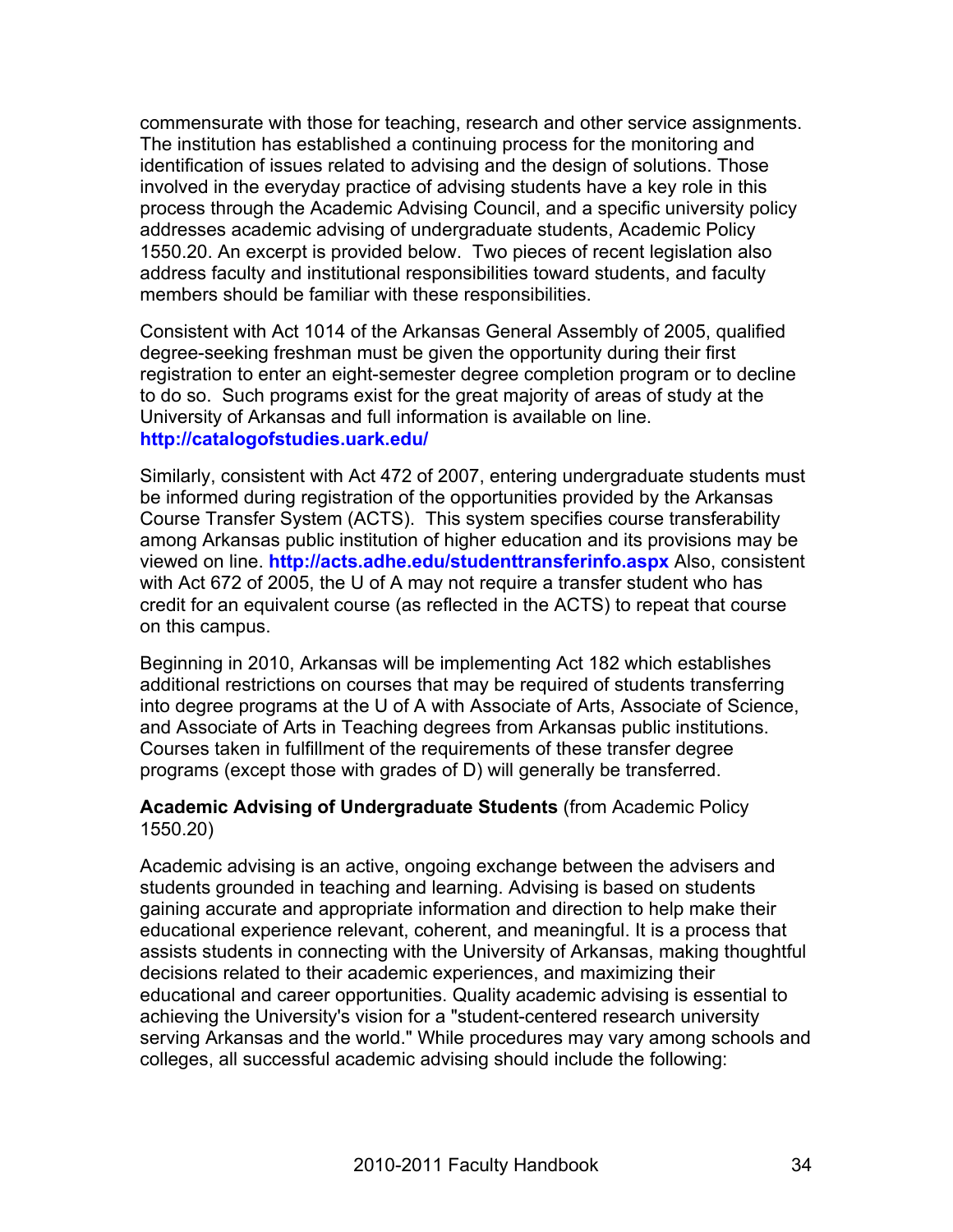• A mutual respect between adviser and student with the student possessing final responsibility for successful completion of a degree.

- A developmental and educational process that occurs over time.
- Consideration of individual students' interests, abilities, and needs.

• A collaborative effort to connect students to campus resources and services.

• Reasonable availability and accessibility to advisers.

• Interpretation of University of Arkansas, college, and departmental rules and courses.

• Achievement of student understanding of the purpose and nature of the university core courses.

• Recommendation of appropriate courses.

• Achievement of student understanding of and progress toward meeting academic requirements.

• General information regarding career options and opportunities, with appropriate referrals as necessary.

• Respect for students' ethnic and racial heritage, age, gender, culture, national origin, sexual orientation, and religion, as well as their physical, learning, and psychological abilities.

• An understanding of and adherence to laws and regulations that relate to academic advising.

• Adherence to the highest principles of ethical behavior.

The University is committed to developing each student to his or her fullest potential. To this end, programs in each college have been established to improve the academic achievement and persistence of students on academic warning and other students in need of academic assistance. Such assistance is provided through a variety of instructional and informational services

Support services for students include many services directly related to performance in the classroom and laboratory, some of which are identified below.

The **Career Development Center** provides a comprehensive career development program with career advising sessions, a career decision-making course, job-search workshops and individual assistance with resume preparation, job interview skills and placement services. For more information visit **http://career.uark.edu/**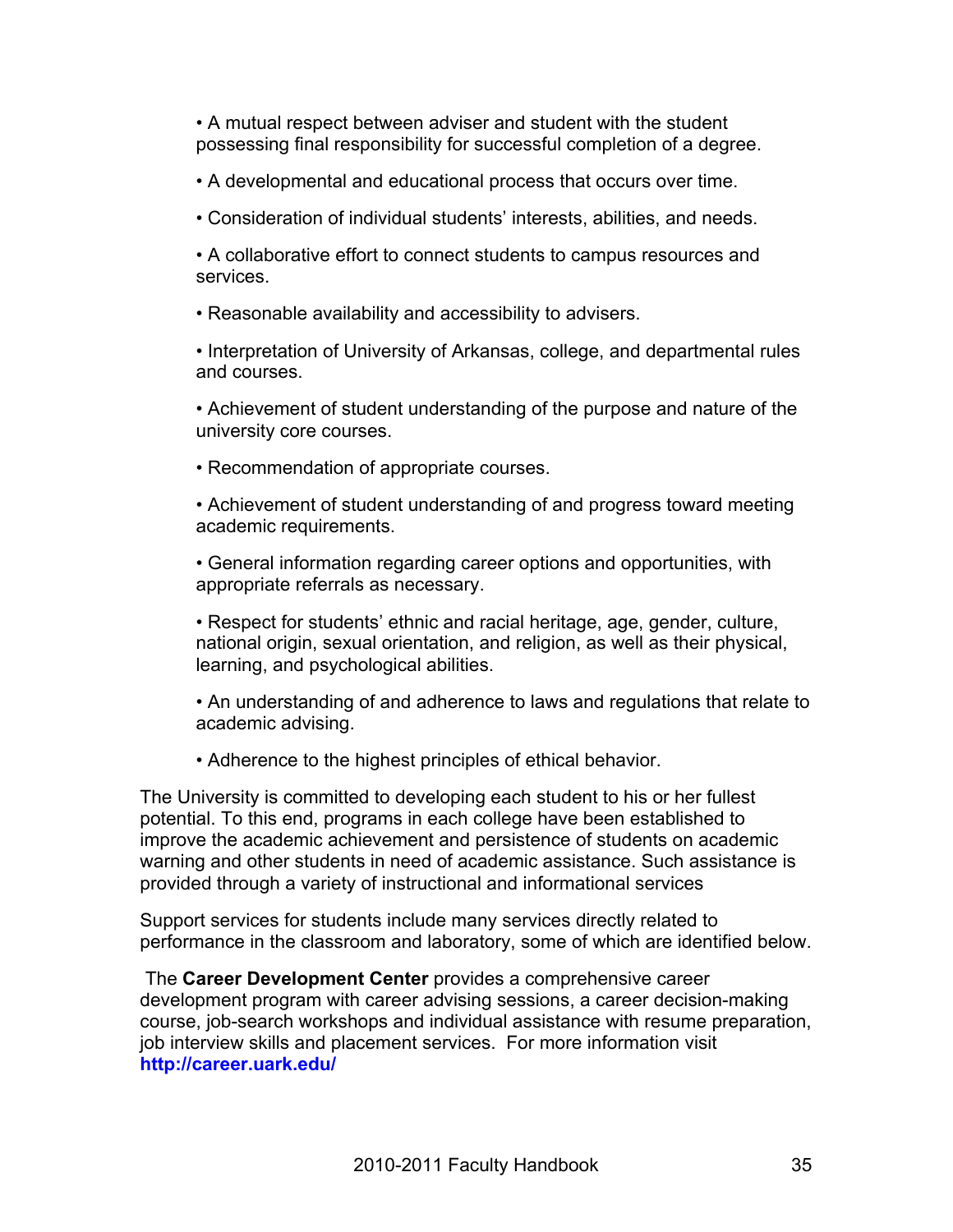The mission of the **Enhanced Learning Center (ELC)** is to foster the intellectual development of the student community at the University of Arkansas. In collaboration with faculty, students and staff, the ELC provides programs and services to support every student's academic pursuit. For more information visit **http://elc.uark.edu/**

The **Language Learning Center (LLC)** is an audio/visual center designed to serve and support all students enrolled in language courses in the Department of Foreign Languages. This particular lab is set up with 18 networked computers that support state-of-the-art class assignments throughout each semester. Additional equipment and materials include tape recorders and USB microphones to support online or offline oral/aural activities, DVD and VCR players, a reservable smart room with Satellite, DVD, Video and Videodisc players, and 20 wireless Macintosh computers to support in-class chat-room and multimedia-based activities. Other portable equipment such as overheads and CD/tape players is available for teaching activities. This lab also supports innovative language learning activities in undergraduate and graduate level courses that include web and video development. Web development, graphics editing and video editing software, scanners, digital video cameras and CD and DVD burners are available to enhance the knowledge of our students in terms of either designing, developing and teaching with technology, or using and developing technology with the target language as the foundation of the material developed. For more information on the center visit **http://www.uark.edu/depts/flaninfo/llc/lab.html**.

The **Math Resource and Tutoring Center** provides for students in pre-college and college algebra, survey of calculus, calculus I and II, finite math, and trigonometry. For more information and hours of operation visit **http://mrtc.uark.edu/**

Since 1984, the **Quality Writing Center** has been a free consulting service for students, faculty, and staff from all schools and colleges on campus and serves as a resource for any type of writing project. The Center goal is to help those who come to the center become more competent and self-confident writers. All aspects of writing from organization, coherence, and clarity to punctuation, grammar, usage, and style are taught, and the Center staff work at all levels from teaching basic writing skills to helping with research papers, theses, and dissertations to consulting with faculty on writing-related issues. Center staff do not, however, proofread or edit papers. The Center is located in Kimpel Hall 315 and 319 and in the Enhanced Learning Center in Gregson Hall. For more information visit **www.uark.edu/write**.

#### **Research, Scholarship, and Creative Activity**

Tenured and tenure-track faculty members are expected to engage in research, scholarship or other creative activity as a substantial part of their assigned work at the university. Depending upon the unit, this effort can be up to 50 percent or more of the academic year assigned workload and 100 percent of the summer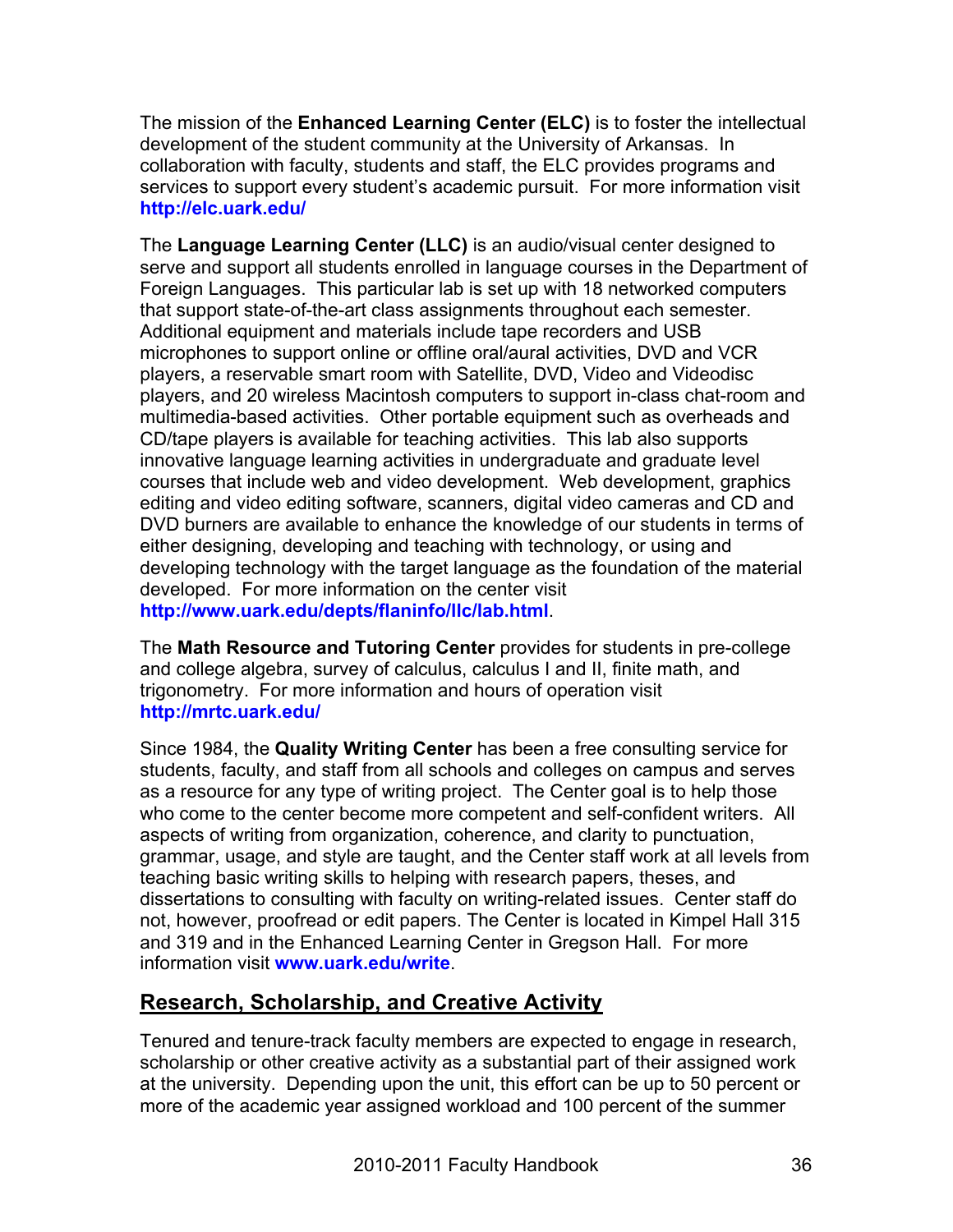assigned workload. The activity is expected to result in work products and recognition of the effort by such indicators as invited presentations or shows, publication of articles and books, invitations to join prestigious societies, and other recognition appropriate to amount and quality of activity as evaluated by peers. Consistent with the vision of a student-centered institution, faculty members are expected to provide for active involvement by students in their research, scholarship, or other creative activity.

Faculty members who engage in research, scholarship or other creative activity are responsible for determining and complying with university regulations that apply to their activities—such as those that govern the preparation and approval of proposals for funding, the amount of time which may be spent on consulting, the treatment of human or animal subjects of experiments, the use of biohazards including human pathogens, the reporting of outside income, conflict of interest, and computing activities. They are responsible for determining that laboratory procedures, including modifications for facilities and installation of equipment, conform to university regulations. Activities on university property or time should be appropriately scheduled and approved. Faculty who travel from the campus to engage in research, scholarship or other creative activity should comply with university policies regarding absence from work.

Faculty must be aware that the U.S.A. Patriot Act can have an effect on scholarship, particularly with certain international scholars and students.

Resources and policies related to research and creative activity are identified below.

#### **Financial Disclosure for Sponsored Programs**

(An addendum to the Conflicts of Interest and Commitment Policy; Campus Council, October 26, 1995)

Beginning October 1, 1995, federal regulations require that the university manage, reduce, or eliminate any actual or potential conflicts of interest that may be presented by a financial interest of a principal investigator or project director of a sponsored project. Accordingly, the University must require that investigators and project directors disclose any significant financial interest that may present an actual or potential conflict of interest in relation to a sponsored project. The federal regulations also require that such a disclosure be made before submitting a sponsored project proposal, or, if a significant financial interest develops after a proposal submission or issuance of award, when such significant financial interest comes into existence. In order to comply with these new federal requirements regarding sponsored project proposal submissions, the University of Arkansas, Fayetteville, has established this policy and the Investigator Financial Disclosure Policy Summary form. See the full text of this addendum to the Conflicts of Interest and Commitment Policy at the Research Support and Sponsored Programs web site **http://www.uark.edu/admin/rsspinfo/**.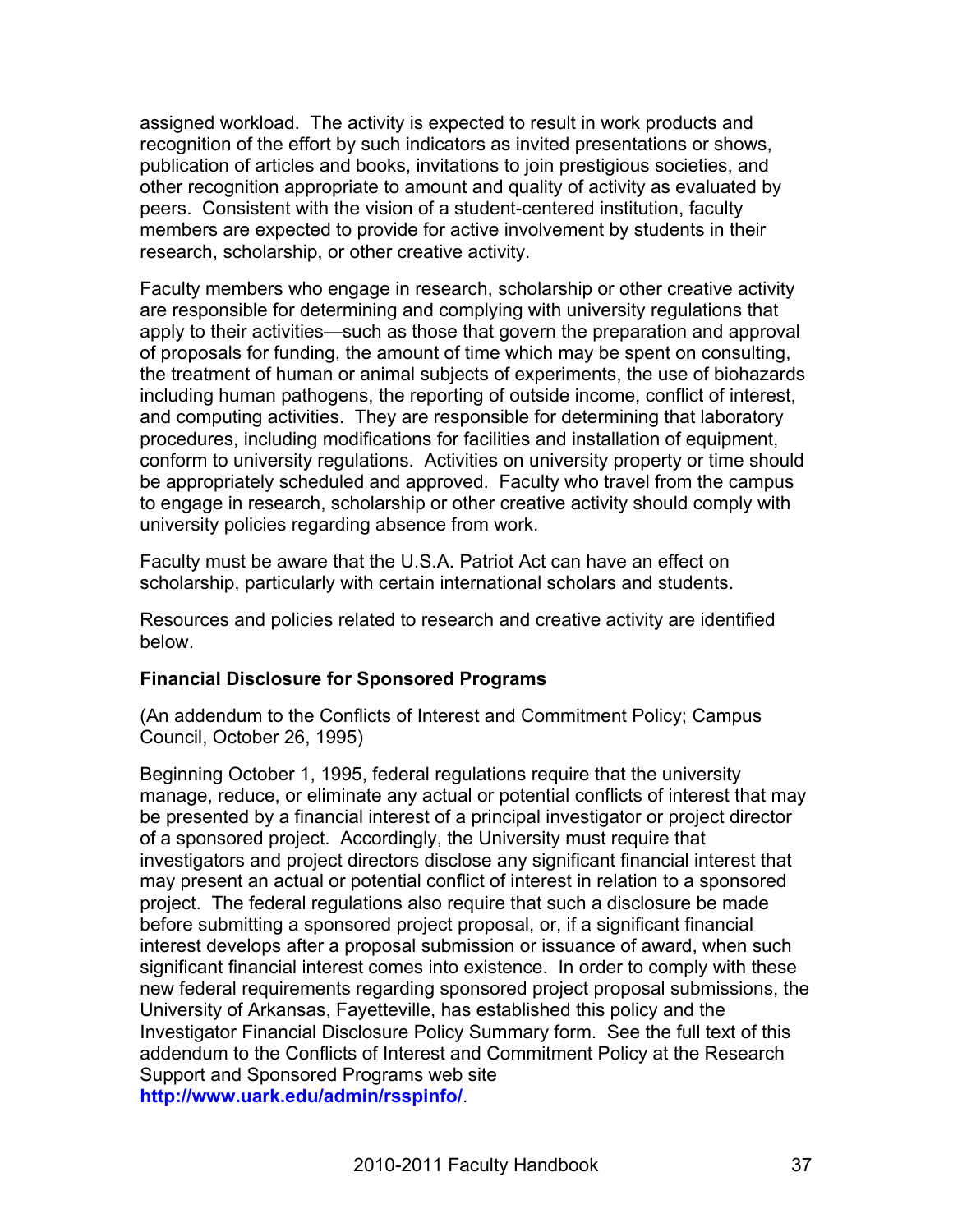# **Institutional Animal Care and Use**

(Campus Council, April 11, 1996)

The university endorses and supports the responsible use of animals in research and teaching. The policy of the University of Arkansas, Fayetteville, regarding animal care and use applies to all research and teaching using live vertebrate animals conducted at the university campus, or by university faculty, staff, or students when acting as representatives of the University at off-campus locations. In addition, it has been adopted by the University of Arkansas Division of Agriculture for application to all research and teaching using live vertebrate animals conducted at the Agricultural Experiment Station, or by individuals acting as representatives of the Agricultural Experiment Station at off-site locations. This policy does not apply to services provided by the Cooperative Extension Service of the University of Arkansas Division of Agriculture. In addition, this policy does not apply to research and teaching using human subjects, the oversight of which is the duty of the University Institutional Review Board. See the full text of the policy at the web site of Research Support and Sponsored Programs **http://www.uark.edu/admin/rsspinfo/**.

#### **Human Participants**

Any activity involving living individuals about whom or from whom personal, identifiable information is collected for the purpose of developing or contributing to generalizable knowledge is considered "human subjects research." All such studies require the prior approval of the Institutional Review Board (IRB). Information regarding protocol submission and approval can be found on the Research Support and Sponsored Programs web pages,

**http://www.uark.edu/admin/rsspinfo/compliance/index.html** or by sending an email to the IRB administrator at irb@uark.edu.

#### **Radioactive Substances, Biohazardous Materials, and Toxic Substances**

Radioactive substances, biohazardous materials, and toxic substances are additional research areas covered by policy and procedures.**Document1** Protocol forms and information regarding approval of such studies can be found on the Environmental Health and Safety web pages **http://ehs.uark.edu/Default.aspx**.

#### **Export Control**

In order to engage in research activities which include the collaboration of foreign colleagues and graduate students, investigators must comply with certain restrictive Federal regulations called, collectively, "export control regulations." The purpose of these regulations is to control the dissemination of information and/or materials which may have bearing on our national security. While export control regulations provide exemptions for "educational information" and "fundamental research," both externally and internally funded research may be subject to export control regulations. *Investigators should not assume that*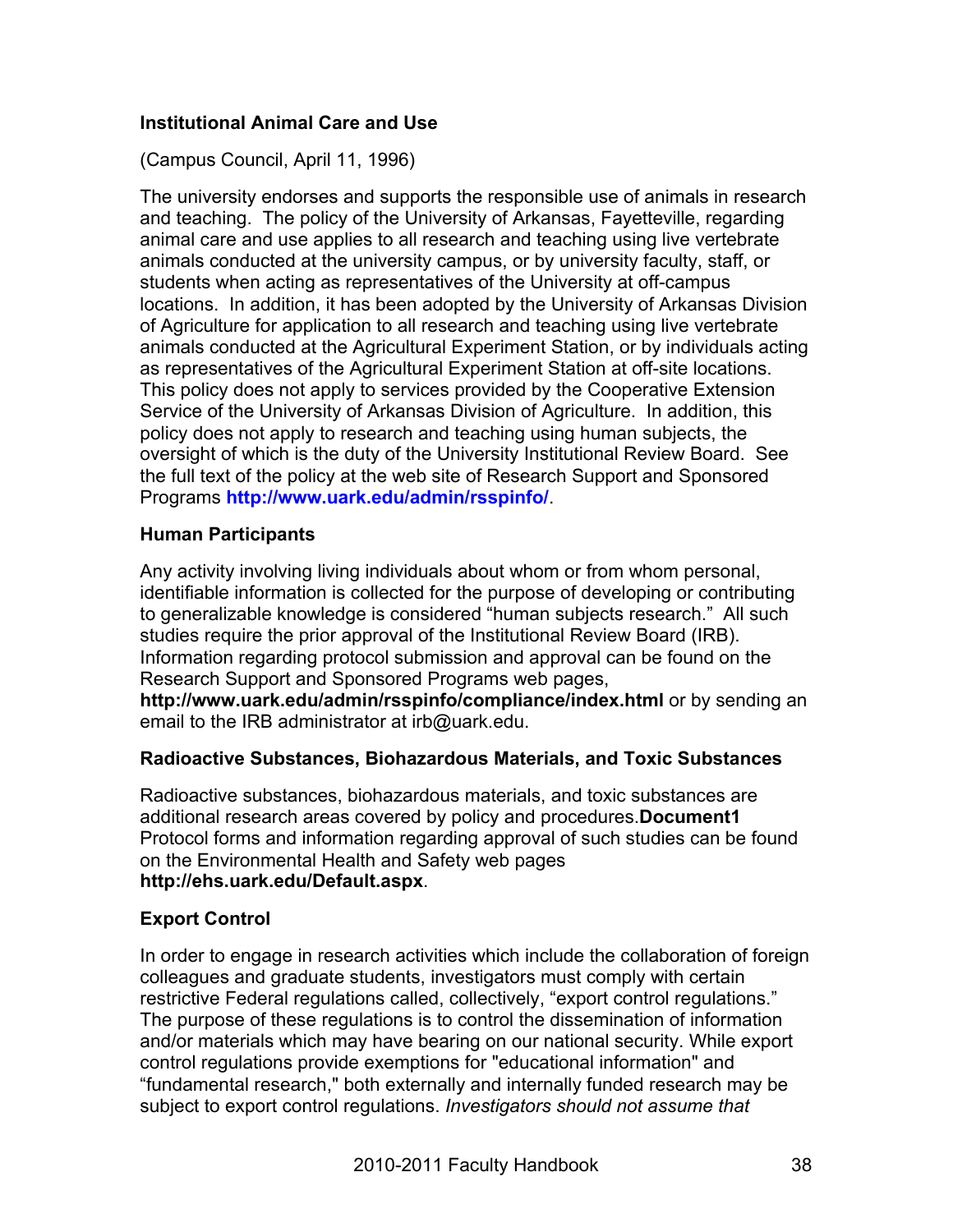*unsponsored research is exempt from export regulations.* Additional information and assistance for complying with export regulations is available on the Research Support and Sponsored Programs web pages

**http://www.uark.edu/admin/rsspinfo/compliance/export/index.html**. Assistance with determining the control status of research activities, sponsored and unsponsored, is available by contacting Research Support and Sponsored Programs or the Office of Technology Licensing.

#### **University Libraries**

The library system of the University of Arkansas, Fayetteville, is composed of the David W. Mullins Library (the main research facility) and four branch libraries: the Robert A. and Vivian Young Law Library, the Fine Arts Library, the Chemistry Library, and the Physics Library.

Besides the collection of approximately 1.9 million books and more than 26,130 journals, other resources provided include electronic databases, maps, microforms, audio/visual recordings, music scores, and original manuscripts.

The University Libraries maintain membership in the Greater Western Library Alliance (GWLA), Center for Research Libraries (CRL), Council on Library Information Resources (CLIR), Amigos Library Services, and ARKnet. The Libraries' records are housed on a computerized cataloged library system **http://library.uark.edu/screens/opacmenu.html** and can be accessed and searched from computers within the library as well as from computers anywhere in the world via modem or network connection. A wide variety of services such as interlibrary loan, document delivery, and specialized indexing, abstracting, and full-text databases are provided through the Libraries' home page

**http://libinfo.uark.edu/**. Anyone with valid university identification may check out materials. The initial loan period for books is sixteen weeks for all students, staff, and faculty; other circulation policies are available at the Circulation Desk or through the library home page

#### **http://libinfo.uark.edu/circulation/circpolicies.asp**

From the library home page, students and faculty may also renew library materials and request holds electronically by using their university ID to access their circulation record **http://library.uark.edu/patroninfo/**. The Reference Department assists faculty and students in locating and using library materials, including the numerous electronic databases available. Librarians also offer lectures to faculty on new databases and other resources, as well as lectures on research methods to classes upon request.

The Libraries' Special Collections **http://libinfo.uark.edu/specialcollections/** acquires and preserves materials for research in the history, literature, and culture of Arkansas and surrounding regions. Scholars have access here to a rich assortment of books, pamphlets, periodicals, photographs, maps, and original manuscripts to support their work.

For information concerning collections and services, as well as information on viewing rooms, reserve policies, and book and journal ordering procedures, please inquire at (479) 575-4104. For inquiries regarding seminar rooms, faculty studies, laptops, gifts and donations, or any other library matter, please call the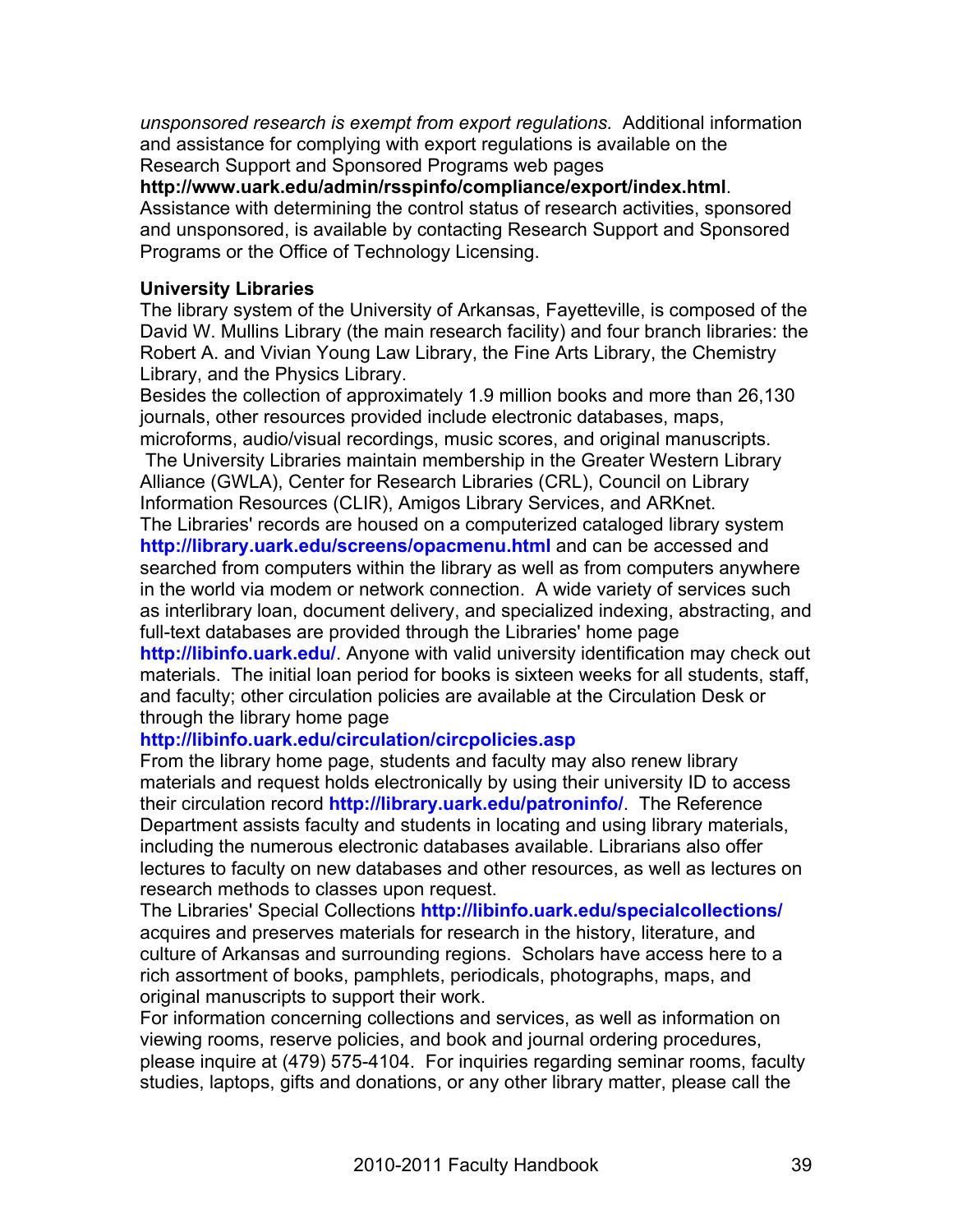Dean's Office (479) 575-6702.

# **Research Support and Sponsored Programs, Office of**

This office provides information regarding the responsible conduct of research and compliance with policies and regulations regarding sponsored activities, funding sources, grant proposal preparation and submission, and a variety of related services. Research Support and Sponsored Programs also maintains Research Services which includes a custom scientific glassblowing shop and machine shops staffed with Master Craftsmen and the Central Laboratory Animal Facility which is staffed by a full-time, AALAS certified laboratory animal care technician and the IACUC veterinarian. Consult their web site for further information, **http://www.uark.edu/admin/rsspinfo/**.

# **Research and Scholarly Misconduct Policies and Procedures**

The University of Arkansas is committed to integrity in research and scholarly activity. Research and Scholarly Misconduct Policies and Procedures apply to all Research Support and Sponsored Programs, whether they are unfunded, funded by the university, or have extramural funding from state, federal or private agencies. These regulations govern the preparation and approval of proposals for funding, the process of conducting research, presentation or publication of results, and the treatment of human or animal subjects of experiments. All individuals who may be involved with an ongoing research project or with a project for which an application has been submitted are governed by these policies. These policies apply to any person paid by, under the control of, or affiliated with the university, such as administrators, faculty, scientists, trainees, technicians and other staff members, students, fellows, guest researchers, or collaborators at the University of Arkansas. See the full text of the Research and Scholarly Misconduct Policies and Procedures at the web site for Research Support and Sponsored Programs.

# **Other Faculty Responsibilities**

# **Attendance at Commencement**

At least half of the faculty members from each college, as determined by the dean, are expected to be present and to take part in the academic procession, unless excused by the Provost and Vice Chancellor for Academic Affairs. The wearing of appropriate academic regalia is required at such functions. Faculty members who do not own academic regalia may rent them through the University Bookstore.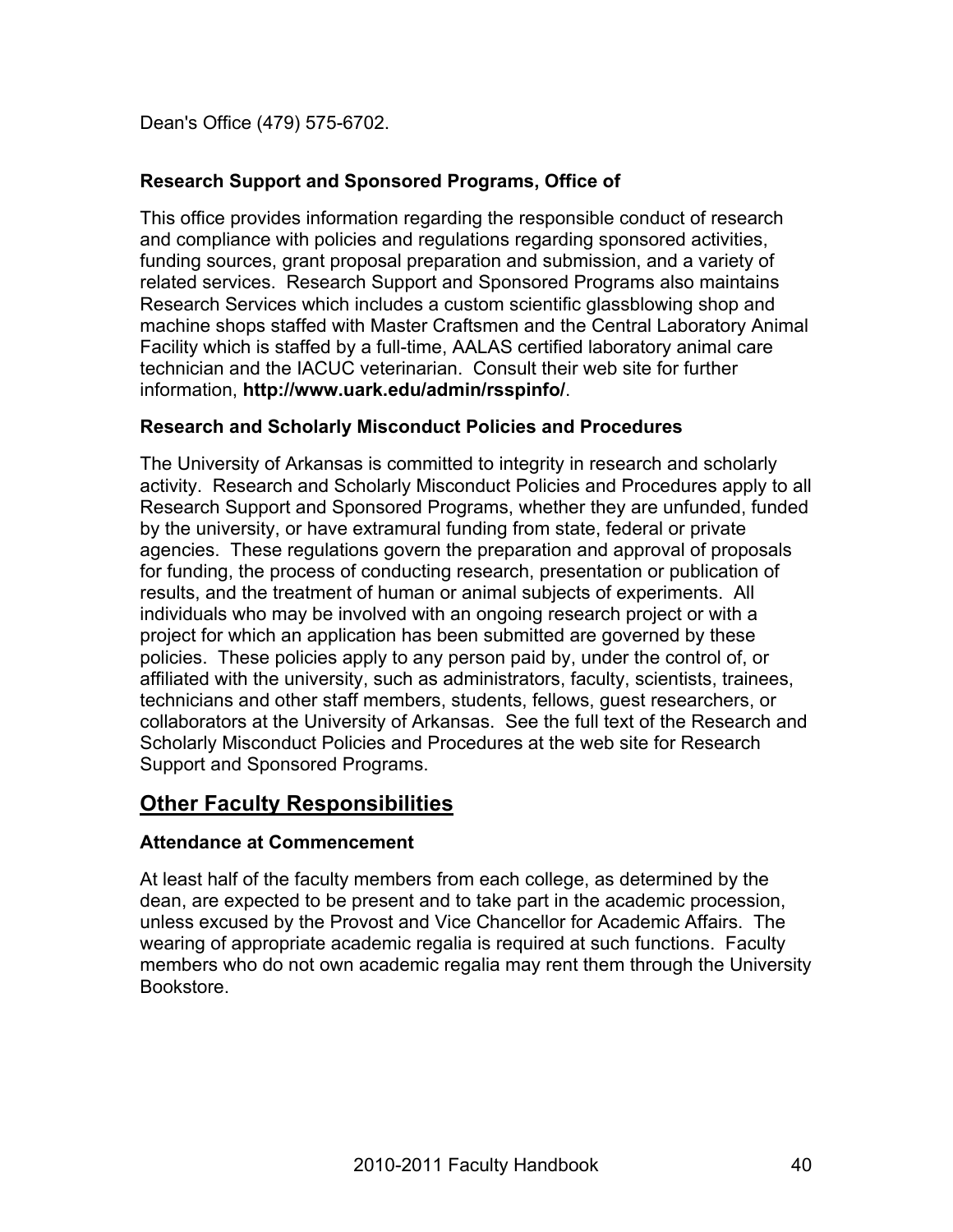#### **Children, Other Family Members, or Friends in the Workplace**

(From Fayetteville Policies and Procedures 732.0, February 15, 2003)

It is university policy that only those providing or making use of university programs and services should be on campus regularly or routinely, except as bona fide visitors. Consequently, neither employees nor students should have family members, including children, or friends as a regular presence in their workplace or classrooms and other areas of instruction, including laboratories. Exceptions should only be made in response to special circumstances for short periods of time and must be approved by the employee's supervisor.

### **Code of Computing Practice**

Computing resources are provided by the University of Arkansas to enhance teaching, research, service, and the activities which support them. The University of Arkansas is committed to a computing system which effectively meets the needs of users. Individuals who are granted computing accounts or use computing resources at the University of Arkansas accept responsibility with such access. Each user is expected to use accounts or resources within the university-approved educational, research, or administrative purposes for which they are granted. Activities beyond these stated purposes are strictly prohibited. The Code of Computing Practices for the university with which faculty members are expected to comply is available at the Computing Services web site.

 Violations of this code will be reviewed through established university judicial and administrative procedures. Actions to restrict computer usage may be challenged through the same procedures. See the code at **http://uits.uark.edu/policies/code.htm**.

# **Conflicts of Interest and Commitment**

(Campus Council, February 13, 1992)

University employees need to be sensitive to the possibility that outside obligations, financial interests, or employment may affect their responsibilities and decisions as members of the university community. Involvement of university employees in outside activities, both public and private, often serves the interests of the individual, university, and general public. Participation of individuals in activities outside the university is encouraged to the extent that they do not interfere with the mission of the university in preserving, generating, and disseminating knowledge.

University employees may be faced with situations that conflict with their obligations, responsibilities, and decisions related to the mission of the university. These conflicts can generally be categorized as conflicts of interest and conflicts of commitment. Conflicts of interest are situations in which university employees may have the opportunity to influence university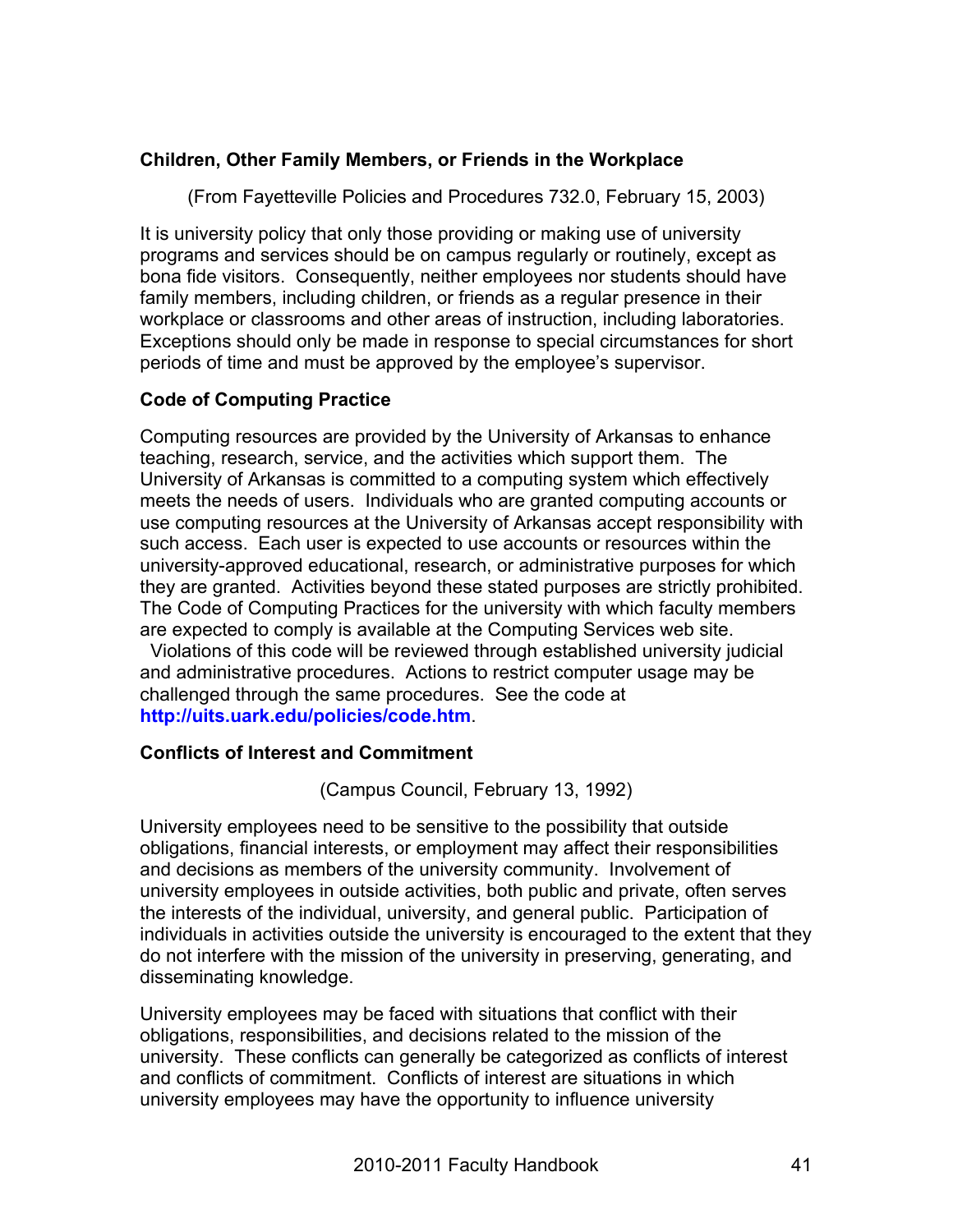administrative, business, or academic decisions in ways that could lead to personal gain, give improper advantage to self or others, or interfere with the preservation, generation, or public dissemination of knowledge. Conflicts of commitment are situations in which university employees' time and effort given to outside activities and interests interfere with their obligations and responsibilities to the university. Conflicts of interest and commitment are not necessarily unwarranted, unethical, or illegal. Furthermore, conflicts of interest and commitment are not always avoidable. The failure to disclose situations that have the potential for or involve actual conflicts of interest or commitment, however, may be unethical and/or illegal.

See the full text of the Conflict of Interest and Commitment at the Research Support and Sponsored Programs web site, **http://www.uark.edu/admin/rsspinfo/compliance/conduct/index.html**.

To download and print the form for prior approval of outside employment and the form for disclosure of potential conflict of interest and commitment, see the web site for Fayetteville Policies and Procedures 404.0, **http://vcfa.uark.edu/Documents/4040FormB.pdf**.

# **Criminal Arrests, Charges or Convictions**

University employees must report to their supervisor, within 24 hours or at the earliest possible opportunity thereafter, any criminal arrests, criminal charges, or criminal convictions, excluding misdemeanor traffic offenses punishable only by fine. Employees must cooperate fully during any review process undertaken by the University. Failure to make such a report or to cooperate with such a review shall constitute grounds for disciplinary action, up to and including termination.

# **Outside Employment**

Prior approval by department head and/or dean is required in order for any fulltime faculty and non-classified administrative staff member to engage in outside employment. Such employment for compensation is authorized by Board of Trustees policy 450.1 provided this employment does not interfere with the employee's duties (such as by creating a conflict of interest or commitment) and provided that the employee receives written approval from his or her department head and/or dean in advance of the employment. Similarly, employees planning to engage in outside employment must disclose by means of the appropriate form any relationships or activities which might give rise to conflicts, or the appearance thereof, with their duties, responsibilities or obligations to the University of Arkansas. See Board of Trustees policy 450.1 for details.

#### **Professionally-Related Public Service**

Faculty who perform professionally-related public services should comply with university policies concerning absence from work. They should schedule offcampus activities in such a way as to allow sufficient time on campus to perform their assigned duties. Faculty assigned to public service duties should ensure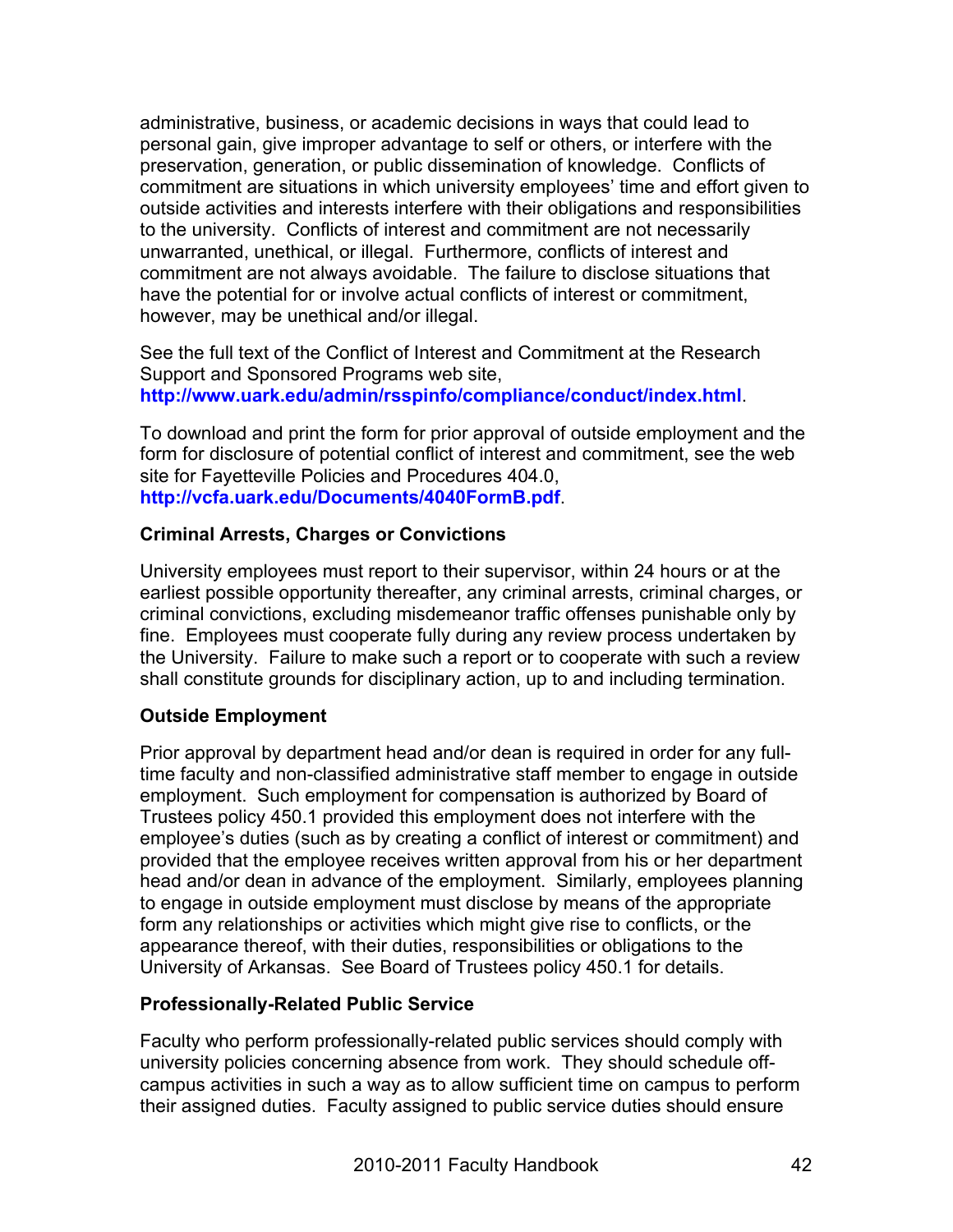that all activities and programs for which they are responsible are conducted in accordance with university regulations.

### **Policy and Regulations**

One additional faculty responsibility is to know and follow the policies and regulations of the state, the university, and their college or school. As not all policies related to faculty service and responsibilities can be collected and duplicated in one place, faculty should be aware not only of such information provided in the Faculty Handbook but should also be familiar with, or know how to consult, the following major policies and policy series for information on policies that apply to faculty members:

Academic Policy Series **http://provost.uark.edu/131.php**

Board of Trustees Policies **http://vcfa.uark.edu/741.php**

**Catalogs http://catalogofstudies.uark.edu/**

College and school personnel documents (Consult with the department chair or dean regarding the school or college personnel document).

Fayetteville Policies and Procedures **http://vcfa.uark.edu/675.php**

Schedules of Classes **http://www.uark.edu/classes/soc.html**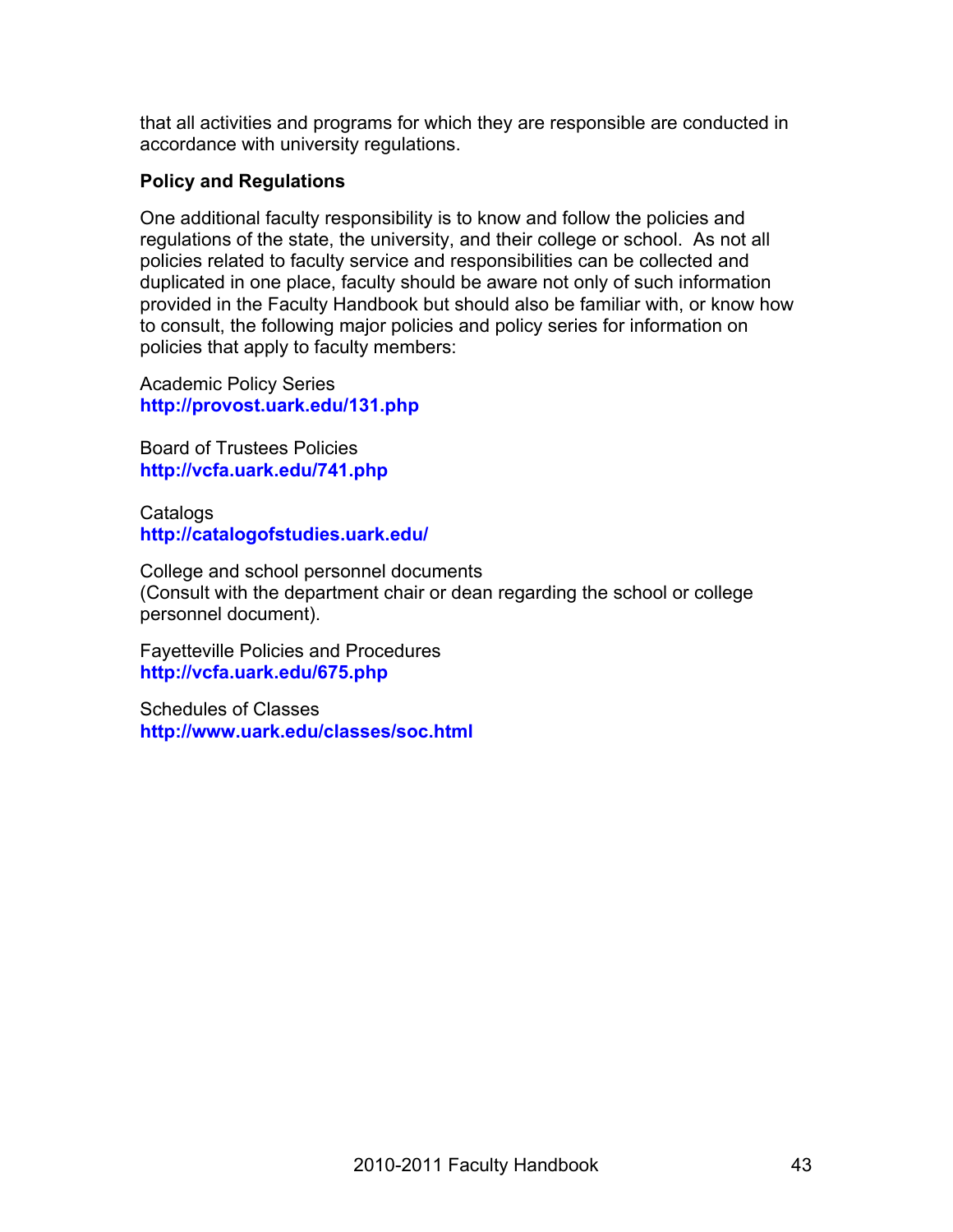# **III Policies Governing Faculty Service**

Policies governing faculty service fall into several categories. Five of particular importance address such matters as evaluative criteria, standards, and procedures for appointment, promotion, tenure, annual review, post-tenure review, non-reappointment, and dismissal of faculty; faculty grievance procedures, or retrenchment. They are the following:

Appointments, Promotion, Tenure, Non-Reappointment, and Dismissal of Faculty, Board of Trustees Policy 405.1 (revised October 2, 2001)

Evaluative Criteria, Procedures and General Standards for Initial Appointment, Successive Appointments, Annual and Post-tenure Review, Promotion and Tenure (revised August 1, 2003)

University and Distinguished Professors (Campus Faculty, November 2, 1989)

Faculty Grievance Procedure (revised August 20, 2001)

Retrenchment (Board Policy 405.5)

These five policies are available through the Provost's office web site: **http://provost.uark.edu/74.php**

Current personnel documents of the colleges and schools also address these matters:

**Bumpers College of Agricultural, Food and Life Sciences http://bumperscollege.uark.edu/personneldocument.pdf**

**Fulbright College of Arts and Sciences**

**http://fulbright.uark.edu/resources/forms/ARSC%20Personnel%20Documen t%202009.pdf**

**College of Education and Health Professions http://coehp.uark.edu/personnel\_document.pdf**

**University Libraries http://libinfo.uark.edu/webdocs/humanresources/facpersonneldoc.pdf**

Dean's offices can provide copies or web addresses of personnel documents for faculty and non-classified staff appointed in other schools and colleges.

#### **Employment and Compensation**

Faculty members are typically appointed for a nine-month period, although faculty and administrative personnel may be appointed for a twelve-month or other period, depending upon the needs of the unit concerned or the nature of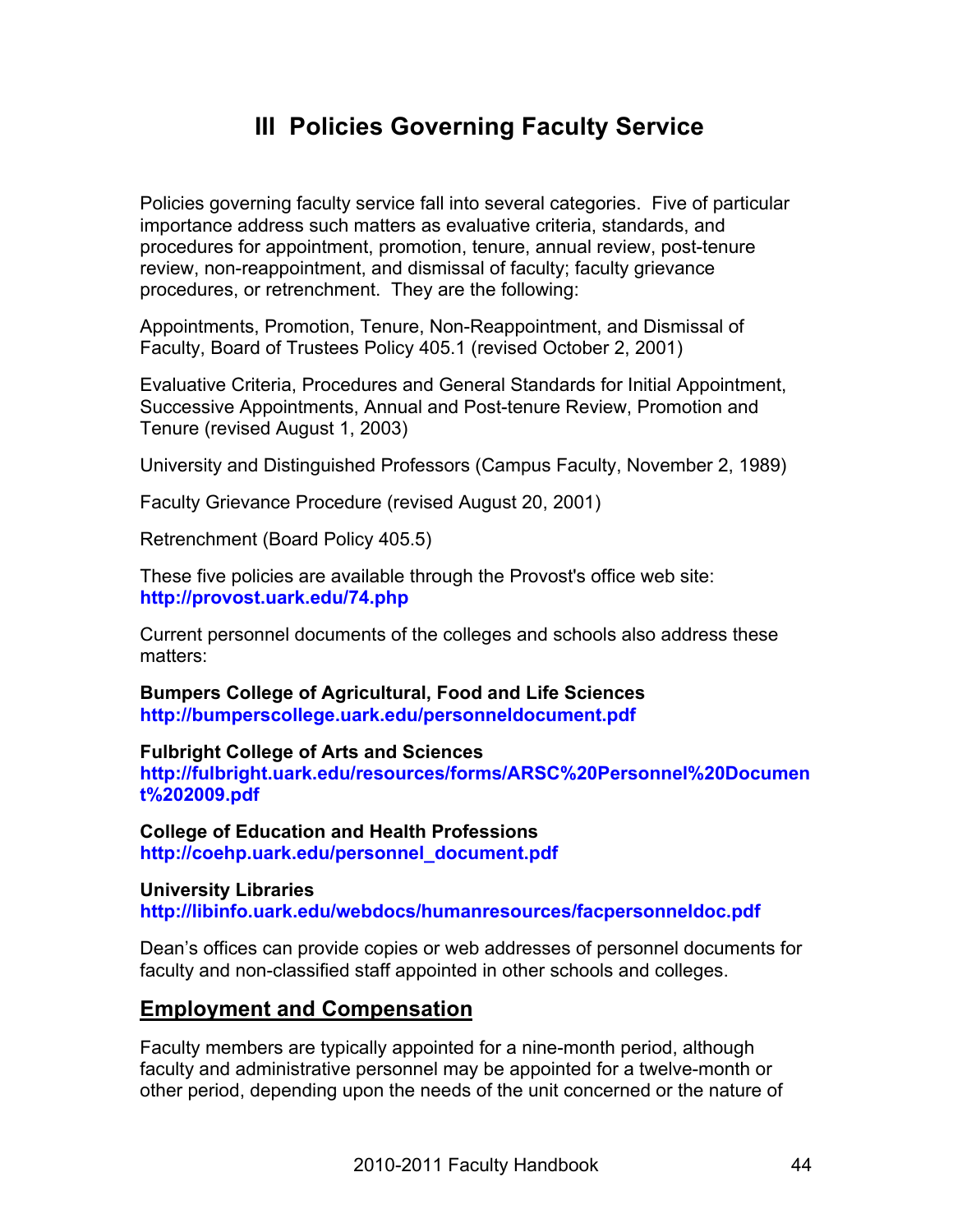the research or administrative work being done. Department heads, chairpersons, and chairholders typically have twelve-month appointments. The appointment period for nine-month employees is the academic year. The beginning and ending dates for nine-month appointments for the next five years are made available in *Academic Polic*y 1200.20. The Academic Calendar is made available at the policy series web site: **http://provost.uark.edu/131.php**

The appointment period for twelve-month employees is from July 1 to June 30, inclusive, which corresponds to the university's fiscal year. Nine-month employees are paid a one-half month salary for August, one-ninth of the ninemonth salary at the end of each month from September through April, and the remainder at the end of May. Twelve-month employees are paid one-twelfth of their annual salary at the end of each calendar month. Nine-month employees (on one-half time or greater appointments) may receive their annual salary on the basis of twelve equal installments, provided that no monthly installments shall commence earlier than the first day of the month in which the employee begins work.

Deductions from salary payments will include some or all of the following: federal and state income taxes, employee Medicare and OASDI taxes, payments to retirement plans, medical insurance premiums, dental insurance premiums, and deductions for the flexible medical spending account. Employees choose some deductions and some withholding amounts. Each employee is informed of the amounts withheld and for what purposes they are withheld by means of a monthly earnings statement.

In special circumstances certain categories of employees may earn additional pay for additional work as outlined in Fayetteville Policy and Procedures 407.0, Extra Compensation Policy, available at the web site for the policy series, **http://vcfa.uark.edu/Documents/4070.pdf**

Faculty members on nine-month appointments may be appointed to teach during the summer. The salary rate for a full-time teaching load (six hours or its equivalent) during one summer term of five or six weeks is an amount equal to 15 percent of the individual's previous nine-months salary. Compensation for appointments for periods other than a five or six week term will be on a prorated basis. While nine-month teaching personnel do not ordinarily teach both terms of the summer session, they may be appointed to do so with the recommendation of the dean of the school or college. Employees on nine-month appointments will be compensated for any summer research employment on a basis proportionate to the salary of the previous nine months. For example, full-time summer employment other than for teaching for the entire period between the ending of the previous nine-month period and the beginning of the following nine-month period will be compensated by an amount equivalent to 33 1/3 percent of the previous nine-month's salary, and part-time employment will be at a proportionate rate.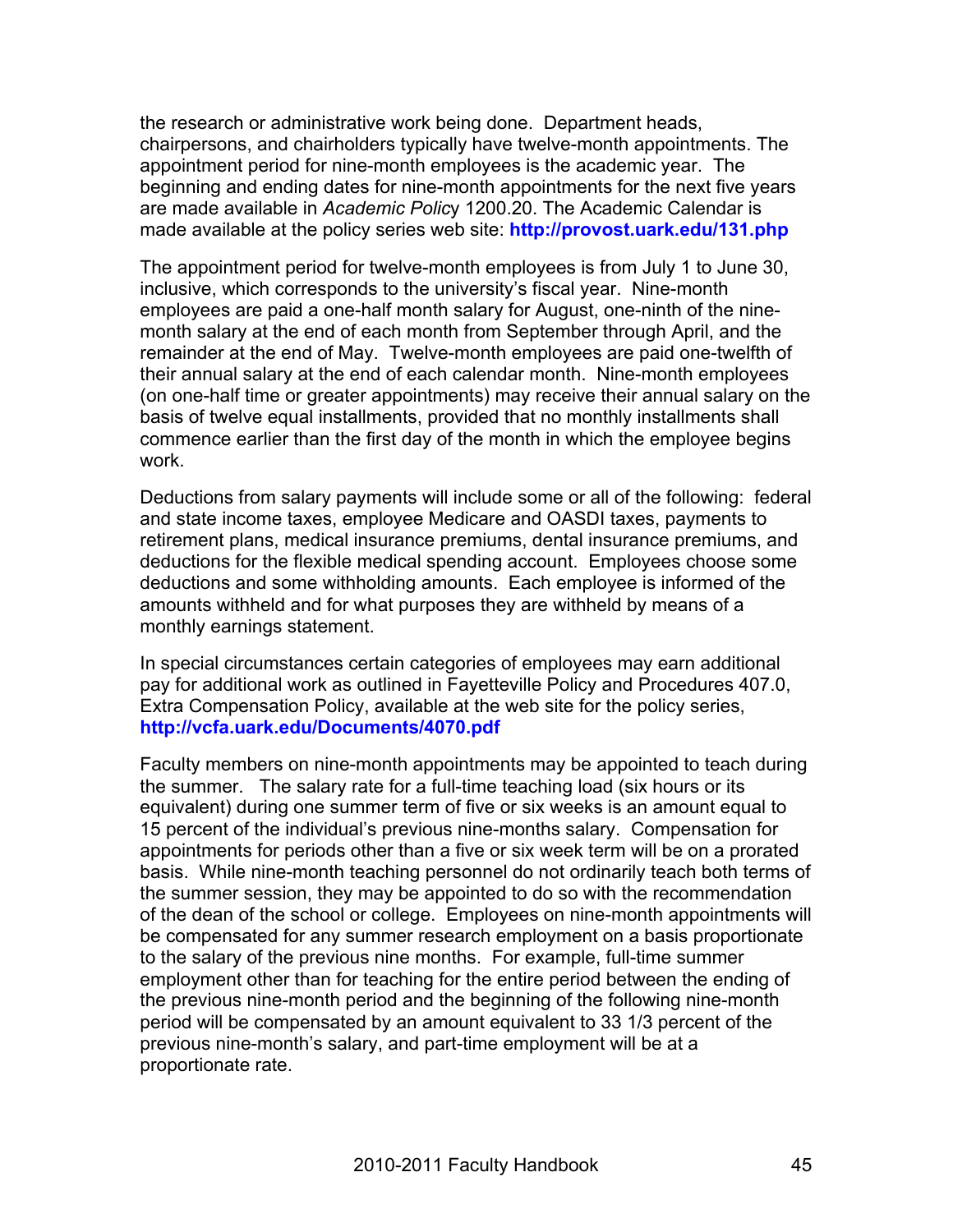If a nine-month employee is assigned to a twelve-month position with the same title and duties, the twelve-month salary will be 1.25 times the nine-month salary. In the event an employee on a twelve-month appointment is assigned to a ninemonth position with the same title and duties, the nine-month salary will be 80 percent of the twelve-month salary, consistent with Board of Trustees policy 435.1.

#### **Employment Periods** (From Board Policy 405.4, revised September 18, 1998)

Administrative Employees: The President of the University shall serve at the pleasure of the Board of Trustees. The vice presidents, members of the system staff, and the chancellors shall serve at the pleasure of the President. Vice chancellors, associate vice chancellors, and assistant vice chancellors shall serve at the pleasure of their appropriate chancellors, unless otherwise provided by contract. Termination of employment in such positions shall be effected by a notice, in writing, of thirty days in advance thereof.

Faculty Employees: Faculty members who have been awarded tenure, heretofore or hereafter, have a right to continuous employment except for dismissal for cause (according to the procedures in Section IV.C of Board Policy No. 405.1), or for termination in the event of demonstrably bona fide financial exigency, reduction or elimination of programs, retirement, or resignation.

Faculty members in tenure-track positions (assistant professor, associate professor, professor, distinguished professor, and university professor who have not yet been awarded tenure, heretofore or hereafter, may be terminated effective at the end of a year by a written notice, given in advance, according to the following schedule of time: in the first year of his or her employment, not less than 90 days before the employment ceases; (b) in the second year of his or her employment, not less than 180 days before the employment ceases; and (c) not later than twelve months before the expiration of the employment after the employment has continued for two or more consecutive years. "Year" will be either a fiscal year (July 1 through June 30 next) or an academic year (fall and spring semester of the same fiscal year). For purposes of (c) above, the employment for the last year shall be for an academic or fiscal year according to the employment period previously served by the individual. These termination notice periods are those specified under IV.B., "Non-Reappointment," in Board Policy No. 405.1. In addition to termination as outlined here, these employees may be dismissed for cause, or terminated in the event of demonstrably bona fide financial exigency, reduction or elimination of programs, retirement, or resignation, pursuant to Board Policy No. 405.1.

Faculty members and other academic employees in positions for which tenure may not be awarded (part-time faculty in the ranks of assistant professor, associate professor, professor, distinguished professor, and university professor; clinical, research, adjunct, and visiting faculty; research associates and research assistants; graduate associates, graduate assistants, instructors; assistant instructors; master lecturers; and lecturers) may be terminated at any time, or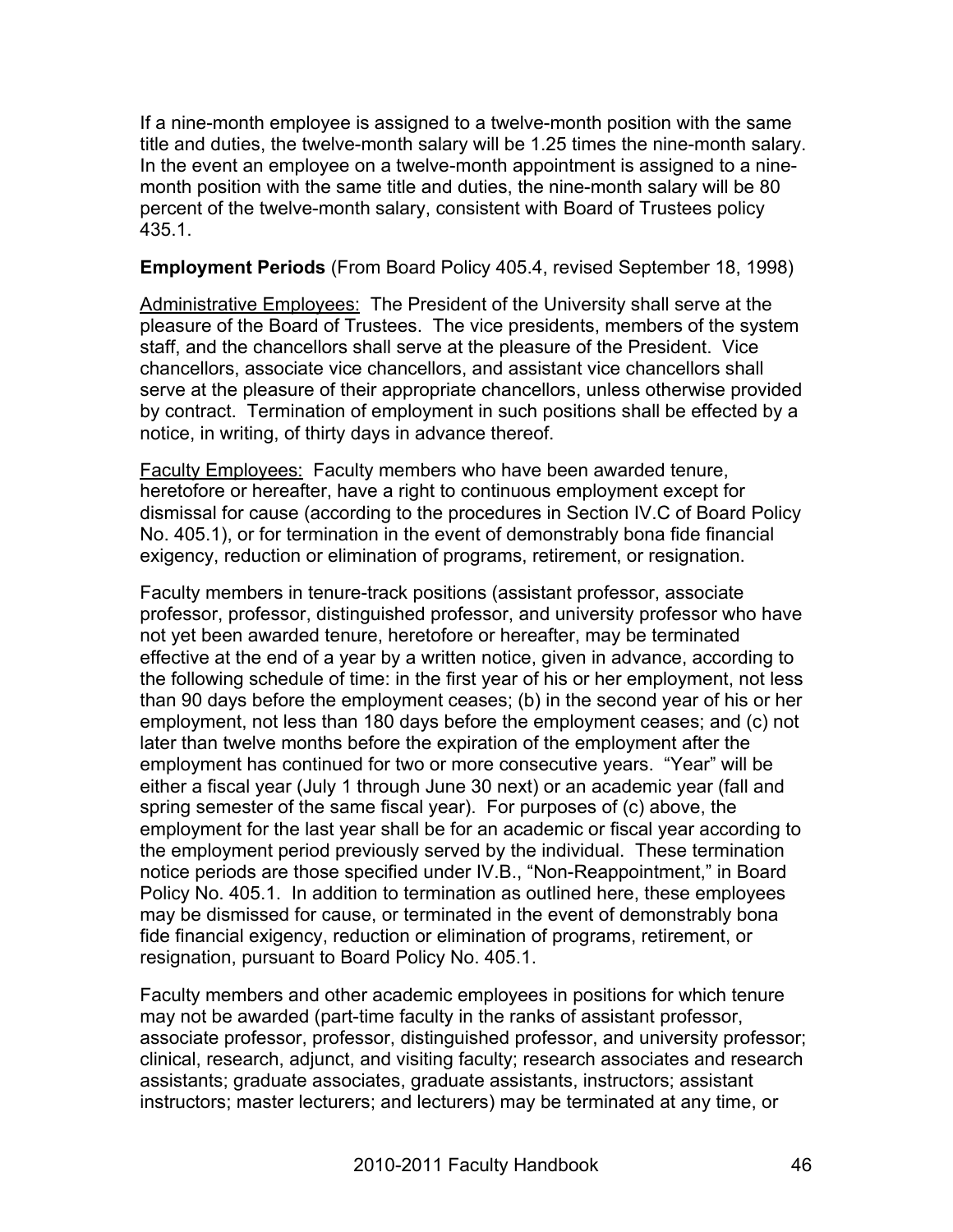dismissed for cause under the procedures of Board Policy Termination is effected through the giving of a notice, in writing, of that action at least sixty days in advance of the date the employment is to cease.

Staff Employees: All staff employees of the university, whether full-time, parttime, extra help, or otherwise, may be terminated at any time or be dismissed for cause under university procedures. Termination is effected through the giving of a notice, in writing, of that action at least thirty days in advance of the date the employment is to cease.

Student and Hourly Employees: Student and hourly employees are hired to work at the pleasure of the university and, therefore, may be terminated at any time without notice.

**Extra Compensation and Overload** (Universitywide Administrative Memorandum 440.2, revised August 7, 1995)

Purpose: In accomplishing its mission, the University's greatest resource is its personnel. The purpose of this policy is to provide flexibility, within appropriate guidelines, in order to permit the most effective use of the time and talents of University personnel.

Assumptions: The salary of a full-time employee of the University is intended as compensation for all regularly assigned activities performed for or in the name of the University.

An employee may be called upon from time to time to perform additional tasks over and above regularly assigned duties for which he or she may receive extra compensation.

Restrictions: An employee must be certified by his or her dean or supervisor as working a full load in addition to the activity for which extra compensation is being recommended.

The work for extra compensation shall not interfere with the regular duties of the individual, as certified by the dean or supervisor.

The request for extra compensation should be approved by the dean or equivalent officer in advance of performance of the work.

Federal funds may not be used to pay extra compensation unless specifically authorized by the sponsoring agency.

Extra compensation for an individual must be consistent with any applicable state and federal laws and regulations and with any applicable accreditation standards or criteria.

Extra compensation must not result in a conflict of interest.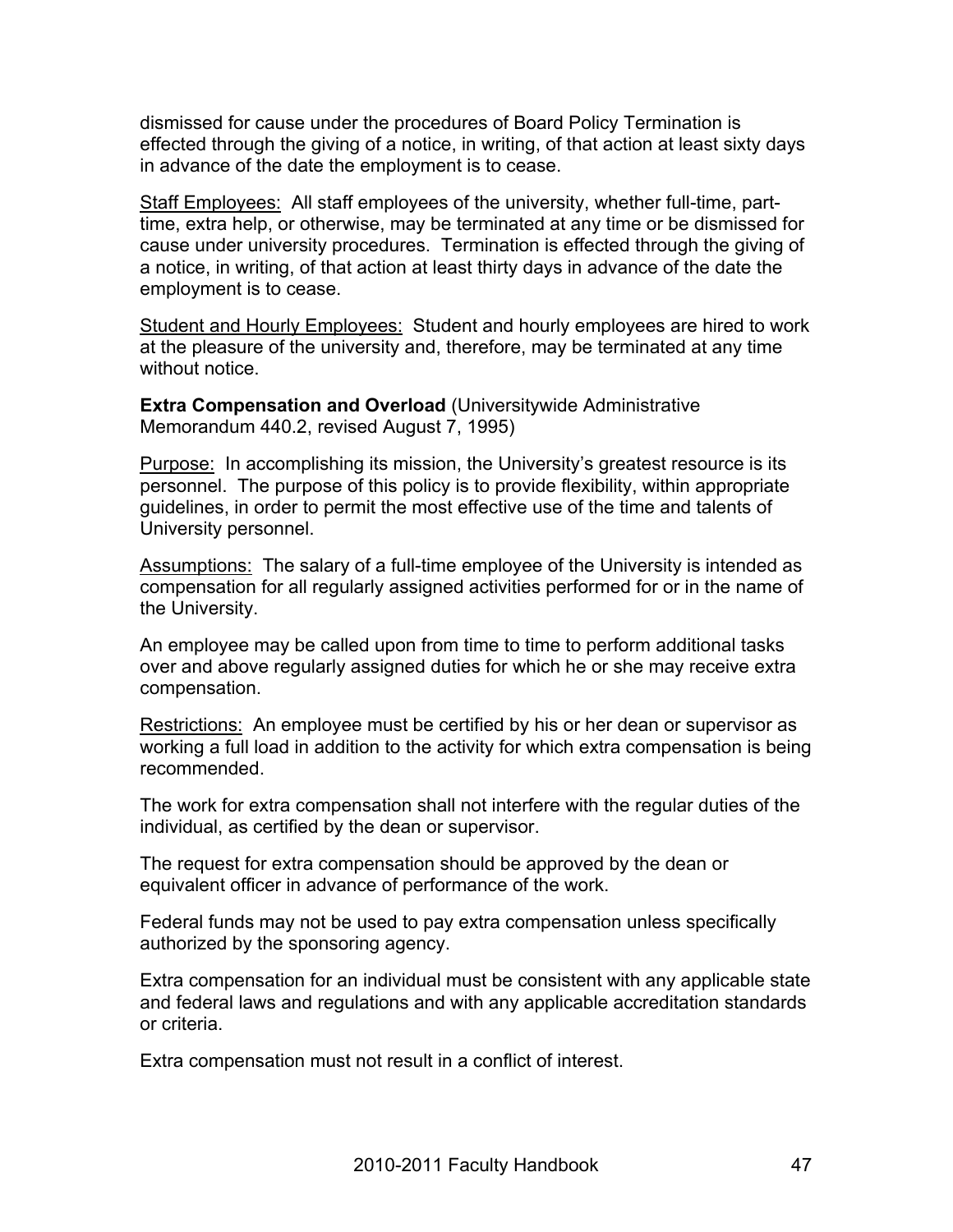University funds will not be used for extra compensation for speeches, public appearances, etc., which are civic, public relations, or development activities.

University funds will not be used for extra compensation for such scholarly activities as research, research consultation and collaboration, or creative works considered part of normal faculty duties.

The institutional policy that an employee may not through extramural funding achieve a raise in his or her base annual salary is here reaffirmed.

An employee's total compensation, for a year or for a month, including extra compensation, shall not exceed the maximum salary as provided in applicable state statutes. A change of title will not be approved in order to pay an individual above his/her existing line item maximum.

Full-time employees may teach for extra compensation with preparation for and time in class falling outside their regular work schedules.

Senior administrators, as defined by the Chancellor, shall not be eligible for extra compensation for teaching a class or performing other duties for the University.

Stipend for extra compensation must be authorized to be paid at the regular payroll period for the time period in which it is earned.

**Procedure:** Each campus or unit within the University of Arkansas shall establish procedures to receive recommendations for extra compensation. Each campus or unit will monitor extra compensation for conformity to the requirements of this Administrative Memorandum. Each Chancellor or equivalent officer shall approve each request for extra compensation. Information regarding extra compensation shall be maintained for an annual report.

The maximum amount which may be paid to an employee is twenty (20) percent of his/her annual salary, in accordance with restriction number ten (10).

Exceptions to the provisions of this policy will require the approval of the President.

See **http://vcfa.uark.edu/675.php**. Fayetteville Policies and Procedures 407.0 for complete campus guidelines and restrictions and the reporting form.

# **Off-Campus Duty Assignment**

An Off-Campus Duty Assignment is an appointment, usually away from the campus, which allows eligible faculty and administrators to pursue an approved project while being relieved of teaching and administrative duties. The purpose is to enhance the individual's value to the institution.

Faculty members (including research faculty and extension personnel) and nonclassified administrators who have completed six years of continuous full-time employment with the university or who have completed six years of continuous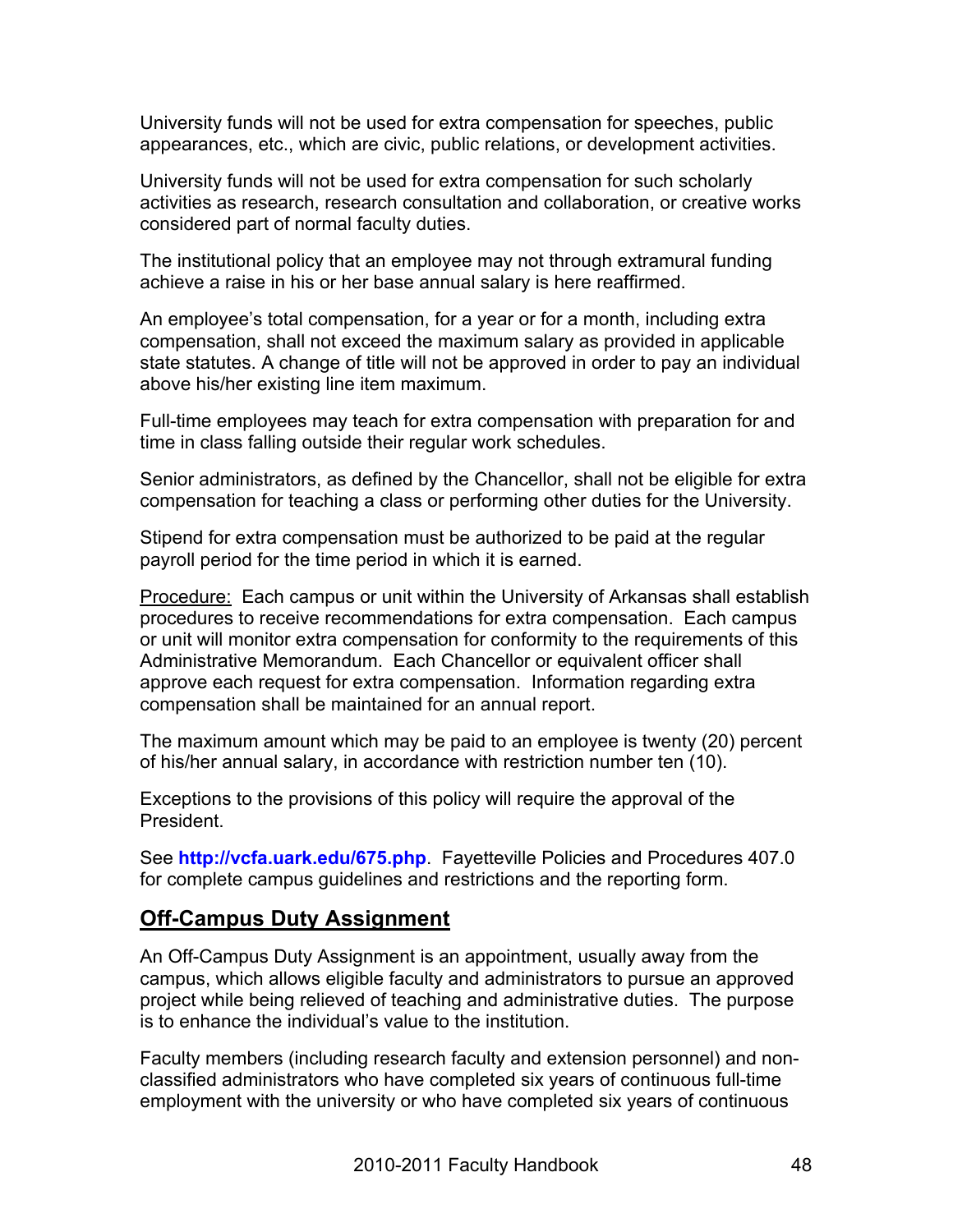full-time service since a previous Off-Campus Duty Assignment may apply for an Off-Campus Duty Assignment. The application, prepared in accordance with campus regulations, must describe the project which the applicant wishes to undertake, where it is to be done, and the anticipated value to the individual and to the university. To be approved, a proposed assignment must be consonant with the needs, objectives, and mission of the campus.

An Off-Campus Duty Assignment is a privilege, not a right. A limited number may be approved by the Board of Trustees each year upon the recommendation of the chancellor. Assignments should not exceed one semester (or six months for employees on twelve-month appointments) at full salary, or two semesters (or one year for those on twelve-month appointments) at half salary. The university assumes no financial responsibility beyond the salary stated above.

Within sixty days after returning to the campus from an Off-Campus Duty Assignment, the faculty member or administrator must submit a written report of his or her activities and accomplishments during the Off-Campus Duty Assignment to the chairperson of his or her department, the dean of the college, provost/vice chancellor for academic affairs and the chancellor.

In accepting an Off-Campus Duty Assignment, the recipient agrees to return to the university for at least one year following the end of assignment.

For additional information and guidelines, see Academic Policy 1435.40 at the web site: **http://provost.uark.edu/131.php**

# **Attendance at Professional Meetings**

Members of the teaching, research, administrative, and extension staffs are encouraged to attend professional meetings, as such attendance is deemed beneficial to both the individual and to the university. Brief absences from official duties are allowed for attendance at such meetings when circumstances permit, and the university may reimburse the individual for a part of the travel expenses depending upon his or her level of participation when travel funds are available for such purposes and to the extent allowed by university travel regulations. Plans to be absent and applications for travel allowance for attendance at professional meetings must be approved in advance by the appropriate administrative personnel.

# **Proposal Submission and Contracting Authority**

The Office of Research and Sponsored Programs (RSSP) is the unit designated by the chancellor to submit all proposals for extramural support, excluding USDA proposals. Also delegated to RSSP is the authority to prepare and negotiate contracts and other agreements related to sponsored programs and technology administration. The President of the University of Arkansas has delegated the authority to sign contracts for research, other sponsored programs, and technology matters to the director of RSSP. RSSP is the unit that receives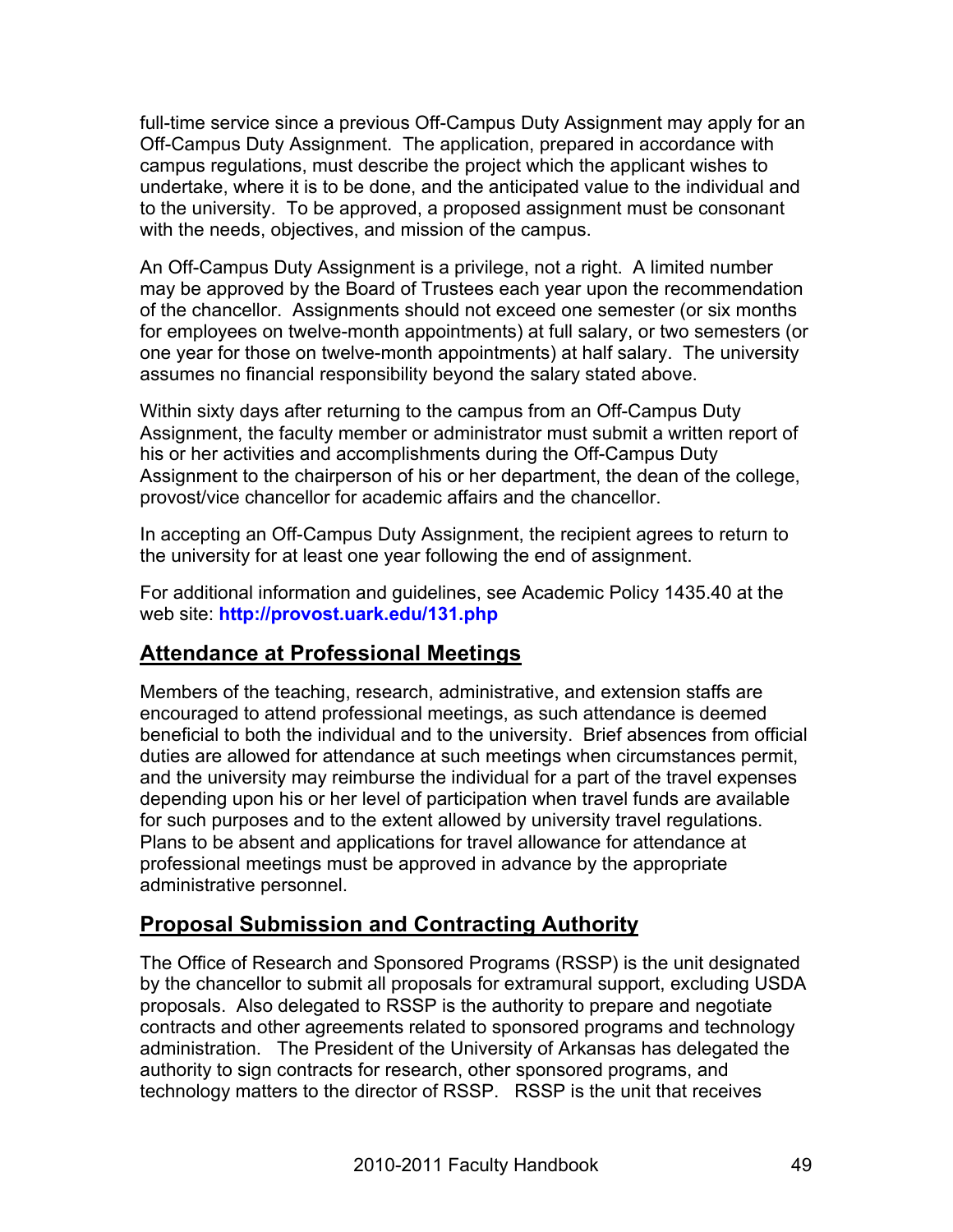invention disclosures, manages inventions, patents, and related intellectual property. RSSP also handles research compliance functions. Information and forms for these activities can be located at **http://www.uark.edu/admin/rsspinfo/**.

See Board Policy 300.1, revised September 19, 2002, for details **http://vcfa.uark.edu/Documents/BOTPol\_0300\_1.PDF**

# **Patent and Copyright Policy**

While inventions are not the primary objective of university research, when they occur the University of Arkansas has the responsibility of insuring that such inventions are used and controlled in a manner that benefits the public, the inventor, and the university to the fullest extent possible. It shall be the policy of the university to acquire and retain legal title to all inventions created by any person or persons to whom this policy is applicable. Inventors shall retain rights in inventions which the university has chosen not to claim under this policy or pledged to a third party as a result of a grant, contract, cooperative agreement, or other sponsored research agreement. This policy shall apply to all persons employed, compensated or appointed by the University and to anyone using facilities owned, operated, or controlled by the University. It shall also apply to all inventions financed, in whole or in part, from funds under the control of the University. There are both Universitywide and Fayetteville campus Patent and Copyright Committees. The Fayetteville campus committee is responsible for implementing the University Patent and Copyright Policy for the campus and for the Division of Agriculture. See Board Policy 210.1 at **http://vcfa.uark.edu/Documents/BOTPol\_0210\_1.PDF** for details.

**Political Activity** (Board Policy 465.1, adopted March 7, 1975)

University employees, as citizens, have the right to engage in political activity. However, no employee may involve the institution's name, symbols, property, or supplies in political activities.

An employee who intends to seek public office or to assume a major role in a political campaign is obligated to discuss his plans with his supervisor. If the supervisor determines that the activity will impinge to any extent upon the full discharge of the employee's responsibilities to the University, the plans must be reviewed through regular administrative channels to the President's Office for a determination of workload and salary adjustment.

Involvements which require part or full-time services, and for which more than token compensation is received, will require reduction of workload and pay, leave of absence, or resignation, depending upon the extent of the activity.

To employees who may become candidates for office or become actively involved in political campaigns, the following statement (Administrative Memorandum 455.1 February 19, 1976) may be helpful: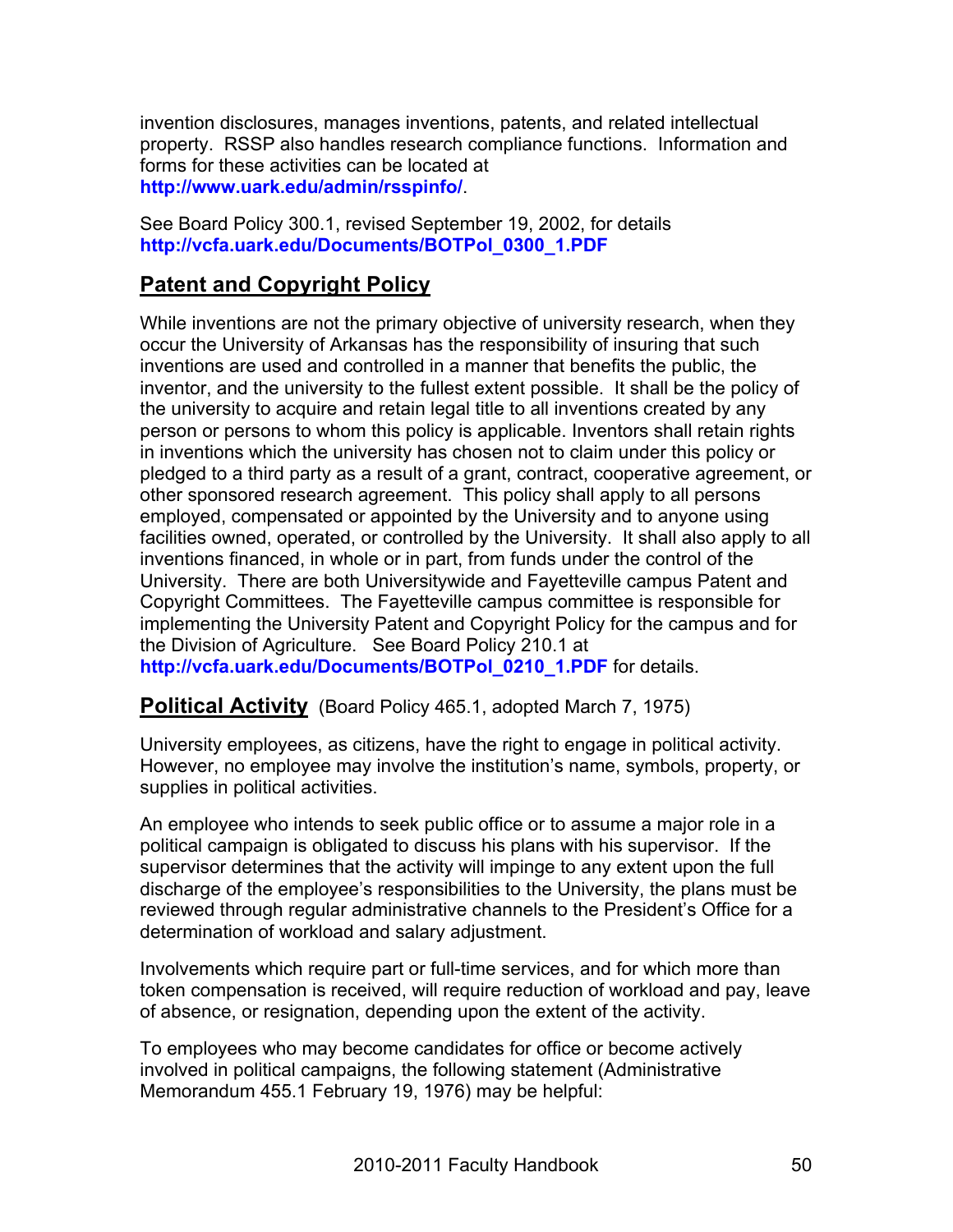An employee of the University who becomes a candidate for any national or statewide office will be placed on Leave of Absence Without Pay at the time of filing. An employee who becomes a candidate for the Arkansas General Assembly or a county office will have his or her employment status and salary reduced to halftime at such time after filing that he or she has an opponent who has filed. (In primary elections this means an opponent with the same political party designation.) Such leaves will extend to the end of the semester or summer session in which the election is held. An employee who has an opponent in the general election must take similar leave for the fall semester. An employee who is elected to a full-time county, statewide or national office will be granted a Leave of Absence Without Pay for one year, and at the discretion of the Board of Trustees for a second year. In no instance will the leave be extended beyond the end of the second year. Minimally, employees elected to the Arkansas General Assembly must take Leave of Absence Without Pay when the General Assembly is in regular session and for the duration of extraordinary sessions.

Where teaching duties are involved, in order that courses not be interrupted by a change in instructors to the disadvantage of students, campus administrators may require that such leaves coincide with the beginning orending of a regular employment period for the University (semester, fiscal year, academic year).

# **Relations with Legislators and Members of Congress**

The Board of Trustees and the university administration respect the right of each university employee as a citizen to exercise freedom of expression on legislative issues. At the same time, university employees should not, unless authorized, attempt to speak as agents of the university in discussions with members of the Arkansas General Assembly, Arkansas constitutional officers, and members of Congress. University positions are developed by the chancellor in coordination with the University of Arkansas Board of Trustees and System officials. The chancellor, the vice chancellor for government and community relations, and other designated university officials are responsible for interpreting UA policy and presenting data and other information to appropriate state and federal officials. Campus employees who wish the university to consider matters for incorporation into its legislative programs should, in coordination with their supervisors, bring them to the attention of the vice chancellor for government and community relations.

# **Holidays**

All state employees are granted twelve paid holidays. The annual holiday schedule for this campus is available at the Human Resources web site and in the Fayetteville Policies and Procedures series: **http://vcfa.uark.edu/Documents/4092.pdf**

Faculty and staff on nine-month appointment have the same holiday schedule as employees on twelve-month appointment. When the university requires that a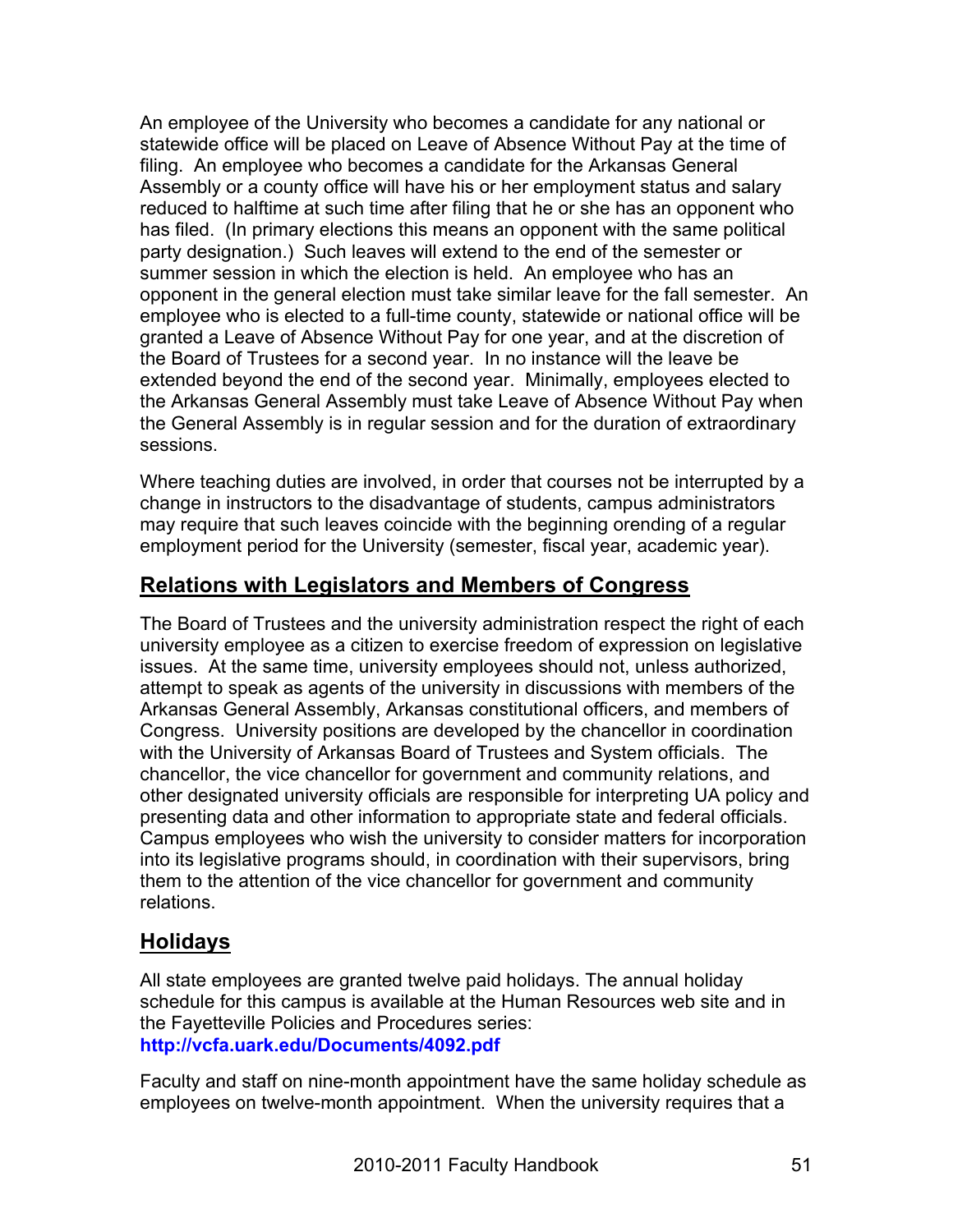day of annual leave be taken at the institution's direction (such as when the university closes for a December break), nine-month employees also take this day as a holiday. Holidays are established by the Board of Trustees each year, and in some years an extra day is approved by the Governor. Except for holidays, faculty and nine-month staff are expected to be on duty throughout the period of their appointment, consistent with their individual workload assignments, except when on leave consistent with university policy.

# **Leave Policies for Academic and Other Non-Classified**

**Personnel** (Board Policy 420.1, revised June 9, 1995)

# **Sick Leave Policy**

All full-time appointed employees earn sick leave credit at the rate of eight hours per month with a maximum of 960 hours accrual. Sick leave accrues only when an employee is in a paid status, and does not accrue while an employee is on leave without pay. Paid sick leave is not granted as vacation but is permissible only when illness or injury to the employee causes absence from his/her work or if conditions require appointment with a physician, dentist, optometrist, chiropractor, or osteopath. Sick leave may also be granted to employees due to the death or serious illness of a member of the employee's immediate family. Immediate family shall mean the father, mother, sister, brother, husband, wife, child, grandparents, in-laws, or any individual acting as a parent or guardian of an employee.

Sick leave applies only to a period when the employee is in an appointed status. If sick leave begins during the Spring Semester it shall not be extended into the Summer Session, but, if necessary, sick leave may be extended into or begun in the Fall Semester if the individual has received a Personnel Action Form for the Fall Semester, even though the illness may begin in the summer when the individual is not in appointed status for the summer.

Absence due to illness or disability, except in case of maternity leave, is charged in the following order:

- Earned sick leave.
- Earned annual leave.
- Leave without pay.

Employees may continue to work during pregnancy provided they are able to do their normal jobs. Since pregnancy is considered as any temporary illness, an employee who is not able to work because of pregnancy may elect to take a leave of absence without pay without exhausting accumulated annual and sick leave. Upon return from pregnancy leave the employee will be given the same or comparable position to the one she occupied prior to the leave. The employee is expected to give her supervisor as much notice as possible prior to beginning maternity leave and at least two weeks notice prior to returning to work. Both notices should be in writing.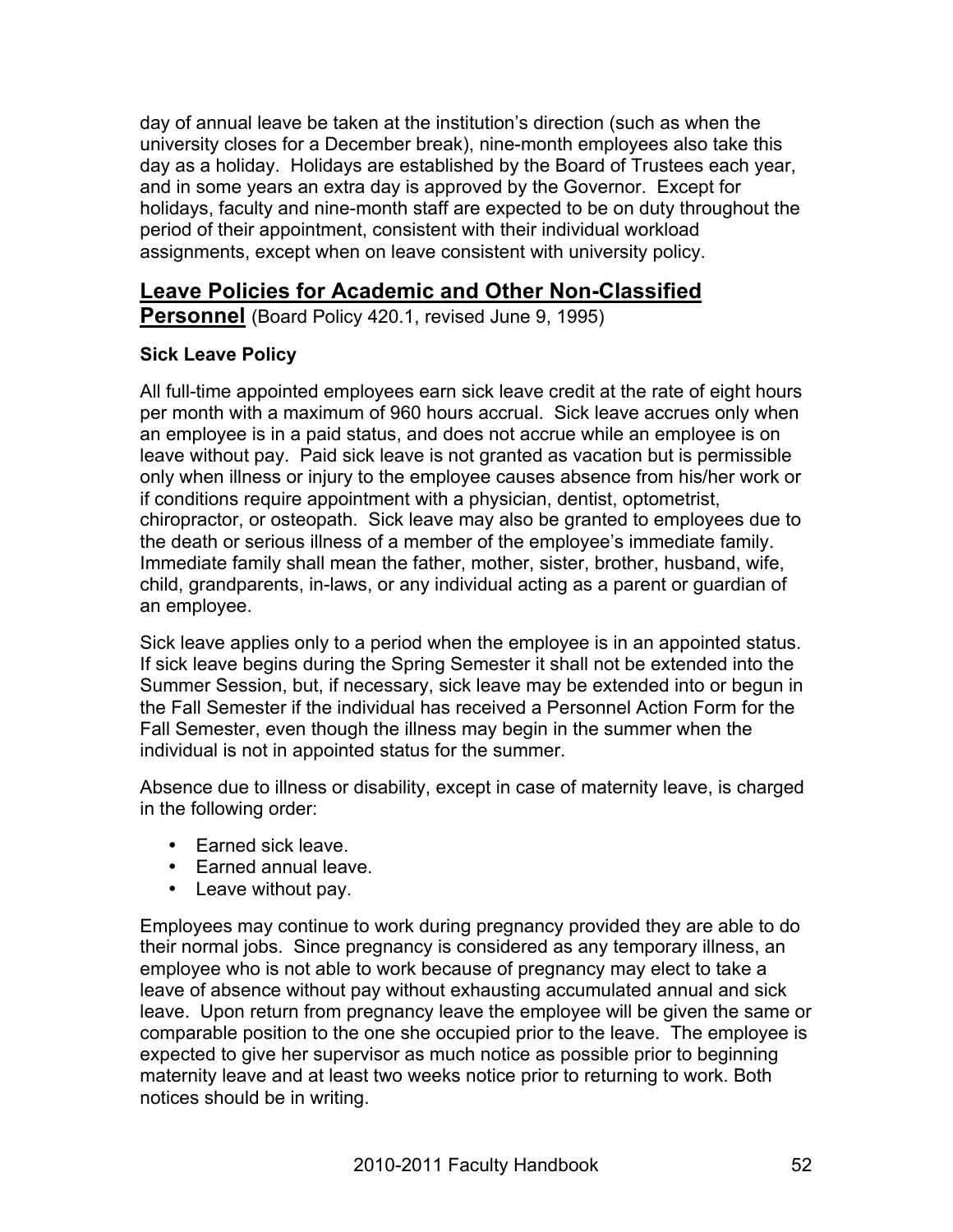# **Annual Leave**

Employees whose titles are listed in the appropriation acts as twelve-month nonclassified positions, will receive 22.5 days of paid vacation from the on-set of employment, earned at a rate of 15 hours per month. While administrative duties cannot be limited to a five-day, forty-hour week, for purposes of annual leave the normal work week shall be considered Monday through Friday. Vacation shall not be taken before it is earned, but must be taken within 12 months after the close of the calendar year in which it is earned. An exception may be made when a vacation is postponed for the convenience of the University.

Vacation benefits are granted to all non-classified and student employees on 12 month appointments of one-half time or more, with the part-time employees earning leave in proportion to the time worked.

An employee whose appointment is scheduled to be changed from a 12-month basis to a nine-month basis must take all accrued, unused vacation before the end of the 12-month period. An employment period shall not be extended for the purpose of paying an employee for unused vacation, and neither shall lump-sum terminal payment be made unless an employee terminates employment with the University.

Annual leave is cumulative; however, no employee may have in excess of 30 days on December 31 of each year. During the calendar year accrued leave may exceed 30 days, but those days in excess of 30 will be lost if they are not used before December 31 of each year. Accrued annual leave may be requested by an employee at any time. The appropriate supervisor will grant the request when it will least interfere with the efficient operation of the department.

Annual leave may not be accumulated while an employee is on leave without pay.

Upon termination, resignation, retirement, death, or other action by which a person ceases to be an active employee of the University, the amount due the employee or his estate from accrued annual leave or holiday leave, not to exceed 30 working days inclusive of holidays, shall be included in the final pay to the employee. No employee receiving such additional compensation shall return to University employment until the number of days for which he received additional compensation has expired.

# **Military Leave**

Twelve-month employees who are members of the National Guard or any of the reserve branches of the Armed Forces of the United States shall be granted a maximum of two weeks leave annually plus necessary travel time for annual training requirements. Such leave shall be granted without loss of pay and in addition to regular vacation time. Nine-month academic and administrative employees are expected to take any two weeks military leave during the three months they are not under contract to the University. Each employee who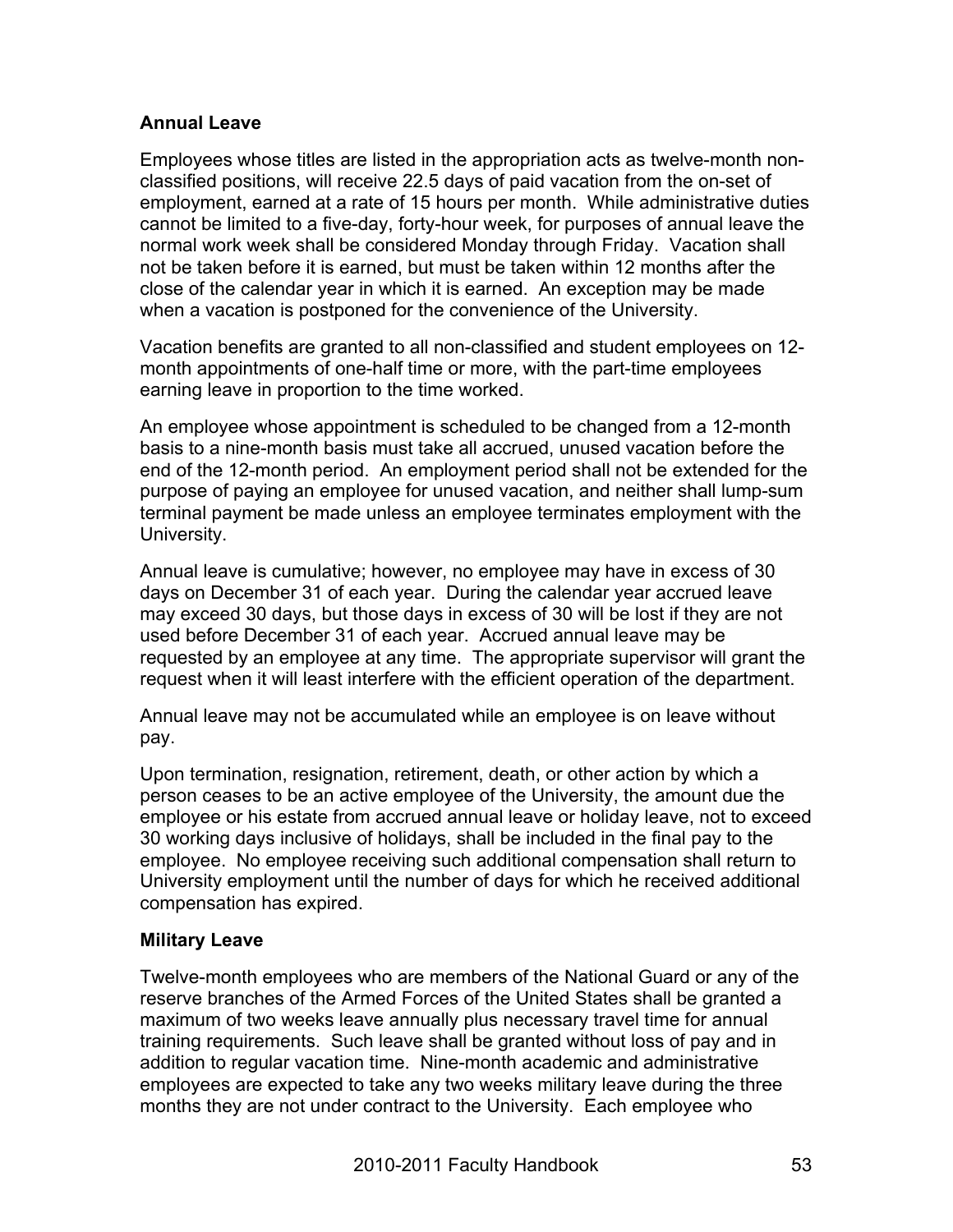requests military leave shall furnish a copy of his or her orders to the appropriate vice president or vice chancellor. An employee who is drafted or called to active duty in the Armed Forces of the United States or who volunteers for military service shall be placed on extended military leave without pay and upon application within 90 days after the effective date of his or her release from active duty shall be reinstated to the position vacated or to an equivalent position at no loss of seniority or any of the other benefits and privileges of employment. An employee who enlists or reenlists for a second consecutive tour of military duty shall forfeit his or her reemployment rights.

Military personnel called to duty in emergencies by the Governor or by the President of the United States shall be granted leave with pay not to exceed 30 working days after which leave without pay will be granted. This leave shall be granted in addition to regular time.

### **Court and Jury Leave**

Any employee serving as a witness, juror, or party litigant shall be entitled to regular University compensation in addition to any fees paid by the Court for such services and such absences shall not be counted as annual leave.

In cases where service as a witness can be handled by having the involved attorney take a deposition or statement, it is preferred. Depositions or statements which involve the University may be taken during duty hours. All others should be handled as off-duty time.

Employees who are accepted by the Court as expert witnesses and paid a fee in excess of the normal witness fee shall take annual leave for the time required for such testimony.

Where service on a jury would substantially interfere with the execution of the University work schedule, the chief administrative officer of the campus may petition the judge in writing for exemption from service. However, if exemption is denied or if no response is received prior to the date jury duty is to begin, the individual must report for jury duty.

An employee who is summoned to serve on jury duty shall not be subject to discharge from employment, loss of sick leave or vacation time, or any other form of penalty as a result of his or her absence from employment due to such jury duty, upon giving reasonable notice to his or her employer of such summons.

#### **Leave of Absence Without Pay**

The President of the University is authorized to grant leaves of absence without pay for a period not to exceed one year. (See also Family and Medical Leave below.)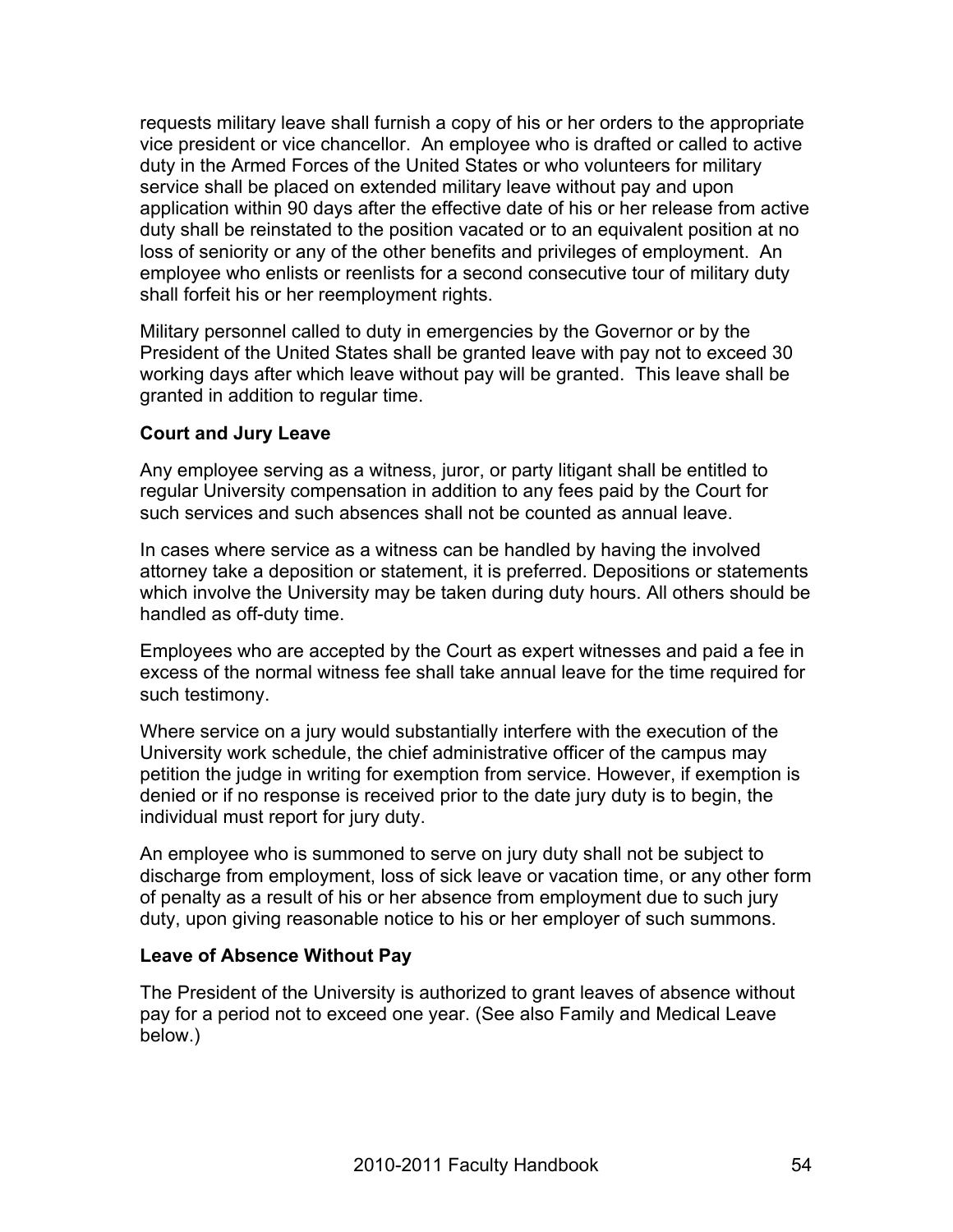### **Vacation Leave for Graduate Study**

Vacation leave for graduate study may be granted to otherwise eligible employees under the following terms:

- Accrued vacation with pay may, if used for graduate study, be accumulated for two calendar years preceding the date of the leave, if it is used by January 1 of the third year.
- Permission to carry over such credit must be requested in writing by the employee and approved by the President in advance of the commencement of vacation accrual. The President may approve a modified application of the regulation where circumstances warrant, not to exceed the earned vacation allowance for two years.
- **Family and Medical Leave** (The Family and Medical Leave Act of 1993 CFR 29-825)

The federal Family and Medical Leave Act (FMLA) entitles you, if you meet its definition of eligible employee (see below), to a total of twelve work weeks of leave during any twelve-month period for one of the following reasons:

- the birth of your child and to care for your newborn child;
- the placement of a child with you for adoption or foster care;
- the care of your spouse, child, or parent who has a serious health condition; or
- a serious health condition that makes you unable to perform the functions of your job.

**Service Member Caregiver Leave (recent amendment).** FMLA leave for this purpose can be up to 26 weeks. An employee who is a spouse, son, daughter, parent or nearest blood relative to a member of the Armed Forces who is being treated for, recuperating from or is on the temporary disability retired list due to a serious injury or illness is entitled to a total of 26 work weeks of leave during a 12-month period to provide care for the service member. "Serious injury or illness" is defined in the amendment as an injury or illness incurred in the line of active duty that may render the member medically unfit to perform the duties of the member's office, grade, rank or rating.

The twelve-month period during which you may take up to 12 or up to 26 weeks of FMLA leave is the calendar year (January through December. In the case of your child's birth or adoption, the twelve-month period begins with the child's birth or placement. Other leave begins with the beginning of health condition or care giving. Family and medical leave is leave without pay. However, you may elect, or the University may require you, to substitute paid leave for any part of the twelve-week period. Paid leave to handle personal and family medical needs is available under the sick leave, annual leave and catastrophic leave policies. Compensatory time off may not be counted as part of your FMLA entitlement,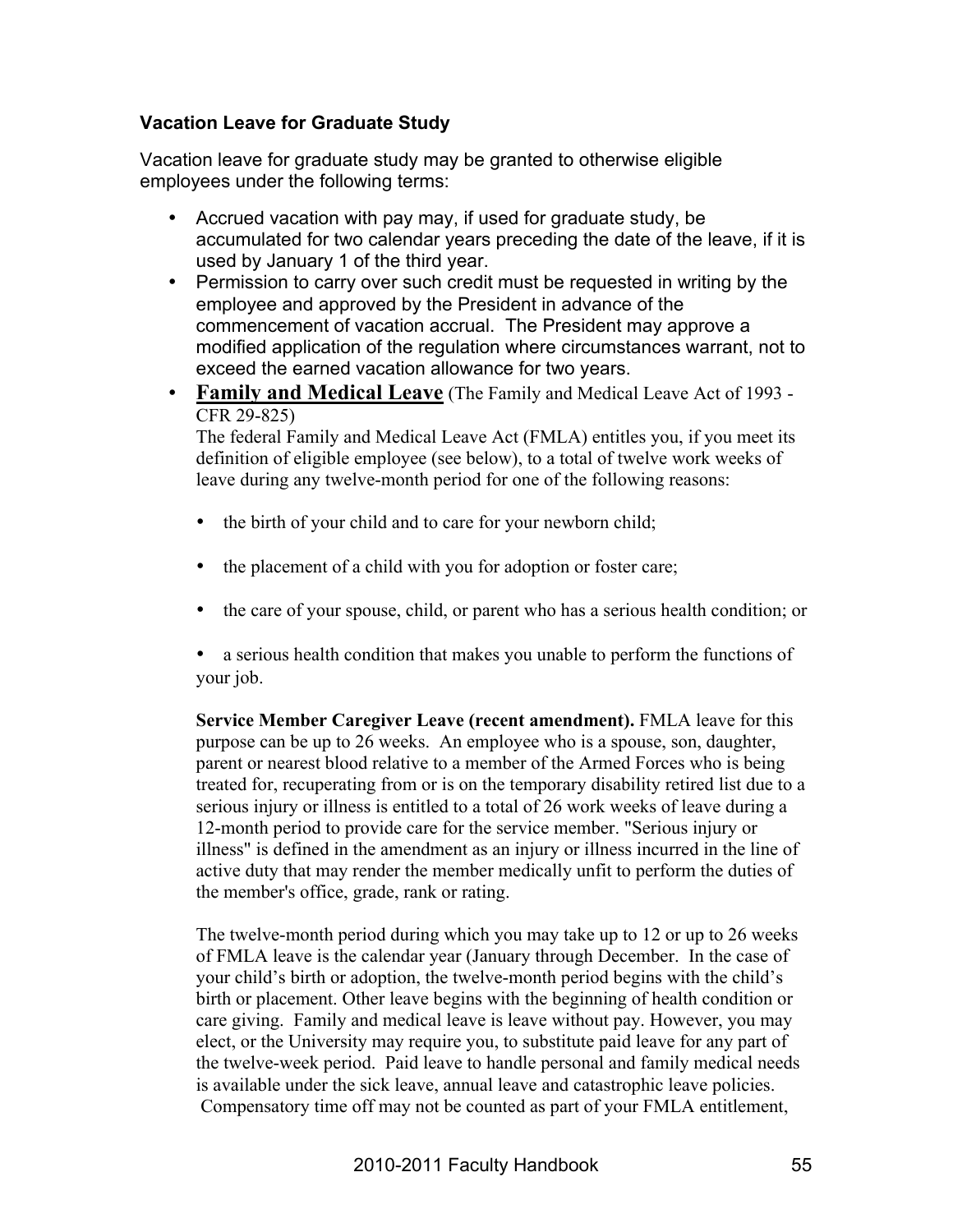but it must be exhausted before you are granted leave without pay, and you may request the use of your compensatory time for an FMLA reason. For the complete text of policy and procedures regarding Family and Medical Leave and employee and institution responsibilities, see the Human Resources web site and the text in the Staff Handbook at http://hr.uark.edu/153.aspx.

# **Resignations of Employment at The University of Arkansas**

(Board Policy 405.3, revised March 9, 1984)

### **Resignation and Retirement**

A faculty or staff member has a duty to give early notice of his or her resignation, including the effective date of the resignation. Notice shall be given in writing to the administrative head of the department to which the individual is assigned. A copy of the letter of resignation, together with the recommendation of the administrative head of the department, shall be forwarded immediately to the dean/director for acceptance or rejection. The dean/director shall give written notice of acceptance or rejection to the employee within five working days of receipt of the letter of resignation. When the written acceptance of the resignation is forwarded by the dean/director to the individual submitting his or her resignation, the resignation becomes final and cannot thereafter be withdrawn. A copy of the letter of resignation and the acceptance shall be forwarded to the Chancellor of the campus.

#### **Retirement**

For information on the University of Arkansas Retirement Program see BOT policy 425.5 **http://vcfa.uark.edu/Documents/BOTPol\_0425\_5.PDF**

See Fayetteville Policies and Procedures 412.0 for information on retirement privileges **http://vcfa.uark.edu/Documents/FayPol\_FacStaff\_4120.pdf**

# **Lump Sum Terminal Pay**

(Universitywide Administrative Memorandum 440.4, revised March 7, 1980

When an individual ceases to be an employee of the University, any unused annual leave as of his/her last duty date shall be liquidated by a lump sum payment not to exceed thirty working days, inclusive of holidays. Accrued unpaid leave shall be calculated as follows: divide the annual salary rate (or twelve times the monthly salary rate) by 260 to obtain the daily rate; multiply the daily rate by the number of days of accrued unpaid leave (to a maximum of thirty days). This shall be the amount of lump sum payment due for unused leave. Final payment shall include all monies due up to and including the last day of work, which shall be the employee's date of termination. The position being vacated may be filled on the day following the date of termination, provided all aspects of the University's Affirmative Action and Equal Employment Opportunity Plans have been met.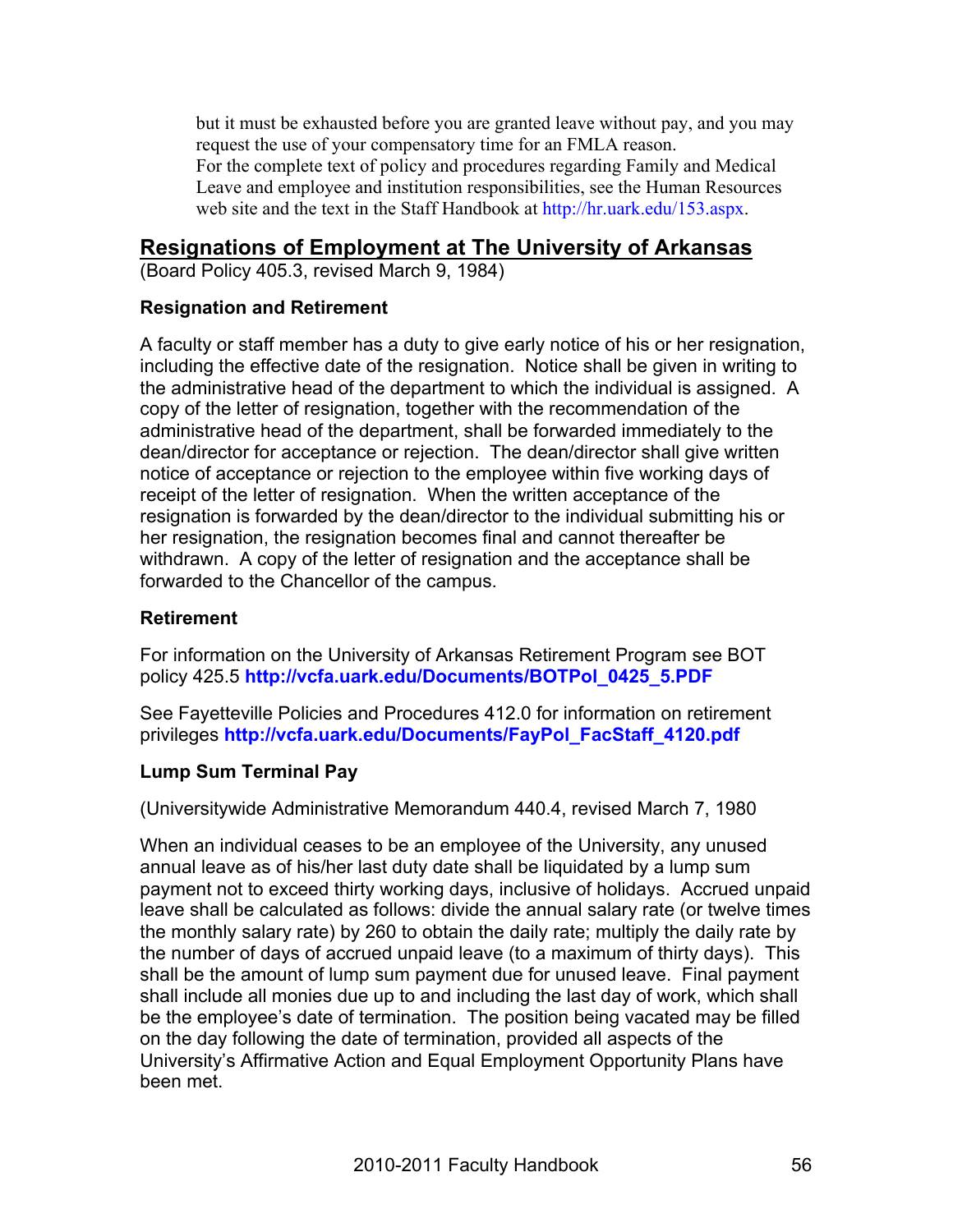### **Emeritus Status** (Board Policy 475.1, revised June 16, 1989)

Eligibility for Emeritus Status: In recognition of distinguished service to the University of Arkansas, retiring employees may be awarded emeritus status at the rank or title held at the time of retirement. In order to be considered for emeritus status, an individual must be appropriately recommended and meet at least one of the following conditions:

- The retiring individual is age 65 or older and has at least five years of continuous service with the University.
- The retiring individual is age 62 or older and has at least 10 years of continuous service with the University.
- The retiring individual has at least 20 years of continuous service with the University.

Procedures for Awarding Emeritus Status: In order for emeritus status to be conferred by the Board of Trustees, the individual must be recommended by the chief executive officer of the campus or unit. The President will recommend the final list of individuals to receive emeritus status. Emeritus status will normally be conferred once each year by the Board of Trustees effective on July 1 for those individuals who have retired prior to that date. The President will receive recommendations no later than February 15, or such other date as may be specified, from the chief executive officer of the campus or unit.

**Privileges of Emeritus Status:** Emeritus status entitles the recipient to the following privileges:

- Presentation of a certificate or resolution appropriate for framing;
- Use of the title;
- Continued campus faculty membership status for those with faculty rank, but without vote in the campus faculty governance body, inclusion in the campus directory, catalog, and other listings of campus faculty/staff;
- Use of the library;
- Eligibility to purchase a faculty/staff parking decal;
- Faculty/staff admission to campus activities and
- Waiver of fees for enrollment in University courses on a space available basis.

Responsibility of Recipients of Emeritus Status: Emeritus employees are expected to assist and support the University in their areas of competence, particularly in an advisory capacity, when requested to do so. See also Academic Policy 1475.10 **http://provost.uark.edu/131.php**

**Nepotism** (Board Policy 410.1, revised June 9, 2000)

The University recognizes that potential conflicts of interest may exist when members of the same immediate family are employed by the University, particularly in the same department, unit, or division. To avoid conflicts of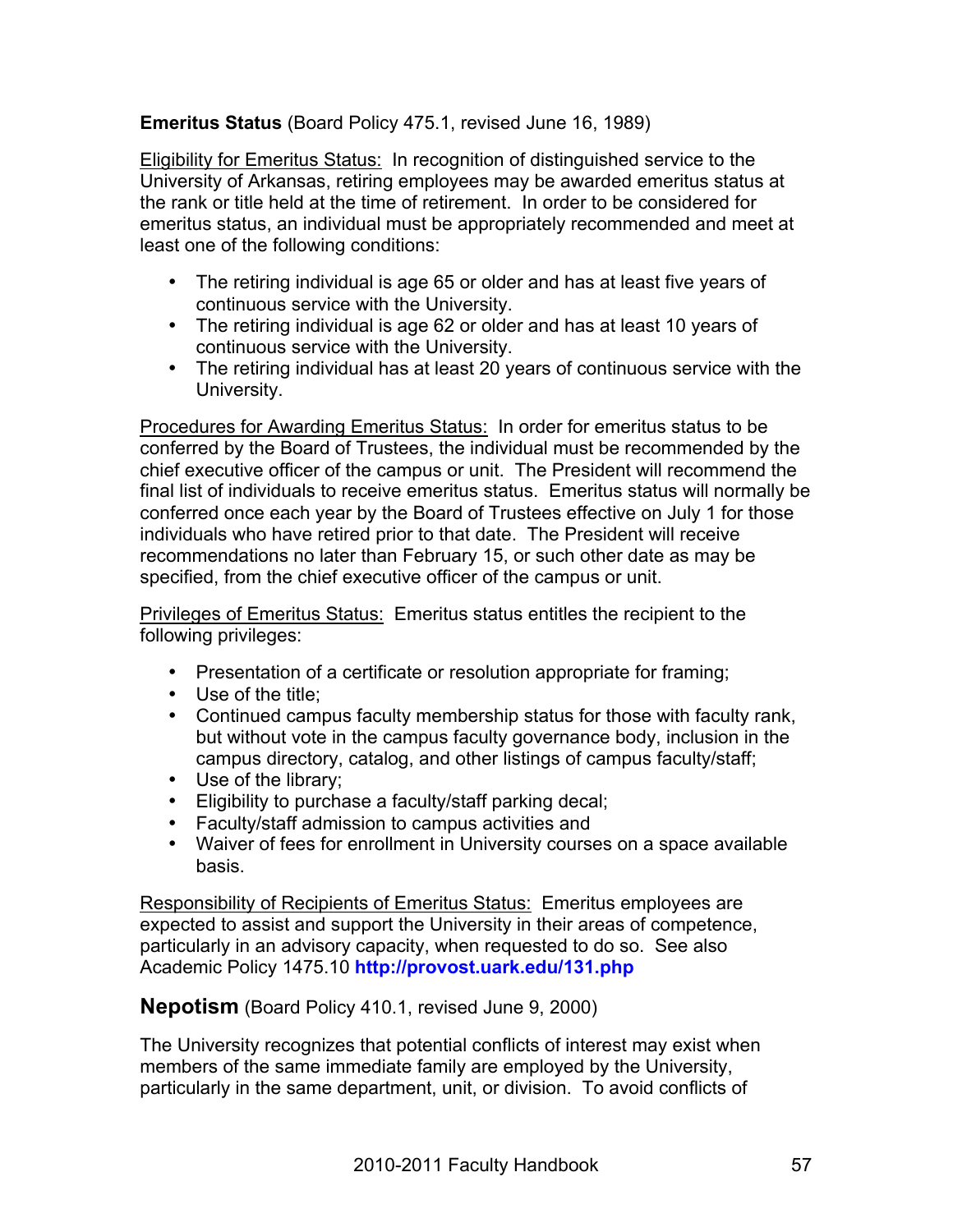interest which may result from such employment, immediate family members should not participate in decisions to hire, retain, promote or determine the salary of the other. It is the responsibility of the President, each Chancellor, the Vice President for Agriculture, the Director of the Criminal Justice Institute, and the Director of the Arkansas Archeological Survey to assure that one immediate family member shall not have direction or supervision of the other and shall not participate in decisions to hire, retain, promote or determine the salary of the other. Exceptions to this policy may be made in writing with justification by the President, each Chancellor, the Vice President for Agriculture, the Director of the Criminal Justice Institute or the Director of the Arkansas Archeological Survey. Exceptions involving immediate family members of a Chancellor, the Vice President for Agriculture, the Director of the Criminal Justice Institute or the Director of the Arkansas Archeological Survey shall be made by the President. For purposes of this policy, "immediate family member" shall mean an employee's spouse, children of the employee or his or her spouse, and brothers, sisters, uncles, aunts, nieces, nephews, or parents, whether by blood or marriage of the employee or his or her spouse.

This policy is supplementary to any provisions of applicable law.

# **Administrator Grievance Procedure**

An administrator who has a grievance should discuss the matter with his or her supervisor, and if the matter is not resolved satisfactorily, the aggrieved party should reduce the complaint to writing and send copies to the supervisor and to the chief executive office on the campus. The supervisor should respond in writing with copies to the chief executive office and the aggrieved party. The chief executive officer will review the matter and make his decision, which shall be final.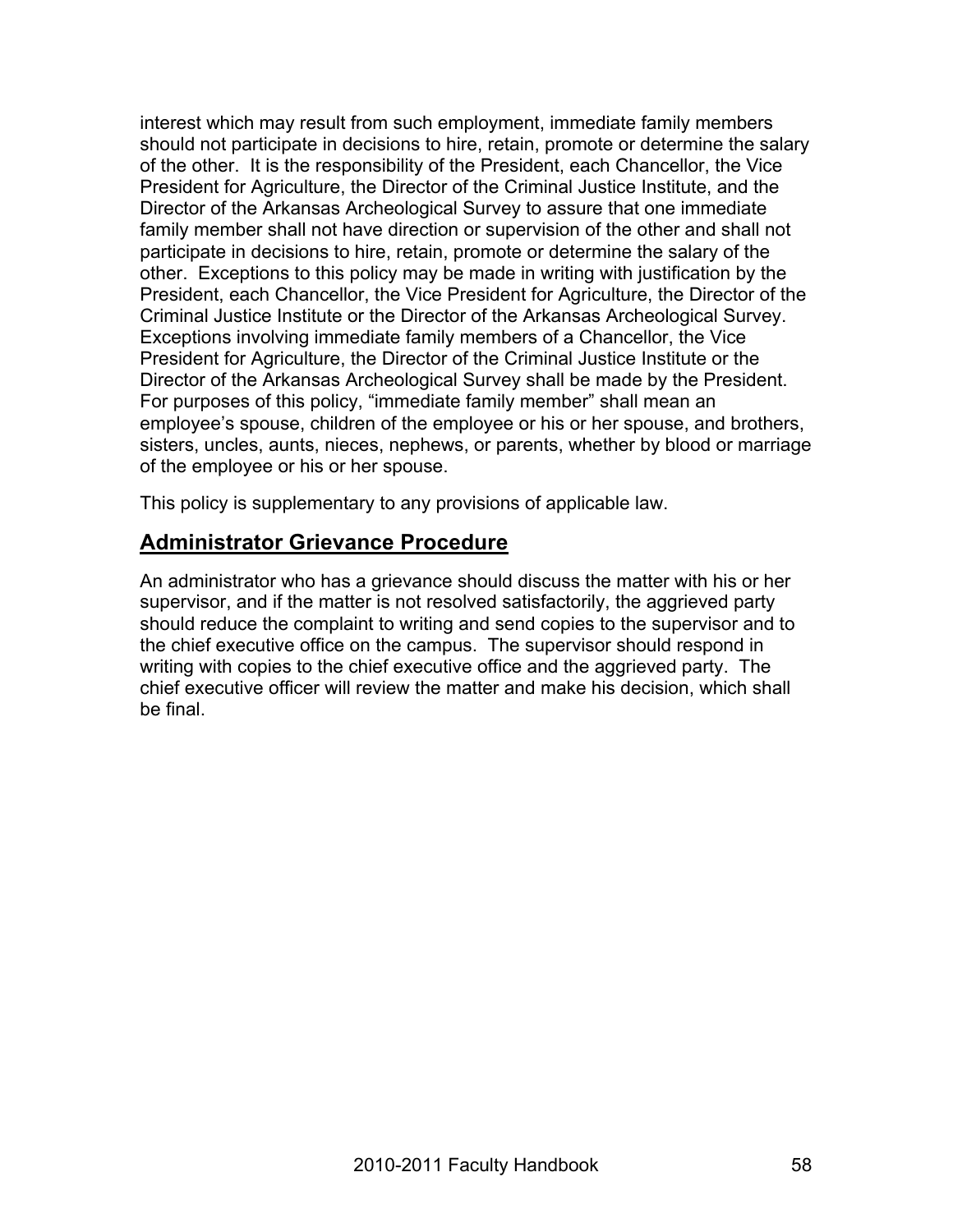# **IV General Policies, Procedures and Services**

# **Benefits and Employment**

Fringe Benefits

The fringe benefit package for eligible university employees is designed to protect employees and/or their families from significant financial loss resulting from illness, disability, or death, while providing for a generous retirement income. Coupled with vacation and sick leave, educational benefits, and holidays, the university's comprehensive benefits package adds a value of many hundreds of dollars to an employee's regular income. See the Human Resources Benefits website at **http://hr.uark.edu/benefits/** for more detailed information.

The following list represents several major elements of the fringe benefits package. Please note that all faculty members appointed at least half-time in a regular position are eligible to participate in the following programs. As a condition of employment, all employees must enroll for benefits within 31 days of the appointment date to be guaranteed enrollment.

1. Medical Insurance: Employees may choose from the Point of Service Plan or the Classic Plan. Out of service area (Arkansas) participants are also eligible to participate in the Point of Service Alternate Plan for the period they are out of Arkansas. Health coverage is administered by QualChoice of Arkansas. For a comparison of the coverage's available see

**http://hr.uark.edu/Medical\_Plan\_Comparison.pdf**. The university's contribution for 100 percent appointed employees for the Point of Service Plan will average 73.519 percent (Fayetteville) and 74.295 percent (Division of Agriculture). The university's contribution for 100 percent appointed employees for the Classic Plan will average 81.178 percent (Fayetteville) and 79.905 percent (Division of Agriculture) (Premiums for employees with appointments of 50-99 percent will be prorated.) For a full premium listing, see **http://hr.uark.edu/Premiums\_7-1-2010.pdf** . The Board of Trustees of the University of Arkansas reserves the right to change, amend, discontinue or terminate the plan at any time.

2. Dental Insurance: Employees are eligible to participate in a dental plan through Delta Dental of Arkansas. For a review of coverage see **http://hr.uark.edu/Dental\_Benefits\_Summary.pdf** The university will contribute 50 percent of the premium for employees with a 100 percent appointment. (Premiums for employees with appointments of 50-99 percent will be prorated.) See **http://hr.uark.edu/Premiums\_7-1-2010.pdf** for a list of premiums.

3. Vision Insurance: Employees are eligible to participate in a vision insurance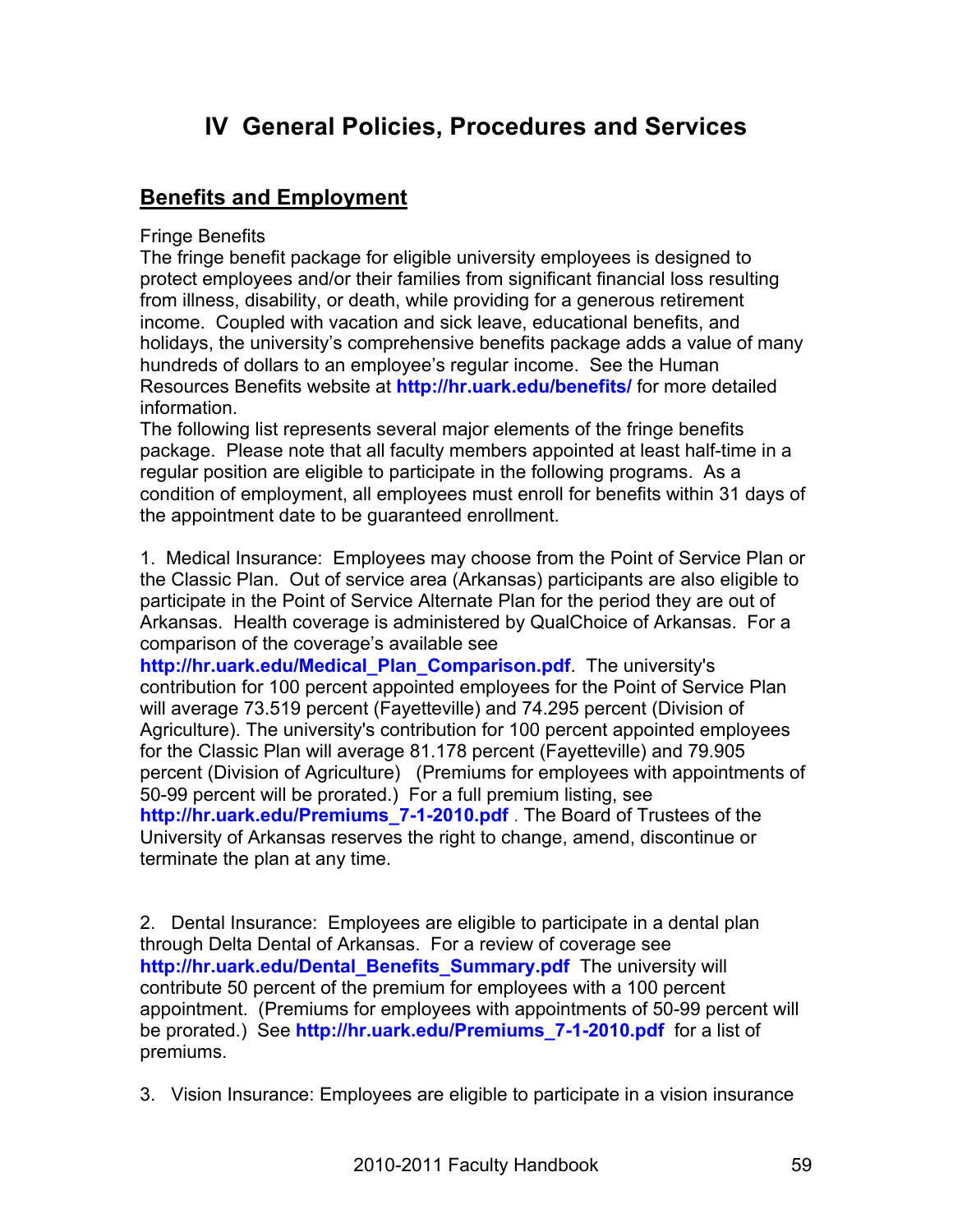plan through Superior Vision. For a review of coverage see **http://hr.uark.edu/81.aspx** Employees pay 100 percent of the premium. See **http://hr.uark.edu/Premiums\_7-1-2010.pdf** for a list of premiums.

4. Regular Life Insurance: provides coverage equal to the employee's salary, up to a \$50,000 maximum. The university pays the entire cost of this life insurance coverage. This program is mandatory for all eligible employees.

5. Optional Life Insurance: provides coverage based upon one, two, three or four times the employee's salary. The employee pays the entire cost for this coverage. Rate is based upon the employee's age and the coverage is a \$500,000 maximum. For a list of premiums see

#### **http://hr.uark.edu/Premiums\_7-1-2010.pdf**.

6. Dependent Life Insurance: provides coverage of \$10,000, \$15,000, or \$20,000 for the employee's spouse and 50 percent of spouse coverage per eligible dependent child to age 19 (unless a full-time student, then to age 25). The employee pays 100 percent of this coverage. For a list of premiums see **http://hr.uark.edu/Premiums\_7-1-2010.pdf**.

7. Accidental Death and Dismemberment Insurance: may be elected in \$25,000 increments from a minimum of \$25,000 to a maximum of \$300,000 (for salaries under \$20,000: limited to closest \$25,000 increment equal to 15 times the annual salary). The employee may also cover a family with 60 percent of employee coverage for spouse and 20 percent of the coverage for eligible dependent child(ren) to age 25. The employee pays the entire amount for this coverage. For a list of premiums see **http://hr.uark.edu/41.aspx**.

8. Long-term Disability Insurance: provides 60 percent of salary (after a waiting period) that is coordinated with Social Security and Workers' Compensation benefits. The university will provide coverage, at no cost, for up to \$20,000 in salary. This program is mandatory for all eligible employees.

9. Supplemental Long-term Disability Insurance: provides the same coverage as basic long-term disability for salary amounts above \$20,000 per year up to a maximum covered salary of \$100,000. The employee pays the entire cost for this coverage. For a list of premiums see **http://hr.uark.edu/41.aspx**. Participation in a retirement plan: is mandatory for all benefits-eligible faculty/staff. At new hire, eligible employees will have 31 days to make an irrevocable decision to participate in either a Defined Contribution Plan (403B/457B) or a Defined Benefit Plan (Arkansas State Retirement Plans).

10. The UA providers for the Defined Contribution 403B/457B plans: are TIAA-CREF and Fidelity. The University will contribute a sum equal to 5 percent of the employees salary into TIAA-CREF and/or Fidelity for retirement benefits with no employee contribution required for benefits-eligible employees. Employees may elect to have a portion of their salaries contributed to their retirement accounts on either a tax-sheltered or non tax-sheltered basis. Benefits-eligible employee contributions to retirement will be matched by the University, not to exceed a 10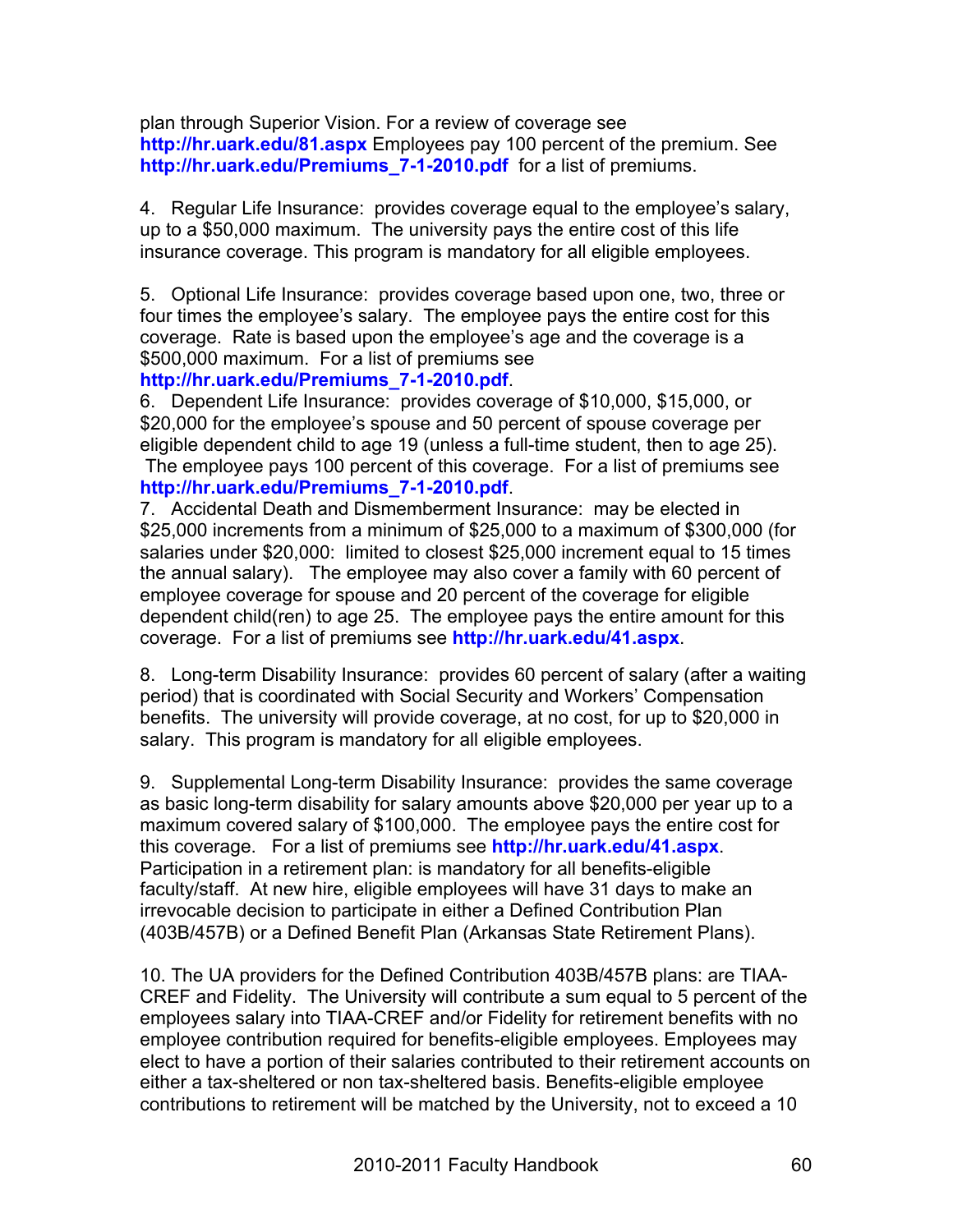percent University contribution. Employees may also contribute an amount greater than 10 percent up to maximums allowable by IRS regulations. The Defined Contribution Plans are immediately vested for faculty and non-classified staff and delayed vested for classified staff. The 457B plan allows employees to tax defer additional contributions after they have reached their tax-deferred limits under the 403B plan. PLEASE NOTE: The combined total of matching employer contributions for Defined Contribution plans cannot exceed 10 percent of the employee s salary, including the 5 percent mandatory employer contribution. See Human Resources website at **http://hr.uark.edu/benefits/** for the most current retirement information.

11. The providers for the Defined Benefit Plans are the Arkansas Public Employees Retirement System (APERS) and the Arkansas Teachers Retirement System (ATRS). APERS is available to all benefits-eligible employees and has a mandatory employee contribution of 5 percent with an employer contribution of 12.46 percent. ATRS is available only to employees who were already vested in ATRS prior to coming to work with the UA. ATRS has a mandatory employee contribution of 6 percent and an employer contribution of 14 percent. APERS and ATRS contributions are subject to change pursuant to changes in Arkansas law. Both APERS and ATRS are vested after five years of participation in the plan.

12. Voluntary Products: See **http://hr.uark.edu/530.aspx** for the Voluntary Products section. The university offers as Voluntary Products Vision Care (administered by VSP), Group Rated Auto/Home Insurance (administered by Liberty Mutual), Critical Illness Insurance (administered by MetLife), and Long Term Care Insurance (administered by CNA).

13. The Cafeteria Plan (per IRS Code, section 125): allows employees to "tax shelter" major medical, dental, Cancer/Heart, and vision care insurance premiums from federal, state, and Social Security taxes. This requires employees to sign-up and a "drop" period is allowed once a year. In addition, the university also offers a "flexible spending account" program for unreimbursed medical and dependent care expenses.

14. Employee Assistance Program (EAP): The EAP provides confidential counseling, information, and management consultation for employees who experience some form of personal distress. See **http://hr.uark.edu/124.aspx** for additional information.

15. Dual Career Network: The Dual Career Network is designed to be responsive to the needs of dual-career families relocating to Northwest Arkansas. This resource is free with a referral service available to partners of employees recently relocated or candidates being actively recruited by participating companies and organizations. For additional information see **http://hr.uark.edu/391.aspx**.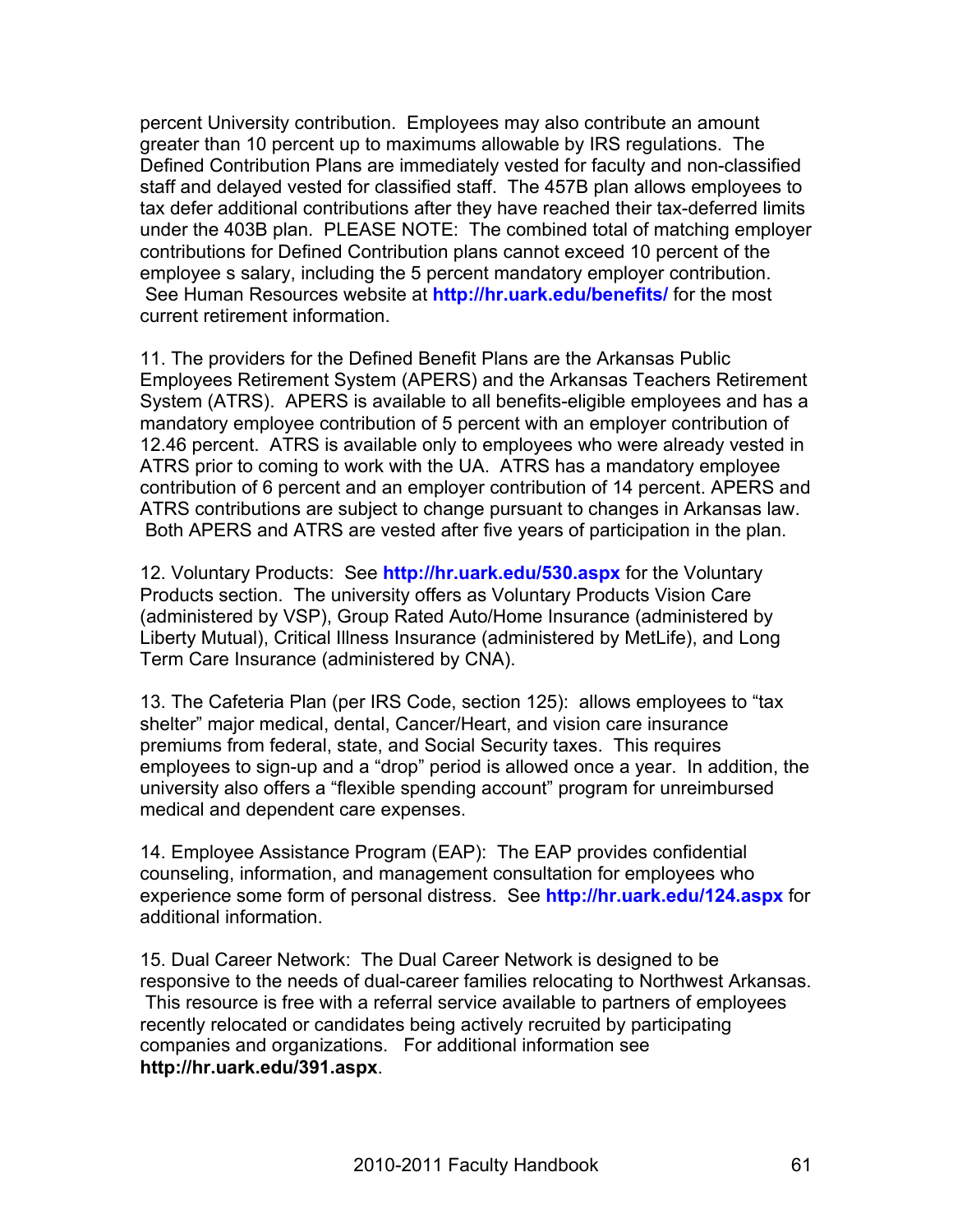Other benefits include the following:

# **Athletic Event Tickets**

Full-time faculty members are eligible to purchase, depending upon availability, two sets of non-premium season tickets for home games for men's basketball and men's football games at half price and baseball games at a discount. Halftime employees may purchase one set of tickets. Retired and emeritus faculty members are eligible for the same discount rates. The Razorback ticket office (575-5151) will provide details. The difference between the discounted price of the tickets and their full price may be taxable to the employee.

# **Tuition Waiver for Employees**

(Board Policy 440.1, revised June 3, 2005, effective July 1, 2005)

# *I. Eligibility*

All full-time employees employed as of the final day of regular registration in any particular session or semester, their spouses, and their dependent children (as defined by the Internal Revenue Service) are eligible. Spouses, who have not remarried, and dependent children of deceased employees who died while in the full-time employment of the University of Arkansas are also eligible. All enrollees must meet normal admissions requirements, and audits should be on a space available basis only.

# *II. Transferability*

The tuition waiver benefit is available to any employee, employee's spouse, or employee's dependent children at any on-campus unit of the University of Arkansas regardless of the site of employment. Individual units may also allow tuition waivers in specified off-campus classes when enrollment in the class in which enrollment is sought already has sufficient student enrollment by full-fee paying students to meet the minimum enrollment (as established by the offering unit) to recover the costs of offering the class. Waiver benefits are applicable to tuition only. All applicable fees are to be paid in full for any enrollment. The waiver benefit is applicable to credit classes only.

# *III. Extent of Waiver*

A. Employees may take any combination of undergraduate or graduate semester credit hours during the fall and spring semesters and up to three semester credit hours during each summer term, when dates of enrollment are non-concurrent, at a tuition cost of 10 percent of the cost of tuition for courses offered by the employee's campus or at 30 percent of the cost of full tuition for courses offered by any other campus within the University. This waiver does not apply to professional degrees as determined by the Chancellor of each campus. Employees enrolled in electronically delivered courses such as CIV, Internet, web based, or distance education are eligible for waiver benefits on regular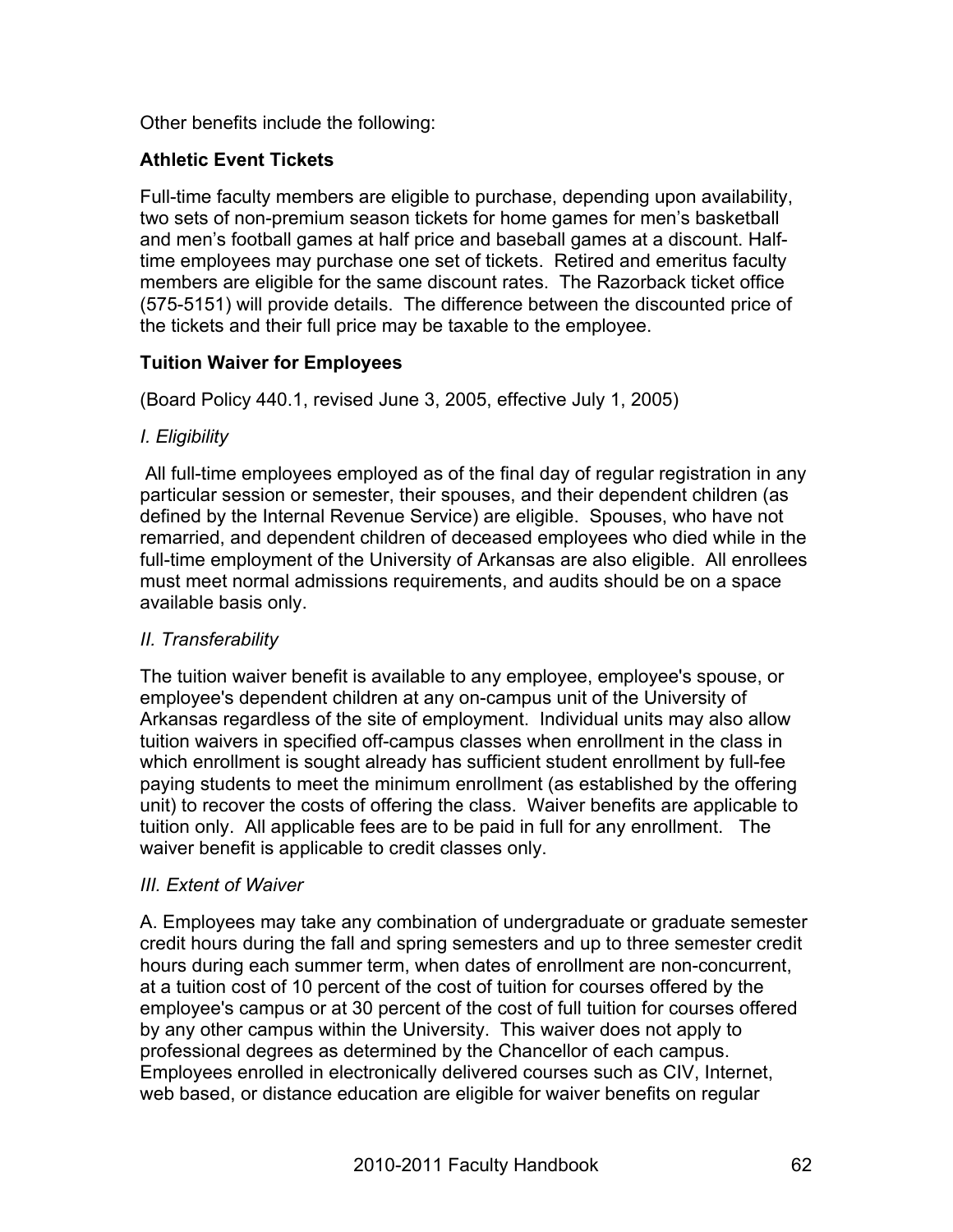tuition (10 percent of the cost of tuition for courses offered by the employee's campus, or 30 percent of the cost of tuition for courses offered by any other University of Arkansas campus). In addition to this tuition cost, the employee will pay the difference between the cost of regular tuition and the tuition charge for distance education courses.

B. Employees of the University of Arkansas System office, the Cooperative Extension Service, the Agricultural Experiment Stations, the UAMS Area Health Education Centers, and other widely dispersed units of the University of Arkansas shall designate one campus as the "employee's campus" for purposes of this policy. The designated campus shall remain the same for the term of employment unless the site of employment changes.

C. Spouses and dependent children may take up to 132 undergraduate semester credit hours at 50 percent of tuition at the employee's campus or at 60 percent of full tuition at any other campus within the University of Arkansas. Spouses and dependent children enrolled in electronically delivered courses such as CIV, Internet, web based, or distance education will pay 50 percent of the cost of regular tuition for courses offered by the employee's campus, or 60 percent of the cost of regular tuition for courses offered by any other University of Arkansas campus. In addition to this regular tuition cost, the spouse/dependent children will pay the difference between the cost of regular tuition and the tuition charge for distance education courses. A student may not receive discounts as both an employee and as a spouse or dependent child of an employee.

#### IV. Effective Date

This policy shall be effective July 1, 2005. June 3, 2005 (Revised) June 6, 2003 (Revised) June 7, 2002 (Revised) November 8, 1996 (Revised) November 12, 1993 (Revised) June 25, 1987 (Revised) January 16, 1986

# **Resident Status of University Employees**

(Universitywide Administrative Memorandum 245.3, revised September 1, 1981)

University employees whose appointments for pay purposes are for half-time or greater shall be considered as residents for fee purposes. Similarly, such employee's spouse, children under the age of eighteen, and children who are dependent upon the employee for support (as defined by the Internal Revenue Service) and are full-time students at the University of Arkansas shall also be considered as residents for fee purposes. Part-time employees who desire to take course work, or whose immediate family members (as defined above) desire to take course work, must obtain a form from the office of the chief fiscal officer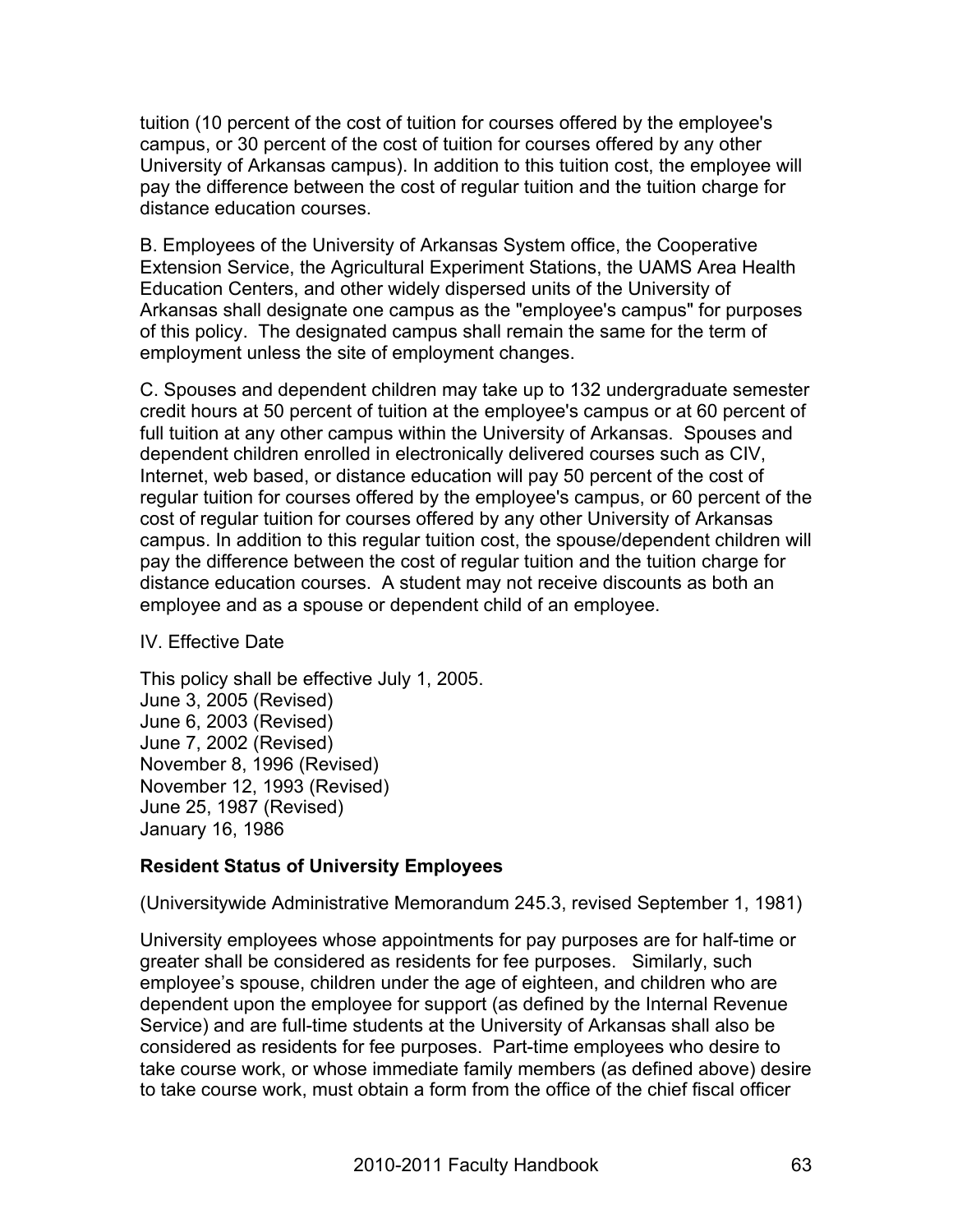on the campus, certifying their appointment and present it to the Registrar, who will be instructed not to charge non-resident tuition. Only those persons whose appointment forms are on file in the office of the chief fiscal officer on the campus shall be certified. This policy clarifies and provides implementation procedures for Board of Trustees Policy 520.6. Graduate students and graduate assistants are considered students as distinguished from employees for the purpose of this memorandum.

#### **Bookstore Discount**

University faculty and staff receive a 10 percent discount on items in the UA bookstore. The Bookstore and Computer Store located in the Arkansas Union, offer textbooks, trade books, and departmental supplies; computers and computing equipment; and gift and memorabilia items. See **http://bookstore.uark.edu/** for more information.

### **Direct Deposit of Pay**

(Fayetteville Policies and Procedures 323.0)

It is the practice of the Fayetteville campus of the University of Arkansas to deposit employee pay directly to a financial institution that receives electronic transfers. Net pay can be deposited in up to six separate accounts. The accounts can be at the same financial institution or as many as six different ones. Employees should complete a direct deposit form, specifying the financial institution(s) and the account(s) to which they want their paychecks deposited. Employees may request paper checks by so noting on the direct deposit form available from the payroll section of Human Resources. There will be a fee of \$50.00 to change from electronic deposits to paper checks because of the additional costs of paper checks. This fee may be waived if there are extenuating circumstances.

# **UARK Federal Credit Union**

The Credit Union serves the faculty, staff, students and alumni of the University of Arkansas, Fayetteville, UAMS and UALR. The Credit Union offers a full range of financial services, which include checking accounts, Visa check cards, credit cards, home loans, vehicle loans, certificates of deposit, internet banking and much more. Credit Unions are not-for-profit, financial cooperatives. This enables them to offer better deposit and loan rates than most other financial institutions. UARK has a full service branch located just off campus as well as three ATM machines on or near campus. For more information about the service or operating hours call 521-1199.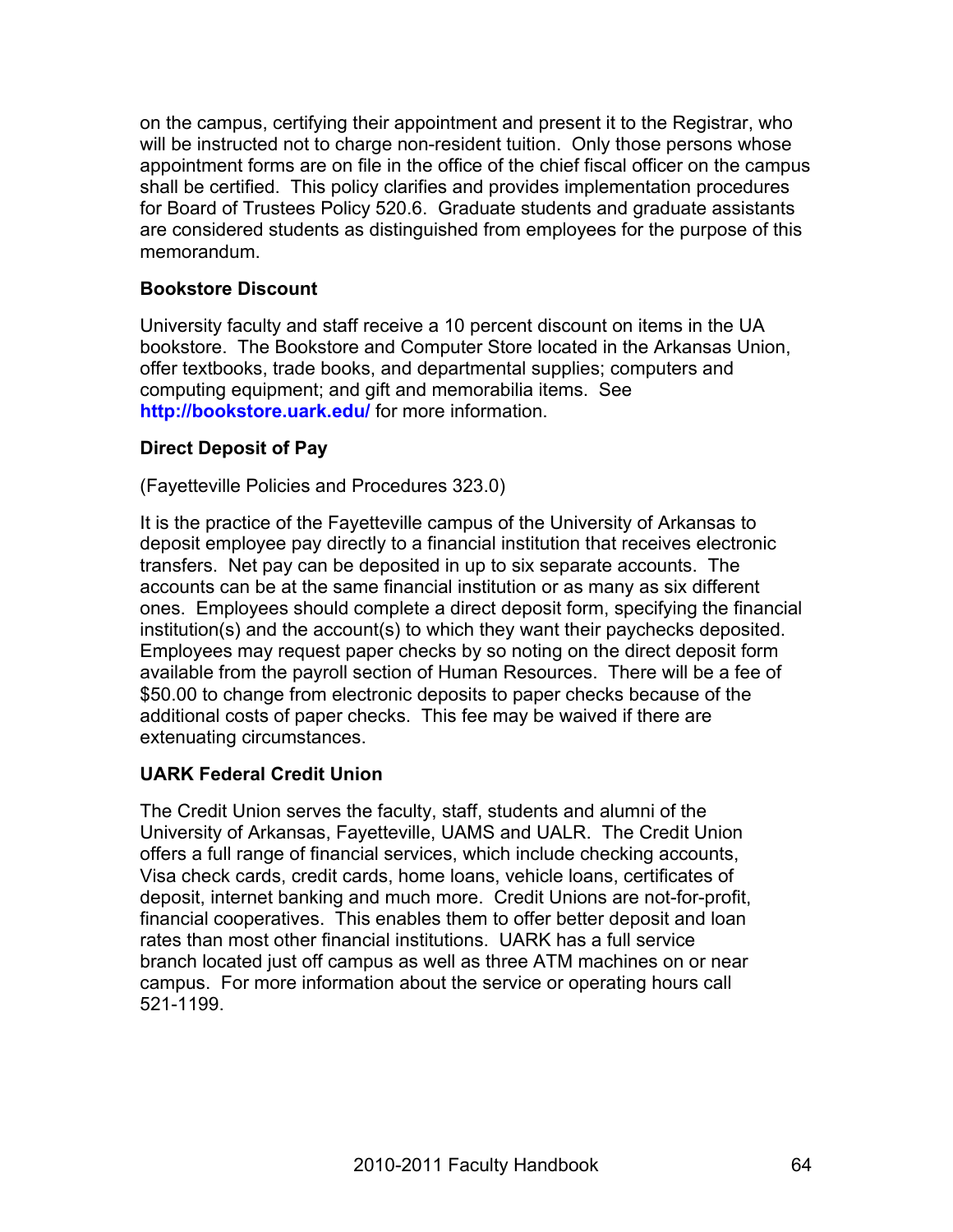### **Garnishment and Salary Liens**

Wages and other amounts due an employee from the university are legally subject to seizure by a court order of garnishment or by a governmental lien. The university is required to comply with an order of garnishment only when one is issued after a legal judgment has been entered against the employee-debtor. The university must also honor governmental liens such as those arising from claims for unpaid taxes and from bankruptcy claims. The university has a concern when a garnishment or salary lien is issued against its employee and served on the university. Upon receipt of two orders of garnishment, two salary liens, or a combination of one of each type of seizure against the salary of a university employee during any period of twelve months dating from the receipt of the first such order, grounds shall be deemed to exist for termination of employment of such employee according to regular university procedures. (See Universitywide Administrative Memorandum 440.9 for details.)

#### **Authorization to Offset Amounts due University by an Employee against Amounts Owed by the University to That Employee**

(Board Policy 405.2, revised January 20, 1995)

The University shall have the right to set off against amounts due and payable to an employee, including a student-employee, by the University those liquidated amounts due and payable by the employee to the University for any reason, with the University then paying the net amount remaining to the employee in full satisfaction of his or her wages or other amount due as follows:

- 1. If the amounts owed by the employee to the University were the result of moneys advanced to the employee or misappropriation by the employee of moneys or personal property belonging to the University, the University may set off amounts owed to the University against all wages or other moneys owed to the employee.
- 2. In all other cases of setoffs against an employee's wages, the University may only set off amounts owed the University against those wages which are above the statutory minimum hourly wage.
- 3. If the amounts owed to student-employees constitute payments for workstudy or are student loans under a program guaranteed or established by the U.S. Government, any set off shall be subject to law and regulation governing those programs.
- 4. The university shall set off amounts owed to the University against all sums owed to an employee other than wages, or student work-study or loan payments.

Subject to the above limitation, each Chancellor, through the business officers of that campus, may develop with an affected employee a repayment plan for successive offsets so that the entire amount owed to the University is not offset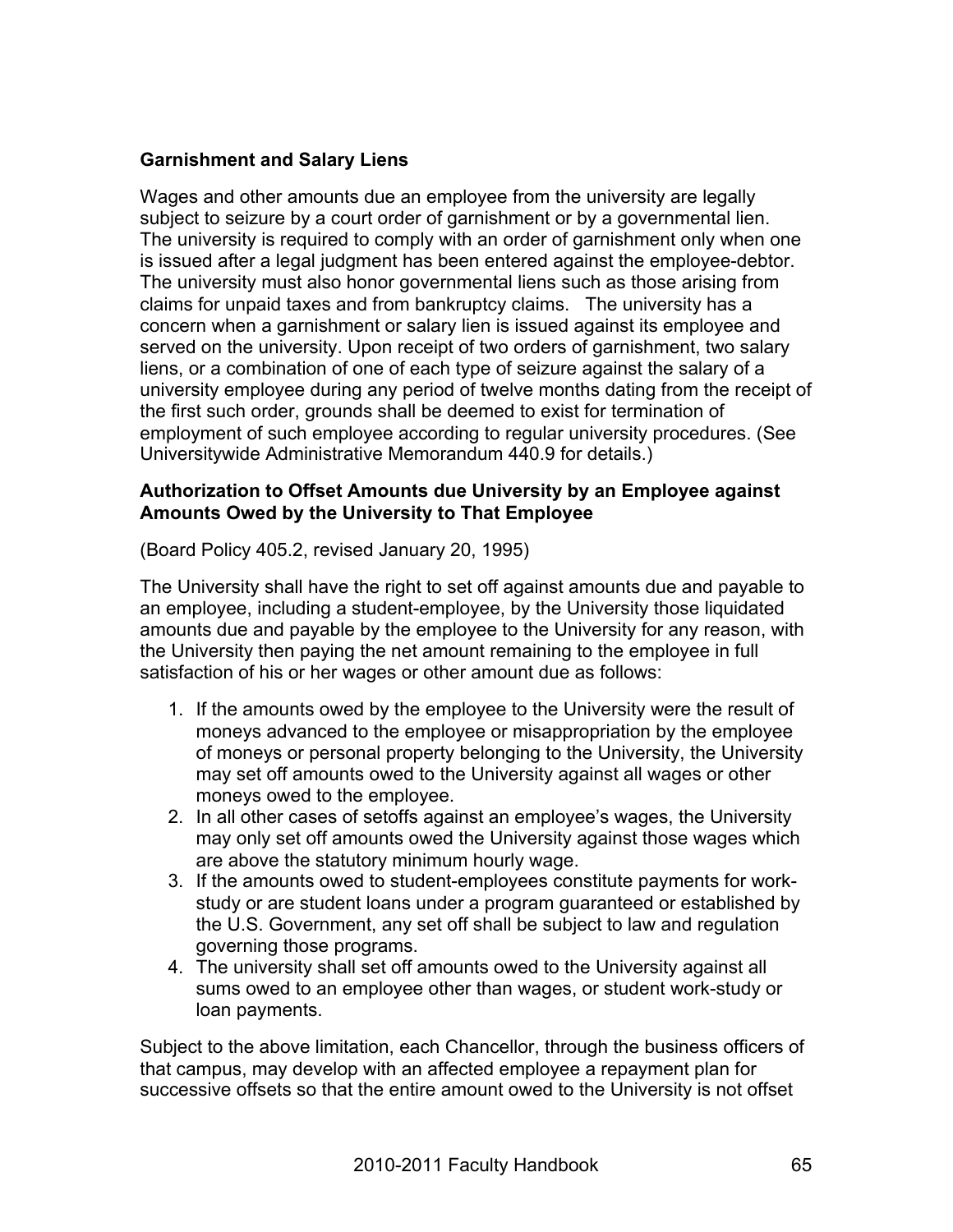on a single occasion; provided, however, that no such plan shall develop in the instance of any final settlement of accounts, such as where a final check for wages for a terminating employee may be involved.

This Board Policy shall be reflected in faculty, staff and student handbooks.

#### **Moving Expenses**

(Fayetteville Policies and Procedures 411.1)

State-supported colleges and universities may utilize maintenance and operations funds for the payment of moving expenses of employees, including new hires, if such funds are available and consistent with university policy.

# **Business Affairs Regulations**

### **Purchasing**

All purchases paid by funds under university control are to be made through the Purchasing Office via an approved procurement method such as electronic requisition, Pcard, or other Ecommerce solution. Only purchases authorized by this authority are legal obligations of the university; all others are personal liabilities. For more information see

# **http://www.uark.edu/admin/busaffrs/purchasing**/

#### **Contract Signature Authority**

Authority to bind the University of Arkansas to other than purchase order obligations rests with the President or his designee. All contracts are to be forwarded to the Business Office for review and approval**.** Contracting authority is specifically identified in a signature authorization delegation document that may be viewed at **http://vcfa.uark.edu/Documents/2200Chart.pdf**

#### **Conflict of Interest**

State law and University of Arkansas Board of Trustees Policy 330.1 provides that the university shall not, without approval of the Chancellor, enter into a contract with a current or former state employee or any entity in which any current or former state employee holds an ownership interest of ten percent or greater. For more information see the following links

# **http://vcfa.uark.edu/Documents/4040.pdf,**

# **http://vcfa.uark.edu/Documents/BOTPol\_0330\_1.PDF,** and

subchapter seven of the state procurement law at http://www.arkansas.gov/dfa/procurement/documents/laws\_rules0907.pdf

Transactions \$25,000 and over require additional conflict of interest disclosure as directed by Governor's Executive Order 98-04. Consult Business Affairs for further information**.**

# **Sale or Disposal of University Prop***e***rty**

Sale of any item of property, equipment or land must be handled by the Office of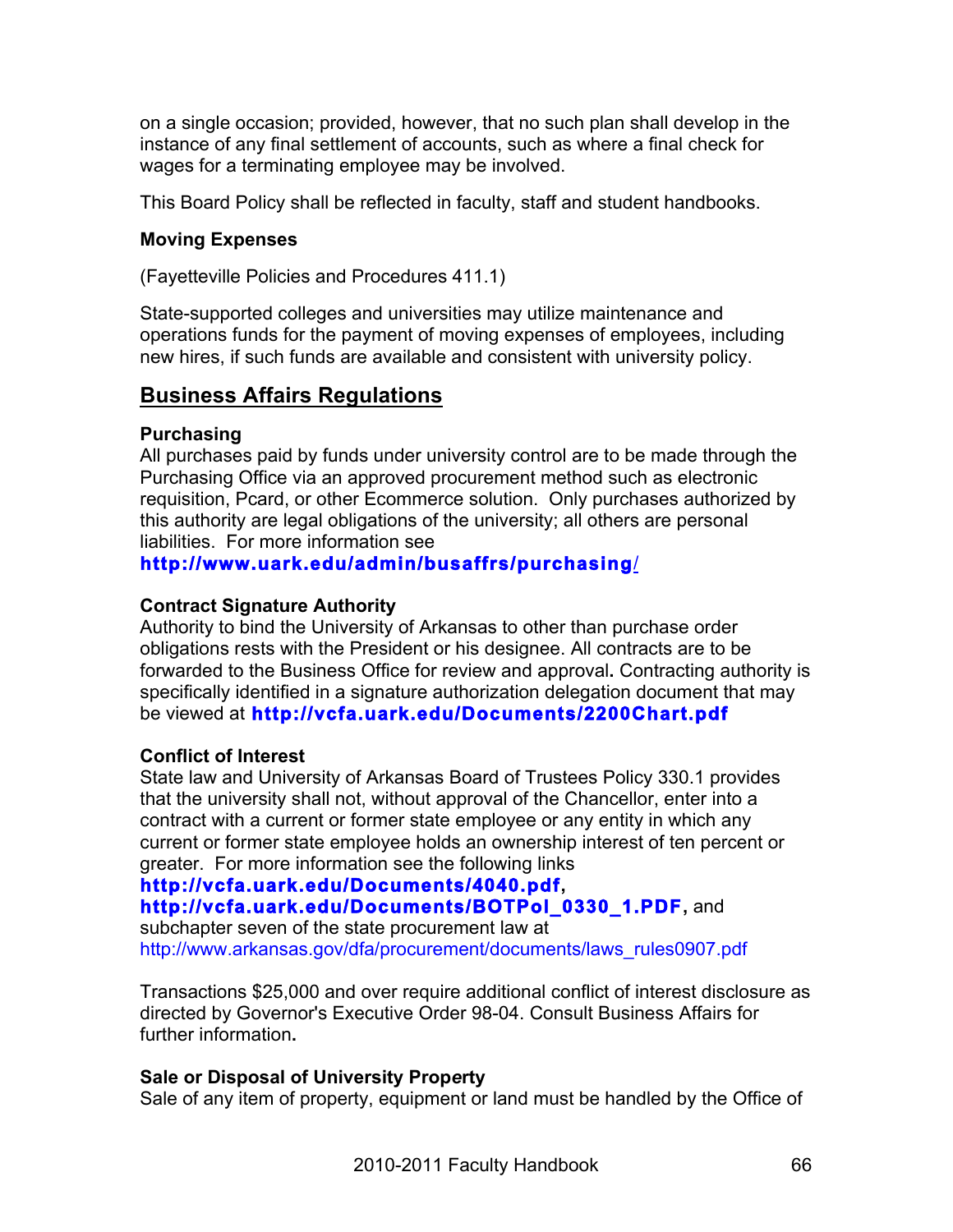Business Affairs. No state property may be sold, traded, cannibalized, or otherwise disposed of without proper authorization. For more information see **http://www.uark.edu/admin/busaffrs/surplus/**

#### **Sale of Books**

Under university policy, faculty are not permitted to sell books or other instructional materials, including class packets to students. When students are required to purchase books or other instructional materials in any academic program, the teacher in charge should arrange for sale of the required articles through the University Bookstore or PMC Solutions- Print.

#### **Textbook Adoption Policy:**

In 2007 the Arkansas 86th General Assembly enacted legislation that established new regulations relating to the adoption and sale of textbooks and course materials. Full text of Academic Policy Series 1406.30 is located on the following website:

**http://provost.uark.edu/131.php**

#### **Travel Regulations**

Current state and university travel regulations may be viewed at **www.uark.edu/travel**.

Prior to traveling, a Travel Authorization (TA) should be entered in BASIS and approved by required cost center managers, with the Travel Office being the final approver. Employees who travel on university business and at university expense may apply for a travel advance. Travel advances must be requested by the department supporting the travel at the time the TA is submitted. Travel advances are generally limited to 50 percent of the allowable expenses, excluding airfare and registration, which may be purchased with a U of A Purchase Order or a University Administrative Travel Card. Employees who purchase airfare or registration themselves will not be reimbursed until after return from the trip. Travel advances will be made available 7 days prior to the day of departure (as indicated on the TA) for regular travel, 14 days prior for foreign travel, and 21 days prior for foreign group travel. Travel advances will be mailed to the traveler's campus address prior to day of departure if time permits (unless ACH is selected); otherwise, the advance must be picked up by the traveler at the Treasurer's Office. If it is the first advance received, a one-time promissory note must be signed prior to receiving the first advance check (ACH not available for first check). All advances should be settled within 30 days of return from the trip consistent with Governor's Policy Directive No. 6. An advance is settled when the Travel Claim is processed with any amounts still owed repaid to the Treasurer's Office. Amounts left unpaid will be paid by payroll deduction from the employee's pay. If an employee has two payroll deductions in a calendar year, the employee's advance privileges will be revoked for the next 12 months.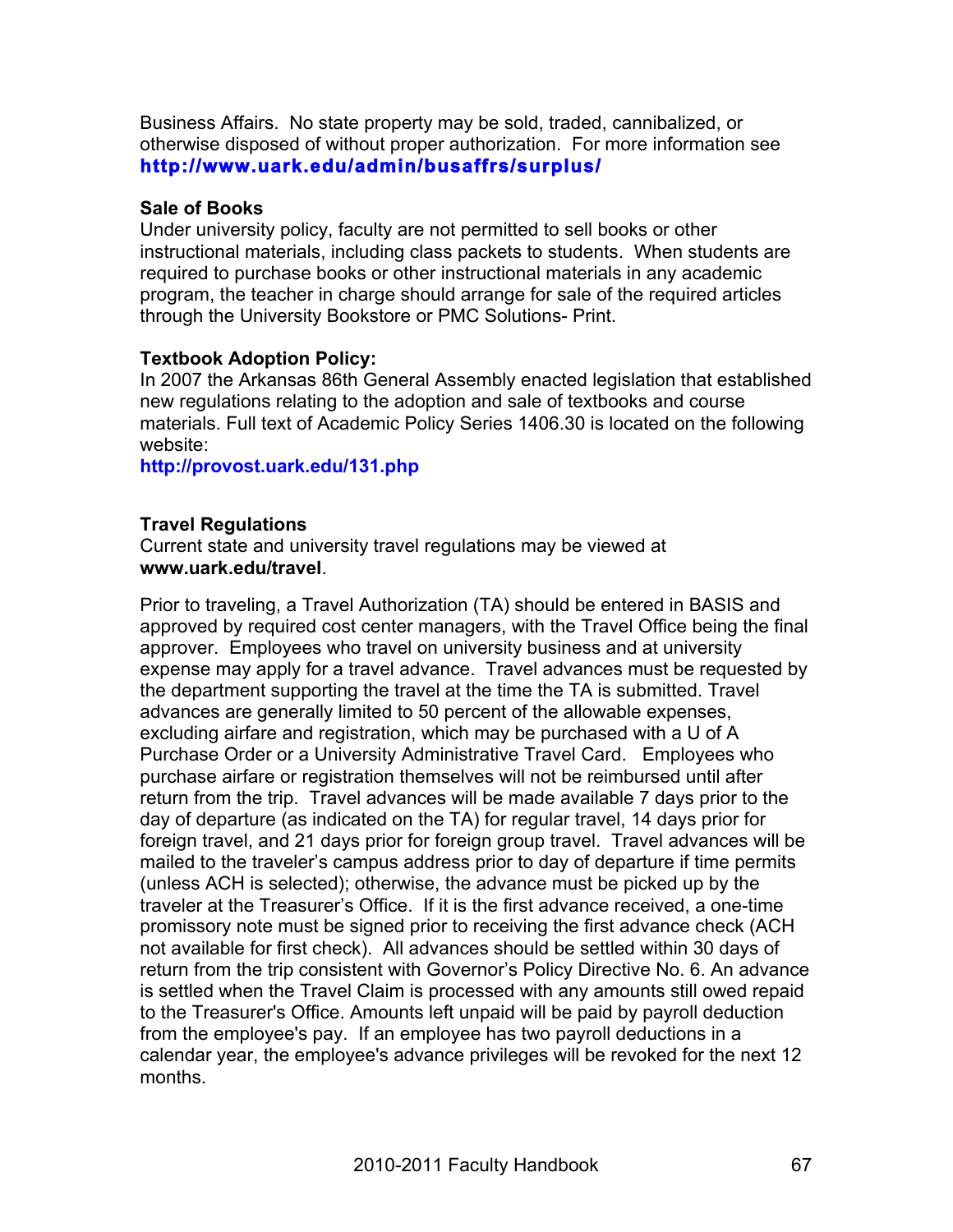Employees who travel a minimum of three times per year with annual travel expenses exceeding \$2,000 will be eligible for a Traveler T-Card; if the employee and their department elect. The employee will have the option of not only charging airfare and registration, but also hotel, car rental, meals, etc., to their T-Card. Charges incurred against a traveler's T-Card are offset by the filing of the cardholder's Travel Claim. The Travel Claim for a trip must be filed within five days of the employee's return. Any amount still owed by the cardholder will be billed to the cardholder by the Treasurer's Office.

The State of Arkansas allows for an employee to be reimbursed for **actual** meal expenses incurred during travel (including 15% gratuity), but not to exceed the maximum allowance which is set by the Federal per diem limits. When a personal vehicle is used for university business, the employee will be reimbursed official mileage at the rate of \$0.42 per mile. State regulations require use of the most economical means of travel (airfare, rental car, university vehicle, or personal vehicle). Please note: First class airline tickets are not allowed. Business class airline tickets are allowed only in the event of foreign travel, and with prior approval of the Travel Office. Travelers are required to retain receipts as follows: detailed airfare itinerary, registration receipt, itemized hotel receipt, itemized car rental receipt, taxi/shuttle receipt exceeding \$25.00 (tips may not be reimbursed), parking, gas receipts (if purchased for rental car), and for any miscellaneous items purchased (copies, materials, etc.). A Travel Claim for reimbursement of expenses should be filed within five days of return from the trip.

#### **Use of the University of Arkansas Name**

The name of the University of Arkansas is used in a great many official business contexts and for a wide range of purposes. It is important to the institution that the use of the name "University of Arkansas" be limited to activities that are in fact activities of the university.

The following broad clarifications are applicable to most uses of the name of the university.

#### 1. Public Appearance

Public appearances by individual faculty, staff, and students almost inevitably involve use of the name of the university. Beyond the normal care which such responsibility imposes, there are certain specific policies which have been established. Students must, in order to be involved in extracurricular activities, meet eligibility requirements of the campus in which they are enrolled. Appearances in intercollegiate athletics are subject to rules of the NCAA. When university representatives appear on commercially sponsored radio and television programs, they should be identified as guests. Appearances on unsponsored radio and television programs are considered simply as public appearances and impose only normal obligations on the participant for responsibility and good taste.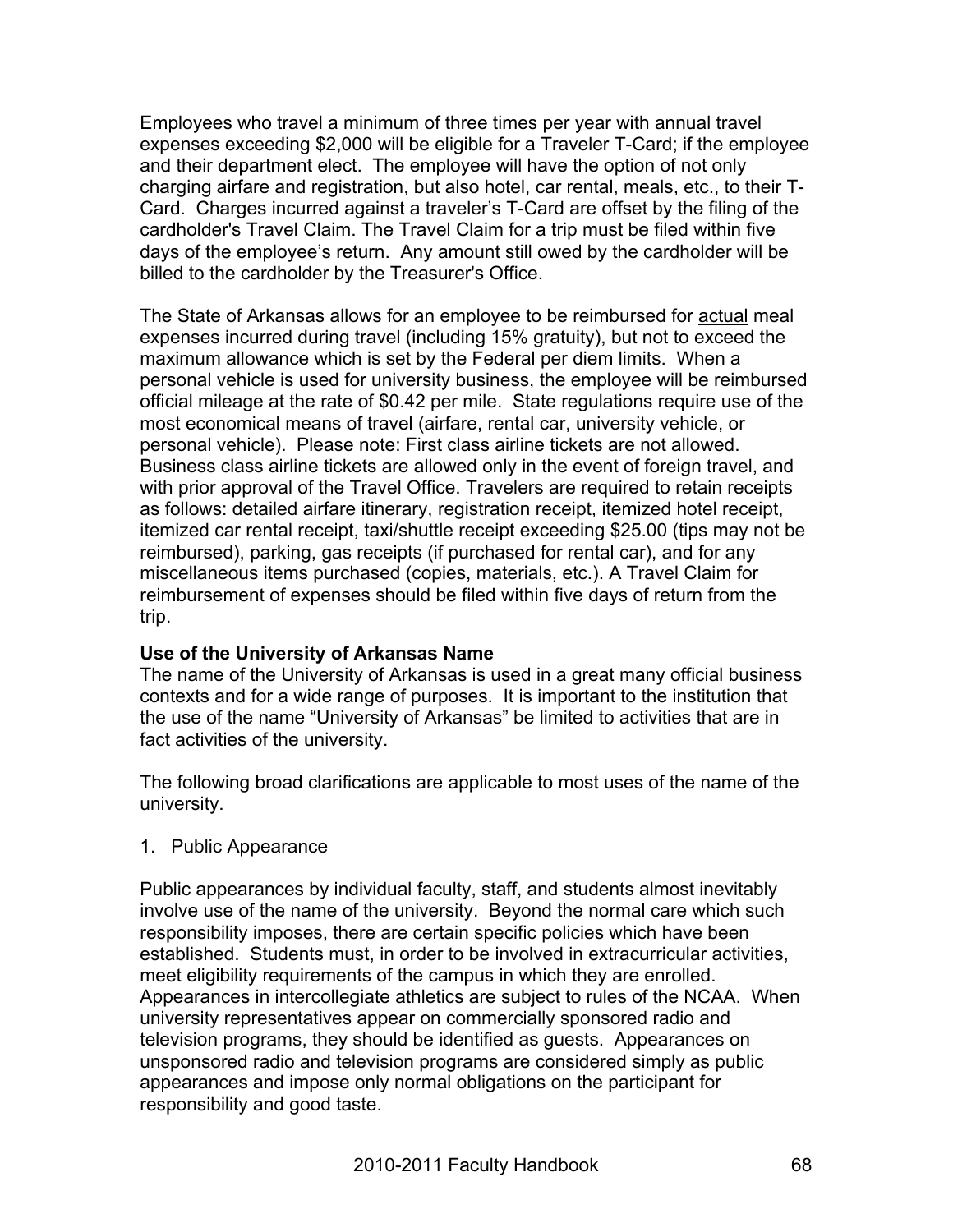#### 2. Sponsorship of Activities

When the name of the university is used in connection with seminars, institutes, conferences, workshops, short courses, and other such activities, the university shall in fact be a sponsor, cooperating through an extension or departmental unit.

#### 3. Public Statements

The chancellor of the university, through authority delegated to the office of university relations, is responsible for official statements affecting the university. News releases affecting the university system should be submitted to the office of the president, through the campus office of university relations.

#### **Use of the Official University Logo and Other Trademarks**

Information on applications of the official University of Arkansas graphic identity is covered by Fayetteville Policies And Procedures 208.0 **http://vcfa.uark.edu/Documents/2080.pdf**, which states the following:

*A graphic identity, or logo, allows the university community to achieve clarity and effectiveness in communications and develop a greater awareness of the university as a whole. It distinguishes publications, official Web sites, advertising materials, correspondence and other communications from other institutions and universities. It is vital that the university strictly protect the application of its brand identity internally and externally. To this end, the office of university relations maintains a graphic identity manual as a general guideline for use of the official logo and wordmark of the University of Arkansas. All applications of the university's graphic identity must meet the guidelines of this manual. Interpretation of questions about the manual or applications not covered by the manual are at the discretion of the office of university relations.*

*The graphic identity manual is available at http://logo.uark.edu online.*

The trademark licensing program at the University of Arkansas regulates, promotes, and protects the use of the university's name and identifying trademarks when used on products, promotions, advertising and other forms of internal and external communications. These marks include the official university logo (the tower and shield) and spirit logo (the running Razorback) and other identifying marks or logos, and identifying names like "Razorbacks," Hogs," and "University of Arkansas."

Approval of marks and logos for merchandise or retail sale must be obtained from the office of trademark licensing. Products purchased by the university for resale, such as athletic concessions, bookstore, or departmental fundraising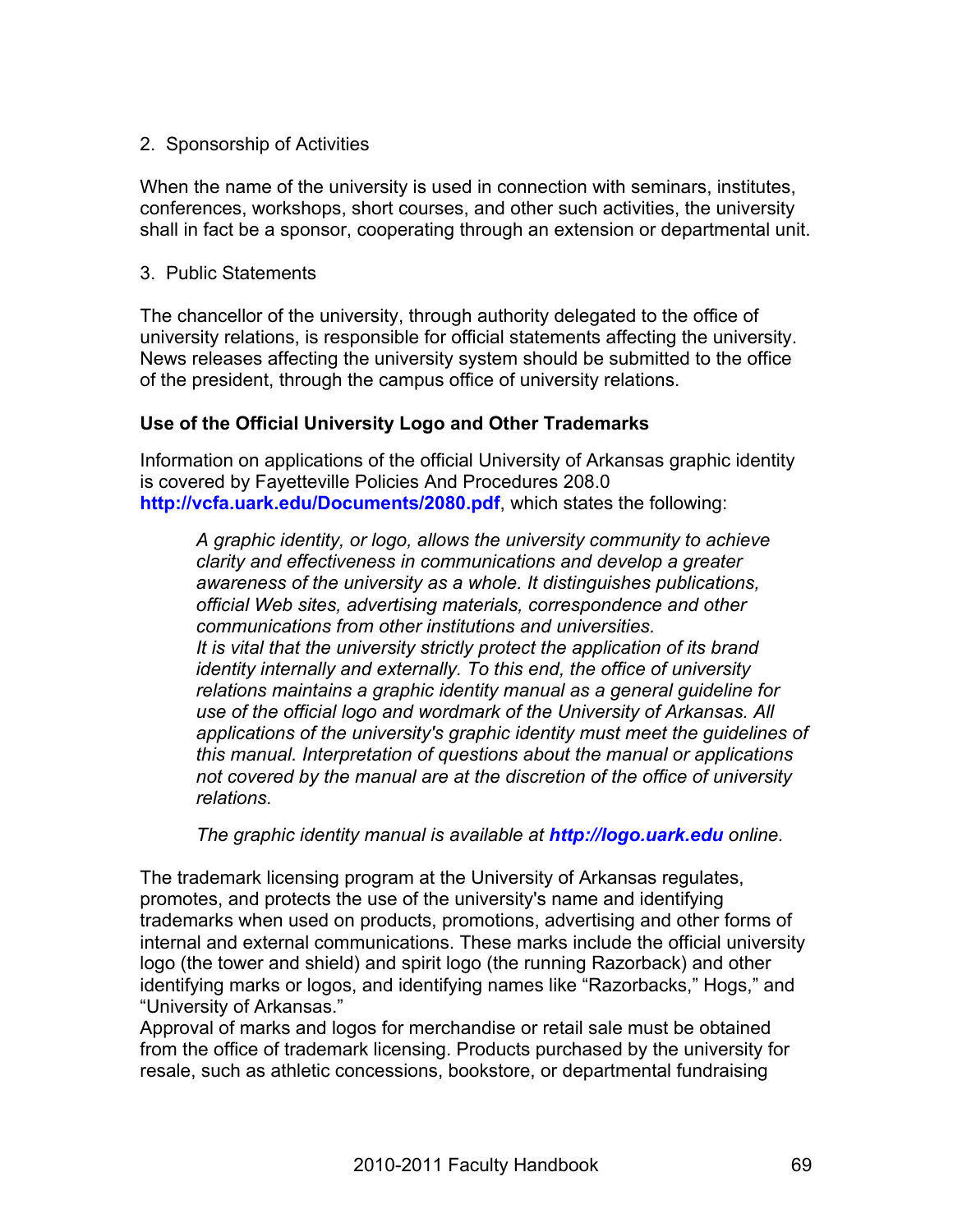merchandise must be purchased from licensed sources with royalties paid.

More information is available at **http://styleguides.uark.edu/178.php** or at 479- 575-4412.

Any individual or office producing printed materials bearing the official University of Arkansas logo must obtain permission to print from the office of university relations, in accordance with Fayetteville Policies and Procedures 213.2 **http://vcfa.uark.edu/Documents/2132.pdf**. Direct all questions to university relations, 800 Hotz Hall, 479-575-5555 or **urelinfo@uark.edu**.

# **University Publications and Stationery Guidelines**

While the University of Arkansas traditionally has allowed freedom for departments and programs to generate their own publications and communications, there are guidelines that must be followed. The graphic identity manual is available at **http://logo.uark.edu** online. Coordination with university relations is required before proceeding with the following:

- 1. Publications that use an official university logo which are intended for audiences that communicate a general message about the university, including any material to be distributed to news media.
- 2. Web pages that represent the university in any official capacity. More information is available at logo.uark.edu **http://logo.uark.edu**, as well as Fayetteville Policies and Procedures 225.0 **http://vcfa.uark.edu/Documents/2250.pdf**.
- 3. Academic publications that promote specific courses and programs.
- 4. Admissions or related publications intended for prospective students.
- 5. Any deviations from guidelines published in the graphic identity guidelines.

See **http://logo.uark.edu** for information on use of the university logo and seal, the printing of university stationery, and related matters. Official university stationery and business cards must be purchased through PMCS-Print. Direct all questions to university relations, 800 Hotz Hall, 479-575-5555 or **urelinfo@uark.edu**.

# **Facilities**

**Use of University Facilities** (Board Policy 705.1, revised December 4, 2003)

University facilities exist for the primary purpose of serving a planned and scheduled program of educational activity. At times when not required in the regularly planned educational program, university facilities may be made available for extracurricular use to colleges, departments, and other organizational units of the university; to organizations composed exclusively of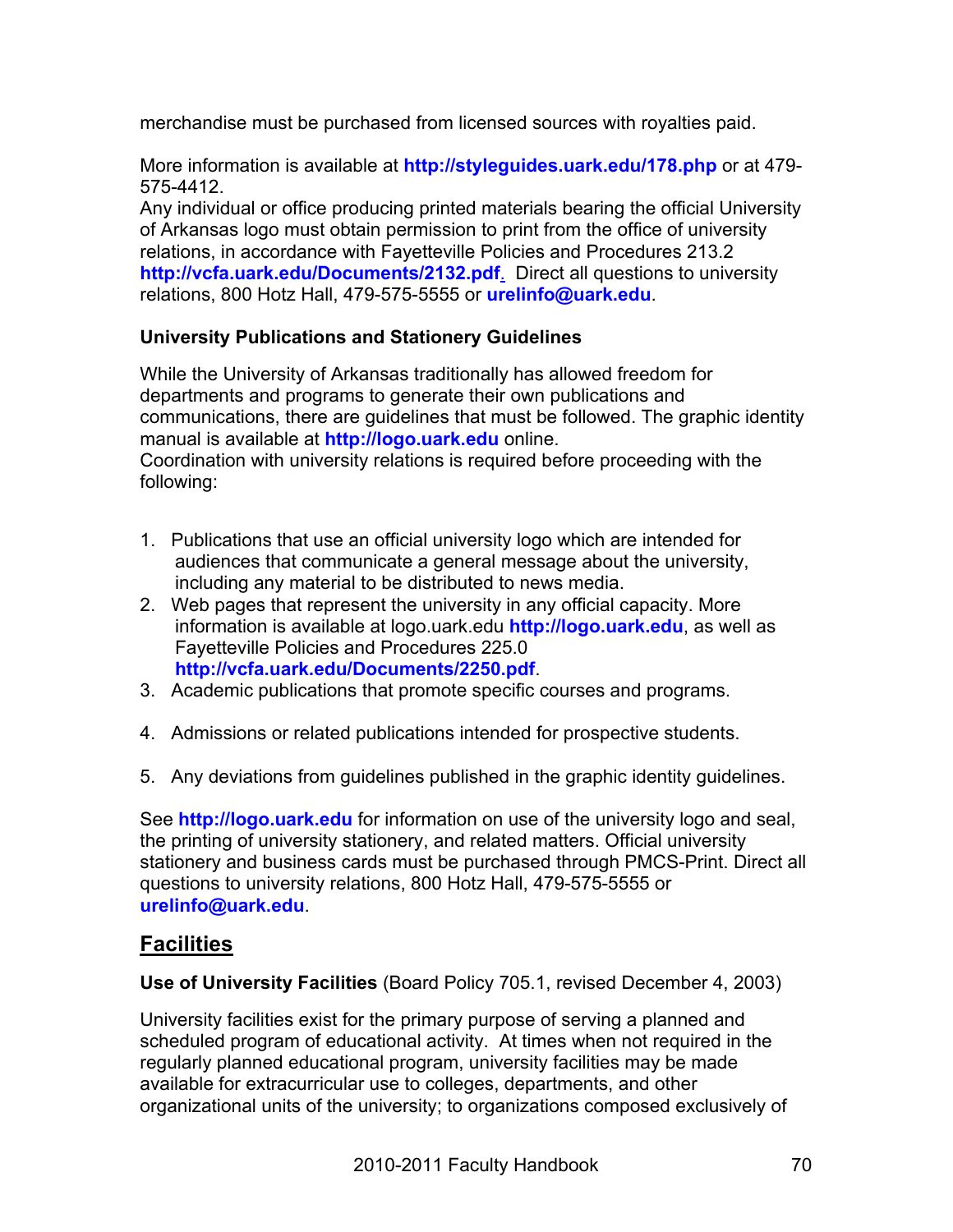faculty and staff; to organizations which exist solely for the benefit of the university; and to recognized student organizations with the approval of the faculty adviser. University facilities, under the law, cannot be made available to other organizations for their own purposes. However, when a facility is in use neither for a regularly scheduled educational activity nor for an extracurricular use by one of the university organizations listed above, the President or Chancellor is authorized to approve the use of the facility when such use serves the educational objectives of the university. It is an objective of the university to provide opportunities for university and broader communities to see and hear major leaders from throughout the state, nation, and world. Speeches and debates by or on behalf of candidates for major state or national offices may be scheduled in university facilities under arrangements which allow reasonable opportunities for opposing candidates or points of view. It must be made clear that the university neither supports nor opposes the views stated by and/or the candidacy of such individuals. See Universitywide Administrative Memorandum 715.1 for statement of principles, policies, and procedures.

Many facilities are available throughout the campus, including conference rooms, auditoriums, and meeting rooms of various kinds. Facilities are typically scheduled through the office of the dean or director responsible for the facility or building. Depending upon use, fees may be charged for some activities. See Fayetteville Policies and Procedures, 708.0 May 4, 2006 at **http://vcfa.uark.edu/Documents/7080.pdf**

#### **Building Executives – Major Duties and Responsibilities**

(Fayetteville Policies and Procedures 702.1)

The building executive for each campus facility is the main contact person for that facility. Individuals in the building will contact the building executive relative to problems and concerns, and the building executive will coordinate with Facilities Management, or other University department, to address issues. The building executive will also serve as a key contact for Facilities Management in providing feedback on the condition of academic and administrative space, helping to determine building priorities and identify problems. See the complete policy at the website for a summary of some of the major duties and responsibilities of a building executive.

**http://vcfa.uark.edu/Documents/FayPol\_Facilities\_7021.pdf**

#### **Use of Building Exteriors and Roofs**

Roofs of buildings and exterior sides of buildings are not intended for general uses. Access for members of the faculty and their students in connection with a regularly scheduled curriculum course which may require such access is limited to the areas on which decks have been constructed. No roof top research or classroom uses are permitted nor machinery, equipment, antennae, greenhouses, or other property shall be installed on any roofs or roof edges without express written permission from the Director of the Physical Plant. Such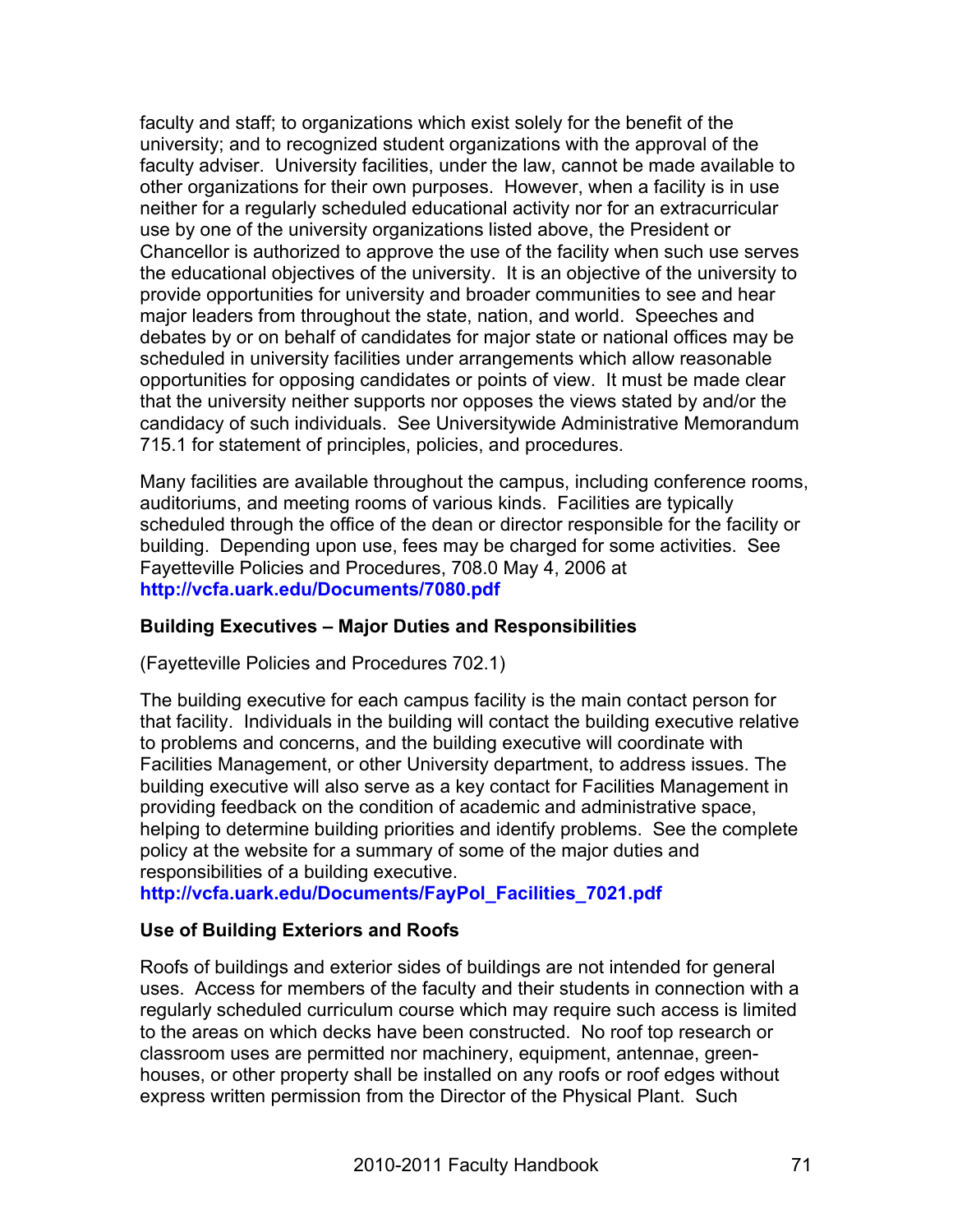requests should be routed through the Physical Plant Service Desk, extension 5050. Rappelling and climbing are specifically prohibited. (See Universitywide Administrative Memorandum 720.1 for details.)

# **Keys: Authorization, Issue, Return, Replacement**

Keys for university buildings and rooms, except student housing and food service, are issued by the Key Office located within Facilities Management, with customer access through the Service Center entrance and parking located on Mitchell Street.

- **Key Authorization** In order for an individual to be issued keys, the person must present to the Key Office staff a completed Key Authorization card manually signed by the appropriate official authorized to approve the issuance of keys for that particular area and a University of Arkansas identification card. The Key Office maintains a signature file of deans, directors, and department heads who control authorization of access to buildings or parts of buildings. More than one authorization signature may be required for some areas.
- Authorization signatures must be manual; a stamped signature will not be accepted.
- When the authorizing individual is temporarily unavailable, a letter on office letterhead designating temporary authority to another person will be accepted in the Key Office. The letter must contain beginning and ending dates, the signature of the person temporarily authorized to sign for keys, and the signature of the authorizing individual.
- If there are changes in personnel who have signature authorization for specific areas or changes in the areas, the Key Office should be notified immediately and furnished with new authorization signatures and buildings or areas. Forms to indicate changes are available in the Key Office.
- **Key Issuance** The individual to be issued the key must present to the Key Office staff a completed Key Authorization Card manually signed by the appropriate official authorized to approve the issuance of keys for that particular area and a University of Arkansas identification card. The individual receiving the key(s) must:
	- $\circ$  Personally pick up the key(s);
	- o Present their valid University of Arkansas identification card;
	- $\circ$  Sign the card acknowledging receipt and responsibility for the use of the key(s);
	- $\circ$  Key(s) must be picked up within 30 days of card issuance or card becomes invalid.

*Multiple keys may be issued to individuals only, not departments, with proper authorization.* 

• **Key Return** - Upon the employee's termination or transfer, or the student's graduation, keys must be promptly returned to the Key Office,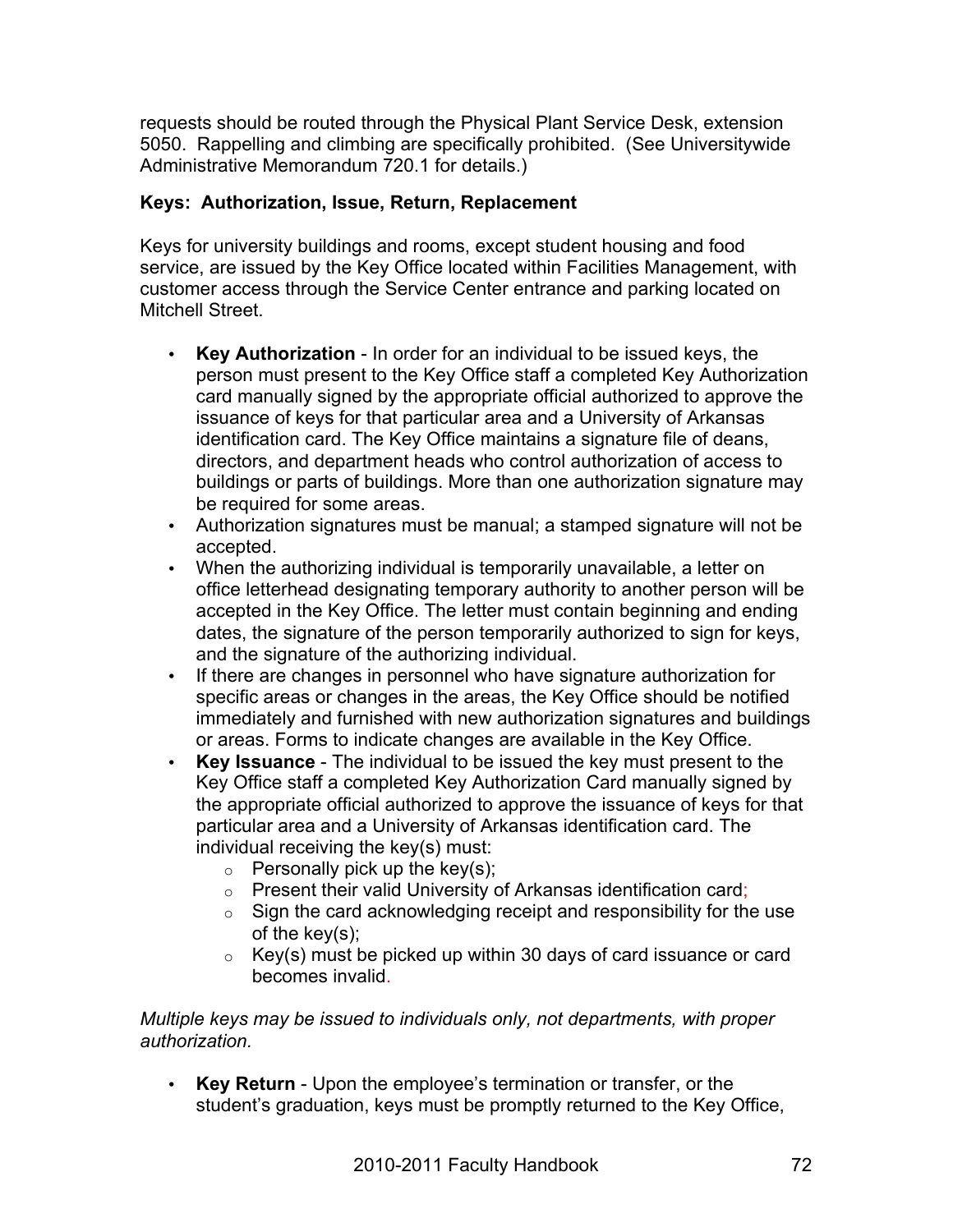not the employee's department or the student's college. Keys are issued to the person (not the function, department, or college). The key holder of record must return the keys to ensure there is no question as to what keys were originally issued and which keys are being returned. The key holder will receive a receipt acknowledging what keys were in fact returned. **NOTE: keys are not transferable.** Upon termination, faculty and staff final paychecks may have deductions made if all keys are not returned. A student's transcript may be held until all keys are returned.

- **Lost or Stolen Keys** If a key is lost or stolen, the appropriate dean, director or department head should be notified immediately, as well as the University Police Department. The individual losing the key and/or the department who authorized the issuance of the key will be assessed a fee in accordance with the following schedule:
	- $\circ$  \$10 per individual key
	- o \$20 per sub-master key
	- o \$50 per master key

As in the past, the key holder or the employees' department may be held responsible for additional expenses due to lost keys, such as theft of university property, damage to facilities, and costs to re-key facilities.

- **Re-keying** All Educational and General Purpose facility re-keying due to lost keys will either be performed or authorized by Facilities Management.
- **ANY DUPLICATION OF A UNIVERSITY KEY IS STRICTLY PROHIBITED.**

**If you have questions or need further information, please contact us via email @ keyoffice@uafphpl.uark.edu or call 575-2255.**

# **Workplace Policies**

#### **Inclement Weather Policy and Emergency Procedures**

(Fayetteville Policies and Procedures 210.0 and 211.0)

#### **http://vcfa.uark.edu/675.php**

It is the policy of the university to remain open regardless of weather conditions. However, when inclement weather occurs, designated university officials assess weather and road conditions and decide whether it is necessary to close the offices and cancel classes based on whether conditions appear to be such as to allow students, faculty, and staff to safely reach campus. If the university remains open but transit buses run on alternate snow routes, an official inclement weather day will be declared, and employees who arrive within two hours of their normal starting time will be given credit for a full day's attendance. Employees arriving later will be charged the full amount of time involved in their tardiness, and employees not coming to work will be charged a full day's absence. With the approval of the supervisor, an employee may elect to use "leave without pay" in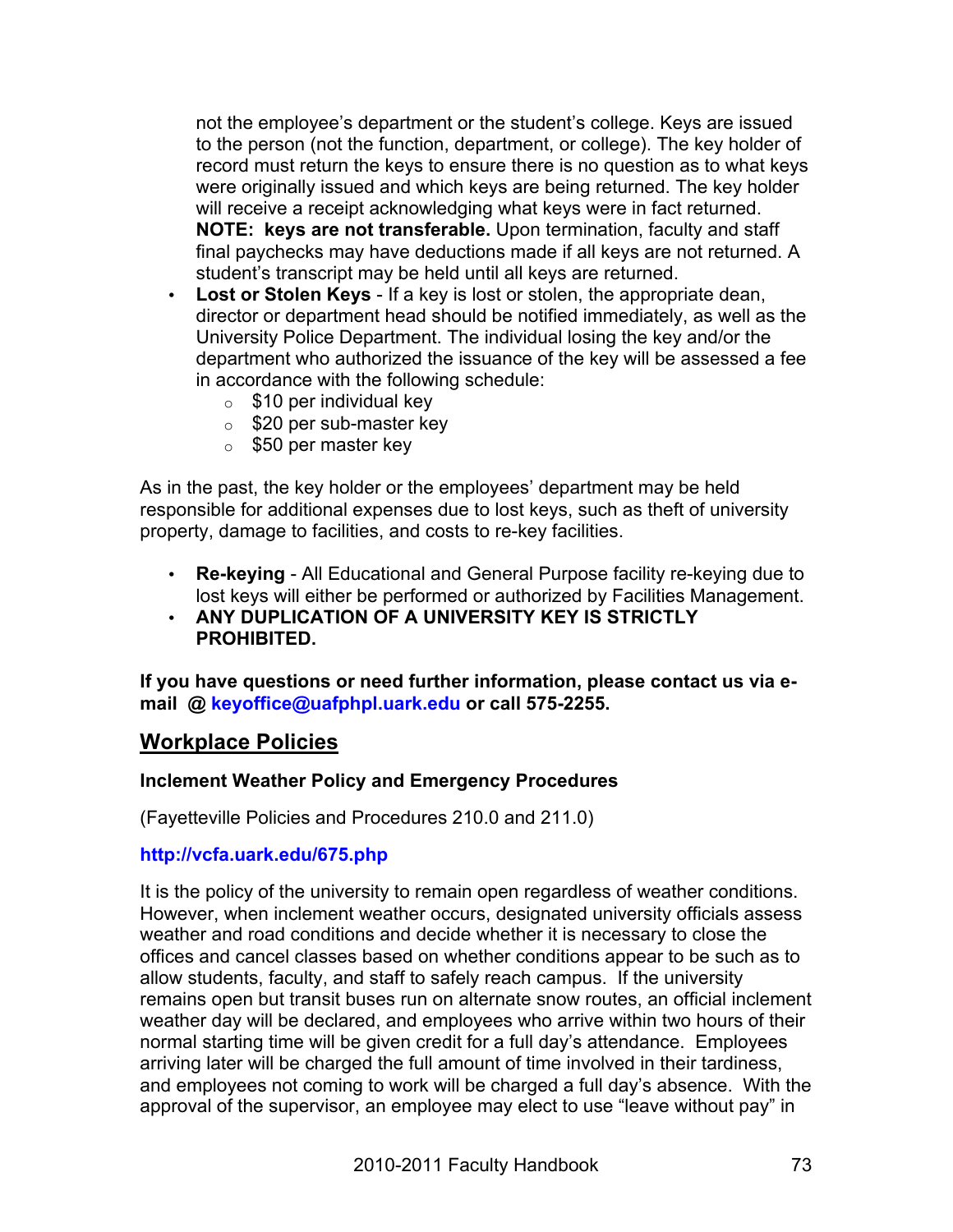lieu of "annual leave." This will be considered an excused absence. However, individual departments may develop and implement additional policies concerning requirements for essential personnel during periods of inclement weather. If the university remains open, each person is expected to make his or her own determination to work but should make every attempt to get to work within the bounds of personal safety.

Class cancellations made when the university is open or when an inclement weather day has been declared must be made consistent with Academic Policy 1858.10 **http://provost.uark.edu/131.php**.

For information regarding whether the university is closed or an inclement weather day is declared, use the following sources:

- See the inclement weather web site at **http://emergency.uark.edu/11272.php**
- Call 479-575-7000 or the university switchboard at 575-2000 for recorded announcements about closings.
- Check voice mail for announcements.
- Listen to KUAF Radio, 91.3 FM, or other local radio and television stations for announcements.
- Contact your supervisor.

If the university remains open, no announcement will be made.

# **Environmental Health and Safety**

Facilities Management Environmental Health and Safety provides assistance to the university community with a variety of conditions and situations related to environmental and occupational health and safety, including assistance with fire prevention; fire extinguisher testing and replacement; hazardous materials management; chemical handling and storage procedures; laboratory chemicals, biological waste, radioactive waste, or other hazardous waste; radiation safety; occupational health and safety; chemical and laboratory safety; emergency equipment selection and testing; building environmental conditions; compliance with various environmental health and safety laws and regulations; and training in these and other subjects. For environmental health and safety assistance, call extension 5448, or visit the website at **http://ehs.uark.edu**

# **On-the-Job-Injury: Workers Compensation**

(Arkansas Code Ann. §11-9-514, 529, 701; AHRMS Policy Manual 105-4)

The Following passage directed to employees is taken from the Arkansas Code:

If you become injured or ill while you are at work due to a work-related incident, you may be eligible to receive Workers' Compensation. Workers' Compensation is available to you by law to ensure that you get appropriate and reasonable medical care for injuries or illnesses sustained while you are on the job. Should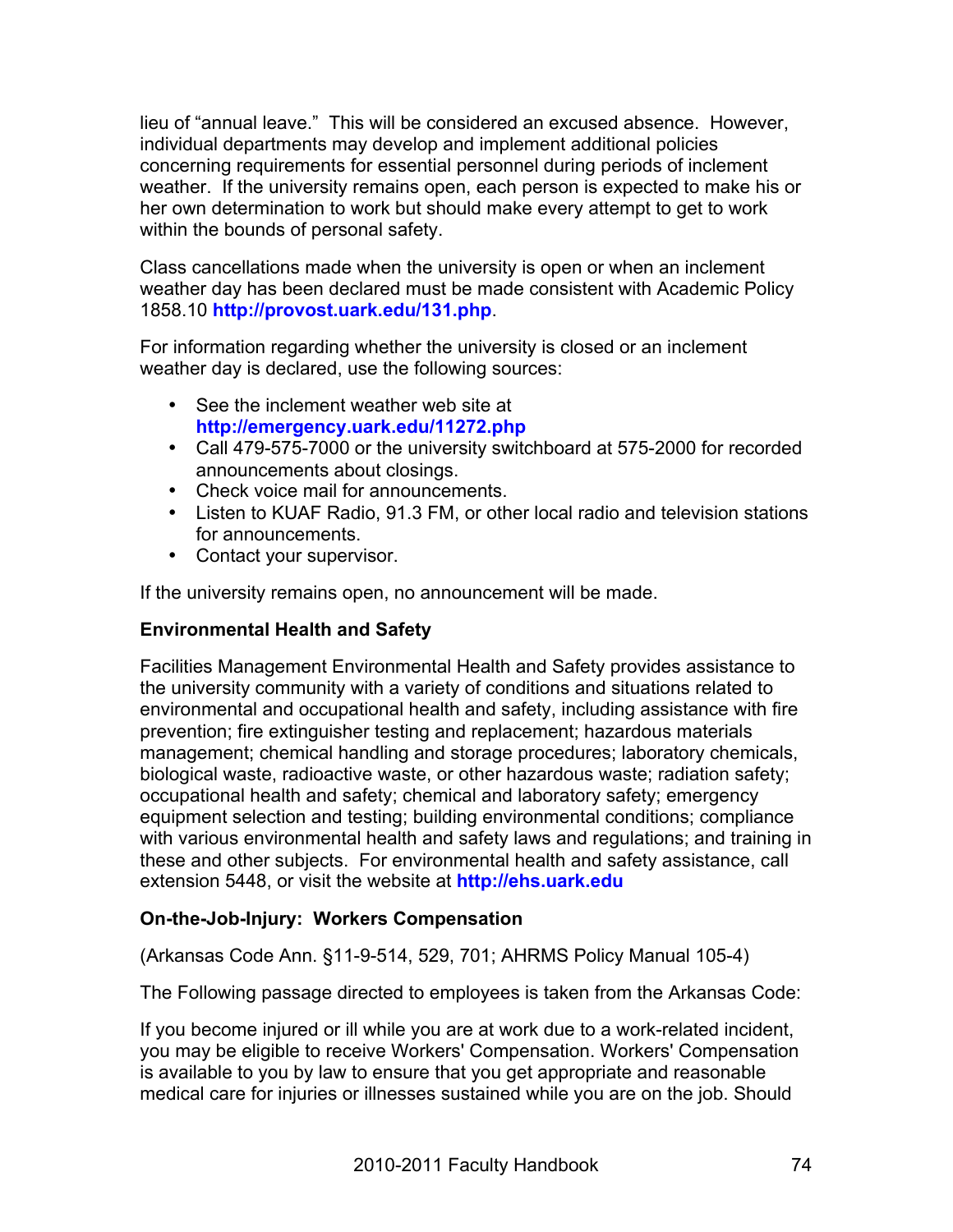your injury or illness require that you take an extended period of absence from work, you may be eligible for disability benefits through Workers' Compensation. Leave taken because of a serious health condition for which Workers' Compensation benefits are received will be designated as Family and Medical Leave if it meets the definitions in Section 7.5, above. Workers' Compensation claims are submitted to the Office of Risk Management. Determination and payment of claims is made by the Public Employee Claims Division located in Little Rock.

For the Procedure for Reporting and Treatment of an On-the-Job Injury of Illness and information on Medical Providers, please see **http://hr.uark.edu/153.aspx**

# **Disturbances and Demonstrations**

University regulations prohibit activities which (1) interfere with campus order and access, the normal functioning of the university, or the rights of other members of the university community; (2) result in injury to individuals on campus, damage to individual or university property, or unauthorized attempted or actual entry into university buildings; and (3) present a clear and impending threat to the safety of individuals, to university property, or to the university community in general. See Act 328 of 1967 and Board Policy 220.1.

# **Alcohol Policy**

Dispensing and consuming alcoholic beverages on state property is strictly prohibited (except for special consideration provided to students aged 21 years or over, who are allowed to consume alcoholic beverages in the privacy of their rooms, in selected residence halls). The consumption of alcoholic beverages on university property or during working hours is prohibited, as is intoxication while on duty as an employee. See Board Policy 705.2.

# **Smoking Policy/Tobacco Use Policy**

(Fayetteville Policies and Procedures, 724.0, August 1, 2010)

I. PURPOSE

The purpose of this policy is to prohibit smoking and tobacco use on the University of Arkansas Campus and to implement Act 734, the Clean Air on Campus Act of 2009.1

II. BACKGROUND

Each year, approximately 440,000 people die prematurely of diseases caused by smoking, accounting for one out of every five deaths in the United States (CDC 2003). Use of cigarettes, smokeless tobacco, cigars, pipes, and other tobacco products lead to disease and death. Tobacco use and secondhand smoke have been identified by the Surgeon General to be the cause of preventable diseases. In addition to causing direct health hazards, smoking and smokeless tobacco use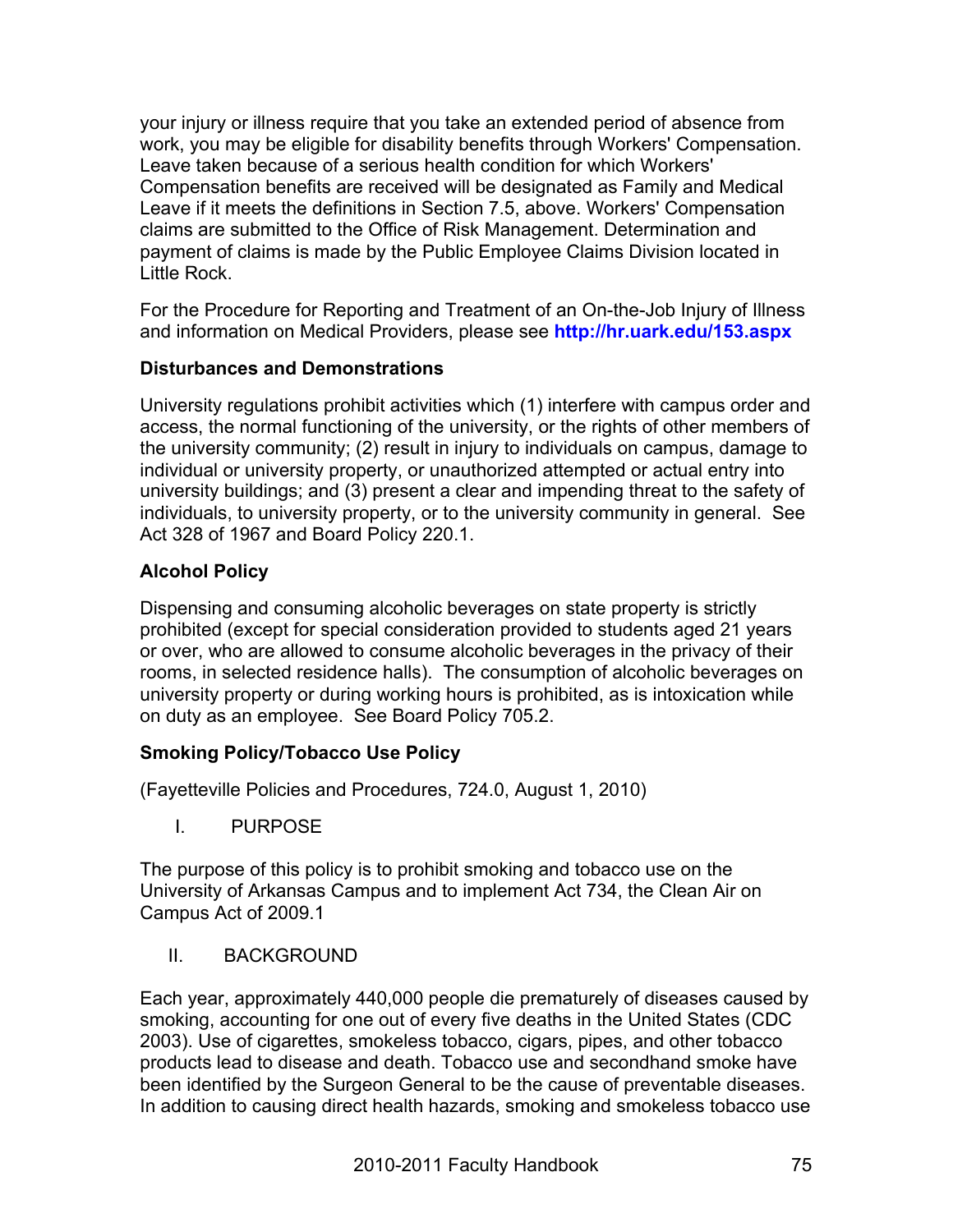contribute to institutional costs in other ways, including fire damage, cleaning and maintenance costs, and costs associated with employee and student absenteeism, health care, and medical insurance.

Accordingly, the University of Arkansas actively seeks to create a campus environment that is completely free of tobacco use and secondhand smoke. Furthermore, the Arkansas Clean Air on Campus Act prohibits smoking on each campus of state-supported institutions of higher education.

- III. POLICY
- A. Smoking and the use of tobacco products (including cigarettes, cigars, pipes, smokeless tobacco, and other tobacco products), as well as the use of electronic cigarettes, by students, faculty, staff, contractors, and visitors, are prohibited on all property owned or operated by the University of Arkansas.
- B. Smoking and the use of tobacco products (including cigarettes, cigars, pipes, smokeless tobacco, and other tobacco products), as well as the use of electronic cigarettes, are prohibited at all times:

1. On and within all property, including buildings, grounds, and athletic facilities, owned or operated by the University of Arkansas;

2. On and within all vehicles on University property, and on and within all University vehicles at any location.

- C. The University prohibits campus-controlled advertising, as well as the sale or free sampling of, tobacco or smoking-related products on campus.
- D. Littering campus with remains of tobacco or smoking-related products is prohibited.
- E. All those attending public events, such as conferences, meetings, public lectures, social events, cultural events, and sporting events using University facilities shall be required to abide by this policy; organizers shall communicate this policy to attendees and shall enforce the policy.
- F. Campus organizations are discouraged from accepting money or gifts from tobacco companies.

# IV. COMMUNICATION OF POLICY

This policy will be communicated to the campus community via the University web site. In addition, references to this policy will be added to the University's faculty handbook, staff handbook, and student handbook or catalog of studies. In addition, information regarding this policy shall be communicated to each guest of the University upon request. Each building will display a decal that states "Tobacco Free Facility." However, tobacco-free zones apply on all property owned or operated by the University, whether or not signs are posted; no ashtrays or smoking shelters will be permitted.

V. TOBACCO USE CESSATION PROGRAMS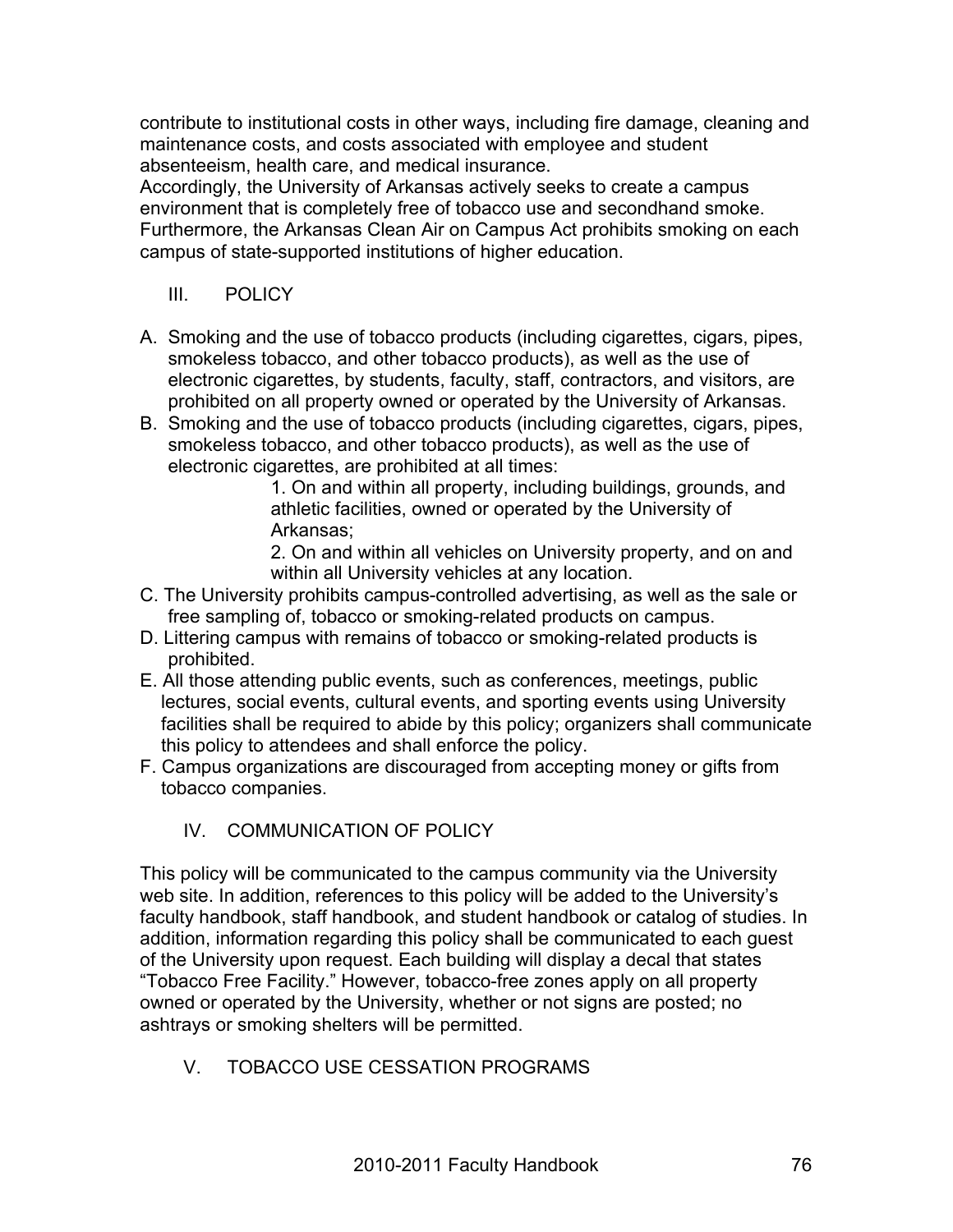The University of Arkansas is committed to support all University of Arkansas students and employees who wish to stop using tobacco products. Assistance to students, faculty, and staff to overcome addiction to tobacco products, such as referral to cessation services, is available through Human Resources and the Pat Walker Health Center.

# VI. COMPLIANCE

- A. All University of Arkansas students, faculty, staff, contractors and visitors to campus are expected to comply with this policy and state law. Members of the campus community are empowered to respectfully inform others about the policy to enhance awareness and encourage compliance and may report violations to the University of Arkansas Police Department (UAPD).
- B. Smoking on University property: pursuant to state law, persons smoking on property owned or operated by the University may be issued a citation by UAPD.
- C. Other violations: persons engaging in other use of tobacco products or electronic cigarettes in violation of this policy will be subject to the following:

1. Students will be referred to the University's student disciplinary process.

2. Employees will be referred to their respective units for progressive discipline.

3. Contractors will be referred to their respective employers for appropriate action.

4. Visitors will be required to leave the campus; failure to cooperate may lead to a citation or arrest.

D. No person who makes a complaint of a violation of this policy or who furnishes information concerning a violation of this policy shall be discriminated or retaliated against in any manner.

VII. STATUTORY PENALTIES

As of August 1, 2010, pursuant to state law, persons convicted of smoking on campus are subject to a fine of not less than \$100 and not more than \$500.

# **Drug Free Workplace Policy**

(Governor's Executive Order 89-2; approved by Campus Council April 27, 1989)

Drug abuse and use at the workplace are subjects of immediate concern in our society. These problems are extremely complex and ones for which there are no easy solutions. From a safety perspective, the users of drugs may impair the well-being of all employees, the public at large, and result in damage to state property. Therefore, it is the policy of the State of Arkansas that the unlawful manufacture, distribution, dispensation, possession, or use of a controlled substance in a state agency's workplace is prohibited. Any employees violating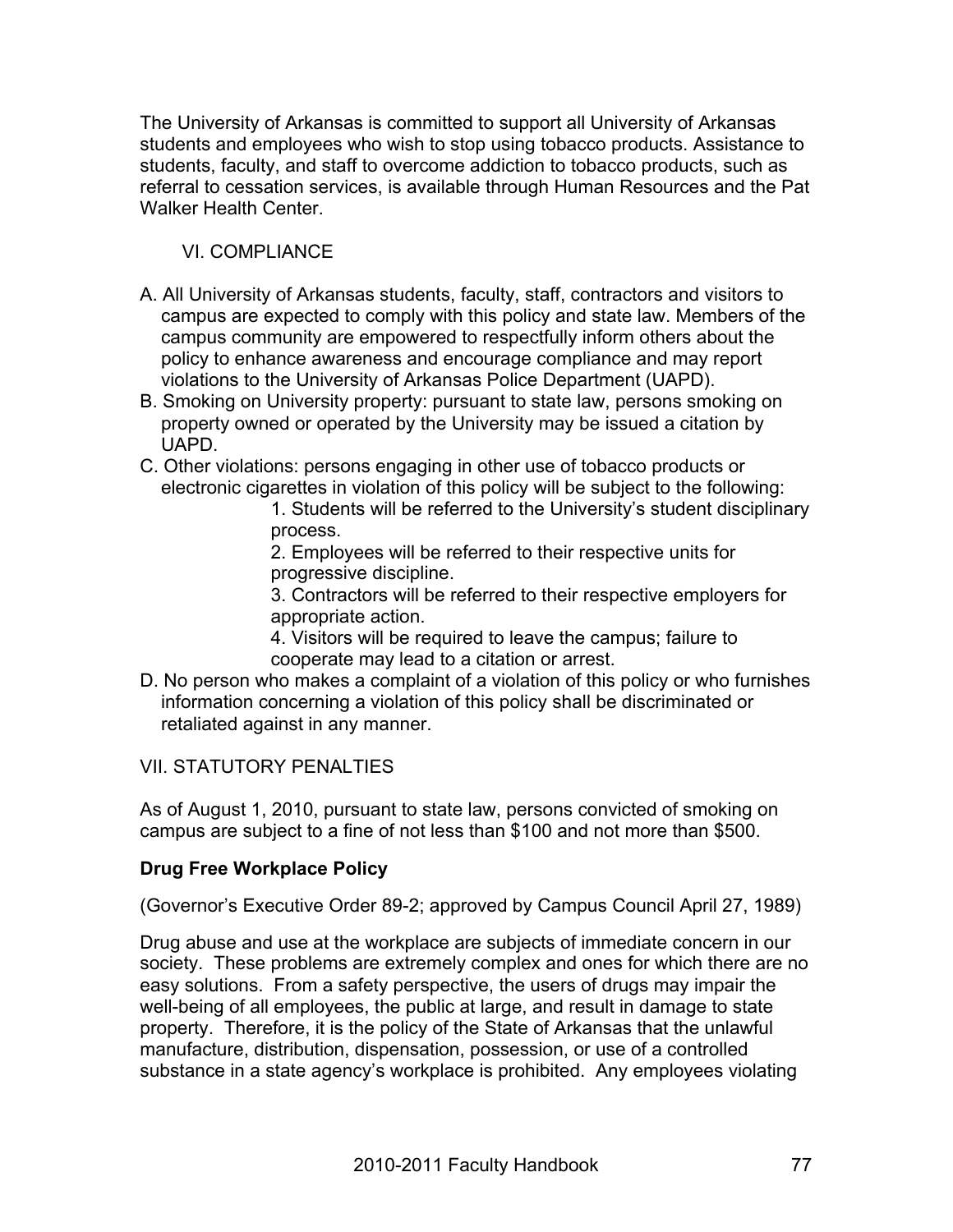this policy will be subject to discipline up to and including termination. The specifics of this policy are as follows:

- 1. State agencies will not differentiate between drug users and drug pushers or sellers. Any employee who gives or in any way transfers a controlled substance while on the job or on agency premises will be subject to discipline up to and including termination.
- 2. The term "controlled substance" means any drug listed in 21 U.S.C. Section 812 and other federal regulations. Generally, these are drugs which have a high potential for abuse. Such drugs include, but are not limited to, heroin, marijuana, cocaine, PCP, and "crack." They also include "legal drugs" which are not prescribed by a licensed physician.
- 3. Each employee is required by law to inform the agency within five days after he or she is convicted for violation of any federal or state criminal drug statute where such violation occurred on the agency's premises. A conviction means a finding of guilt (including a plea of nolo contendere) or the imposition of a sentence by a judge or jury in any federal court, state court, or other court of competent jurisdiction.
- 4. The University of Arkansas, Fayetteville, must notify the U.S. government agency with which the contract was made within ten days after receiving notice from the employee or otherwise receiving actual notice of such a conviction.
- 5. If an employee is convicted of violating any criminal drug statute while in the workplace, he or she will be subject to discipline up to and including termination. Alternatively, the agency may require the employee to successfully finish a drug abuse program sponsored by an approved private or governmental institution.
- 6. As a condition of further employment on any federal government contract, the law requires all employees to abide by this policy.

Note: At the University of Arkansas, Fayetteville, sections 3. and 4. of the Drug Free Workplace Policy will be carried out by requiring the convicted employee to inform his or her department head, director, or other appropriate supervisor of the conviction immediately and of having that supervisor report the conviction immediately to the vice chancellor to whom he or she reports. The vice chancellor so notified will convey the information, on behalf of the university, within the required ten-day period, to the U.S. agency with whom the federal government contract in question is held.

# **Workforce Violence Policy**

(Fayetteville Policies and Procedures 416.0, July 1, 2001)

The University of Arkansas is committed to providing a safe, healthful workplace that is free from violence or threats of violence. Reports of threatening or violent incidents are taken seriously and dealt with appropriately. Individuals who engage in violent or threatening behavior may be removed from the premises, and may be subject to dismissal or other disciplinary action, arrest and/or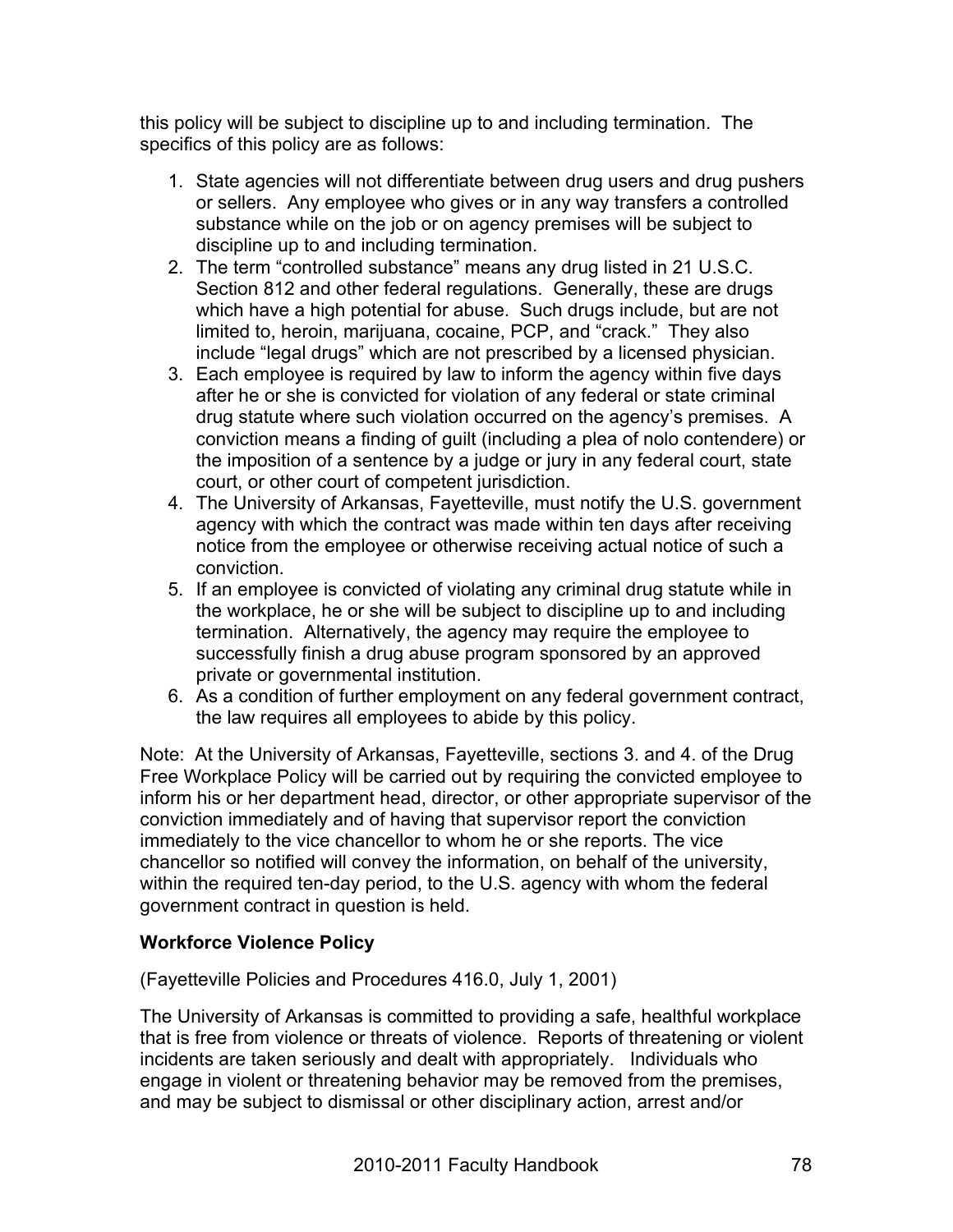criminal prosecution. The university does not tolerate behavior that is violent, threatens violence, harasses or intimidates others, interferes with an individual's legal rights of movement or expression, or disrupts the workplace, the academic environment or the university's ability to provide service to the public. Violent or threatening behavior can include physical acts, oral or written statements, or gestures and expressions. For procedures on reporting and action, see **http://vcfa.uark.edu/Documents/FayPol\_FacStaff\_4160.pdf**

# **Campus Services**

The Bookstore offers a large selection of new, used, and rental textbooks, reference books and general reading books, and special orders are welcome. The bookstore also carries art, engineering, architectural and school supplies. The Bookstore has also added a full service Clinique cosmetics counter as well a full service coffee bar to our offerings. The departmental supplies area offers items to UA departments at state contract prices and handles special orders. Textbook orders must be turned in for the summer and fall semesters by April 1, and spring semester orders by November 1. For information regarding textbook orders, call 575-3010. The full text of the textbook order policy and a link to Act 175 of 2007 that sets the adoption deadlines are available on the following website: **http://bookstore.uark.edu/adoption/**

**The Computer Store** carries hardware, software, parts and supplies. The factory-authorized service center also provides repair and upgrade services. The Parking Spot store at the Harmon Street parking facility behind the Walton College of Business provides fully automated dry cleaning service, one-hour photo processing service, car wash, oil change, shipping and mailing services, information center, food and beverages, school supplies, books and magazines. The Razorback Shops offers clothing, gifts, cards and snacks. Special orders are welcome. For charge account information, call the bookstore office at 575-3409. For further details on bookstore services and special opportunities, visit the University Bookstore website at **http://bookstore.uark.edu**

**The Razorback Shops** offers clothing, gifts, cards and snacks. Special orders are welcome. For charge account information, call the bookstore office at 575- 2156. For further details on bookstore services and special opportunities, visit the University Bookstore website at **http://www.uark.edu/bookstore**

Discounts - Faculty and staff receive a 10 percent discount on books (new, used, and general reading), supplies, clothing, gifts and sundries. There are no discounts on food, magazines, or on faculty/staff computer store purchases.

# **Print, Mail, Copy Solutions (PMC Solutions)**

Printing and copying services are available to the campus community through a high-volume printing facility, a convenience copy center and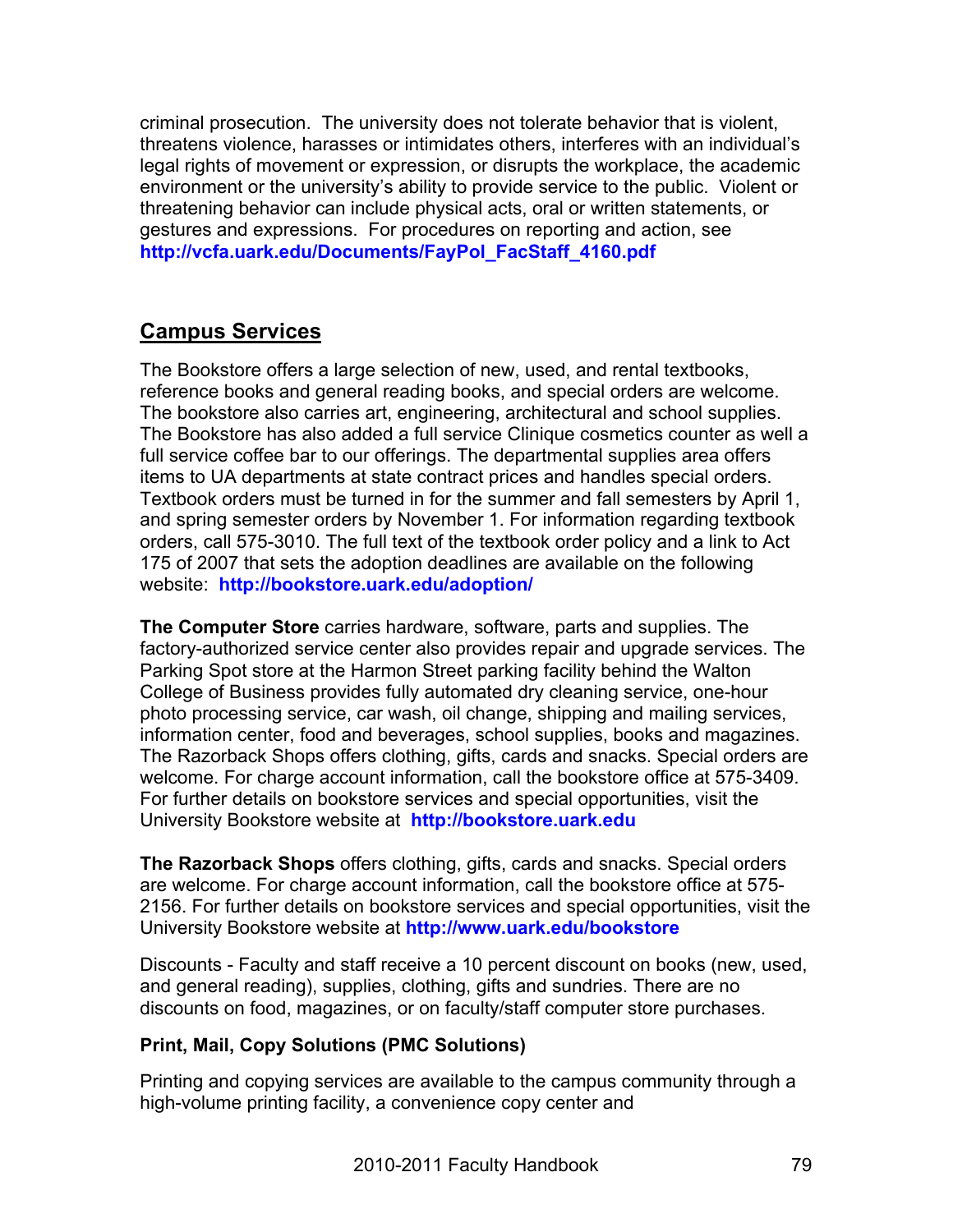student/departmental copiers located throughout the campus. The print and high-volume copy units are located at 1580 W. Mitchell Street where there is convenient visitor parking on the east side of the building. Services offered from this facility include high-quality offset printing from a single color up to five-colors, color and black & white digital imaging, large format imaging and drymounting of posters, bindery services such as folding, trimming, perforating and numbering plus coil, comb or saddle-stitch and perfect-bound binding.

We offer free estimates as well as free pick-up and delivery. A walk-up copy/intake window is located at 105 Arkansas Union behind the Post Office. Low volume color and black & white copies may be printed here or you may use this window as a drop-off point for jobs that need to be produced at our Mitchell St. location. Helpful staff members are available to assist you in all phases of your job's production.

The Mail unit provides delivery of the university<sup>1</sup>s United States

Postal Service (USPS) mail and campus interdepartmental mail as well as processing of outgoing mail via USPS and shipping via United Parcel Service (UPS) and express carriers. A complete list of services and guidelines may be obtained from PMC Solutions-Mail, 105 Arkansas Union or by calling 575-5649. Although personal mail is not permitted in the university mail system, a Post Office station is located next to Mailing Services on the first floor of the Arkansas Union to accommodate personal mail. The Post Office/Postal Plus facility offers USPS, P.O. box rental, services by carriers such as UPS and Federal Express, as well as money orders, gift wrapping, packaging materials and FAX services.

PMC Solutions also manages the Departmental Copier/Multifunction Lease program for the university campus. All service calls, supplies, and paper are ordered through PMC Solutions for convenience and efficiency. If you would like to know more about the Departmental Copier/Multifunction Lease program please call Penny at (479) 575-5970 or e-mail her at bellard@uark.edu.

For additional information, please call 575-2404 or visit our website **http://pmcs.uark.edu/**.

# **Transit System**

Razorback Transit provides fare-free fixed route bus service to University of Arkansas students, faculty, staff and the general public during all hours of operation. Complimentary Paratransit van service is also available for all certified eligible individuals who cannot ride the fixed route buses. Full transit services are provided, with 14 buses serving ten routes, Monday through Friday from 7:00 a.m. to 6:00 p.m. on class days throughout the fall and spring semesters (mid August to mid May). On final exam days, only one bus will serve each route. Bus service is not provided on official university holidays.

Night reduced service is provided Monday through Friday 6:00 p.m. to 10:30 p.m.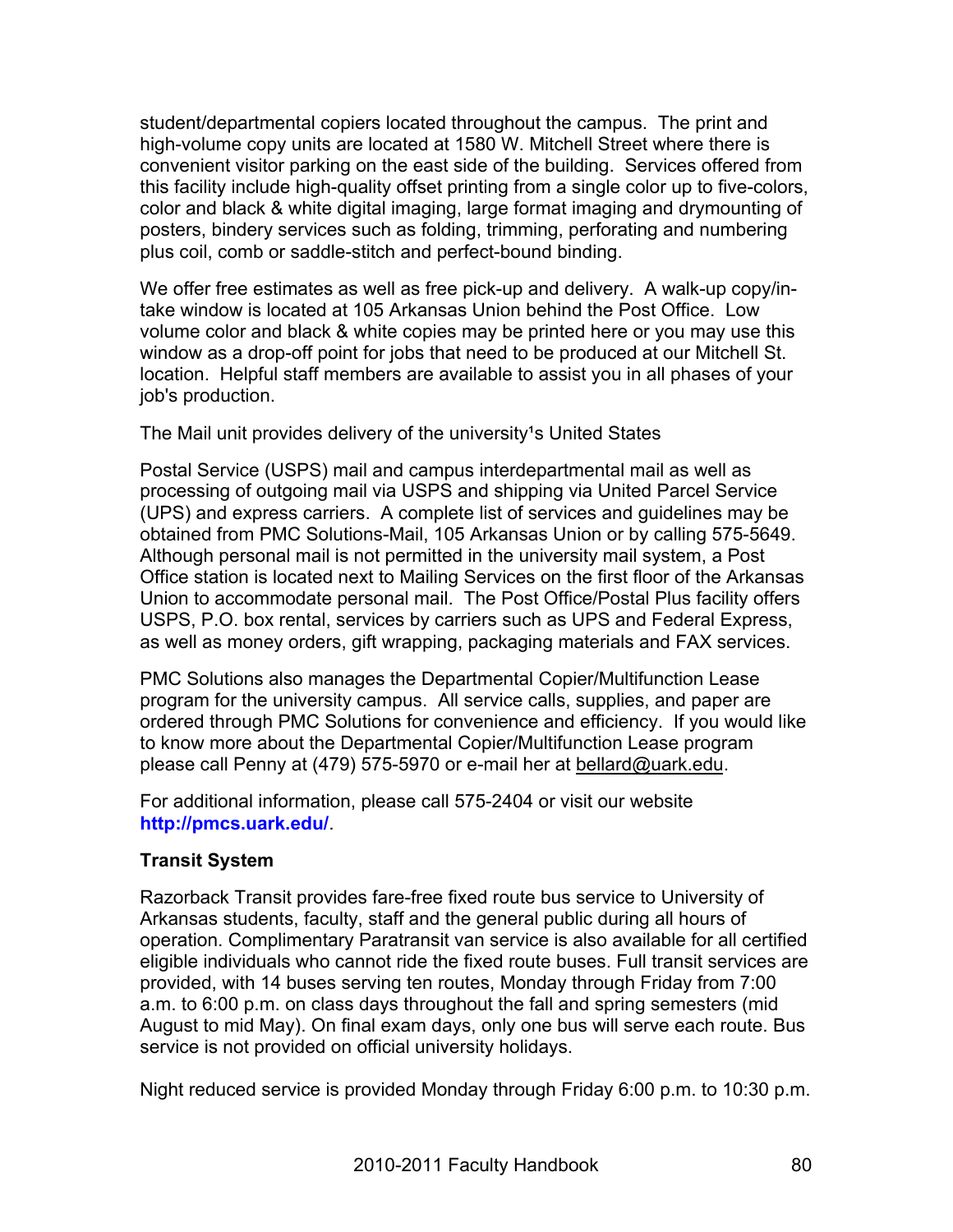throughout the fall and spring semesters (mid August to mid May). The night reduced service combines the ten regular routes into four reduced routes. All routes, with the exception of Red are on a thirty-minute schedule and depart the Garland Transit Facility on the half hour. The Red route remains on a one-hour schedule and departs the Garland Transit Facility each hour, with the last departure at 9:00 p.m.

Saturday reduced service is provided during the fall and spring semesters from 7:00 a.m. to 10:30 p.m. Saturday reduced service routes cover the same areas as the night reduced routes, and the time intervals are the same. All route maps are available on line at transit.uark.edu under Transit Operations. They are also available on each bus, the Student Union Information Service Desk, and at the Transit and Parking Department at 155 Razorback Road (ADSB 131). Gold and Silver route service will be available to the general public and students on home football game Saturdays. There will be a special map and directions for these days.

Summer Reduced Service is provided from 7:00 a.m. to 6:00 p.m. with the same routes in operation as the Night Reduced Service (mid May to mid August). There is no Saturday service during this time. During semester break (mid December to mid January) the reduced service schedule is observed.

Charter bus services are available to all university departments, at reasonable rates, for field trips. For charter arrangements or information, contact the Transit and Parking Department (479) 575-7913.

# **Parking on Campus**

Regulations for parking and traffic control, with appropriate penalties for violations, have been approved by the Board of Trustees. Any person who parks a vehicle on campus must display a valid parking permit on that vehicle, or park at a parking meter and pay the posted meter fee. Parking permits and copies of regulations with maps indicating authorized parking zones may be obtained from the Transit and Parking Department in the Administrative Services Building at 155 S. Razorback Road or the Parking Office in the Harmon Avenue Garage. Faculty/Staff permits may be purchased on a payroll deduction plan or credit card on the Internet at **https://myparkingaccount.uark.edu** or by credit card, cash or check in person at the Transit and Parking Department in the Administrative Services Building or the Harmon Avenue Parking Garage. Faculty hosting events on or inviting guests to campus are responsible for coordinating parking for their guests through the Transit and Parking Department. Call 575- PARK (7275) for further information. Parking information is also available on the web at **http://parking.uark.edu/**.

(See also Act 328 of 1967 and Fayetteville Policies and Procedures 320.0 and 320.1).

#### **University Identification Cards**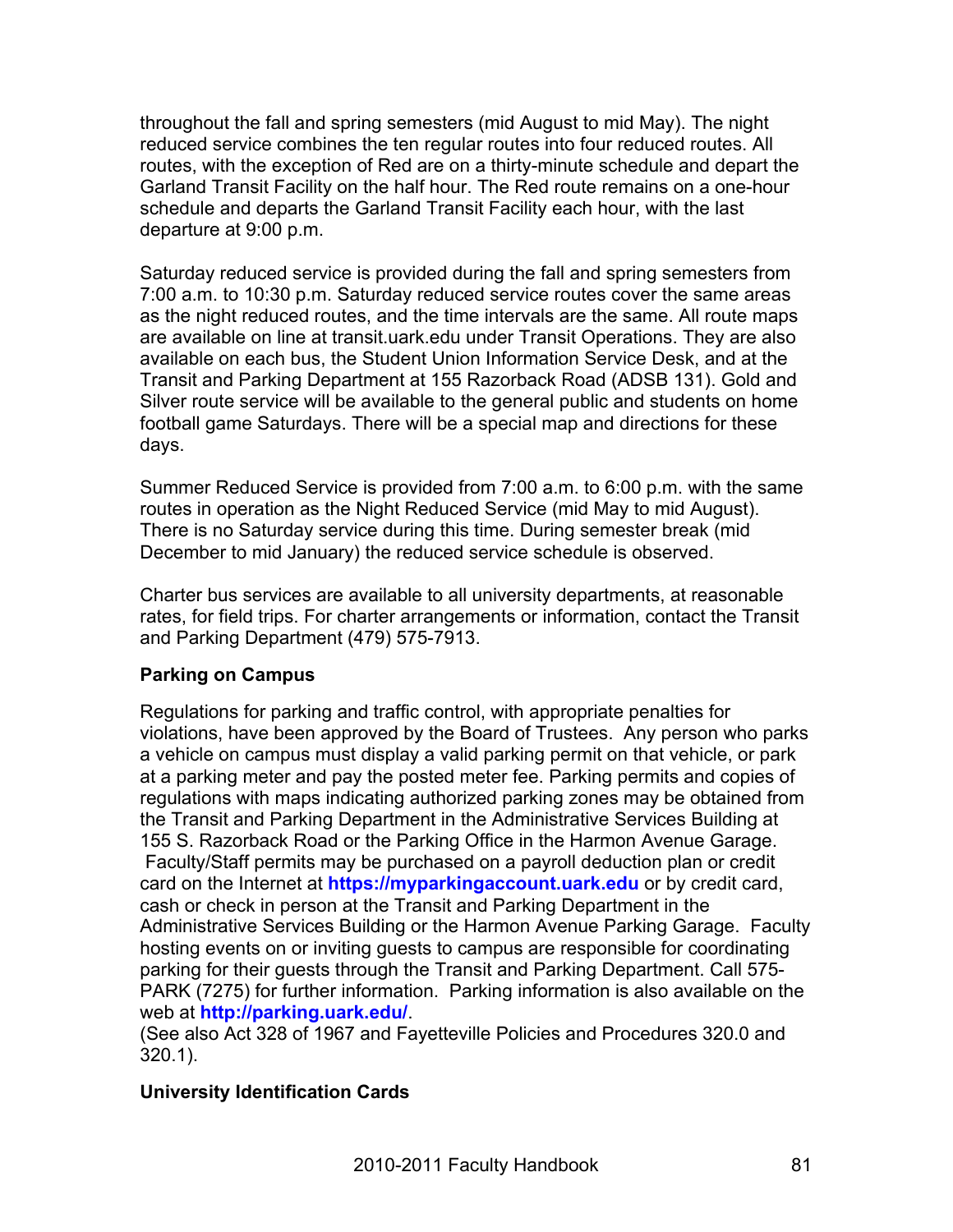The Campus Card Office in room 427 of the Arkansas Union issues photo identification cards to faculty, staff, and students of the university. The schedule for taking I.D. photos is Monday through Friday, 8 a.m. to 5 p.m. For schedule changes or special scheduling problems, call 575-7563. New faculty and staff members must present an authorization from their department and a driver's license, passport, or military ID. The authorization form can be obtained at the Campus card office or on line at **http://campuscardoffice.uark.edu**. Click on the forms button on the left.

Students must show a current driver's license, passport, or military ID and pay \$22.00. The replacement charge for all lost, damaged, or stolen I.D.s is \$18.00. Faculty and staff members who are also enrolled as students do not need a Campus Card with a student designation. The computerized I.D. card system allows for verification of current enrollment. New faculty and staff must have their Campus Card in order to obtain keys from the Key Office. Campus Cards are required to check out library books, enter the HPER Building, and other activities. Another feature of the I.D. system allows cardholders to deposit money to their card account called Razorbuck\$ in order to make cashless purchases. Razorbuck\$ can be used at most university locations including general access copiers, at select vending machines, and many retail locations both on and off campus. A complete list of locations can be found at

**http://campuscardoffice.uark.edu**. Deposits can be made in the Campus Card Office during business hours with cash or check. Also deposits can be made at the Razorbuck\$ machine on the 2nd floor of Mullins Library, the Law Library, and in the Arkansas Union Living Room with cash only. The easiest and quickest way to add money to Razorbuck\$ is over the web at

**http://razorbucks.uark.edu**. For more information, call extension 575-7563.

# **Lost and Found Operating Procedures**

Facilities Management Central Supply has been designated as the central repository and controlling agency responsible for lost and found property for the University campus. Other departments on campus have a lost and found designation for the department and contact information available at the following link http://uarklf.com/selectitemtype.aspx

 All designated Lost & Found locations log found property, as it is delivered, into the online log using Returnity™ Lost & Found software. The public log, which is accessible for viewing by anyone via the Internet can be accessed on the home page of the University's web site http://www.uark.edu/home/ by clicking on the "Current Students" or "Visitors and Fans" buttons at the top of the page. The link is listed as "Lost & Found" which takes the inquirer to the Lost & Found public log of found property.

Designated personnel log found property and provide the following information: Item Type, Where Lost/Found, Make, Color, Description and Location. A "Report Number" is automatically assigned to each new Case Report.

The "Reserved Description" field is available only to the designated/registered log users to record information about the property which only the owner would know.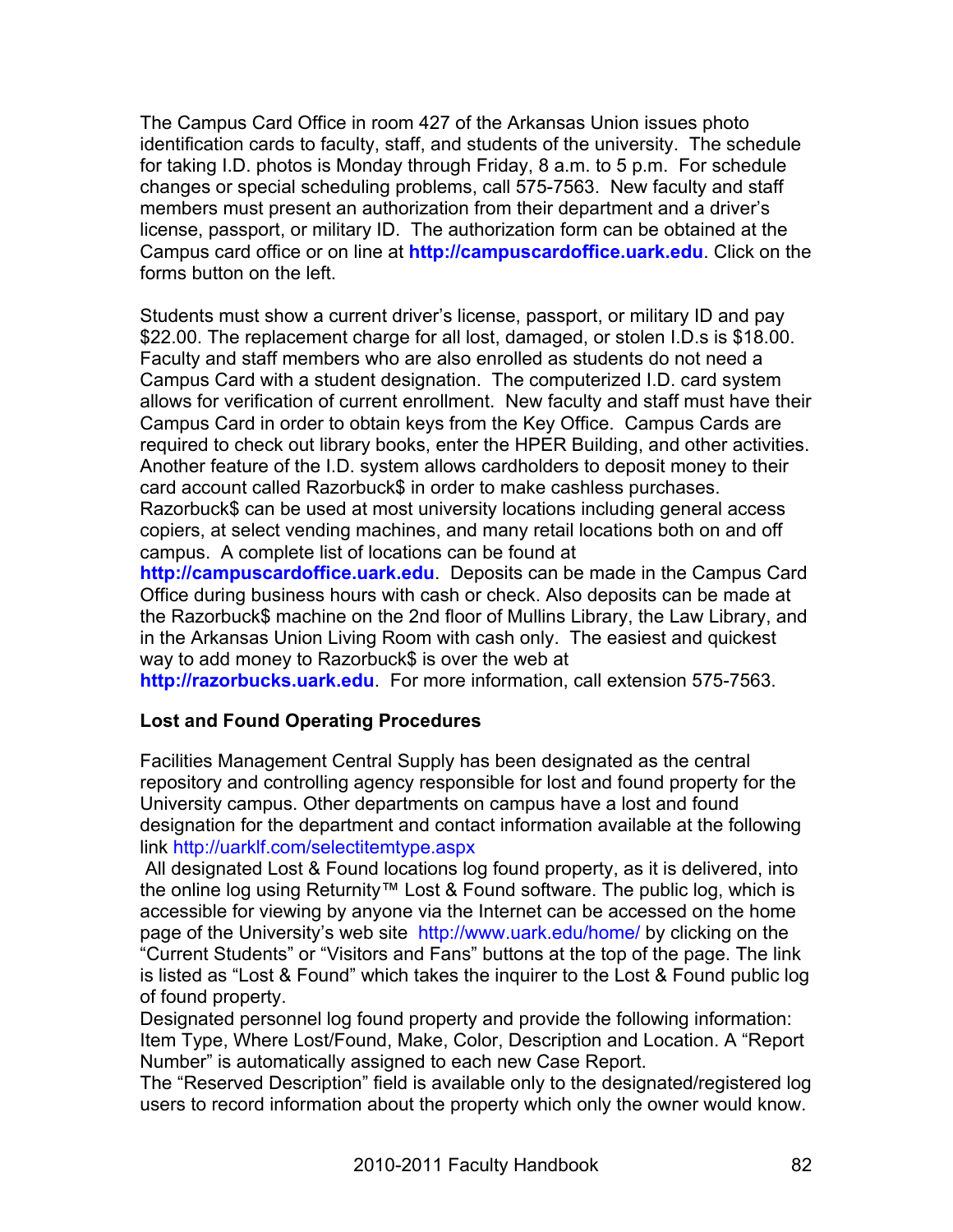### A. Logging Found Property:

1. All property delivered to Facilities Management Central Supply will be logged as found in the online log Returnity™. All property delivered to other Lost & Found locations which have Returnity™ software installed will be logged in the online log, and the location will be selected to indicate the location where the property resides. "Location" on the online form becomes "Claim Location" on the public online log and directs the inquirer to the appropriate department. If property is transferred to another department such as Central Supply (Facilities Management), the "Property Case Report" will be edited to select the new location.

2. All articles delivered to Central Supply or the other campus locations that are identifiable to a specific individual will be logged with the individual's name, address if shown, and any other information that is known. Such property will have every reasonable effort made to contact the individual to let the person know where to claim the property.

Articles of value that have identifying characteristics (model #'s, serial #'s, special markings, etc.) will be screened through UAPD by calling 575-2222. Such contact will be noted in the comments section of the "Property Case Report."

3. Each article taken into Lost & Found will be identified with its "Report Number" and will be placed in a secure storage location.

4. University I. D. cards will be logged and delivered by hand, as soon after receipt as is practical, to the Arkansas Union campus I. D. office.

5. All University of Arkansas keys found and delivered to Central Supply or other Lost & Found locations will be logged and then turned in to the Facilities Management Key Office as soon as practical. Keys will be hand delivered to the Key Office. "Claim Location" will indicate FAMA Key Office.

#### B. Disposition of Lost & Found Articles:

All unclaimed articles will be held for a minimum of 60 days. After 60 days articles will be assigned a final disposition. Items of value will be donated to a local charity such as The Salvation Army, Seven Hills Homeless Shelter or, in the case of books, Ozarks Literacy Council.

Found cash will be deposited in a VCFA holding account via Facilities Management Accounting.

Articles of a personal nature such as credit cards or driver's licenses will be destroyed (shredded) and disposed of in a non-compromising manner. Articles such as soap, cosmetics, class notes, etc. will be destroyed. Check Books will be returned to the issuing bank and signed for by a bank representative.

Disposition of each item will be noted in the "Disposition" section of the "Property Case Report" by date and type of disposition. After disposition has been noted,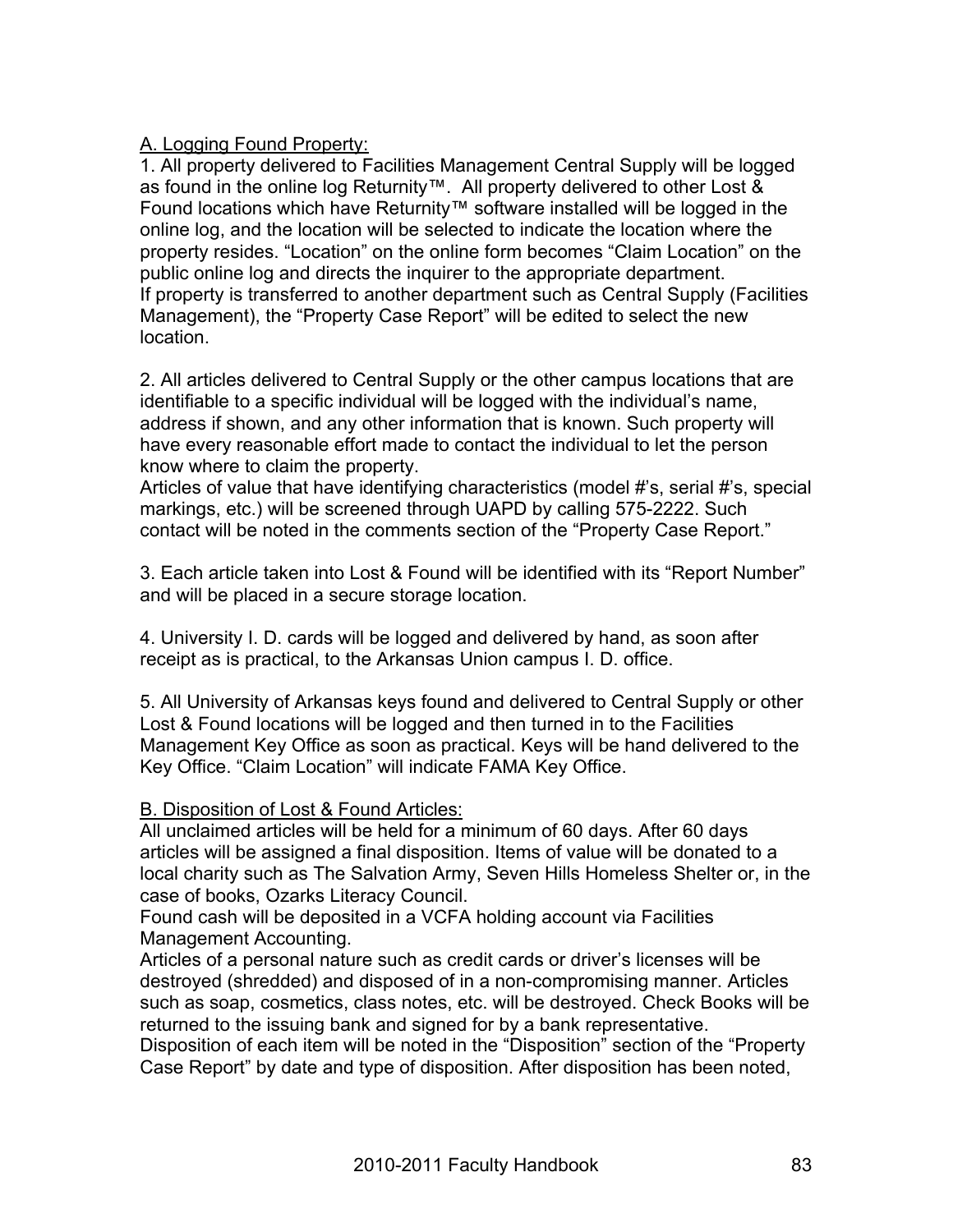the record will be deleted. All deleted records are available to the administrator(s) as a "View Deleted Records" report.

#### C. Return of Property to the Rightful Owner:

1. When receiving inquiries regarding a lost article, the caller will be referred to the on line public log if they are in a position to access it, or the Lost & Found operator will review the log for them. If the property has not been logged, the caller will be referred to the Campus Lost & Found web site to report a lost item.

2. If it appears that the item in question has been logged, the Lost & Found operator will check the log description, use the "Reserve Description" information and try to determine if the item in question is indeed the caller's. If it is a match, the caller will be advised of the "Claim Location." Disposition on the "Property Case Report" will indicate date, return to owner, released to and released by information, the form printed and signed by the owner at the time of pick up. The record will then be deleted from the log.

3. The finder of lost property must advise Lost & Found if they desire or intend to claim the property if the rightful owner does not. Each instance of such claim by the finder must be reported in detail to the University's Office of General Counsel for a determination of disposition on a case by case basis.

#### D. Custodial Responsibility Of Lost & Found Property:

Campus Lost & Found locations assume responsibility for property only after it is delivered to the location. At that time the receiving location has the responsibility of protecting and securing the property until it is returned to the rightful owner or a final disposition pursuant to section B. is made.

# **Links to Other UA Policies**

For additional information on UA policies, including listings of policies, visit the following websites.

*Board of Trustees Policies* are available at **http://vcfa.uark.edu/741.php**

*Fayetteville Policies and Procedures* are available at **http://vcfa.uark.edu/675.php**

*Academic Policies* are available at **http://provost.uark.edu/131.php**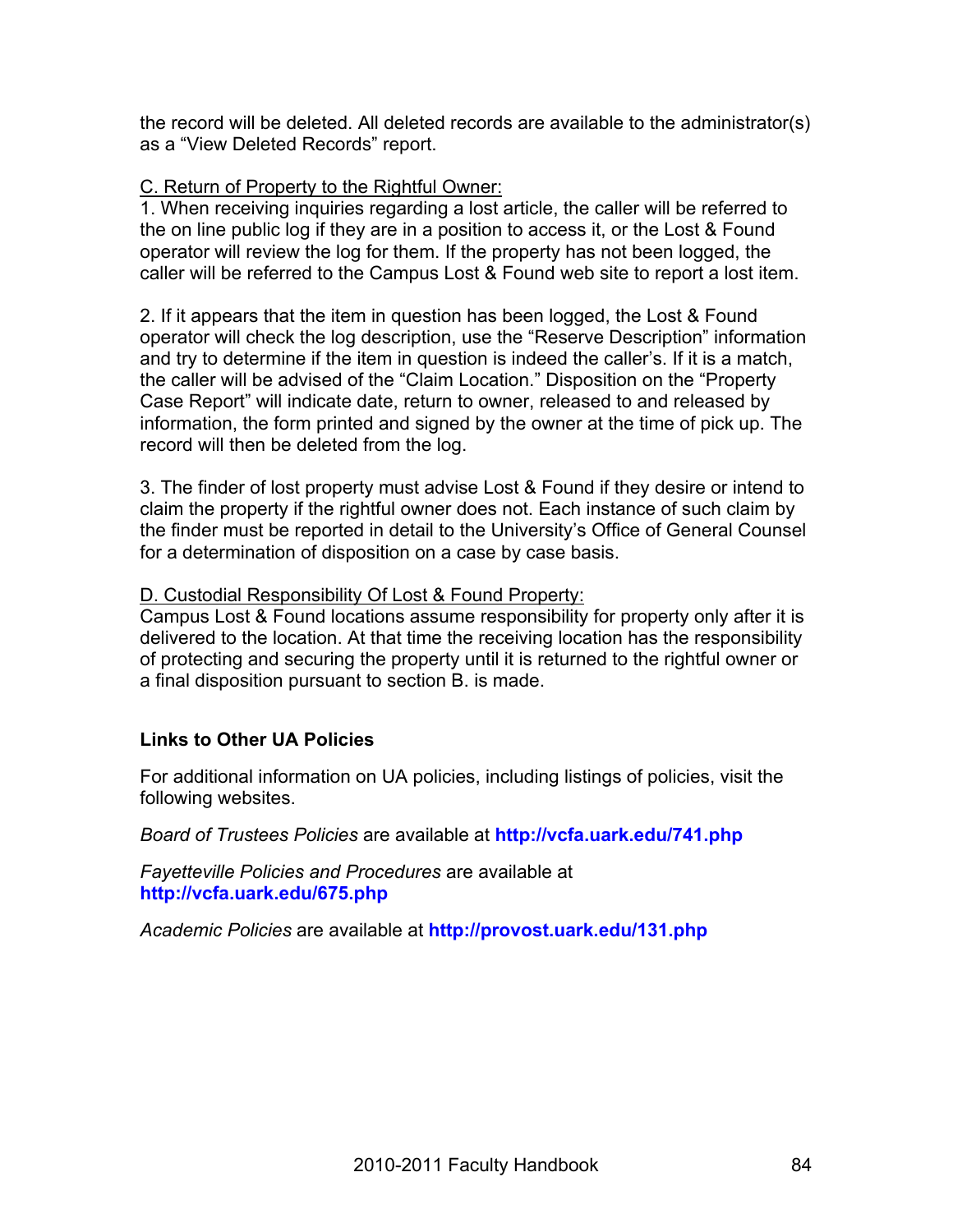# **V Policies on Employment, Student Records, Sexual Assault and Sexual Harassment**

# **Federal Laws and Executive Orders**

The Following apply to the operation of all units of the university: Title VI of the Civil Rights Act of 1964 prohibits discrimination on the basis of race, color, or national origin by educational programs receiving federal funds.

Title VII of the Civil Rights Act of 1964, as amended by the Equal Employment Opportunity Act of 1972, prohibits discrimination in employment (including hiring, upgrading, salaries, fringe benefits, training, and other conditions of employment) on the basis of race, color, religion, national origin, or sex.

The Civil Rights Act of 1991 amends the provisions of the ADEA, and the ADA, bringing together prohibition of discrimination on the basis of age for person over 40 and disability.

Executive Order 11246, as amended by Executive Orders 11375 and 12086, prohibits discrimination in employment by federal contractors on the basis of race, color, religion, national origin, or sex.

The Equal Pay Act of 1963 prohibits discrimination in salaries on the basis of sex. Title IX of the Education Amendments of 1972 (Higher Education Act) prohibits discrimination on the basis of sex against students or others in education programs or activities.

Title VII (Section 799A) and Title VIII (Section 845) of the Public Health Service Act, as amended by the Comprehensive Health Manpower Training Act, and the Nurse Training Amendment Act of 1971, prohibit discrimination based on sex in admission of students to federally assisted health personnel training programs and in employment practices in these programs.

The Age Discrimination in Employment Act covers people over the age of 40 and forbids discrimination on the basis of age unless age is a bona fide occupational qualification.

The Rehabilitation Act of 1973 prohibits discrimination in employment of qualified individuals with disabilities. The same act prohibits discrimination against students with disabilities.

The Americans with Disabilities Act of 1990 also prohibits discrimination against students, employees, and the general public on the basis of disabilities.

The Vietnam Era Veterans Readjustment Assistance Act of 1974 prohibits discrimination against qualified disabled veterans and veterans of the Vietnam era. If you are a Vietnam-era veteran, a disabled veteran, or if you have a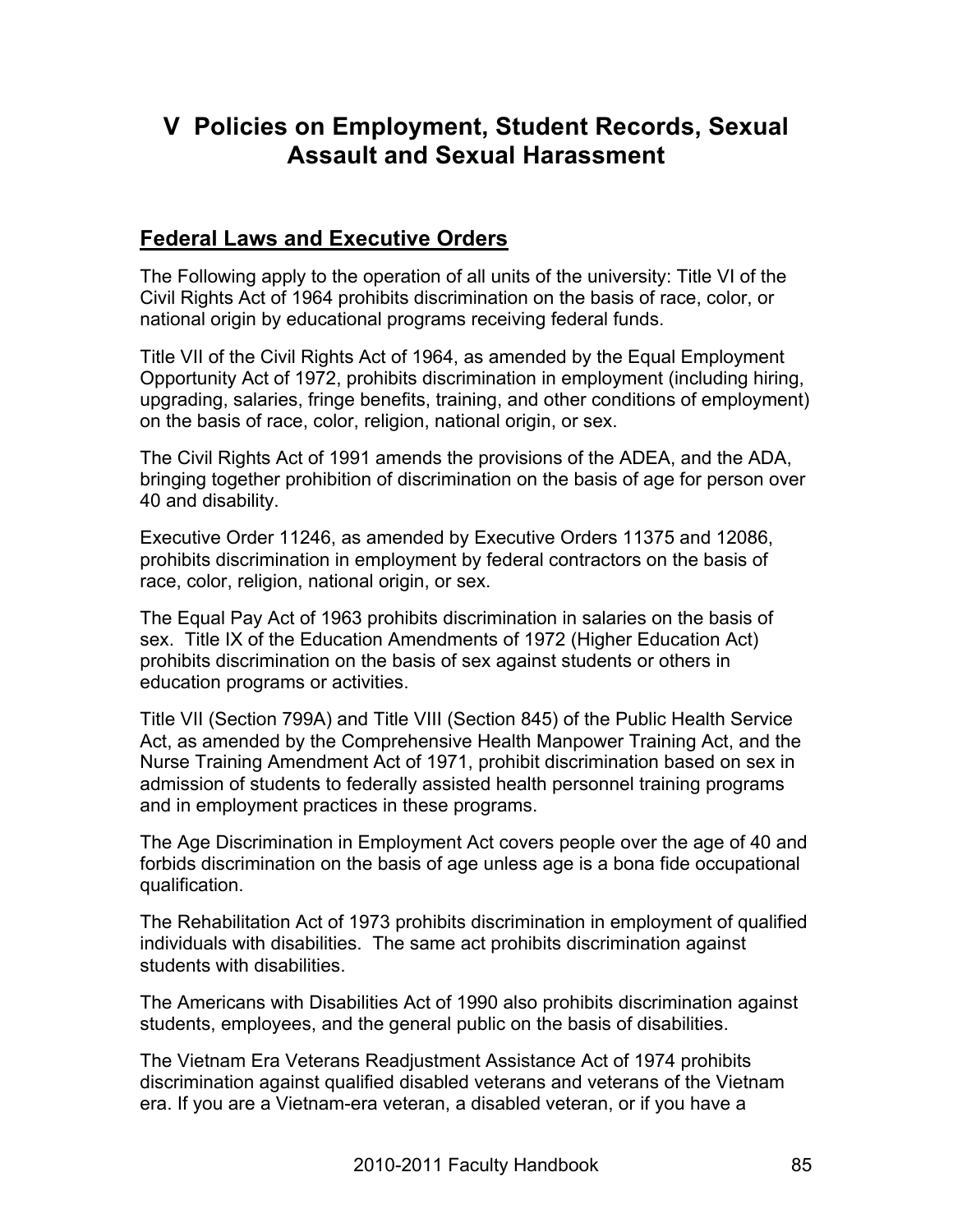disability that requires accommodation, please notify the Office of Affirmative Action of your status.

# **Non Discrimination**

In the Spring of 1983 the Campus Council adopted a statement regarding discrimination which was amended in the Fall of 1991: "The Campus Council of the University of Arkansas, Fayetteville, does not condone discriminatory treatment of students or staff on the basis of age, disability, ethnic origin, marital status, race, religious commitment, sex, or sexual orientation in any of the activities conducted upon this campus. Members of the faculty are requested to be sensitive to this issue when, for example, presenting lecture material, assigning seating within the classroom, selecting groups for laboratory experiments, and assigning student work. The University faculty, administration, and staff are committed to providing an equal educational opportunity to all students."

The University of Arkansas is committed to the policy of providing educational opportunities to all qualified students regardless of their economic or social status, and will not discriminate on the basis of handicaps, race, color, sex, creed, veteran's status, age, marital or parental status, or national origin.

In the area of employment (including hiring, upgrading, salaries, fringe benefits, training and other conditions of employment), the University will not discriminate on the basis of race, color, sex, creed, veteran's status, age, marital or parental status, or national origin, and it does not discriminate against qualified handicapped individuals or veterans, in treatment or employment in its programs and activities. The Office of Affirmative Action has been designated to coordinate efforts to comply with laws and regulations relating to affirmative action and nondiscrimination.

# **Personally Identifiable Student Records**

The university adheres to the requirements of the "Family Educational Rights and Privacy Act of 1974" as amended (Buckley Amendment). Under this act, students have a right of access to personal records, may challenge the content of records, and have the assurance that their records will be kept confidential. There are exceptions to these regulations which must be carefully observed and documented. See the Catalog of Studies for additional information: **http://catalogofstudies.uark.edu/**

**Sexual Assault Policy** (Adopted by the Campus Council, Sept. 23, 1993)

# **Policy Statement**

It is the policy of the University of Arkansas to prohibit sexual assault and to prevent sex offenses committed against students, employees, visitors to the campus, and other persons who use University facilities. Sexual assault is an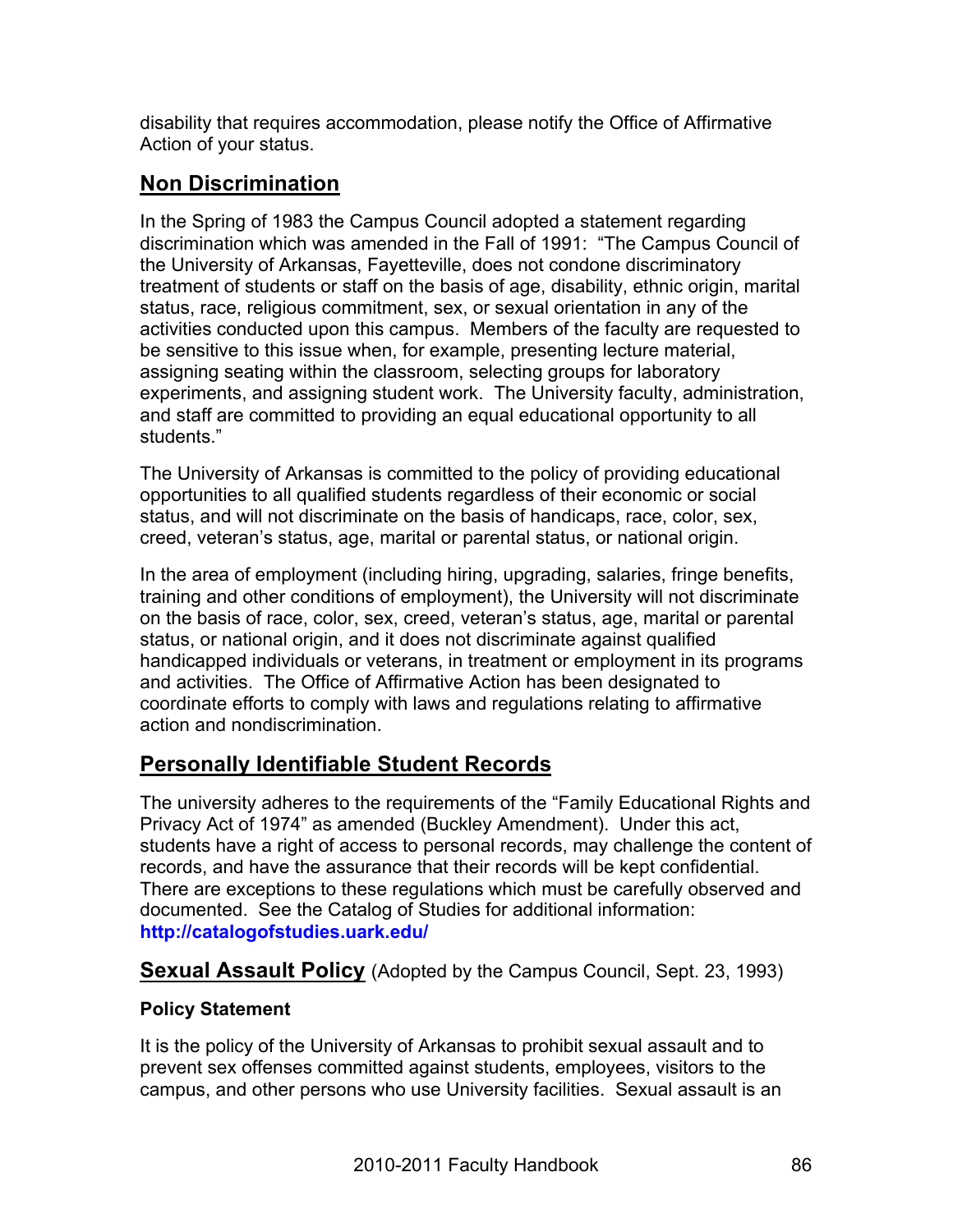extreme form of sexual harassment. Sexual harassment is prohibited by University policy and is a form of sex discrimination prohibited by Title VII of the Civil Rights Act of 1964 and by Title IX of the Education Amendments of 1972. Sexual assault is also a crime, defined by the Arkansas criminal code.

### **Definitions**

Sexual assault may include any involuntary sexual act which a person is threatened, coerced, or forced to engage in against her or his will. Sexual assault may be committed by a stranger or by an acquaintance.

Acts defined as sexual assault include rape, date rape, acquaintance rape, and gang rape, but may also include sexual touching of another person against his or her will, and forcing an unwilling person to touch another person sexually.

Sexual assault occurs when such acts are committed either by force, threat, or intimidation, or through the use of the victim's mental or physical helplessness, of which the assailant was aware or should have been aware.

#### **Responsibility to Report**

Any student, faculty member, staff member, administrator, or visitor to the campus who has experienced or witnessed sexual assault should report the assault immediately to the University Police (Department of Public Safety. If the assault occurred outside the jurisdiction of the University Police, they will assist in reporting it to the proper authorities.

Sexual assault may also be reported to the Fayetteville police, if it occurred within the city limits, or to the police of another municipality if the assault occurred within another township or city which has a police force. It may be reported to the Washington County Sheriff's Department if it occurred outside city limits but within the county. Sexual assault may also be reported to the community Rape Crisis Help Line.

#### **Preserving Evidence**

It is important that evidence of sexual assault be preserved, because it may be necessary as proof in a criminal case. Victims and others should not alter the scene of the attack. The victim should not change clothes or take a bath before calling the police or Rape Crisis. The victim should be taken to a local hospital which has kits to collect and preserve evidence of rape and sexual assault.

# **Availability of Counseling**

Counseling and other mental health services for victims of sexual assault are available on campus and in the community. Students and employees may use the Counseling and Psychology Services (CAPS) unit of the University Health Center. The Psychological Clinic of the Department of Psychology may be able to provide assistance in some cases. Community mental health agencies, such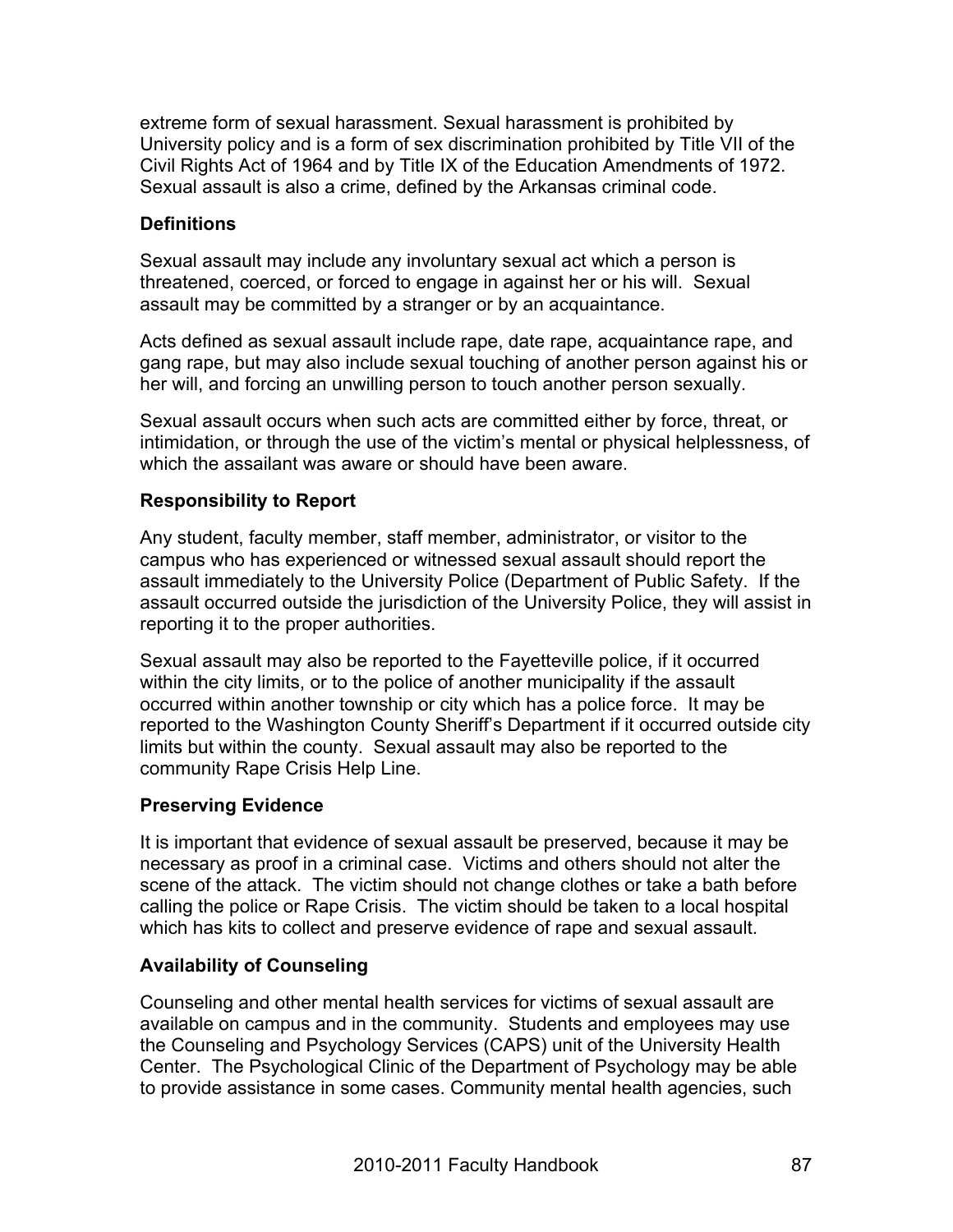as the Ozark Guidance Center, and counselors and psychotherapists in private practice in the area can provide individual and group therapy. The Rape Crisis Help Line may make referrals for individual counseling and support groups.

#### **Education and Awareness Programs**

The Sexual Health Education Coordinator in the Department of Health Promotion and Education of the University Health Center is responsible for planning and coordinating campus education and awareness programs about all forms of sexual assault, including rape, acquaintance rape, and other sex offenses. Programs are presented regularly throughout the academic year in residence halls, fraternities, sororities, and for student organizations, academic classes, and in other settings that are likely to reach people throughout the campus community. Campus-wide education and awareness activities are also conducted during Sexual Assault Prevention Week.

Other campus resources for sexual assault awareness, education, and prevention include the peer education group Sexual Harassment and Rape Prevention (SHARP), and the Sexual Assault Victim Advocacy and Education Program (SAVE), sponsored by Rape Crisis, the University Health Center, and the Alliance for Women's Concerns. A peer education course in sexual assault prevention will be offered, starting in the Spring of 1994.

#### **University Judicial System**

When appropriate, the University Police (Department of Public Safety) or any member of the University community may refer allegations of sexual assault to the University judicial system. The judicial system, which is described in the Student Handbook portion of the Undergraduate Studies Catalog, provides a just and equitable process for dealing with alleged infractions by students of University rules, regulations, or laws. The system is informal and nonadversarial, and is intended to educate students, to help them make responsible decisions, and to be accountable for their actions.

In some instances, it may be appropriate for University faculty and staff members to use the University's formal grievance procedures to address grievances related to allegations of sexual assault. The faculty grievance procedure is described in the University of Arkansas Faculty Handbook. The staff grievance procedure is described in the Staff Handbook.

During University judicial proceedings and grievance procedures, both the accuser and the person accused are entitled to the same opportunities to have others present. Both the accuser and the person accused shall be informed of the outcome of any campus judicial proceeding or grievance procedure in which sexual assault is alleged.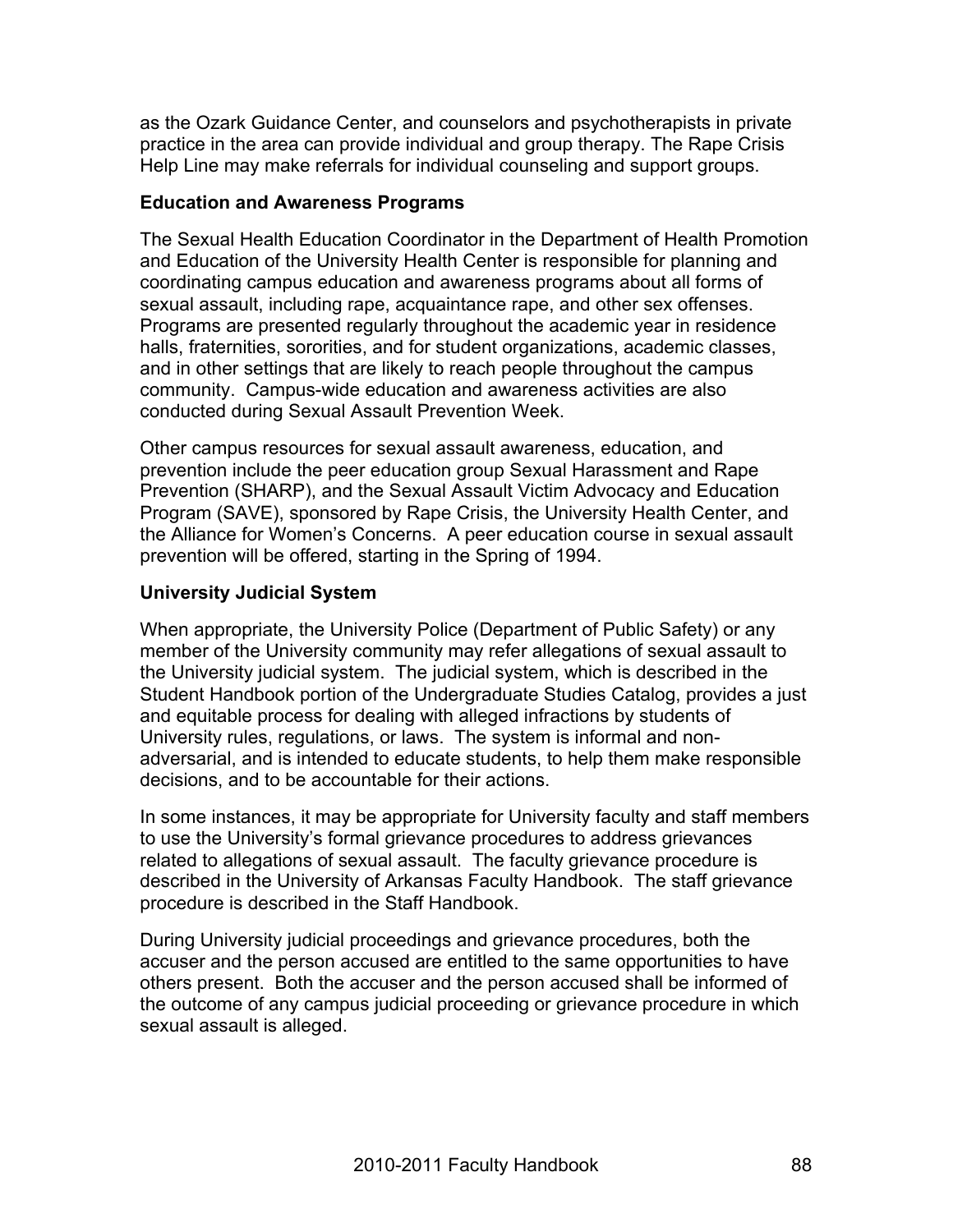# **Disciplinary Action**

Students and employees who are convicted of sexual assault may also be subject to University disciplinary action. According to the circumstances of the case, possible sanctions may range from a formal reprimand to dismissal from the University.

Victims of sexual assault may receive assistance in making reasonable changes in their work, academic, or living situations. Students may request assistance in changing their living situations from Residence Life and Dining Services. Requests for academic changes should be directed to the dean of the appropriate college. Staff may request assistance in changing their work situations from their supervisors or from the Department of Human Resources. Requests for such changes will be considered on the basis of their appropriateness and whether the requested change is reasonably available.

**Sexual Harassment Policy** (Adopted by the Campus Council, February 17, 1994, Amended, March 17, 1994)

#### **Policy Statement**

It is the policy of the University of Arkansas to provide an educational and work environment in which thought, creativity, and growth are stimulated, and in which individuals are free to realize their full potential. The university should be a place of work and study for students, faculty, and staff, which is free of all forms of sexual intimidation and exploitation. Therefore, it is the policy of the University of Arkansas to prohibit sexual harassment of its students, faculty, and staff and to make every effort to eliminate sexual harassment in the university.

The university's prohibition of sexual harassment applies to members of the university community, to visitors to the campus, and to contractors and others who do business with the university or who use university facilities. The policy prohibiting sexual harassment applies regardless of the gender of the harasser or of the person being harassed. The policy applies to sexual harassment which takes place in any relationship, including both those involving a power differential and those between peers, colleagues, and co-workers. The university policy prohibits sexual harassment between or among students, faculty, staff, and others visiting or conducting official business on campus, and in all areas of the university's work and educational environments.

Sexual harassment of employees is a form of sex discrimination prohibited by Title VII of the Civil Rights Act of 1964. Sexual harassment of students is a violation of Title IX of the Education Amendments of 1972. These laws apply to both the university and to individuals. Those who engage in sexual harassment may be subject to legal consequences, including civil and criminal penalties and monetary damages. Sexual harassment subverts the mission of the university and threatens the careers, educational experience, and well-being of students, faculty, staff, and visitors to the campus. In both obvious and subtle ways, sexual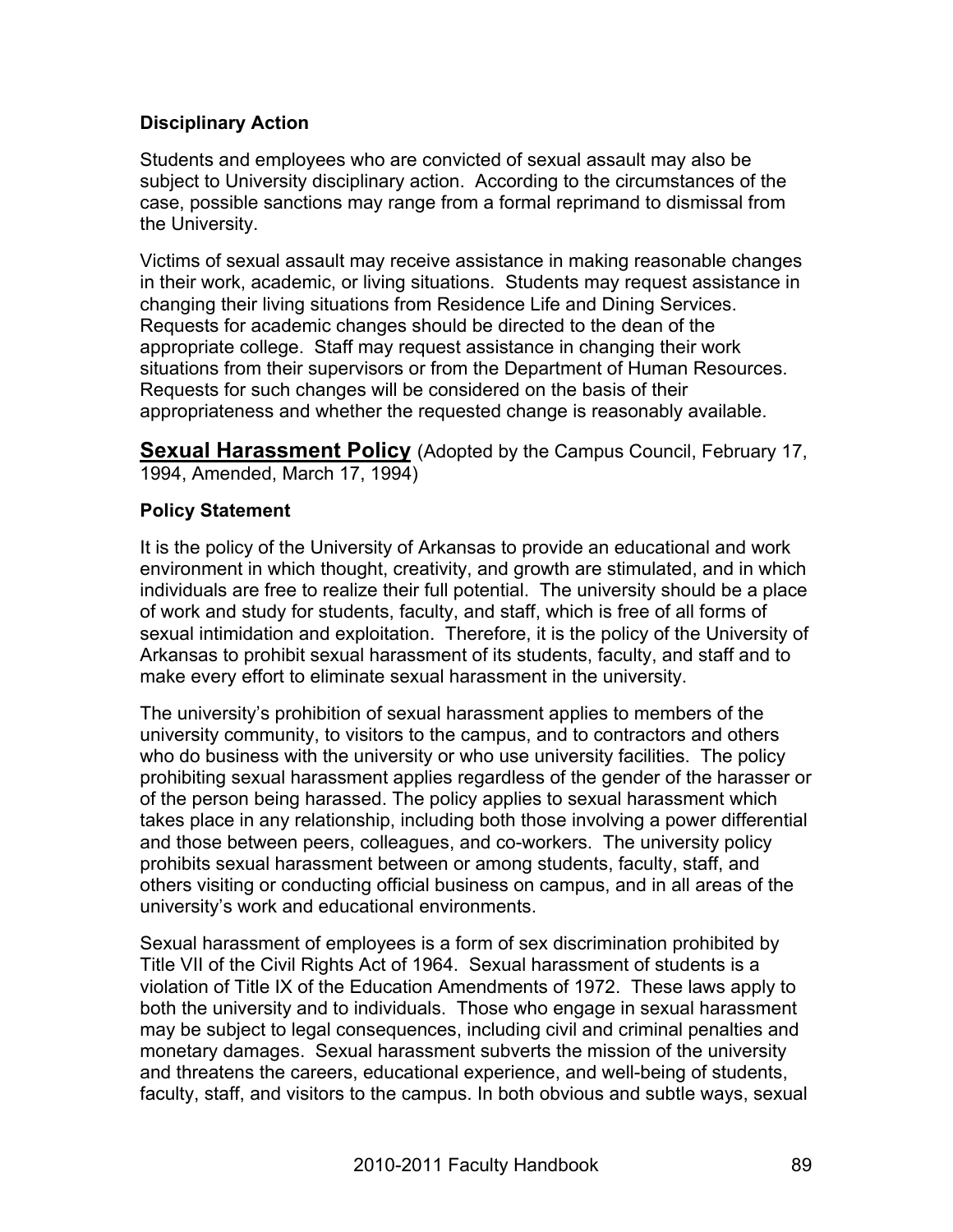harassment is destructive to individual students, faculty, staff, and the academic community as a whole. Sexual harassment blurs the boundary between professional and personal relationships by introducing a conflicting personal element into what should be a professional situation. When, through fear of reprisal, a student, staff member, or faculty member submits or is pressured to submit to unwanted sexual attention, the university's ability to carry out its mission is seriously undermined.

Sexual harassment is especially destructive when it threatens relationships between teachers and students or supervisors and subordinates. Through control over grades, salary decisions, changes in duties or workloads, recommendations for graduate study, promotion, and the like, a teacher or supervisor can have a decisive influence on a student's, staff member's, or faculty member's career at the university and beyond. Sexual harassment in such situations constitutes an abuse of the power inherent in a faculty member's or supervisor's position.

#### **Definitions**

Sexual harassment as defined by the U.S. Equal Employment Opportunity Commission and adapted to the academic environment consists of unwelcome sexual advances, requests for sexual favors, and other verbal or physical conduct or written communication of a sexual nature, regardless of where such conduct might occur, when:

- submission to the conduct is made either implicitly or explicitly a term or condition of an individual's employment with the university or of an individual's academic status or advancement in a university program, course, or activity;
- submission to or rejection of the conduct by an individual is used as the basis for employment or academic decisions affecting that individual; and/or
- the conduct has the purpose or effect of unreasonably interfering with an individual's work or academic performance or creating an intimidating, hostile, or Sexual harassment is distinguished from voluntary sexual relationships in that it introduces such elements as coercion, threat, unwanted sexual attention, and/or promises of academic or professional rewards in exchange for sexual favors.

Sexual harassment is unwelcome behavior. Behavior that the courts have found to constitute sexual harassment is usually repeated or continues even after the individual makes it clear that it is unwanted. Sexual harassment is often divided into two categories: (1) *quid pro quo* harassment and (2) harassment resulting from a hostile or abusive environment.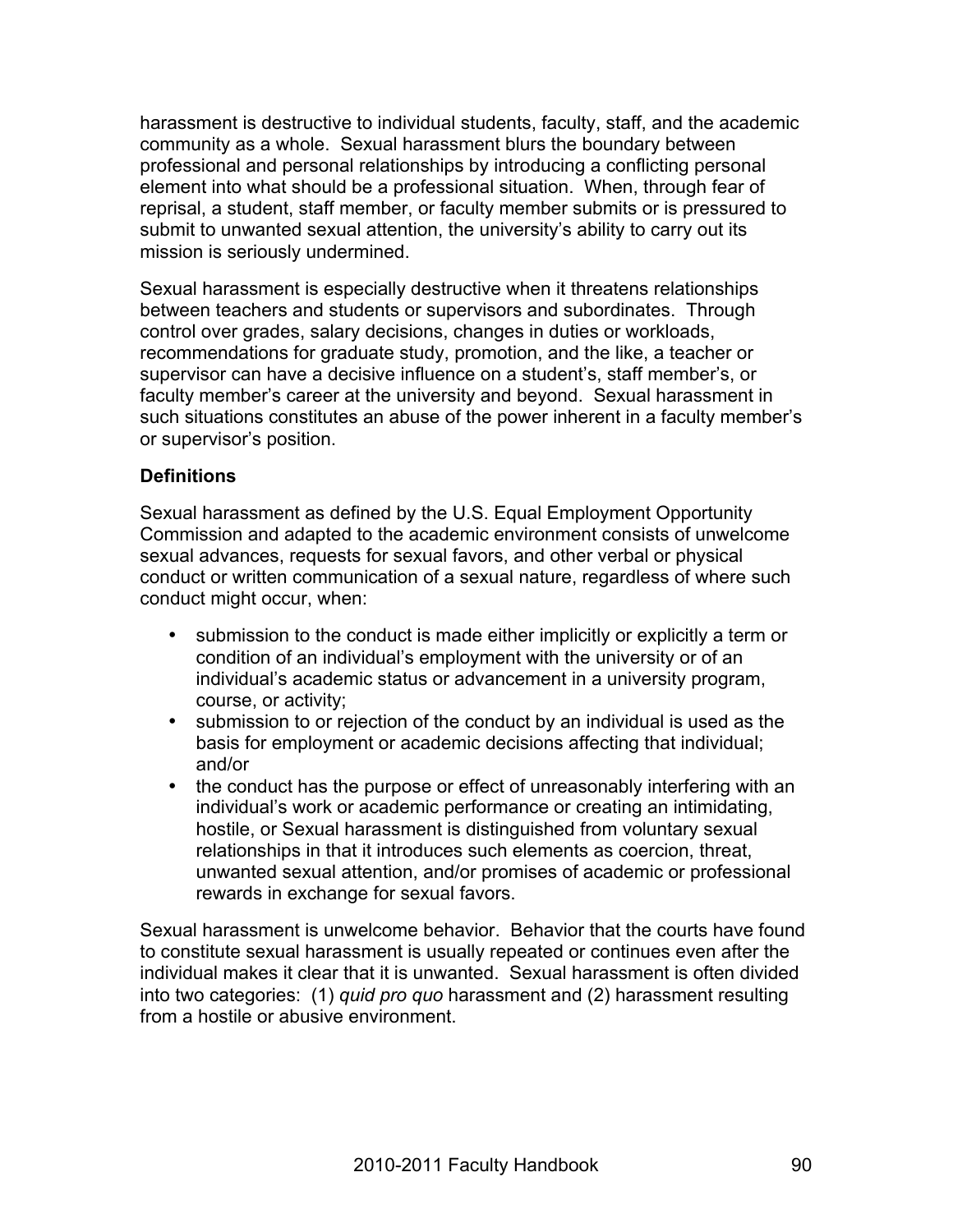*Quid pro quo* harassment involves an explicit or implied exchange; that is, the granting or denial of a benefit or privilege in exchange for sexual considerations. The harasser uses submission to or rejection of the offensive conduct as the basis for decisions such as employment, promotion, transfer, selection for training, performance evaluation, or the basis for academic evaluation or recommendations.

Court decisions have established that a hostile or abusive working or learning environment may also constitute sexual harassment. While the exact definitions and limits of a hostile or abusive environment continue to be delineated by the courts, case law indicates that such an environment exists when the workplace or educational environment is permeated by discriminatory intimidation, insults, and ridicule, such as sexual innuendos, uninvited sexual advances, sexually suggestive or discriminatory remarks, sexually suggestive or offensive signs, graffiti, or pictures, the use of sexually crude and vulgar language, etc. The U.S. Supreme Court has held that, to constitute sexual harassment, the offensive conduct must be sufficiently severe and pervasive that a reasonable person would find the conditions of the working or learning environment to have been adversely affected. The employee or student must also subjectively perceive the environment to be hostile or abusive. However, it is not necessary that an employee's or student's psychological well-being be seriously affected or that she or he suffer injury for a discriminatorily hostile or abusive environment to exist. One utterance of an offensive epithet does not by itself constitute sexual harassment. The Supreme Court has indicated that whether an environment is hostile or abusive can be determined only by looking at all the circumstances, which may include the frequency of the discriminatory conduct; its severity; whether it is physically threatening or humiliating, or a mere offensive utterance; and whether it unreasonably interferes with an employee's work performance or a student's learning. Examples of behavior that may constitute sexual harassment are included in the policy's Appendix.

#### **Academic Freedom**

Works of art and literature, readings, and other written, auditory, or visual course materials which are used in an educational context, including classrooms, academic offices, and all other learning environments, or which are part of academic or cultural programs, do not constitute sexual harassment, regardless of their sexual, erotic, suggestive, or vulgar content and regardless of whether they may be offensive to some individuals.

#### **Consensual Relationships**

Consensual sexual relationships between faculty and their students or between supervisors and their employees in some instances may result in charges of sexual harassment. Consensual relationships may lead other faculty and students or supervisors and coworkers to question the validity of grades, evaluations, and other interactions between the people involved in such a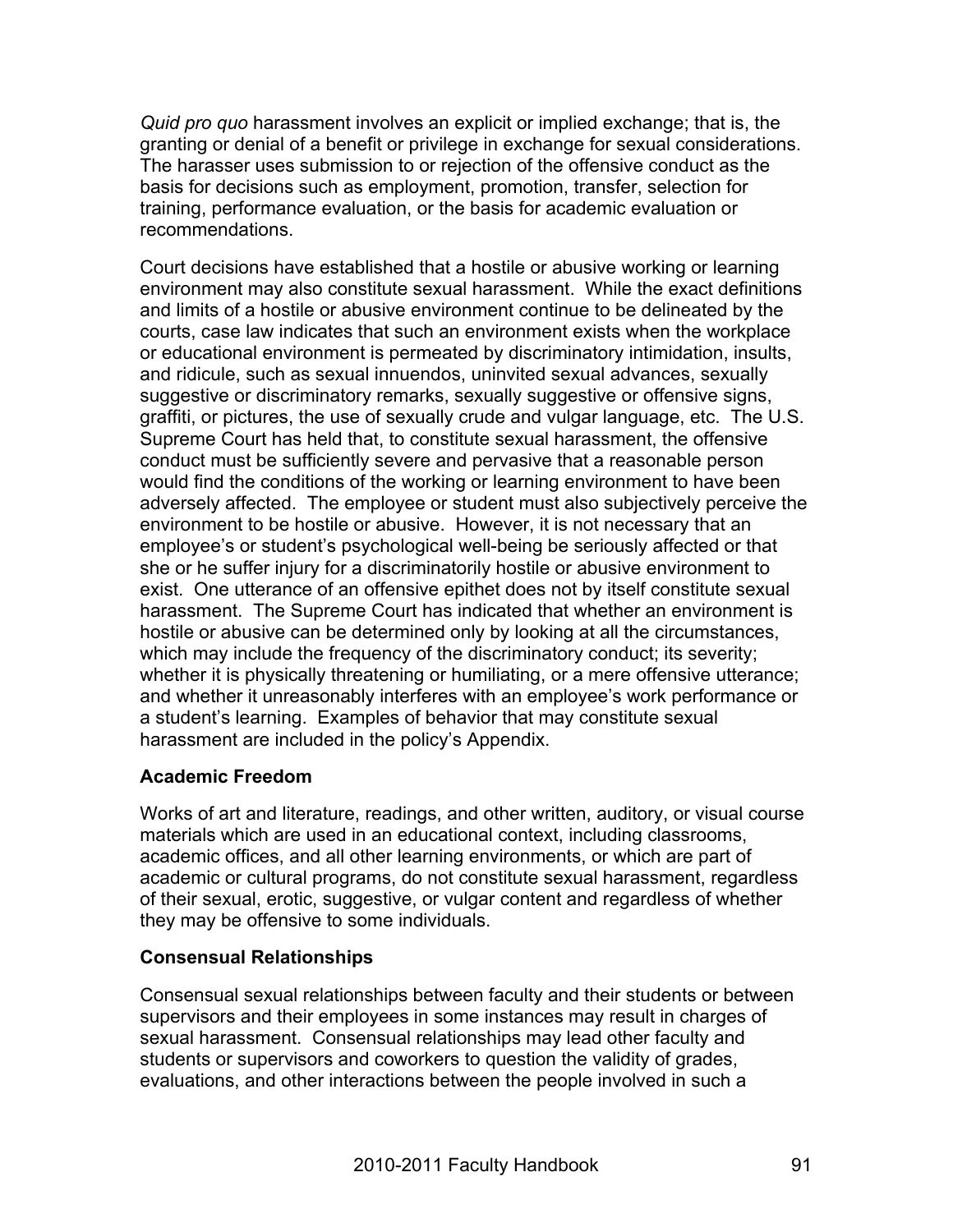relationship. The integrity of the work of both people in the relationship may be compromised.

University faculty, administrators, and other supervisory staff should be aware that any sexual involvement with their students or employees could subject them to formal action if a sexual harassment complaint is subsequently made and substantiated, and that they bear the greater burden of responsibility should it be proven that the power differential between them made the relationship other than fully consensual. Even when both parties have consented to a relationship, it is the faculty member, administrator, or supervisor who may be held accountable for unprofessional behavior. Other students or employees may allege that the relationship creates a hostile or abusive environment affecting them. Graduate assistants, residence hall staff, tutors, and undergraduate course assistants who are professionally responsible for students will be held to the same standards of accountability as faculty in their relationships with students whom they instruct or evaluate.

When a consensual relationship exists between a student and a faculty member who has control over the student's academic work or status or between an employee and his or her supervisor, the resulting conflict of interest should be addressed in accordance with university policies concerning conflict of interest.

# **Responsibility to Report**

Any student, faculty member, staff member, administrator, or visitor to the campus who has experienced or witnessed sexual harassment is strongly urged to report it. The university must know about incidents of sexual harassment in order to stop them, protect victims, and prevent future incidents. It is the responsibility of university faculty, administrators, and supervisors to report complaints of sexual harassment which they receive and of possible sexual harassment of which they become aware. When there is a relationship that involves legally-recognized professional confidentiality between the complainant and the person to whom the harassment is reported, the report may be withheld at the request of the complainant.

# **Timeframe for Reporting**

Sexual harassment should be reported immediately and must be reported within 180 days of its occurrence. However, under compelling circumstances, a delayed report of sexual harassment may be made, provided it is made within 180 days after a student has graduated from the university or 180 days after an employee has left his or her current position at the university.

# **Retaliation Prohibited**

University policy and federal law prohibit any form of retaliation against a person who makes a sexual harassment complaint, participates in an investigation of sexual harassment, or participates in formal grievance or disciplinary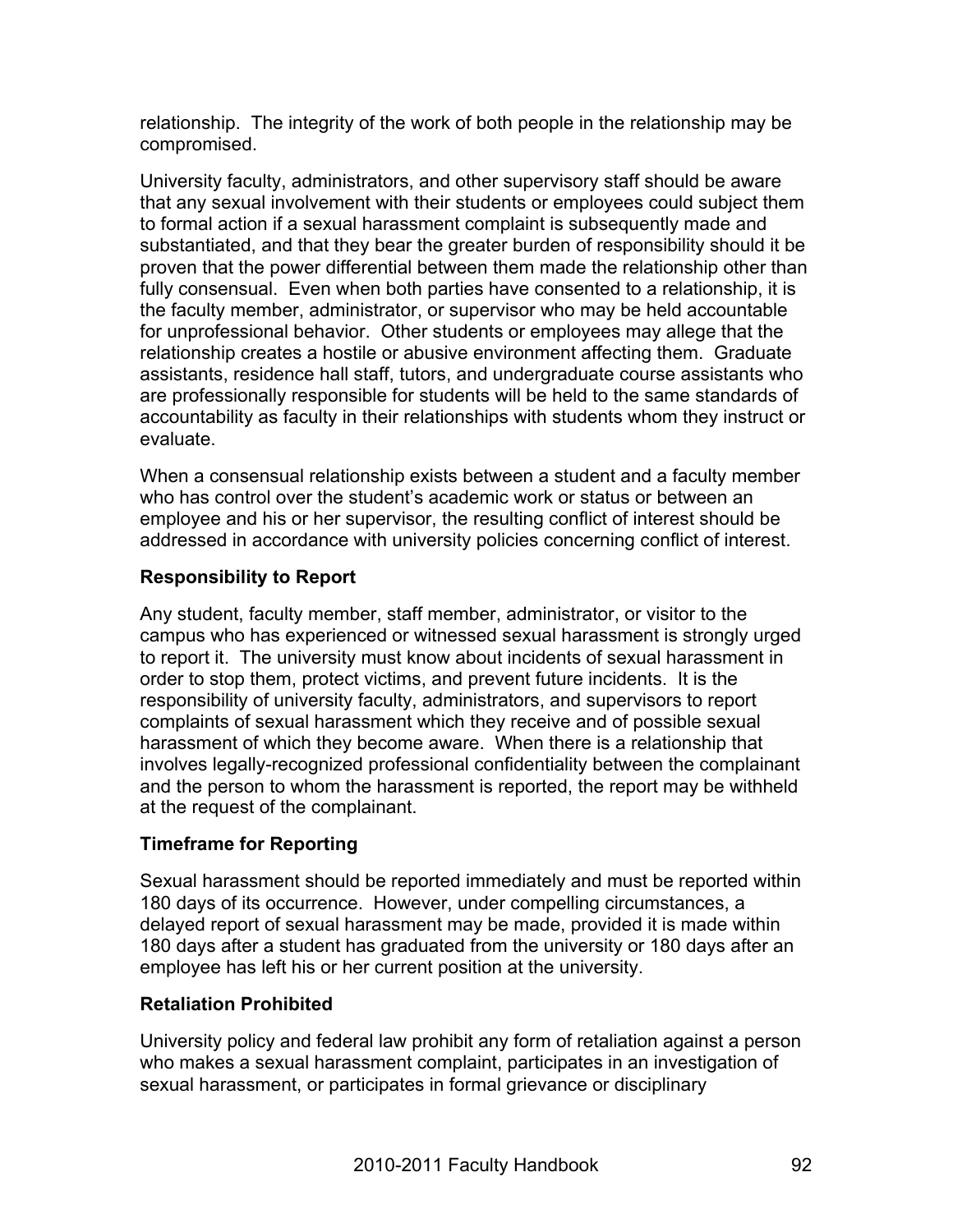procedures. Retaliation against a complainant or witness is, in itself, a violation of university policy and the law, and is a serious separate offense.

#### **False Reports of Sexual Harassment**

Willfully making a false report of sexual harassment is a violation of university policy and is a serious offense. Any person who willfully makes or participates in making a false or frivolous report of sexual harassment will be subject to disciplinary action.

# **Reporting System**

Students, faculty members, administrators, staff members, or visitors to the university may report allegations of sexual harassment to an official (hereinafter referred to as the "complaint officer") who is designated by, and who reports to, the Chancellor. They may discuss with the complaint officer any situation which they believe may constitute sexual harassment. Reports may be made by the person experiencing the harassment or by a third party, such as a witness to the harassment or someone who is told of the harassment.

For more information and to report allegations of discrimination and/or sexual harassment, contact:

Jenifer Tucker University Compliance Officer 346 N. West Avenue (West Avenue Annex)

479-575-6208

# **Investigation of Complaints**

The complaint officer must investigate every allegation of sexual harassment, including informal and third party reports. The investigation shall be appropriate to the complaint, taking into consideration its seriousness, the extent to which it is or can be substantiated, and the nature of the resolution desired by the complainant. The investigation must be initiated within five working days after the complaint is made.

Upon receiving a complaint, the complaint officer will interview the complainant (and the alleged victim if it is a third party report) to compile as much specific information as possible, including the nature of each incident, the time, place, actual or potential witnesses, any actions or other responses to the alleged harassment already taken by the complainant, identification of the alleged harasser, and other pertinent facts or allegations. The complaint officer will explain the university's obligation to investigate and take appropriate corrective action. The complaint officer will present options for resolution of the complaint, including actions which the aggrieved person can take, methods of informal resolution, the appropriate formal University of Arkansas grievance procedure,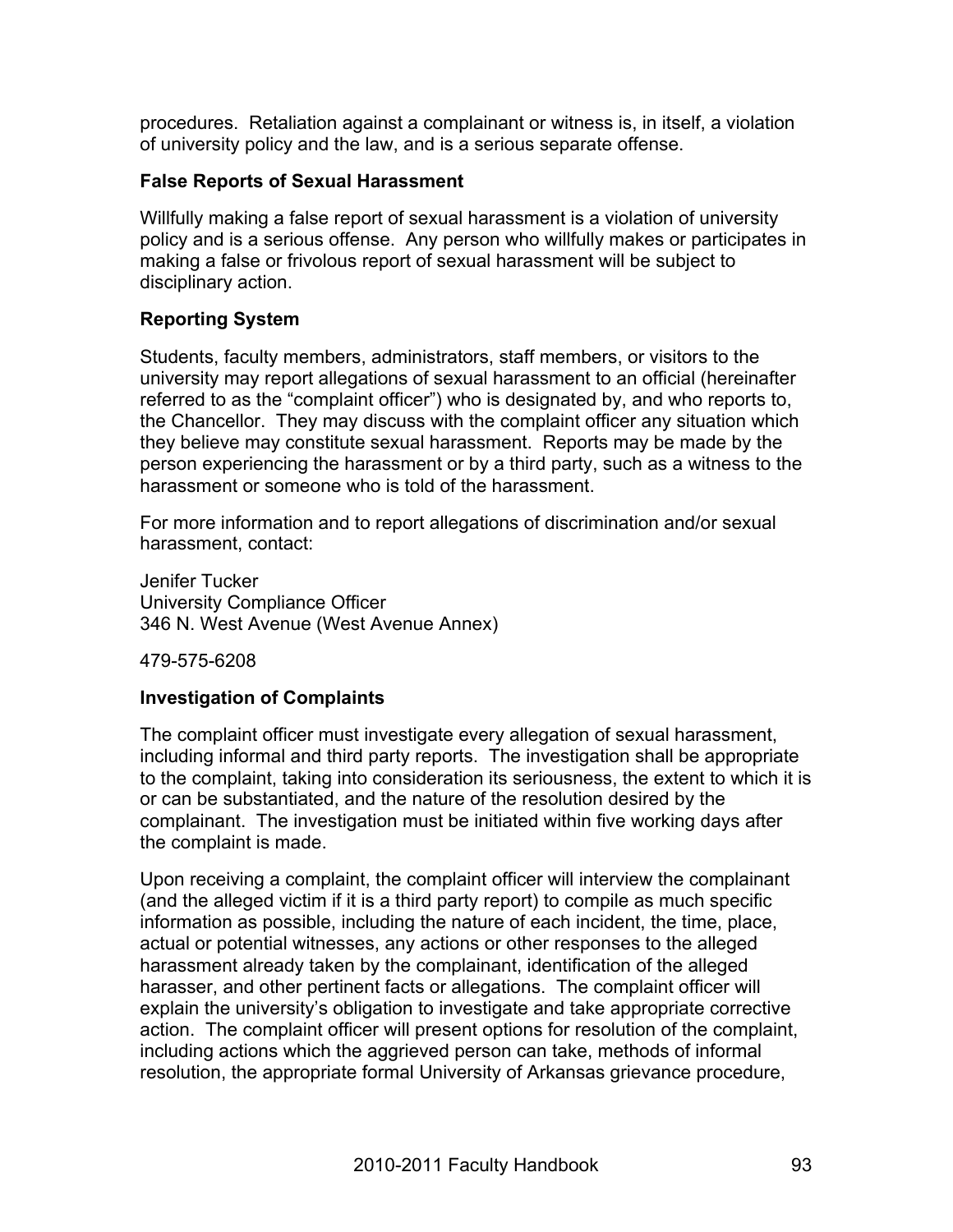and legal remedies. The complaint officer will offer information about the availability of counseling and other assistance appropriate to the situation.

The complaint officer will meet with the person accused of sexual harassment and present the allegations, indicating whether there are witnesses or other evidence that would appear to substantiate the charge, and whether the complaint is informal or formal. The alleged harasser may make an initial, informal response to the allegations. If the issue is not resolved at that point, the complaint officer will proceed with an informal complaint resolution process or, if appropriate, will refer the complainant to a formal grievance procedure.

Deans, department heads or chairpersons, directors, and other administrators who are responsible for personnel matters will participate with the complaint officer, as appropriate, in investigating charges of sexual harassment and in the process of informal and formal resolution of sexual harassment complaints.

#### **Resolution and Grievance Procedures**

Individuals who make complaints of sexual harassment and individuals who are accused of sexual harassment are entitled to due process and to a fair and prompt resolution of the complaint. Resolution may be attempted through direct informal action, through an informal resolution process, or through a formal grievance process.

#### **Direct, Informal Action**

After the complaint officer has discussed the complaint with the complainant and informed the person accused that a complaint has been made, the complainant may choose to attempt to resolve the matter by confronting the accused harasser directly. The complaint officer can suggest methods and models; for example, writing a letter describing the offensive behavior, its effects on the complainant, and her or his request that the behavior cease.

#### **Informal Resolution Process**

If the complainant wishes to attempt to resolve the problem informally, the complaint officer may serve as a mediator, or otherwise assist both parties in coming to an understanding and resolving the problem, with a focus on changing current and future behavior. Both parties must be informed of their rights to due process. The complaint officer may take statements from either party and from any witnesses that either party identifies, but the main focus will be on resolution and conciliation. Deans, directors, and department heads or chairpersons will be involved, as appropriate, in the informal resolution process.

# **Formal Grievance Procedure**

If either party is not satisfied with the result of the informal process or if the complainant chooses, instead, to use a formal University of Arkansas grievance procedure, the complaint officer will help identify the appropriate procedure and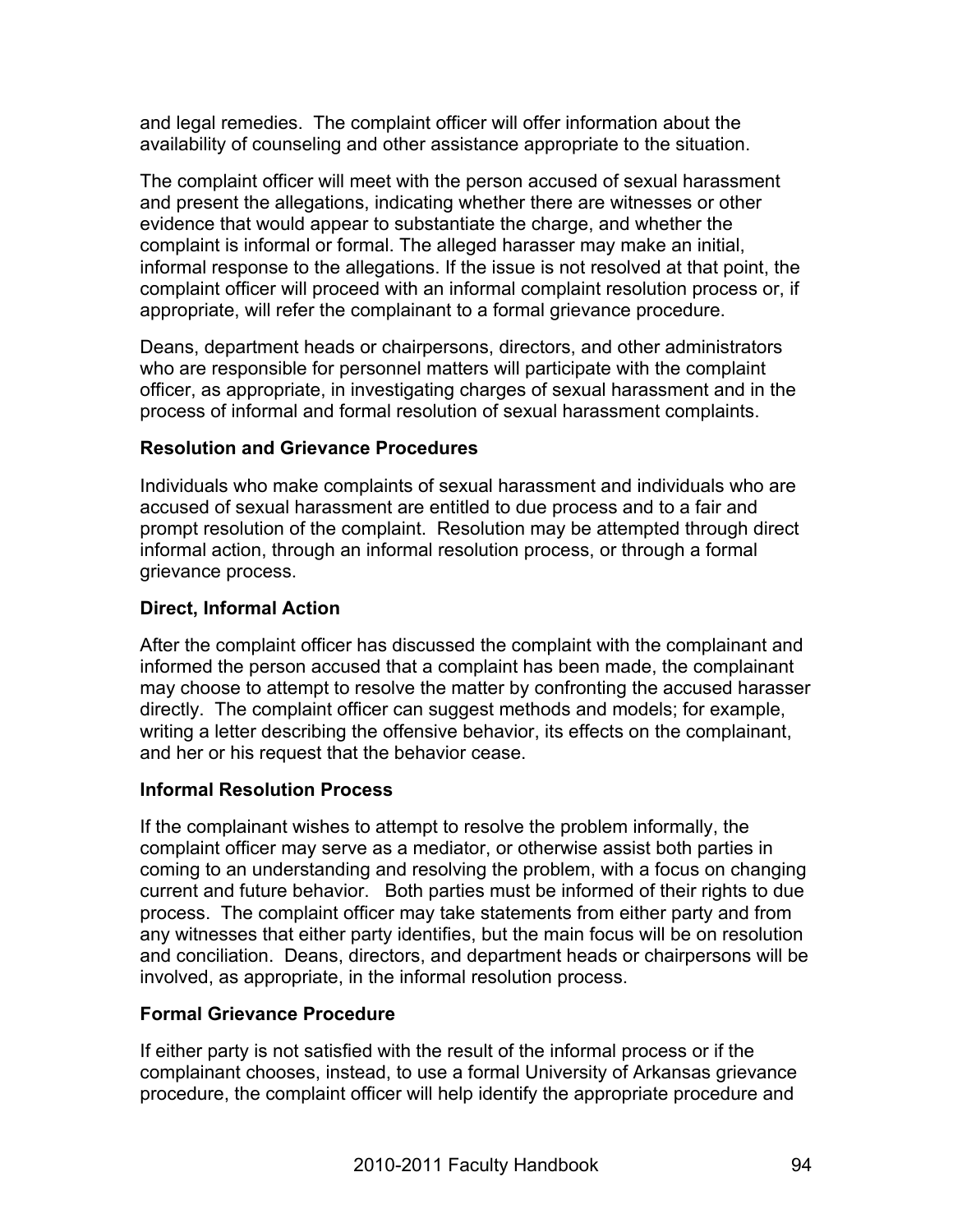explain how to use it. The matter will then follow the steps outlined in the Staff Handbook, the Faculty Handbook, or the Catalog of Studies for that specific grievance procedure. The complaint officer's records concerning the matter may be made available during the formal grievance procedure, as appropriate. Both parties will be informed in writing of the results of the resolution and grievance procedures and reminded of the university's policy. In some instances, it may not be possible to determine whether sexual harassment has occurred. Allegations of sexual harassment which are not eventually substantiated are not necessarily false allegations.

#### **Disclosure**

Every possible effort will be made to ensure the confidentiality of information received as part of the university's resolution and grievance procedures. All parties to the complaint will be asked to assist in keeping the complaint confidential. However, the university's obligation to stop sexual harassment means that it cannot fail to take appropriate action and that confidentiality cannot always be guaranteed. In the interests of fairness and problem resolution, disclosure of complaints and their substance and the results of investigations and grievance procedures, except as compelled by law, will be limited to the immediate parties and other appropriate administrative officials.

# **Disciplinary Action**

Disciplinary action up to and including dismissal will be taken against persons found to have engaged in sexual harassment or found to have willfully made a false or frivolous accusation of sexual harassment. The specific disciplinary action will be determined by the nature and seriousness of the offense. In all cases where disciplinary action is recommended, procedures in the Staff Handbook, the Faculty Handbook, or the Catalog of Studies are to be followed.

If a thorough investigation of a complaint substantiates that formal disciplinary action is warranted because either sexual harassment has occurred, or a false report of sexual harassment has been made, the complaint officer will report the findings to the appropriate vice chancellor, who is responsible for initiating disciplinary action. If a formal grievance procedure has been used, a recommendation for disciplinary action may be made by the administrator or panel that has heard and made a decision about the grievance. Recommendations for disciplinary action may be appealed, using the appropriate University of Arkansas grievance procedure.

At the direction of the vice chancellor and following applicable university rules, the Dean of Students, the academic dean, the director, or the department head or chairperson will implement disciplinary action against the student, faculty member, or staff member. The disciplinary action shall be implemented within thirty days of the notification of the vice chancellor. The complaint officer will monitor the implementation of the disciplinary process and its timeliness.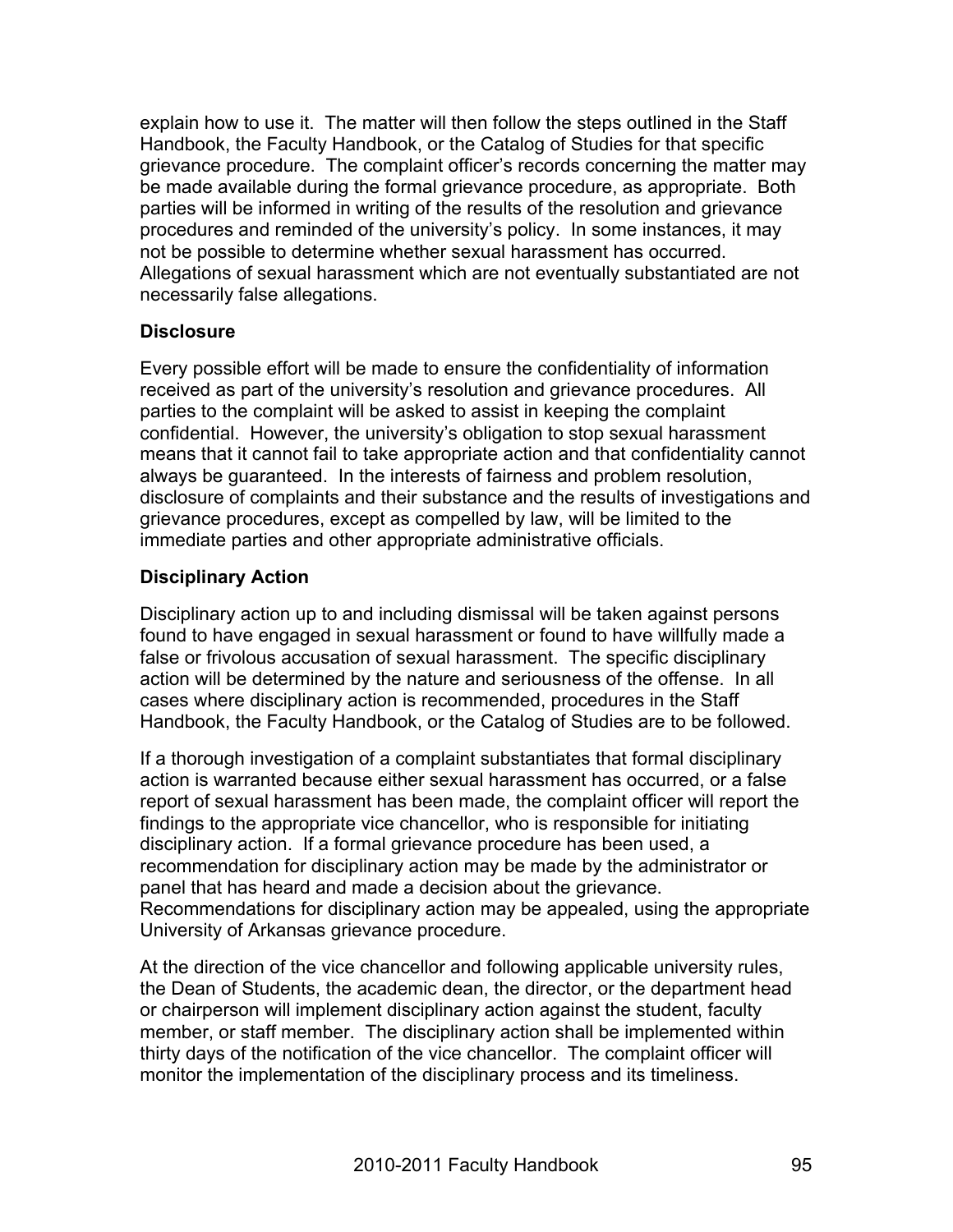# **Record Keeping**

Records will be kept in employee personnel files only if a complaint of sexual harassment is substantiated and disciplinary action is taken. All other records will be kept only for statistical purposes and to document that the university has responded to complaints. The Arkansas Freedom of Information Act compels disclosure of employee records only if they form the basis for decisions to suspend or terminate an employee and if there is a compelling public interest in their disclosure. Student records are protected from disclosure under the Family Education and Privacy Rights Act.

Records maintained by the complaint officer to document that the university has responded to all complaints will include information concerning the receipt of the complaint, the notification of the alleged harasser and his or her response, the steps taken to investigate the complaint, and indicate whether the complaint was substantiated. All written statements obtained, as well as summaries of witness interviews, will be included in the documentation. If the complaint is substantiated, the records will document actions taken to stop the harassment and to remedy its effects. If the complaint is not substantiated, all records pertaining to the complaint will be sealed, subject only to legally-ordered disclosure. Whether the complaint is substantiated or not, the records will document that all parties have been reminded in writing of the university's policy prohibiting sexual harassment.

# **Statistical Review**

The complaint officer will report periodically to the Chancellor the statistical data compiled from investigation records and all disciplinary action taken by the university.

# **Appendix**

The following are some examples of behavior that the courts have found to constitute either quid pro quo or hostile atmosphere sexual harassment. The list is not inclusive; other behaviors not included on the list may be sexual harassment. Most of the behaviors listed, if they are welcome by the person at whom they are directed, would not be sexual harassment. An important distinction is that sexual harassment must be unwelcome.

Sexual harassment can take many forms. Most sexual harassment falls into three categories: verbal, physical, and written or visual. Verbal sexual harassment may include, but is not limited to:

- sexual innuendoes, comments, and suggestive remarks about clothing, a person's body, or sexual activities;
- suggestive or insulting sounds;
- whistling in a suggestive manner;
- humor and jokes about sex;
- sexual propositions, invitations, or other pressure for sex; and